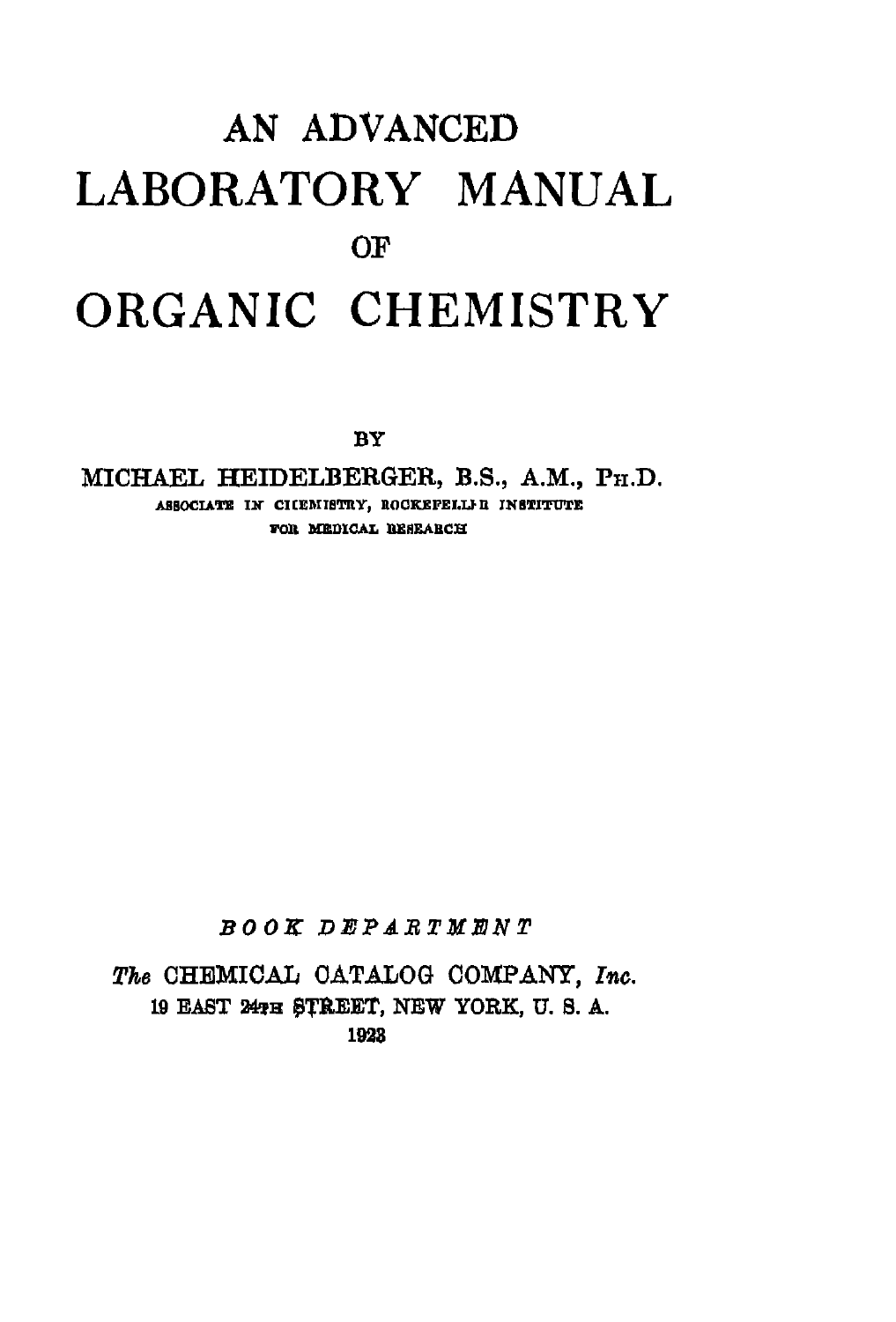# COPYRIGHT, 1923, BY *The* CHEMICAL CATALOG COMPANY, *Ino. All Bighta Reserved*

Press of J, J Uttte & Ivos Company HOT York, U. S. *L.*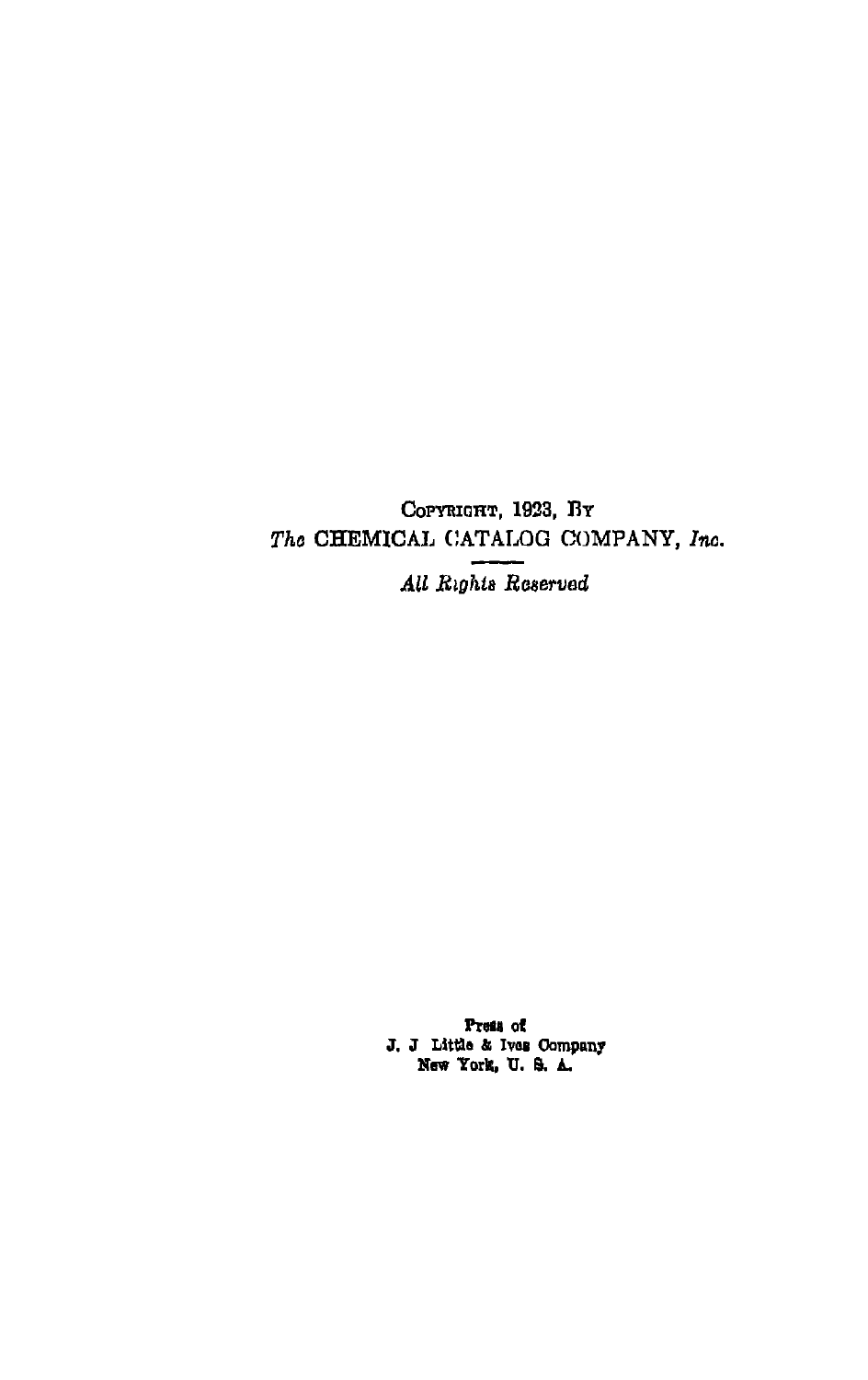**TO N. T. H.**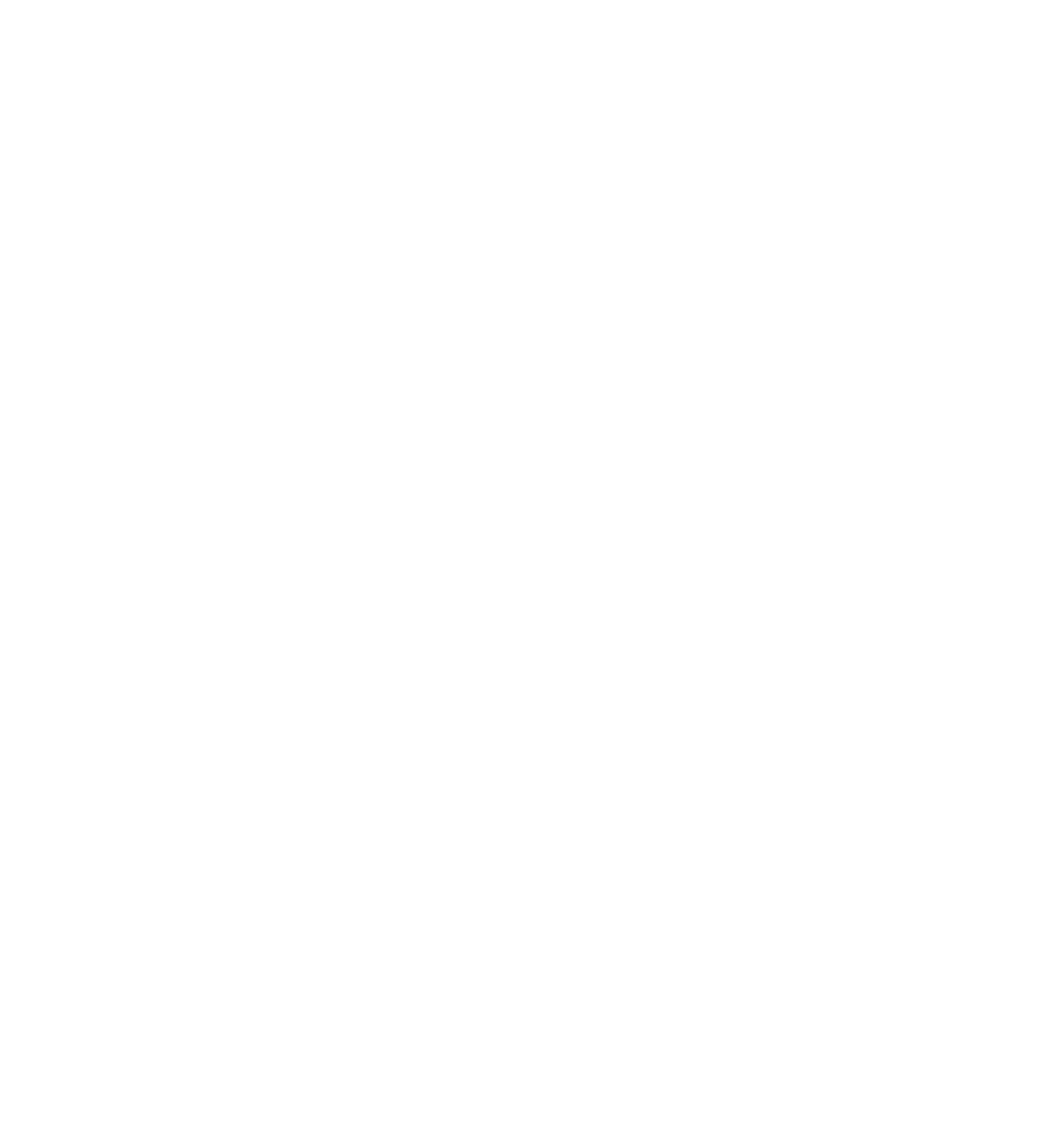In the field of organic chemistry there are a number of elementary laboratory manuals, any one of which may be used to the student's advantage. When it comes to the choice of a guide for an advanced course, however, there is a vast amount of material available from which a selection in the form of a laboratory manual has never been made. Hence the student is often permitted to follow some line in which he is interested, regardless of its practicability or its value from the standpoint of training, or else the planning of the experiments devolves entirely upon the instructor.

With the object of providing a brief advanced course in manipulative organic chemistry embodying experiments scattered as widely as possible over the important types of substances and reactions, the author desires to present this little book in the hope of rendering simpler the task both of the advanced student and his instructor.

It has been the writer's aim to select experiments of greater difficulty than those ordinarily included m elementary manuals, but to avoid preparations of so difficult or involved a nature as to become a source of discouragement rather than a stimulus to the student. In this connection a word of apology may be necessary for including as much as has been done of the work of Dr. Walter A. Jacobs of the Rockefeller Institute and the writer, but it is very strongly felt that the value of a volume such as the present one depends largely on the personal experience of its author, and for this rea-

5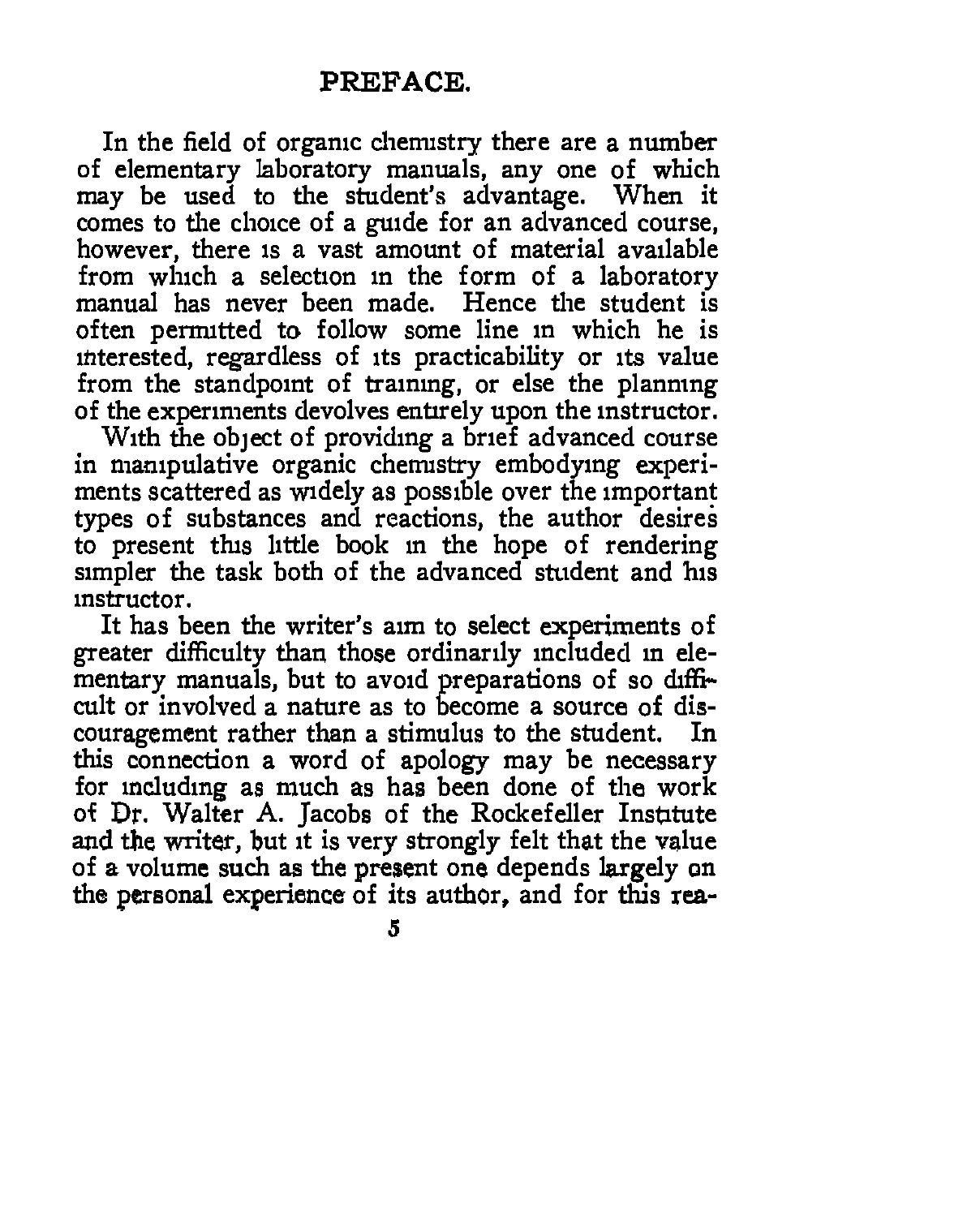# 6 *-PREFACE*

son the writer has drawn freely on his own work an that of his colleagues. It has been attempted also 1 preserve as just a balance as possible between the chen istry of aliphatic and aromatic compounds, and to u elude products of technical and biological, as well *\* theoretical importance, in order to provide as broad foundation as possible for the student in his futui work. In the selection of experiments, care has bee taken to exclude those involving great expense, and further economy is effected by the use of many of tl initial products as steps in the synthesis of others.

Finally, the author takes great pleasure in acknow edging his indebtedness to his colleagues at the Rock feller Institute for Medical Research for the use < their records in individual experiments, to Prof Ma ston T Bogert of Columbia University for some ve pertinent suggestions, and to Prof John 'M Nelson Columbia University, whose encouragement and hel ful advice stimulated the writer to the preparation  $\epsilon$ this manual

MICHAEL HEIDELBERGER.

New York City, December, 1922.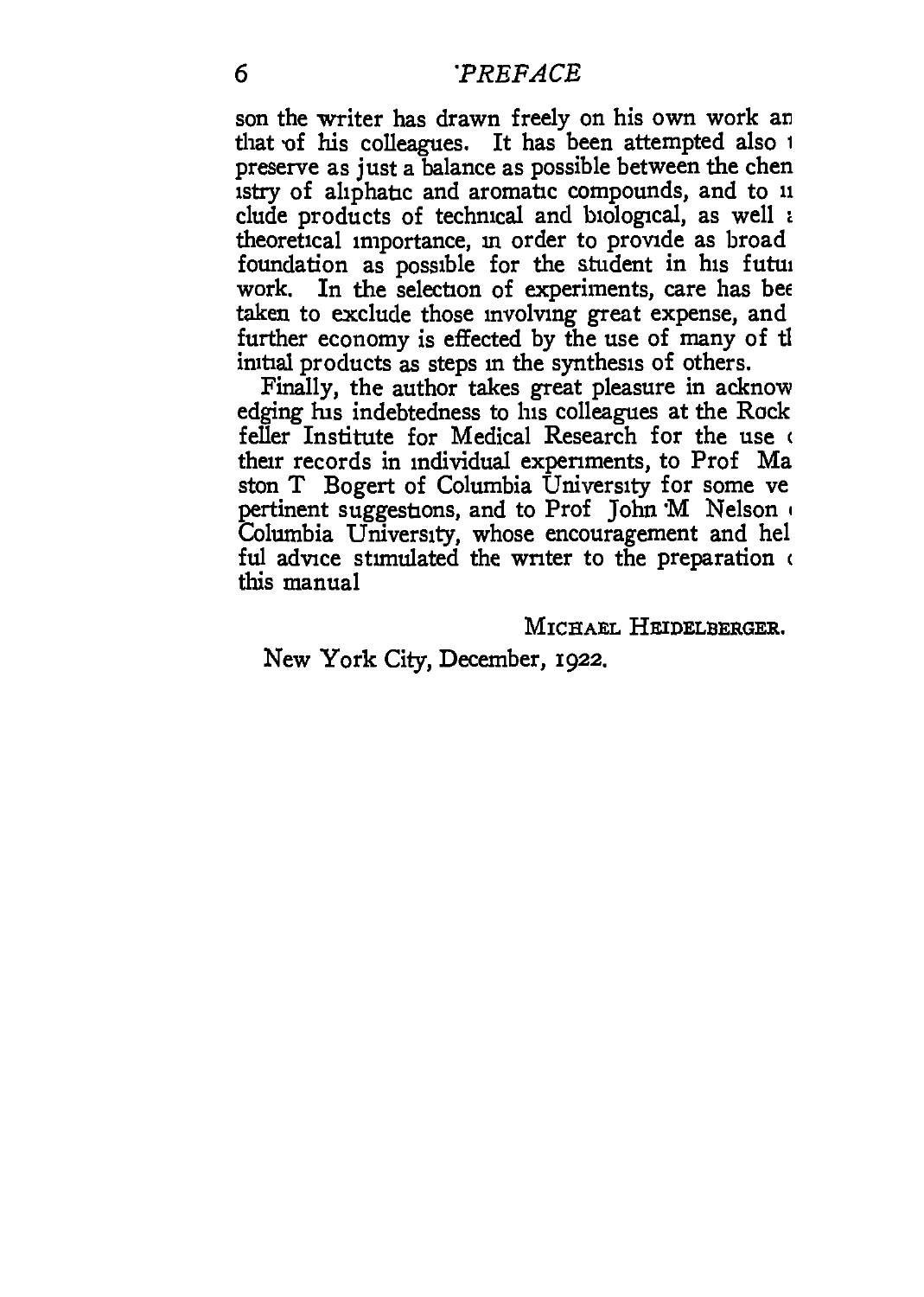# **TABLE OF CONTENTS**

|              |                                                                      |  | PAGE |
|--------------|----------------------------------------------------------------------|--|------|
| PREFACE      |                                                                      |  | 5    |
|              | INTRODUCTORY WARNING                                                 |  | 11   |
|              | CHAPTER I. NITRATION AND NITROSATION                                 |  | 13   |
| А.           | o-Nitraniine.                                                        |  | 13   |
| В.           | $p$ -Nitroso- $q$ -cresol<br>$\ddot{\phantom{a}}$                    |  | 16   |
|              | CHAPTER II. HALOGENATION.                                            |  | 18   |
| $A_{-}$      | Chloroacetone<br>$\bullet$                                           |  | 18   |
|              | B. dl-a-Bromopropionic acid                                          |  | 20   |
| C.           | 5-Iodo-2-toluidine                                                   |  | 21   |
|              | CHAPTER III. SUBSTITUTIONS                                           |  | 23   |
| А.           | Ethylene cyanohydrin<br>$\ddot{\phantom{a}}$<br>$\ddot{\phantom{0}}$ |  | 23   |
|              | β-Chloropropionic acid                                               |  | 23   |
|              | β-Bromopropionic acid                                                |  | 24   |
| В.           | Benzylamine.<br>$\ddot{\phantom{a}}$                                 |  | 24   |
| C.           | $m$ -Aminophenol                                                     |  | 28   |
| D.           | o-Nitrophenylarsonic acid                                            |  | 29   |
| Chapter      | IV. ESTERIFICATION, ETHERIFICA-                                      |  |      |
|              | TION, DE-ALKYLATION, AND RELATED REAC-                               |  |      |
| <b>TIONS</b> |                                                                      |  | 32   |
| А.           | Methyl Anthranilate.                                                 |  | 32   |
| в.           | p-Nitrophenoxyacetic acid<br>$\ddot{\phantom{a}}$                    |  | 33   |
|              |                                                                      |  |      |

**7**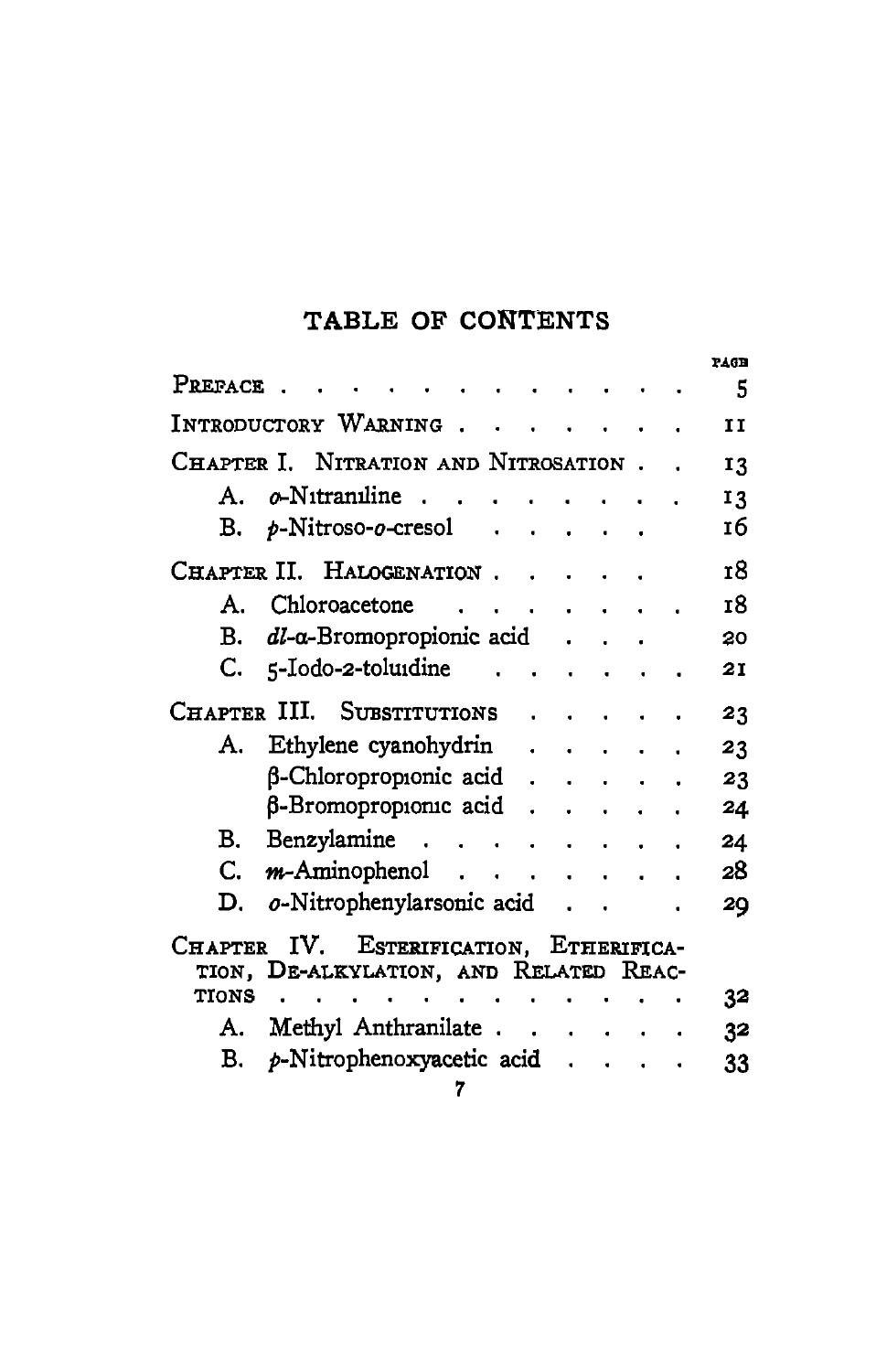# 8 *TABLE OF CONTENTS*

|           |                                                                | PAGE |
|-----------|----------------------------------------------------------------|------|
|           | $C.$ <i>m</i> -Phenetidine.                                    | 34   |
| D.        | Allyl Phenyl Ether and Its Molecular<br>Rearrangements         | 36   |
|           | Allyl bromide.<br>I.                                           | 36   |
|           | Allyl phenyl ether<br>2.                                       | 37   |
|           | 3. o-Allylphenol                                               | 37   |
|           | 4. o-Propenylphenol.                                           | 39   |
|           | a-Methylcoumarane<br>5.                                        | 39   |
| Е.        | Dihydrocupreine                                                | 41   |
| Chapter V | Reduction                                                      | 45   |
| А.        | With stannous chloride · p-Aminodi-<br>methylanılıne           | 45   |
| B.        | With ferrous sulfate and ammonia.<br>p-Aminophenoxyacetic acid | 46   |
| C.        | With sodium amalgam dl-1-Phenyl-1-<br>hydroxy-2-aminoethane    | 48   |
| D.        | With palladium black. Dihydroquinine                           | 50   |
|           | CHAPTER VI. OXIDATION.                                         | 54   |
| А.        | With potassium ferricyanide: p-Nitro-<br>o-cresol              | 54   |
| B.        | With nitrites: Isonitrosocamphor and<br>Camphorquinone         | 55   |
| C.        | With atmospheric oxygen: Camphoric<br>açid                     | 58   |
| D.        | With bromine Calcium gluconate                                 | 59   |
| Ē.        | With hydrogen peroxide: d-Arabinose                            | 61   |
|           |                                                                |      |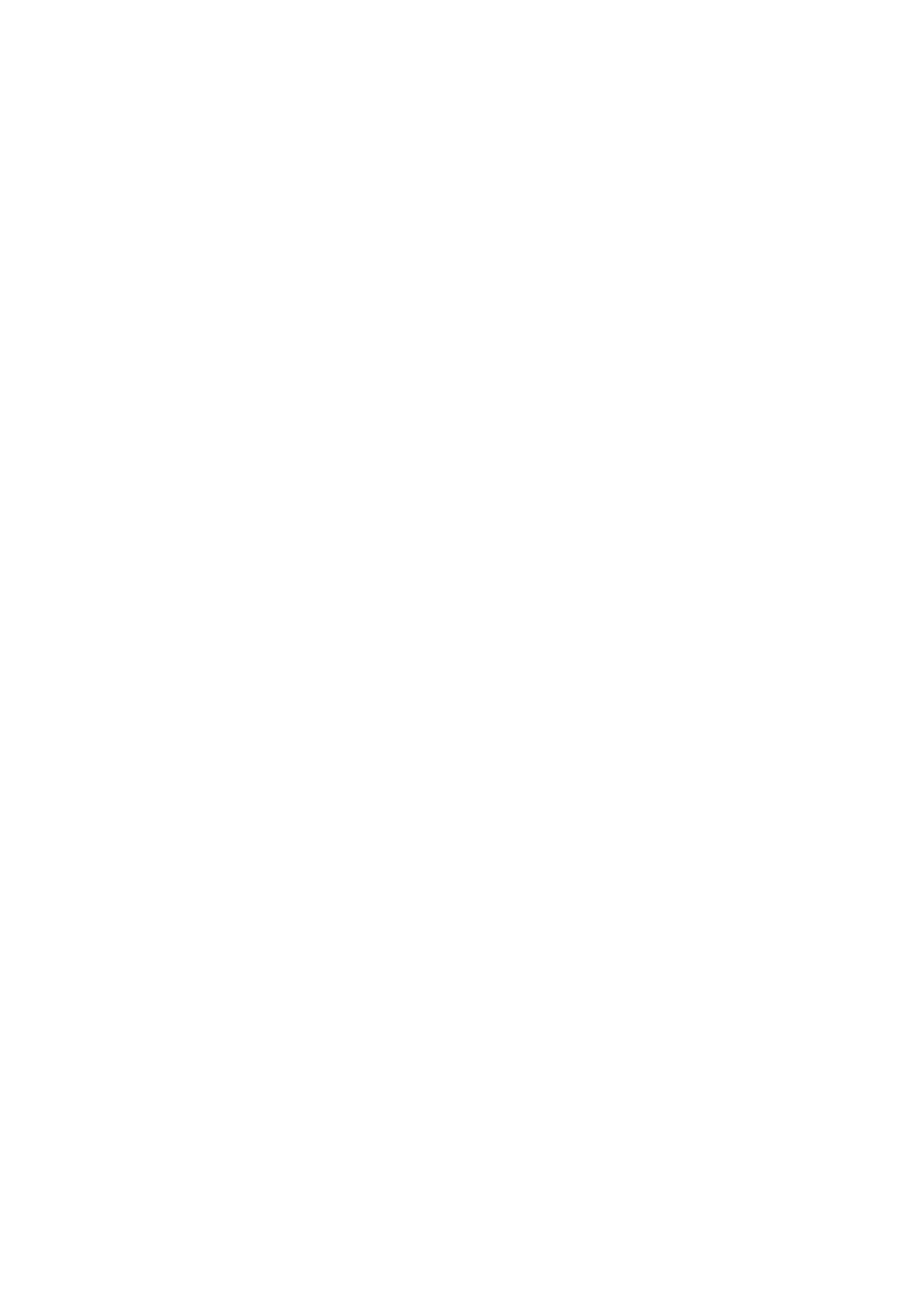# *TABLE OF CONTENTS' g*

| CITAPTER VII. FORMATION OF HETEROCYCLES    |                                           |                     |                                   |                          |  |                                                     |  |    | PAGH |
|--------------------------------------------|-------------------------------------------|---------------------|-----------------------------------|--------------------------|--|-----------------------------------------------------|--|----|------|
| AND DYES.                                  |                                           |                     |                                   |                          |  |                                                     |  |    | 64   |
| А.                                         | Diethylmalonic ester                      |                     |                                   |                          |  |                                                     |  |    | 64   |
|                                            | Diethylbarbituric acid, "Veronal," "Bar-  |                     |                                   |                          |  |                                                     |  |    |      |
|                                            | bital"                                    |                     |                                   | <b>Contract Contract</b> |  |                                                     |  |    | 65   |
| Β.                                         | 9-Methylacridine.                         |                     |                                   |                          |  |                                                     |  |    | 66   |
| C                                          | Quinicine (quinotoxine) hydrochloride     |                     |                                   |                          |  |                                                     |  | 67 |      |
| D                                          | Meldola's blue                            |                     |                                   |                          |  |                                                     |  |    | 70   |
| E                                          | Rosinduline                               |                     |                                   |                          |  |                                                     |  |    | 71   |
|                                            | Rosindone                                 |                     |                                   |                          |  |                                                     |  |    | 73   |
| CHAPTER VIII. SUGARS, PROTEINS, AND AMINO- |                                           |                     |                                   |                          |  |                                                     |  |    |      |
| <b>ACIDS</b>                               | $\cdot$ $\cdot$                           | $\sim$              | <b>Contract Contract Contract</b> |                          |  |                                                     |  |    | 74   |
| A.                                         | $\beta$ -Glucose                          |                     |                                   |                          |  |                                                     |  |    | 74   |
|                                            | $\beta$ -Glucose penta-acetate            |                     |                                   |                          |  |                                                     |  |    | 75   |
| В.                                         | Hydrolysis of a Biose Galactose from      |                     |                                   |                          |  |                                                     |  |    |      |
|                                            | lactose                                   |                     |                                   |                          |  |                                                     |  |    | 76   |
| C.                                         | Preparation of dl-alanine                 |                     |                                   |                          |  |                                                     |  |    | 78   |
| D.                                         | Separation of dl-alanine into its optical |                     |                                   |                          |  |                                                     |  |    |      |
|                                            | isomers                                   |                     |                                   |                          |  | $\mathbf{r} = \mathbf{r} + \mathbf{r} + \mathbf{r}$ |  |    | 79   |
|                                            | Ϊ.                                        |                     | Benzoylation of alanine.          |                          |  |                                                     |  |    | 80   |
|                                            | 2.                                        |                     | <i>l</i> -Benzoylalanine          |                          |  |                                                     |  |    | 80   |
|                                            | 3.                                        | <i>l</i> -Alanine . |                                   |                          |  | $\ddot{\phantom{0}}$                                |  |    | 81   |
|                                            | 4.                                        | $d$ -Alanine.       |                                   | <b>Contract Contract</b> |  |                                                     |  |    | 82   |
| Ε.                                         | Crystalline egg albumin                   |                     |                                   |                          |  |                                                     |  |    | 83   |
| CHAPTER IX. PREPARATION AND REACTIONS OF   |                                           |                     |                                   |                          |  |                                                     |  |    |      |
| ORGANOMETALLIC COMPOUNDS<br>$\cdot$ .      |                                           |                     |                                   |                          |  | 88                                                  |  |    |      |
| А.                                         | Direct arsenation of phenol. p-Hydroxy-   |                     |                                   |                          |  |                                                     |  |    |      |
|                                            |                                           |                     | phenylarsonic acid                |                          |  |                                                     |  |    | 88   |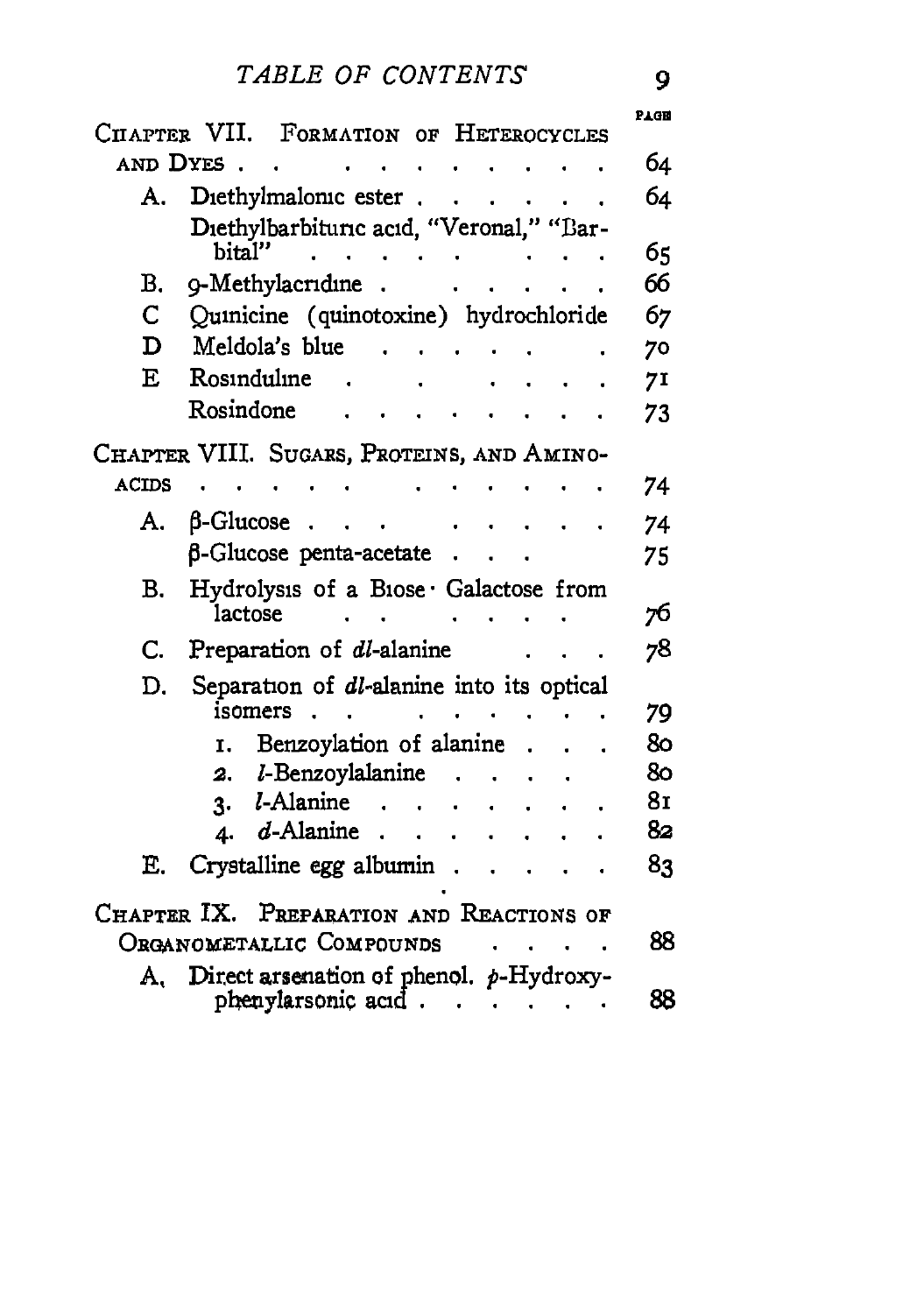# i o *TABLE OF CONTENTS*

|    |                                       | rauk. |
|----|---------------------------------------|-------|
| В. | Synthesis of Salvarsan (Arsphena-     |       |
|    | mine), 3,3'-diamino-4,4'-dihydroxyar- |       |
|    | senobenzene dihydrochloride           | Q2    |
|    | 1. 3-Nitro-4-hydroxyphenylarsonic     |       |
|    | acıd                                  | 92    |
|    | 2 Reduction of the nitro acid.        | 93    |
|    | Mercuric compounds of aniline.        | 96    |
|    | 1. p-Ammophenylmercuric acetate       | 9É    |
|    | $2$ <i>p</i> -Mercuri-bis-aniline     | gε    |
|    |                                       |       |

PAGE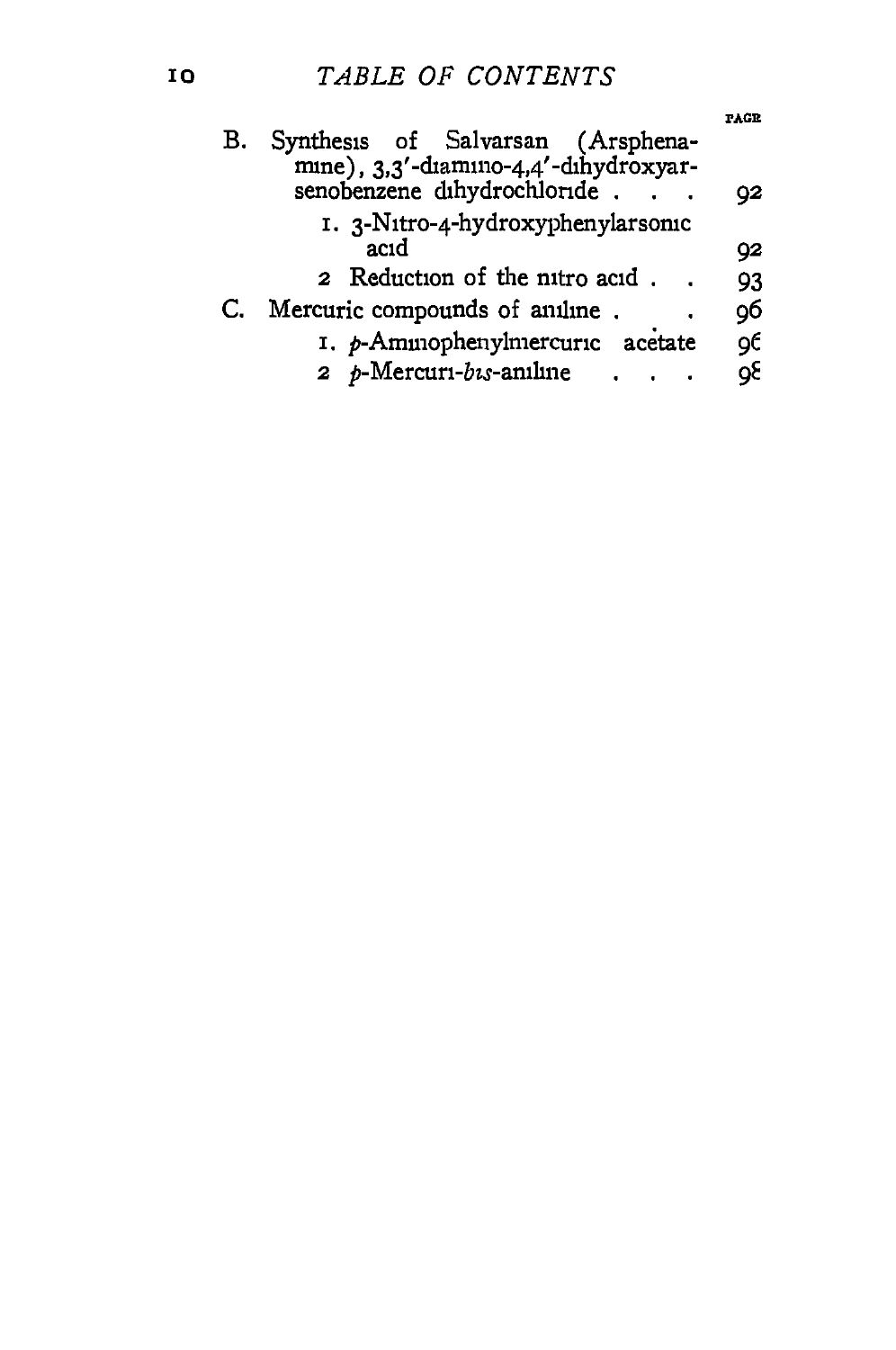The student will remember from his elementary course that many organic reactions, harmless under controlled conditions, may gather speed and violence if not carefully watched. Every experiment should therefore be considered as a whole from the point of view of its potential sources of danger, and a plan of procedure mapped out accordingly.

If the reaction is accompanied by a rise of temperature, even if no minimum is specified m the directions, accidents may often be prevented by keeping a pot of ice water or freezing mixture at hand, into which the vessel may be plunged in time to prevent boiling over or decomposition. If gases such as hydrobromic acid, for example, are evolved, the reaction should be carried out under the hood, and the vapors led into a flask of water by a tube terminating above the surface.

Many a weary repetition may also be avoided by keeping in pots as much as possible large flasks or beakers containing material on which much time has been expended.

It should also be kept in mind that most organic compounds are more or less toxic and many are extremely dangerous. Distillations other than under diminished pressure should therefore be carried out under the hood, and care should be taken to avoid contact of the substances handled with the skin, or inhalation of their vapors or dusts. The writer still has vivid

ii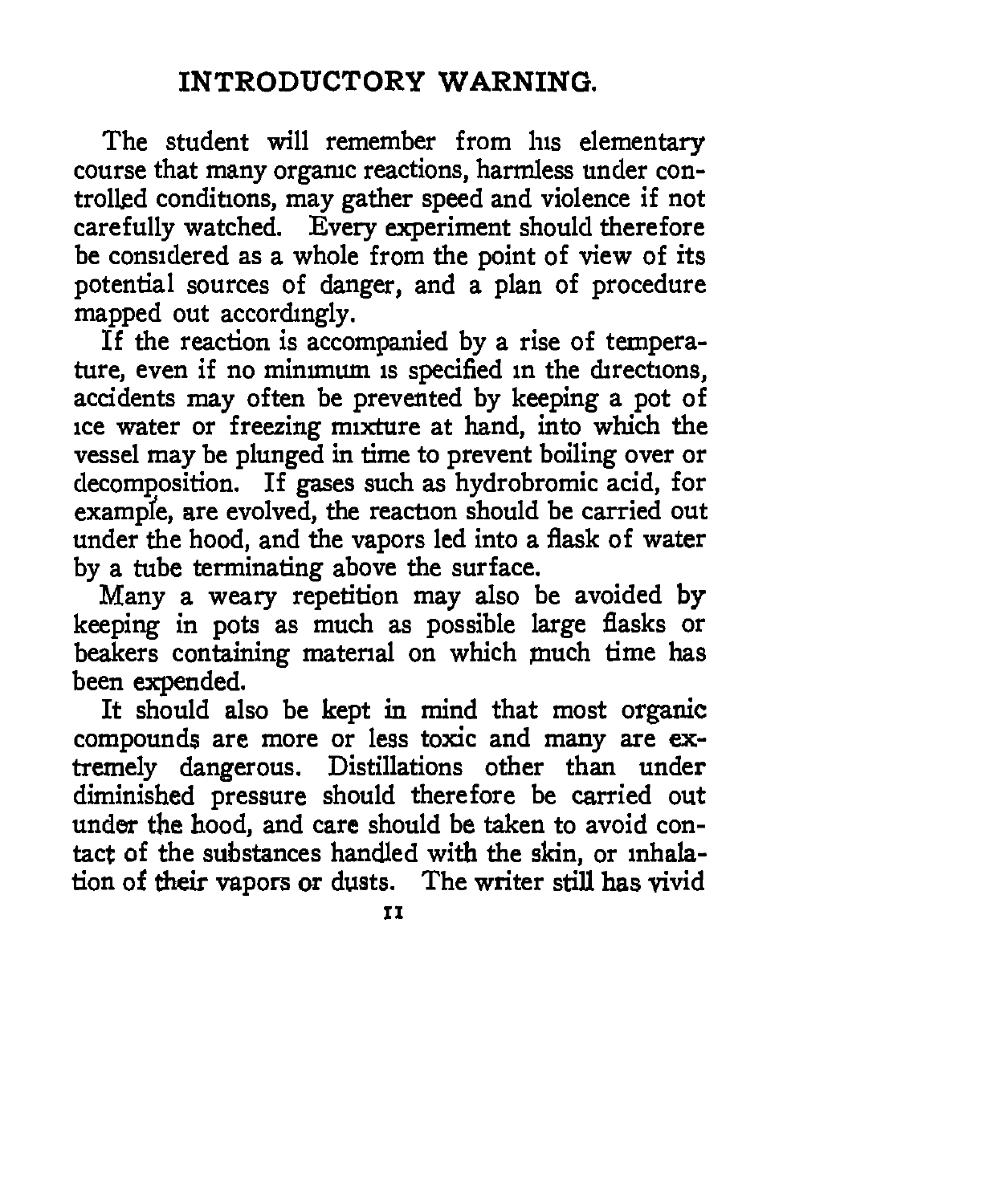recollections of several extremely uncomfortable days many years ago as a result of getting minute traces of

$$
\text{w-tetrabromo-o-xylene, } \overbrace{\text{CHBr}_2}_{CHBr_2}, \text{ on his finger tips}
$$

and thence indirectly on his face and into his eyes. When working therefore with substances which are known to be irritating the student will find *it* advisable to wear rubber gloves. Dried crystalline material or powders should also be transferred under the hood, a precaution which it is particularly unsafe to overlook in the case of the alkaloid, arsenic, and mercury derivatives of which the preparation is described in the following pages.

The student will also frequently handle highly inflammable solvents, and must therefore remember that many painful and even fatal accidents have resulted from working with these near a flame or electric switch.

While there need be no occasion for timidity, it must be borne in mind that constant vigilance and concentration are the price that must be paid for the joys, the satisfaction, and the thrills that come to those who work in organic chemistry.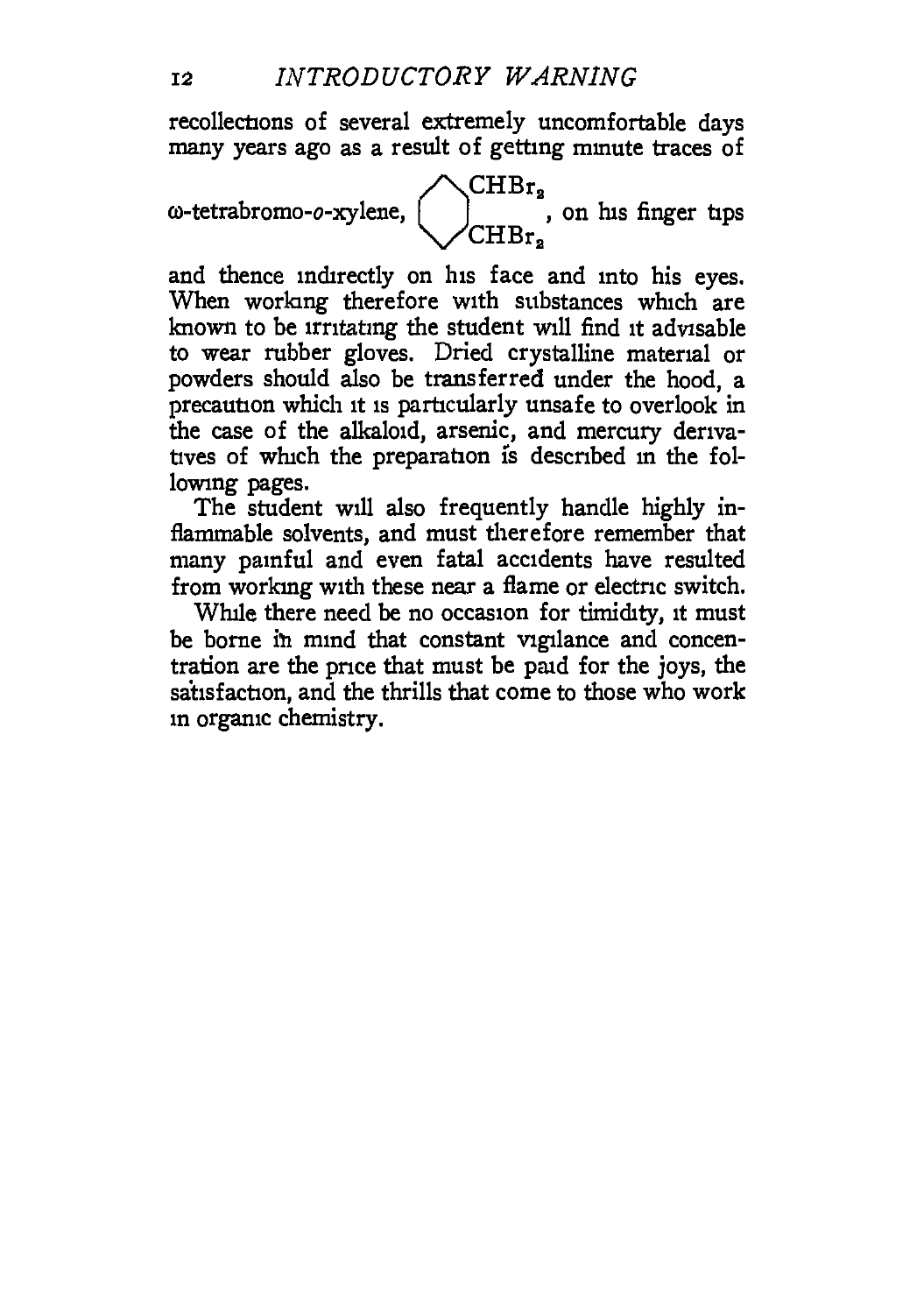# **A N ADVANCE D LABORATOR Y MANUAL OF ORGANIC CHEMISTR Y**

# **I. NITRATION AND NITROSATION.** *(See also p. 92)*

# **A.** Nitration.

 $o\text{-}N$ itraniline,  $o\text{-}O_2NC_eH_aNH_a$ .

In the nitration of benzene, it will be remembered, only one mononitro compound was capable of formation, and the by-product occurring in the reaction was w-dinitrobenzene:



If one substituent ia already present in the benzene nucleus, however, the case becomes more complicated, and using aniline or its acetyl derivative as an example, three isomeric mononitro derivatives are theoretically possible c

13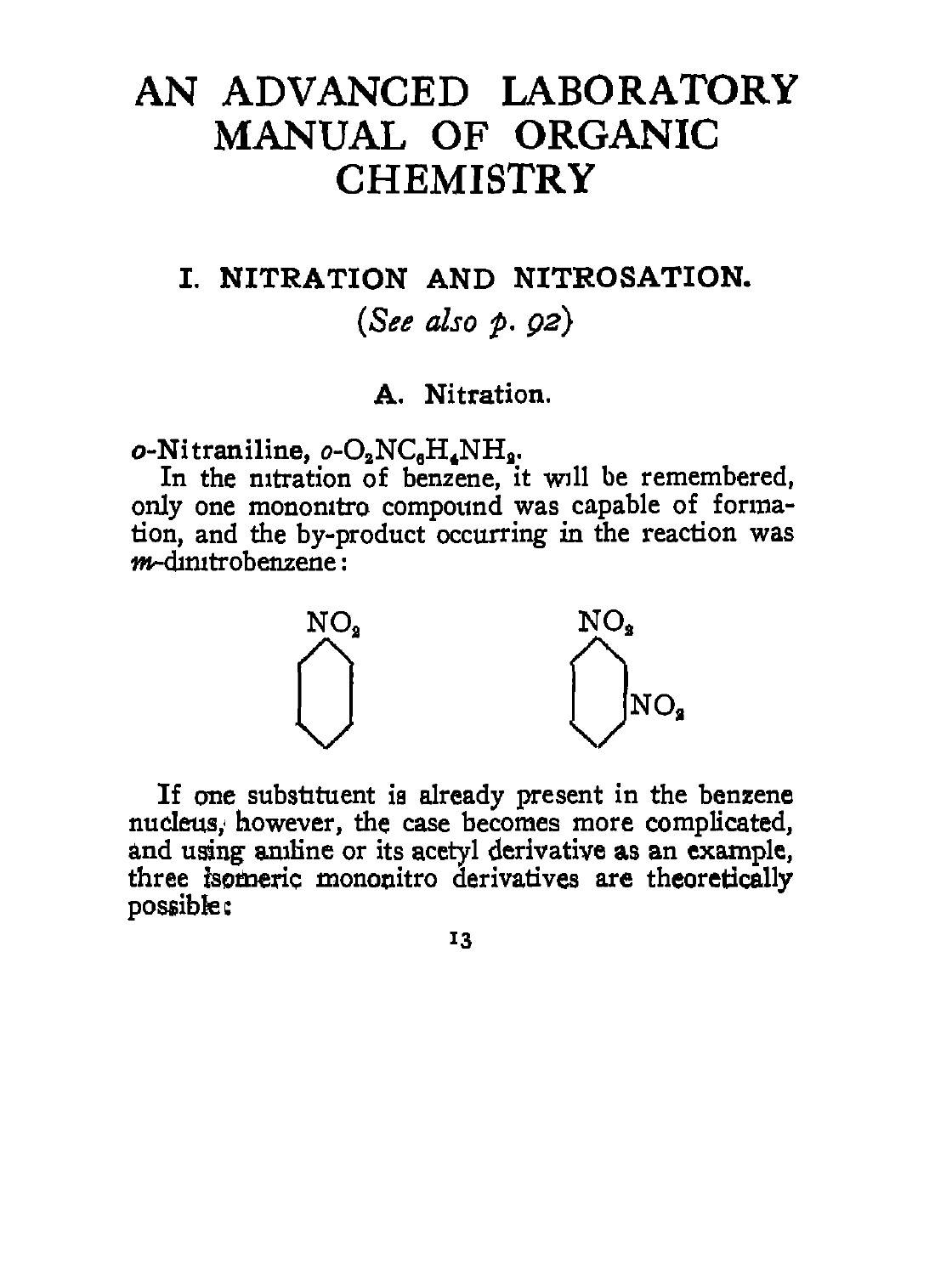

The relative amounts of the position isomers formed vary within wide limits according to the conditions used. for if one nitrates aniline itself in cold, concentrated sulfunc acid a relatively large proportion of *meta-* and *para-* mtranilines are the chief products, while if acetanilide is nitrated in the same solvent the *para-* nitro derivative is obtained almost exclusively. If the nitration is carried out in an excess of *fuming* nitric acid the main product is again the *para-* compound, with only 6 to 8 per cent of  $o$ -nitraniline. Witt and Utermann*<sup>1</sup>* found, however, that by carrying out the nitration in glacial acetic acid in the presence of acetic anhydride as dehydrating agent, about 75 per cent of the acetanilide nitrated was converted into the *ortho-* compound, the remainder being p-nitro-acetanilide. By this method large amounts of  $\rho$ -nitran-

*<sup>1</sup>Ber.* 39, 3901 (1906)*,* 41, 3090 (1908).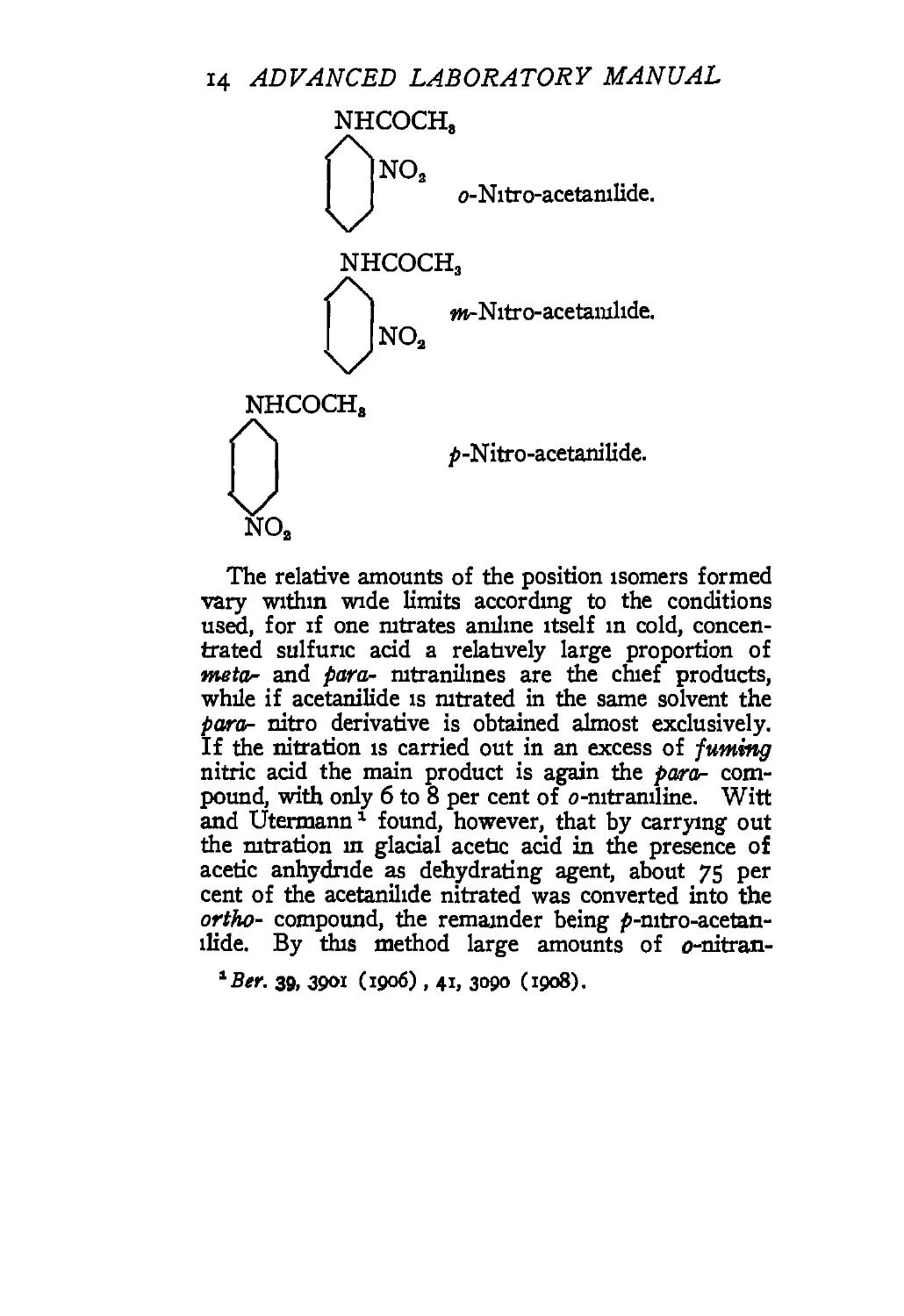ihne can readily be prepared. Batches of the size given below may be conveniently handled in the laboratory.

Nitration.

90 g. of acetanihde are dissolved by warming gently in a mixture of 80 g of acetic anhydride and 44 g. of glacial acetic acid, and the solution is then chilled in ice-water. 50 g. of fummg nitric acid  $(d_1, 52)$  are mixed with  $46$  g. of glacial acetic acid, also cooled, and added in small portions to the chilled acetanilide solution, from which a portion of the acetanihde may separate. The mixture is stirred well with a thermometer, adding the nitric acid solution slowly enough to prevent the temperature from rising above that of the room, and controlling the speed of the reaction by immersing in ice-water when necessary. When the tendency of the temperature to rise becomes very slight the reaction mixture should be removed from the ice-water and allowed to stand 24 hours at room temperature. Care should be taken by cooling occasionally if necessary during the first hour or two that the reaction does not become too vigorous. The next day the mixture is poured on to ice, stirred well, and the crude crystalline  $o$ -nitro-acetaminde filtered off. washed well with ice-cold water, and sucked as dry as possible.

# Separation of Isomers.

In the meantime a mixture of one volume of 50 per cent aqueous potassium hydroxide, 4 volumes of water, and one volume of alcohol is prepared, cooled to o°, and the nitration product thoroughly rubbed up (in portions) in a chilled mortar with about 600 cc. of the solution. The o-nitro-acetanilide dissolves, while the *bare\*-* compound remains insoluble in the cold mixture ind is sucked off and washed with a little of the cold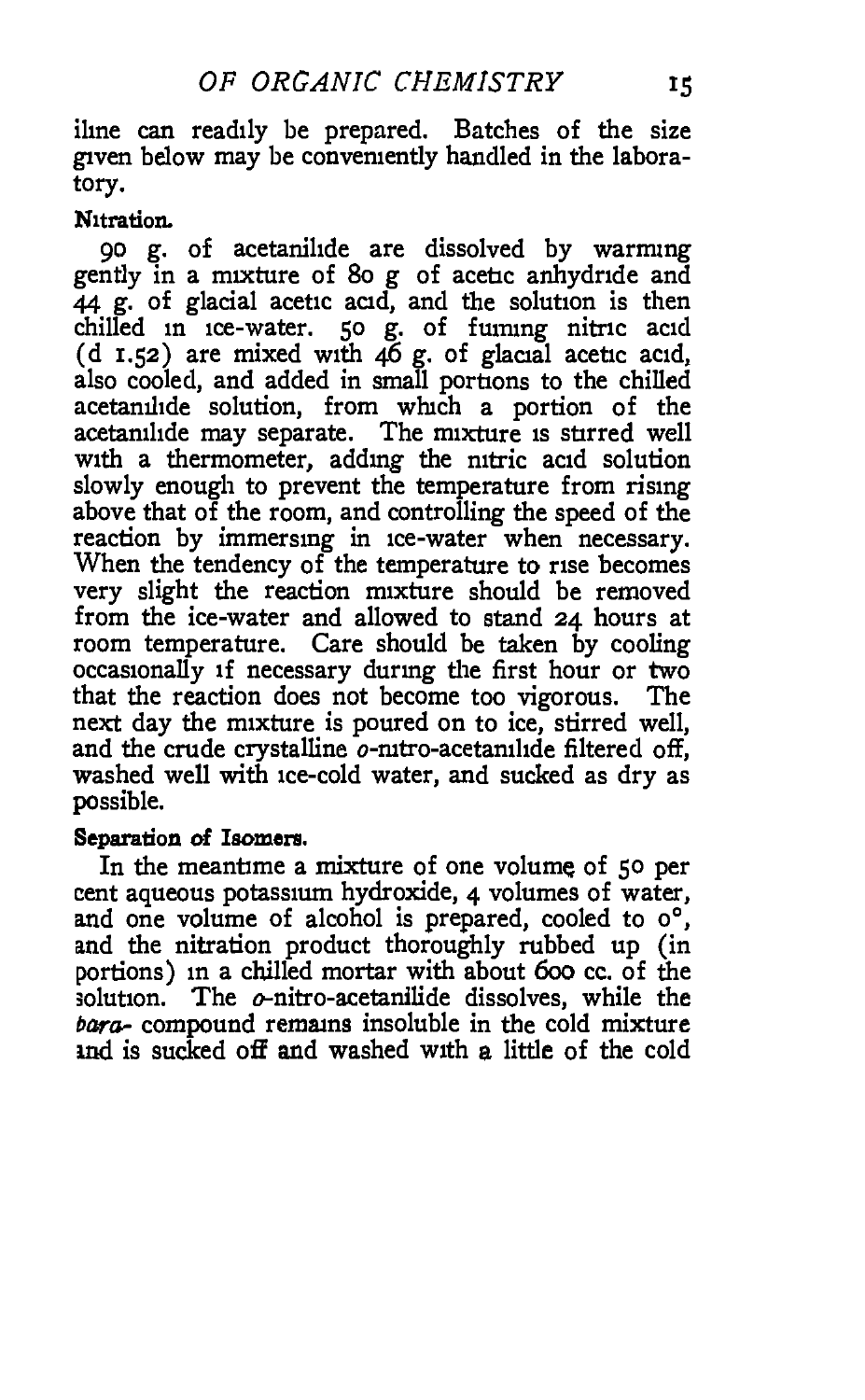solution, then with a little ice-cold water. After recrystallization from water the yield is 20  $g$ , melting at  $207^\circ$ .

Saponification.

The filtrate and washings from the crude *para*-nitro derivative are now allowed to come to room temperature, and on letting stand for 24 hours saponification occurs and pure o-nitraniline separates in long, orange red needles, the reaction being as follows:

 $\alpha$ -CH<sub>8</sub>CONHC<sub>6</sub>H<sub>4</sub>NO<sub>2</sub> + H<sub>2</sub>O ----> CH<sub>8</sub>COOH +  $\mathrm{H}_{\mathrm{a}}\mathrm{N}\mathrm{C}_{\mathrm{a}}\mathrm{H}_{\mathrm{4}}\mathrm{N}\mathrm{C}$ 

just as acetamide, CH<sub>8</sub>CONH<sub>2</sub>, when warmed with dilute alkali, splits into acetic acid and ammonia. After washing with ice-cold water the yield of *o*-nitraniline is  $30-40$  g., melting at 71  $5^\circ$ .



While the nitrosation of phenols occurs at least as readily as that of tertiary aromatic amines -such as dimethylanilme, the conditions must be very carefully controlled owing to the ease with which most phenols oxidize. For this reason a higher proportion of tarry by-products is formed and the yields are smaller than in the case of the dialkylanilines. Taking o-cresol as a typical example of a phenol with an unsubstituted *para-* position, the main product of the reaction is ^-nitroso-o-cresol«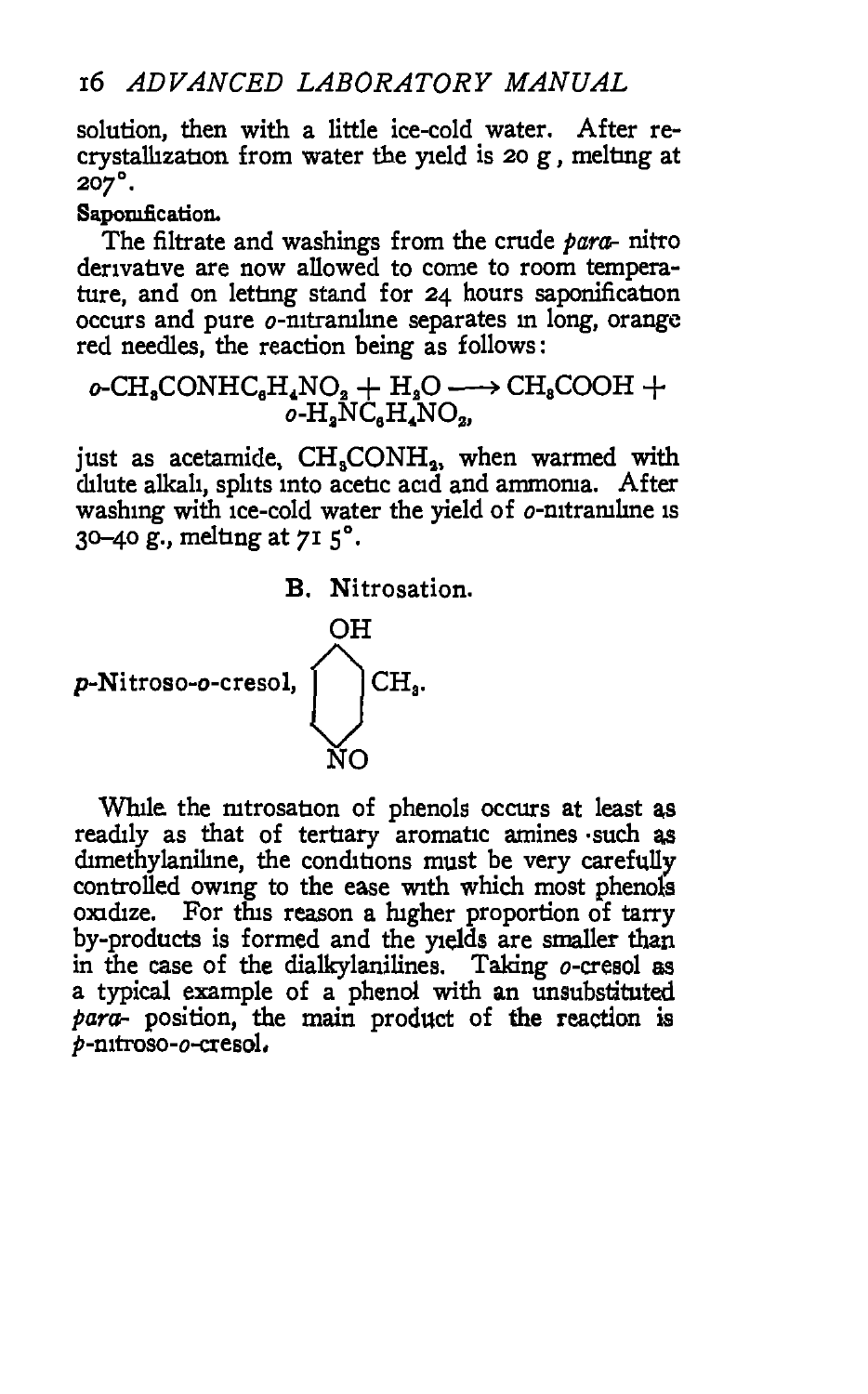54 g. of o-cresol are dissolved in 4 liters of ice-water in a battery jar provided with an adequate mechanical stirrer, and 34 5 g of 100 per cent sodium nitrite (or an equivalent amount of a less pure salt) are then added. Since nitrosation is effected by means of free nitrous acid and not its salts no reaction takes place at this point. A solution of 18.5 cc. of concentrated sulfuric acid in 500 cc. of water is then added through a dropping funnel during one-half to three-quarters of an hour, keeping the temperature between  $\hat{5}^{\circ}$  and  $10^{\circ}$ by means of additional ice, and stirring continually. In this way the nitrous acid reacts with the cresol as fast as liberated to yield the  $\nu$ -nitroso compound, and since any local excess of nitrous acid is largely avoided by the slow addition of the sulfuric acid and the efficient stirring, the formation of tarry by-products is reduced to a minimum While the nitroso compound may separate oily at first, it soon crystallizes. After standing in the cold for one to two hours after the addition of the sulfuric acid the mixture is filtered on a large Buchner funnel and washed with ice-cold water. The resulting brown solid is purified by dissolving in 10 per cent sodium carbonate solution, stirring with boneblack to collect insoluble tar, and filtering into an excess of dilute sulfuric acid.  $40-45$  g. of the nitroso compound should be obtained in this way as glistening, orange-brown scales melting at 134<sup>o</sup>.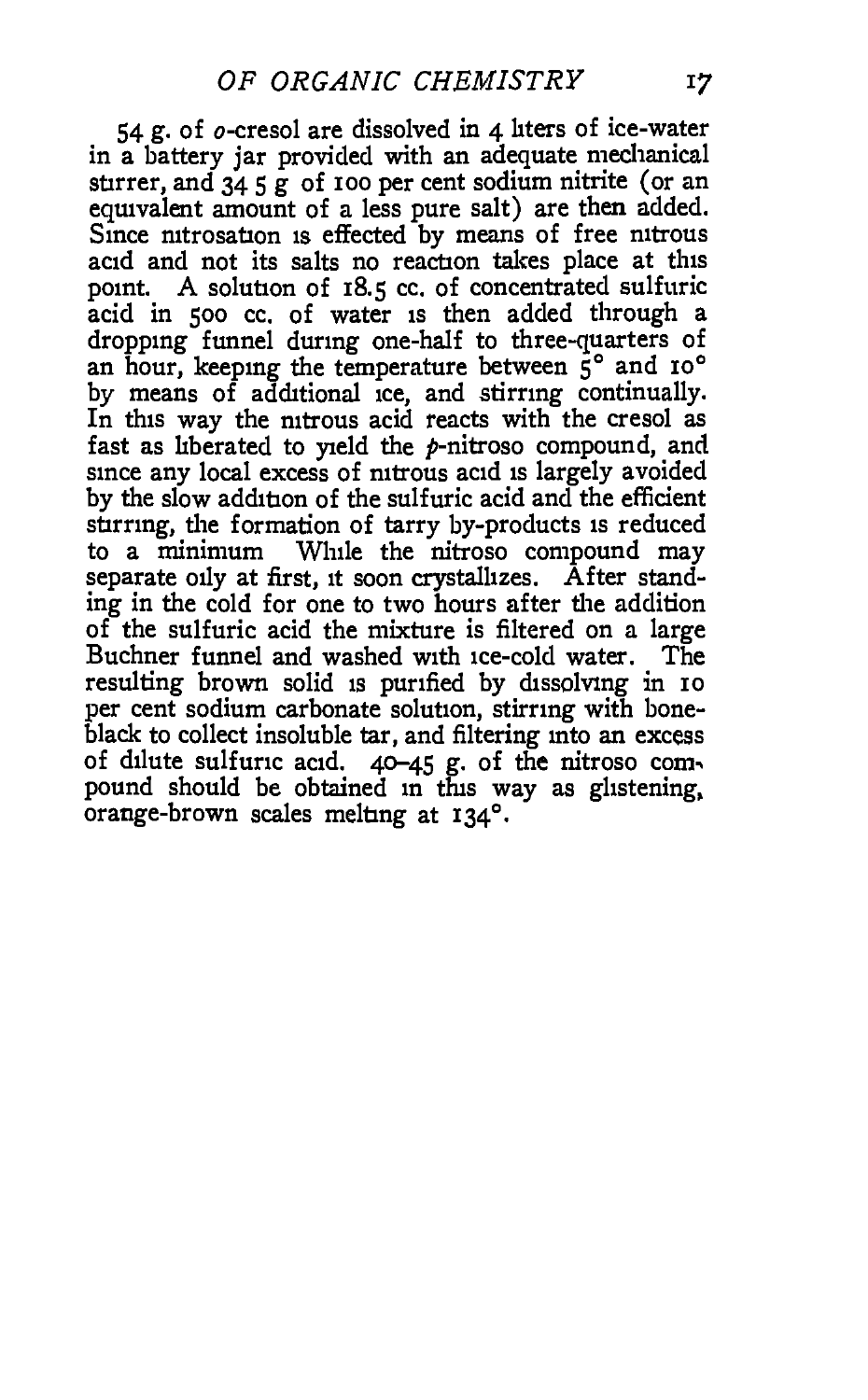# II. HALOGENATION.

#### A. Chlorination.

Chloroacetone, ClCH.COCH.

If acetone be treated with a chlorinating agent such as phosphorus pentachloride, the keto group is attacked and  $2.2$ -dichloro-propane,  $CH$ <sub>s</sub> $CCl$ <sub>s</sub> $CH_s$ , results. If, however, elementary chlorine is used, the hydrogen atoms of the methyl groups are successively replaced. Not only is a mixture of mono- and poly-chlorinated acetones formed, but the hydrochloric acid liberated condenses the acetone to products of higher molecular weight, of which mesityl oxide may be taken as an example.

 $CH<sub>s</sub>$  CH<sub>8</sub> CH<sub>8</sub>  $\rm{>CO+H_{a}CCOCH_{a}\longrightarrow \phantom{0}\sim\sim\sim\sim} \rm{<}C. CHCOCH_{a}.$  $\rm CH_{\textbf{8}}$  checks  $\rm CH_{\textbf{8}}$ 

Thus, unless some substance is at hand to bind the hydrochloric acid as fast as formed, exceedingly complex mixtures are obtained from which it is virtually impossible to isolate pure products; mesityl oxide, for instance, boiling at practically the same point as monochloroacetone. Fritsch<sup>1</sup> found that small pieces of marble were very satisfactory, as these reacted at once with the hydrochloric acid liberated, and his method is accordingly the basis of that given below.

 $^{4}$  Ann 279, 313 (1894).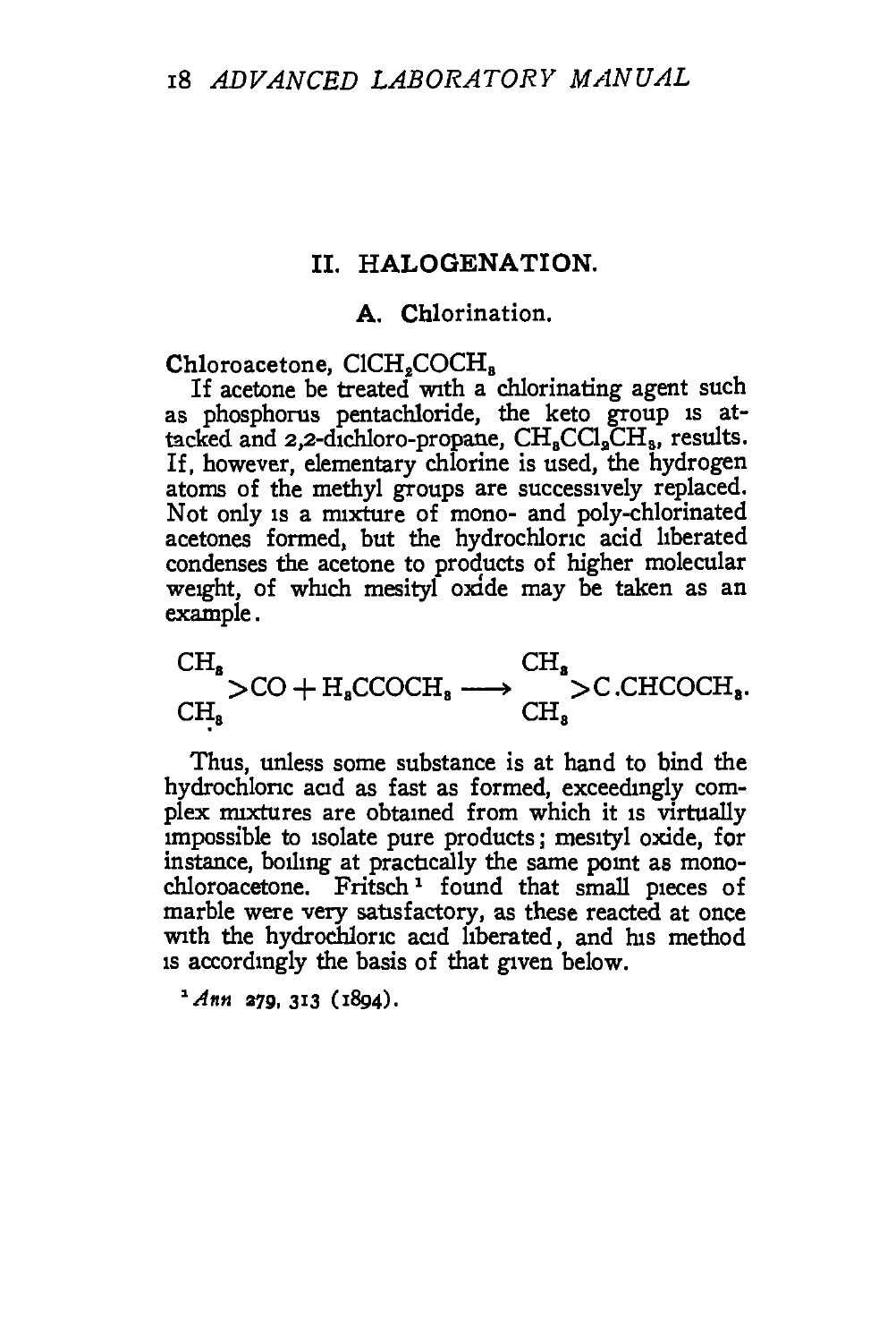Chlorination.

21 g. of marble, broken into small pieces, and 84 g. of acetone are placed in a flask provided with an inlet tube, dropping funnel, and reflux condenser, and warmed to 40<sup>8</sup> in a water bath. A slow stream of chlorine is then passed in and enough water (a total of 50 to 60 cc. slowly dripped in to keep in solution the calcium chloride formed by interaction of the marble and hydrochloric acid This is also aided by frequent agitation of the flask. The reaction must be very carefully watched, for if a yellow color develops (and according to Kling<sup>2</sup> this usually happens at the lower reaction temperature originally given by Fritsch) it indicates the formation of hypochlorous acid, and this, if it accumulates, may react explosively with the acetone In the event, then, that the solution turns yellow the stream of chlorine is at once interrupted until the coloration disappears. When only a little marble is left, the reaction is discontinued, for although a large excess of acetone is present the main product would be the symmetrical dichloro derivative,  $CICH<sub>2</sub>COCH<sub>2</sub>Cl$ , if this excess were not maintained. The mixture is allowed to stand at  $40^{\circ}$  until the evolution of carbon dioxide ceases, making sure that an excess of marble is present, and is then poured off from the marble into a separatory funnel. The two layers formed are separated and the lower, consisting of a strong aqueous solution of calcium chloride, is discarded.

#### Fractionation.

The upper layer of acetone and its chlorination products is fractionated with the aid of a good distilling column, the monochloroacetone boiling at 118-20°. The yield is  $16.8$  g., plus an additional  $5$  g. on refractionation of the lower and upper fractions.

*'Bull, soc chvm.* [3] 33, 32a (1905).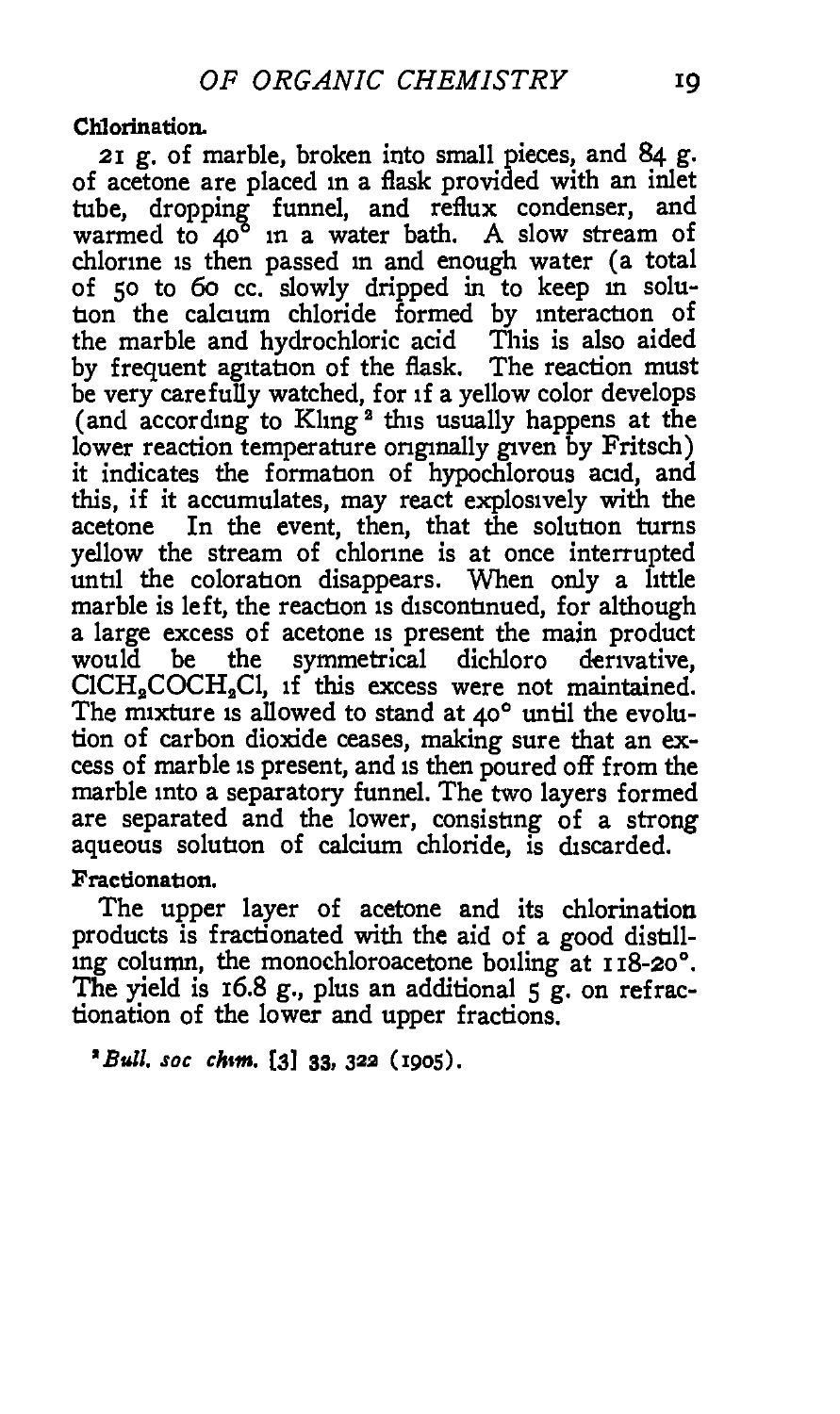The chloro-acetones are extremely irritating, both in vapor form and if dropped on the skin. Gloves should be worn and all operations conducted under the hood. This applies to the next experiment as well.

# B. Bromination.

## $dI$ -a-Bromopropionic Acid, CH.CHBrCO.H.

The method used depends upon the fact that although acetic acid and its homologs react with difficulty with bromine, the anhydrides and acid bromides readily yield bromo substitution products.<sup>8</sup>

#### Acid Bromide.

To 50 g. of propionic acid and 7.6 g. of dry amorphous phosphorus are added, drop by drop, *66* 7 g. of bromine, at about which point evolution of hydrobromic acid ceases. Through the intermediate formation of phosphorus bromides the acid is converted into the bromide according to the equation  $(Zelinsky)$ :

$$
4CHsCHsCOsH + P + 5Br \longrightarrow
$$
  
4CH<sub>s</sub>CH<sub>s</sub>COBr + PO(OH)<sub>s</sub> + HBr.

## Bromo Acid Bromide.

In order now that substitution should take place it is unnecessary to isolate the acid bromide—-the mixture is simply warmed to 40-50° on the water bath, using a reflux condenser, and an additional 100 g. of bromine is added drop by drop, the reaction being:

 $CH<sub>s</sub>CH<sub>s</sub>COBr + Br<sub>s</sub> \longrightarrow CH<sub>s</sub>CHBrCOBr + HBr.$ Bromination proceeds rapidly and may be considered complete two bours after all of the bromine has been added, Bromoprogiony! 'bromide boils at 154° under

<sup>\*</sup> Hell, *Ber.* 14, 891 (1881); Volhard, Ann 242, 141 (1887); , *Ber.* 20. 2036 (18S7) ; We&fe, *Ann.* 280, 247 (1894).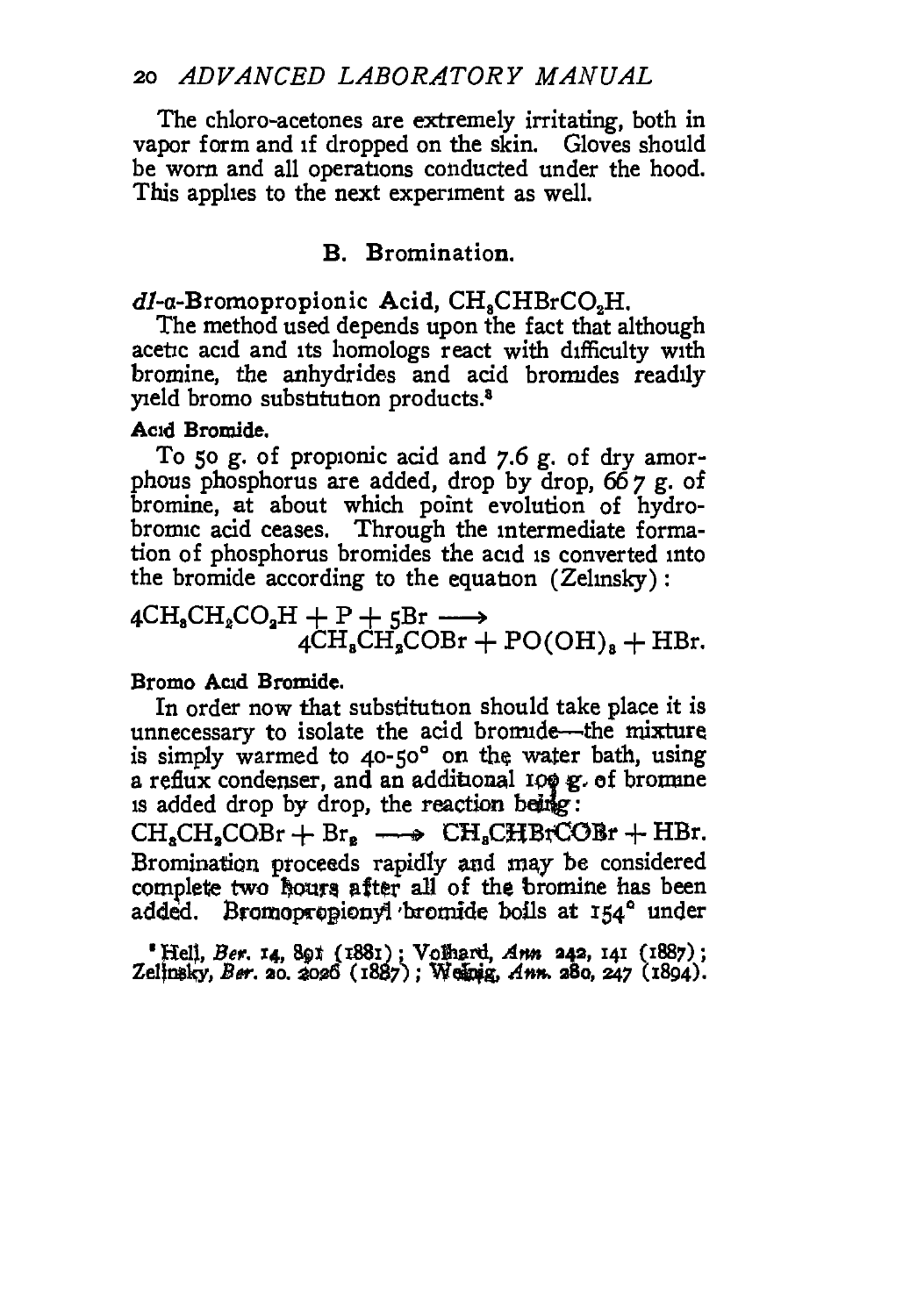atmospheric pressure, but distillation of the mixture is then difficult, and it is accordingly purified by distillation in a moderate vacuum. The yield is  $75-80$  per cent of the theory.

#### Bromo Acid.

If an ester of a-bromopropionic acid were desired the appropriate alcohol would now be used, but as the acid itself is required, the bromide is decomposed by addition of one and one-third equivalents of water, the mixture being shaken under a reflux condenser, with a pot of ice close at hand, until homogeneous, and finally warmed for one-half hour on the water-bath. The solution is then cooled, treated with several volumes of ether, dried over sodium sulfate, and concentrated. When fractionated *in vacuo* the residue boils mainly at 124° under a pressure of 18-19 mm. and solidifies in a freezing mixture, then melting at about 25°. The acid should be protected from the moisture of the air. as it is quite hygroscopic. It is also a powerful skin irritant. The yield should be 60 per cent of the bromide used.

C. Iodination.

5-Iodo-2-toluidine,

CH.  $NH<sub>2</sub>$ .<sup>4</sup>

In general the introduction of iodine into the aromatic nucleus is not as readily effected as in the case of chlorine or bromine, butaromaticamines unsubstituted in the *paro-* position nevertheless react easily with iodme.

\* Wheeler and Liddle, *Am. Chem. I. 4a,* 501 *(igog).*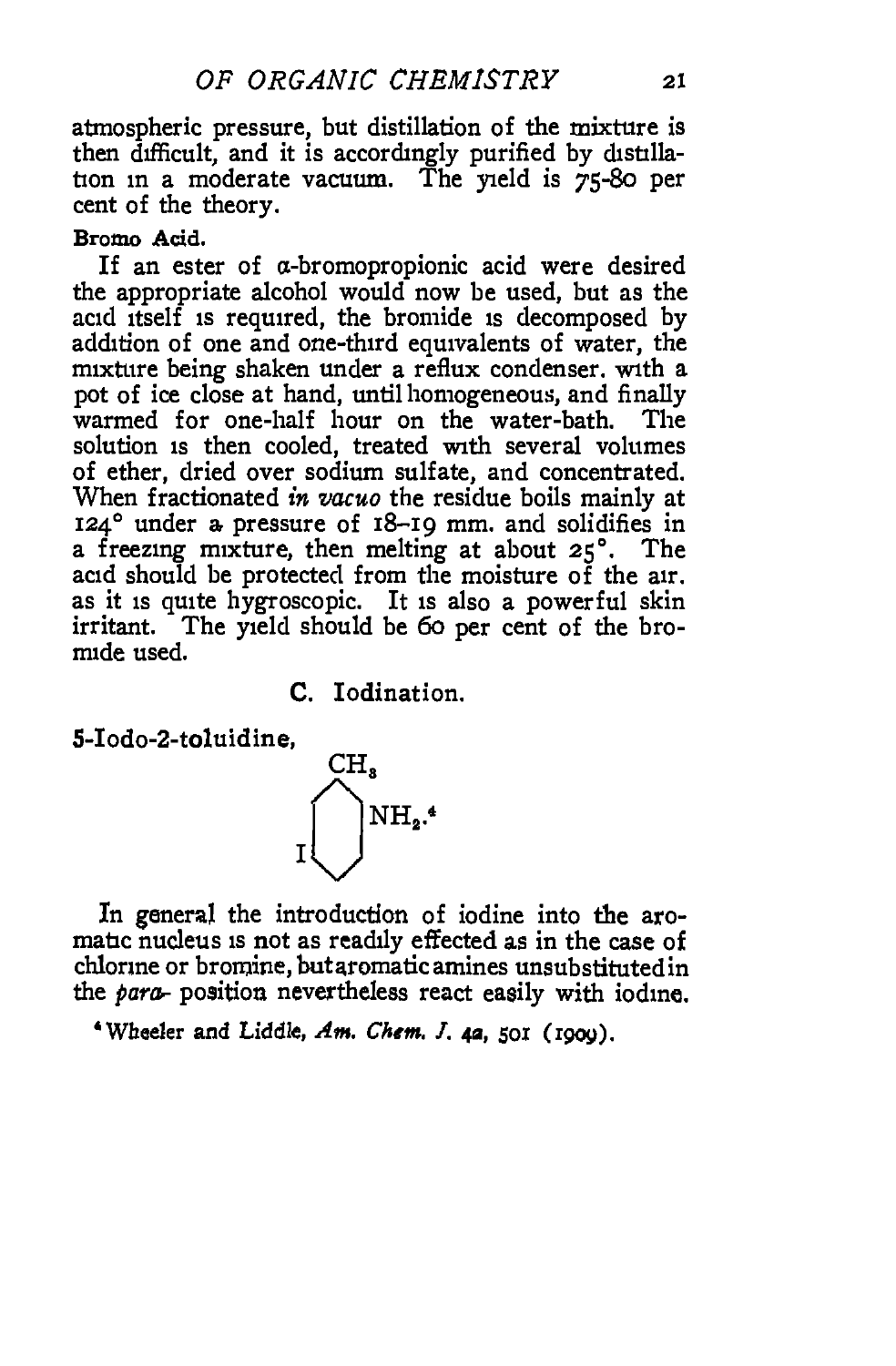# 22 *ADVANCED LABORATORY MANUAL*

An equimolecular amount of iodine is dissolved in o-toluidine, substitution taking place with evolution of heat and conversion of one-half of the base into the hydriodide, according to the equation:

 $_2\mathrm{CH}_\mathrm{s}\mathrm{C}_\mathrm{s}\mathrm{H}_\mathrm{4}\mathrm{NH}_\mathrm{2} + \mathrm{I}_\mathrm{2} \longrightarrow$  $I(CH<sub>s</sub>)C<sub>6</sub>H<sub>s</sub>NH<sub>2</sub> + CH<sub>s</sub>C<sub>6</sub>H<sub>4</sub>NH<sub>2</sub>$ . HI.

In order to utilize the remainder of the *o*-toluidine and iodine the reaction is completed by heating the mixture under a reflux condenser with an equal volume of water, 2 molecular equivalents of powdered calcium carbonate, and 2 volumes of ether to take up the iodo base formed, the entire reaction being represented by

 $2CH_sC_eH_4NH_2 + 2I_2 + CaCO_8 \longrightarrow$  $2I(\text{CH}_3)$ C<sub>a</sub>H<sub>a</sub>NH<sub>2</sub> + CaI<sub>2</sub> + CO<sub>2</sub> + H<sub>2</sub>O.

After one hour's heating the ether is allowed to boil off and the mixture is distilled with steam, the iodo compound passing over slowly m a yield of 75 per cent of the theory. The practically pure product is dried and recrystallized from ligroin, forming prisms which melt at  $90 - 1$ °.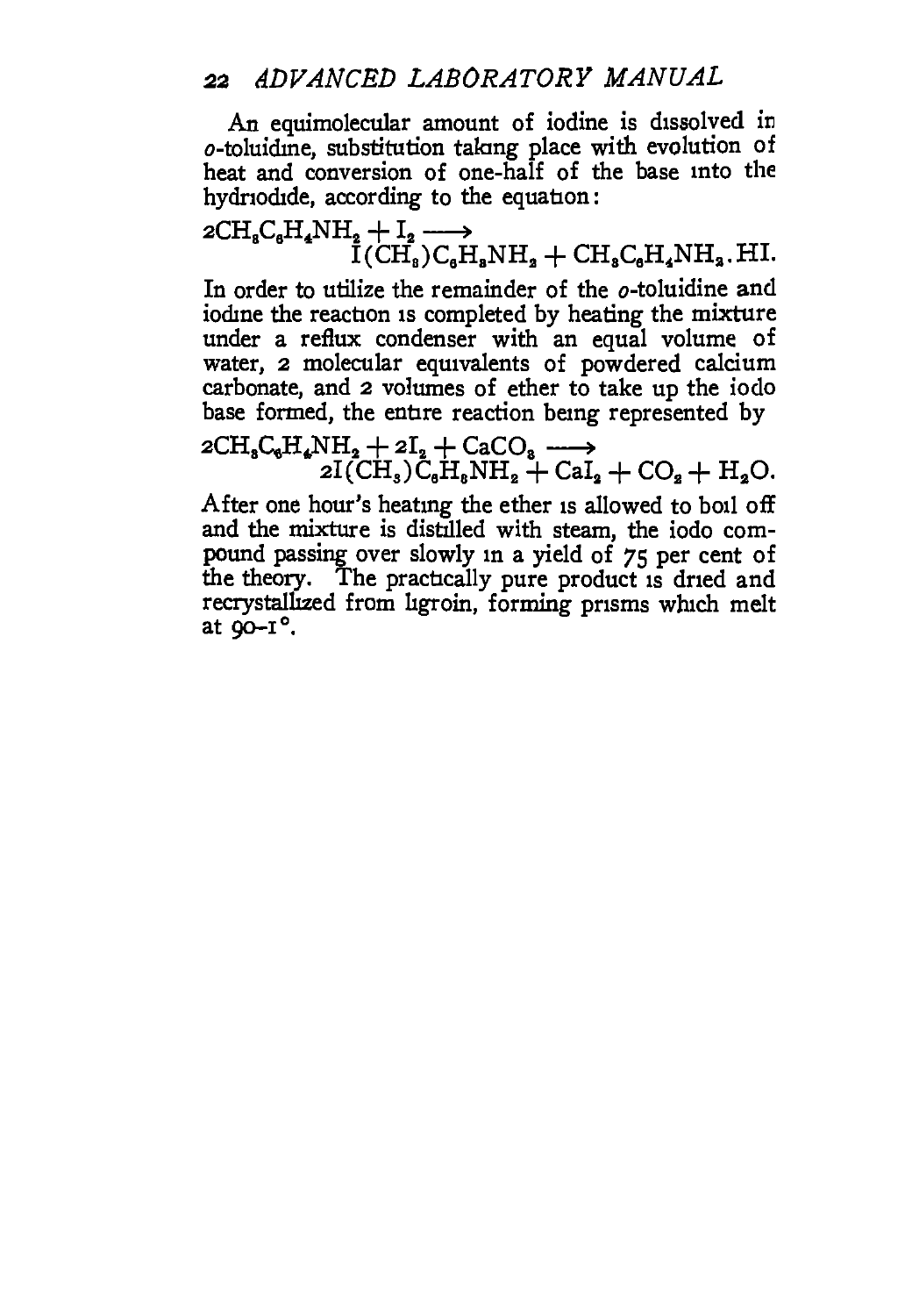# III. SUBSTITUTIONS.

# A. 6-Chloropropionic Acid.

# 1. Ethylene Cyanohydrin, HOCH<sub>2</sub>CH<sub>2</sub>CN<sub>1</sub>

 $32$  g of ethylene chlorohydrin, ClCH<sub>2</sub>CH<sub>2</sub>OH, are dissolved in 160 cc of absolute alcohol and boiled under<br>a reflux condenser To the boiling liquid is added. To the boiling liquid is added, drop by drop, a solution of 27.2 g. of potassium cyanide in  $42$  cc of water, and the boiling continued for 8-10 hours. A precipitate of potassium chloride forms, and at the end this is filtered off, washed with a little alcohol, and the filtrate concentrated to a syrup and fractionated *m vacuo*. The yield of cyanohydrin should be 20 g. boiling at  $110^\circ$  under  $15 \text{ mm}$  pressure.

2.  $\beta$ -Chloropropionic Acid, ClCH<sub>2</sub>CH<sub>2</sub>CO<sub>2</sub>H.

10 g. of ethylene cyanohydrin are heated in sealed tubes at ioo° with 75 cc. of concentrated hydrochloric acid for three hours If the cyanohydrin is boiled with dilute sodium hydroxide<sup>2</sup> or warmed with acid in dilute alcohol,<sup>8</sup> hydrolysis of the nitrile or CN group occurs,

 $HOCH_2CH_2CN + 3H_2O \longrightarrow$  $H OCH<sub>s</sub>CH<sub>s</sub>COOH + NH<sub>s</sub>OH$ ,

and the so-called hydracrylic acid is formed, among other products. If, on the other hand, the cyanohydrin

<sup>a</sup>Moureu, *Bull, soc chim* [3] g, 426 (1893); Jacobs and Heidelberger, *J. Am. Chem Soc* 39, 1465 (1917),

•Wislicenus, *Ann* 128, 6 (1863)

•Erlenmeyer, *Ann.* 191, 268 (1878),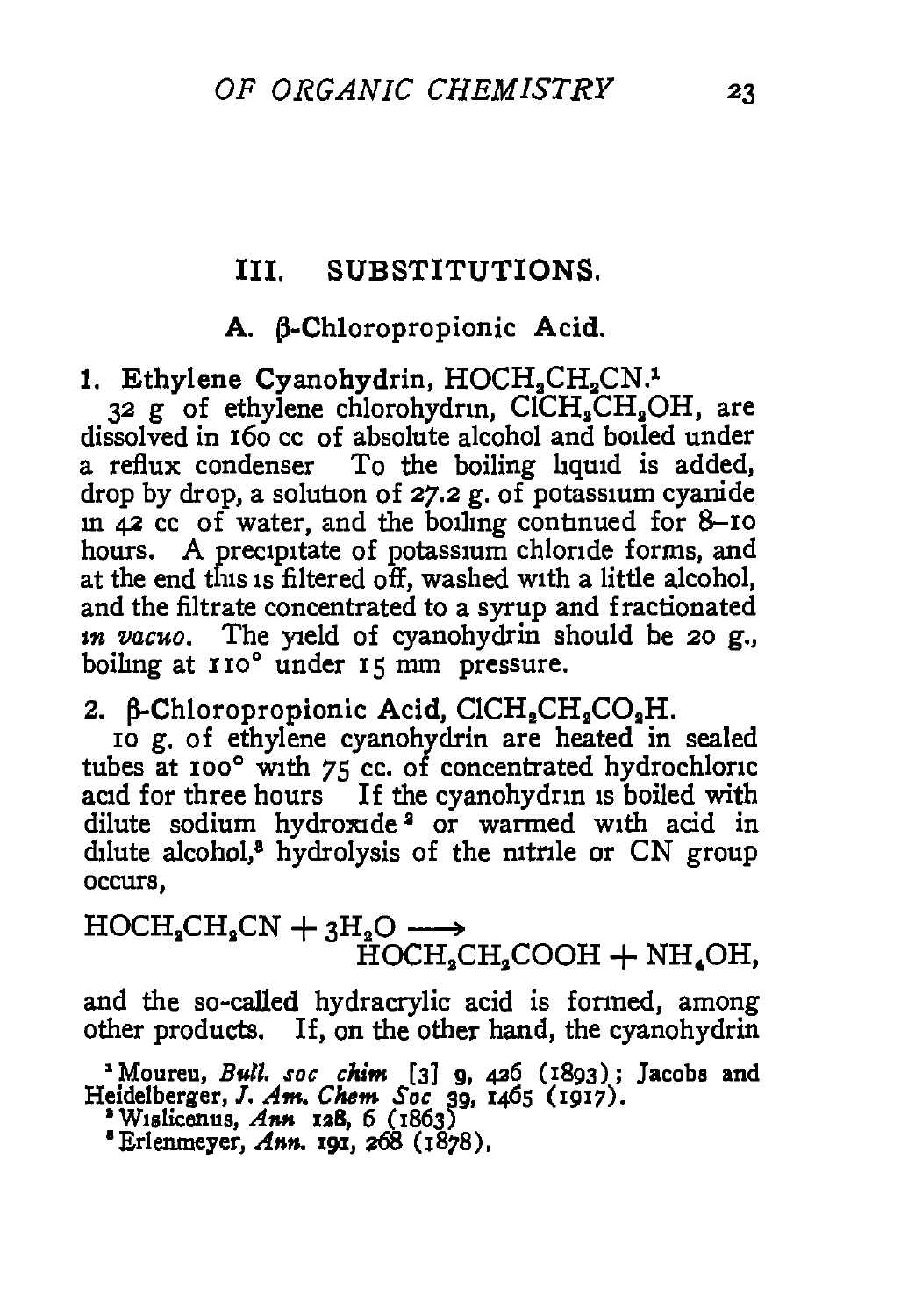is heated in a sealed tube with concentrated hydrochloric acid, not only is the nitrile group saponified to carboxyl, but chlorine replaces the hydroxyl group,\* the end result being

 $HOCH<sub>s</sub>CH<sub>s</sub>CN + 2HCl + H<sub>s</sub>O \longrightarrow$  $\text{Cl}$ CH<sub>2</sub>CH<sub>2</sub>COOH + NH<sub>2</sub>Cl.

There is no evidence at hand as to whether the intermediate product is hydracrylic acid or  $CICH_2CH_2CN$ , or both, although it is known that  $\beta$ -chloropropionic acid can be prepared from the former."

The contents of the tubes are diluted with just enough water to dissolve the ammonium chloride which has separated and extracted repeatedly with ether, thorough extraction being necessary, as the chloropropionic acid is also quite soluble in water. After drying the ethereal extracts over anhydrous sodium sulfate and concentrating, a syrupy residue is left, which crystallizes readily on cooling and rubbing with a rod The yield should be 10.5 g. Recrystallized from ligroin, it melts at  $38.5-95^{\circ}$  (corr.).

Similarly 10 g. of ethylene cyanohydrin, boiled three hours with 100 cc. of hydrobromic acid (d 1.49) and worked up in the same way, yield  $17$  g. of  $\beta$ -bromopropionic acid, melting at 60-1° (corr.) after recrystallization from ligroin.

# **B. Benzylamine, C<sub>a</sub>H**<sub>s</sub>CH<sub>2</sub>NH<sub>8</sub>.

# Benzylhexamethylenetetraminium Chloride.

70 g. of benzyl chloride are added to a suspension of 70 g. of finely powdered hexamethylenetetramine in 4 parts of chloroform, heated to boiling under  $\cup$  reflux condenser on the water bath, and removed if necessary

\* Jacobs and Heidelberger, *loc. cit.*

"Beckurts and Otto, *Ber,* 18, 236 **(1885).**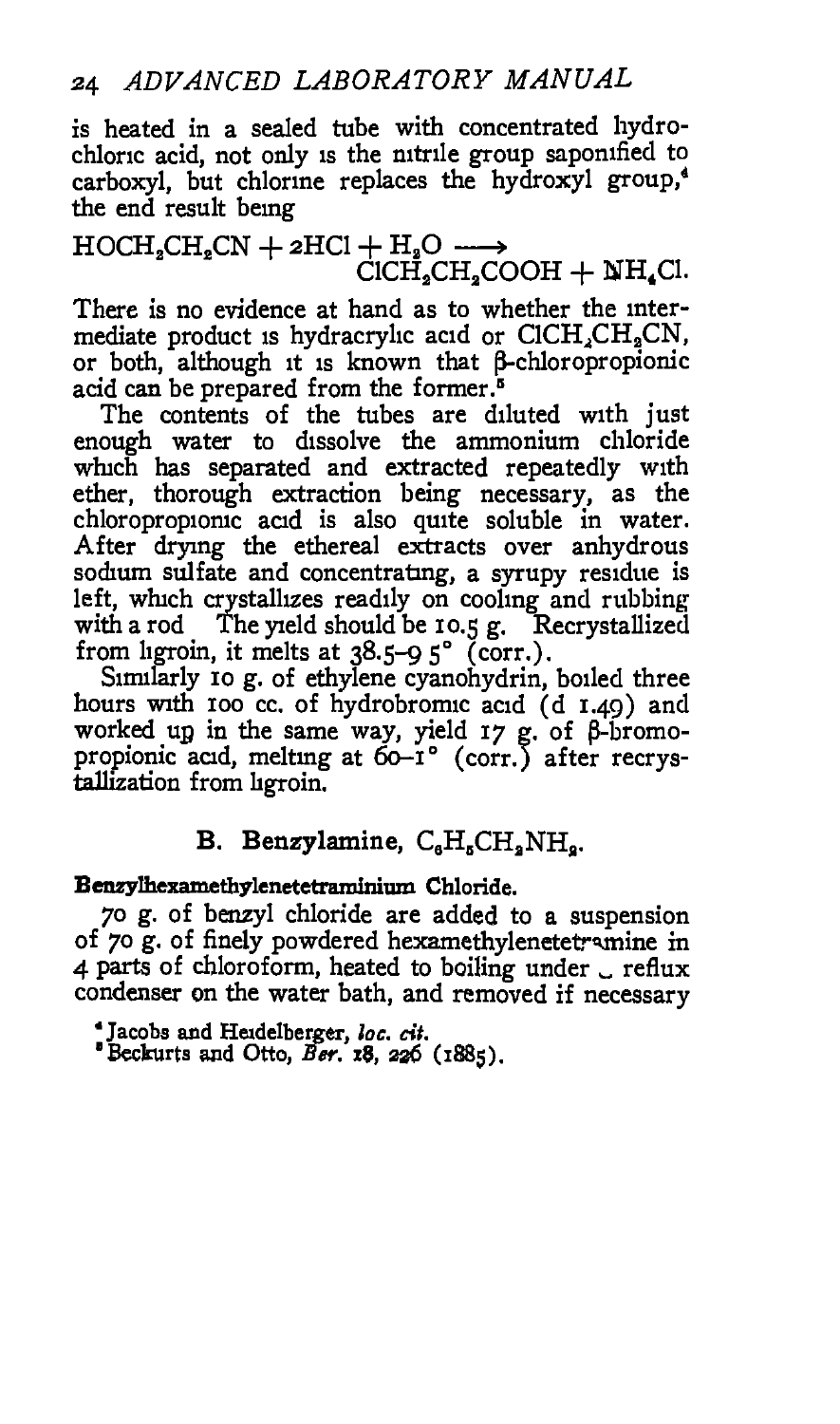until the initially often vigorous reaction is over. The mixture is then heated one-half hour longer, placing the flask on a cork or rubber ring to protect it from the bumping which usually occurs

This method, of course, is an indirect one for replacing the halogen of benzyl chloride by ammonia. If ammonia itself is used, the usual mixture of primary, secondary, and tertiary bases is formed, and the yield of primary benzylamine is poor. Delépine <sup>6</sup> found, however, that the primary amme was the main product if benzyl chloride was first combined with hexamethylenetetramine and the resulting compound suitably decomposed As the method is of wide application for the preparation of primary amines it is given here.

As is well known, formaldehyde and ammonia combine to yield hexamethylenetetramine,  $C_0H_{12}N_4$ . Duden and Scharff<sup>7</sup> found that most of the reactions of this substance could be explained on the basis of the three dimensional formula.



Among its other properties, hexamethylenetetramine combines with one molecular equivalent of an aliphatic

<sup>o</sup> Delépine, Bull soc. chim. [3] 17, 293 (1897).

T Pydc8 and Scharff, *Am.* a88, 218 (1895).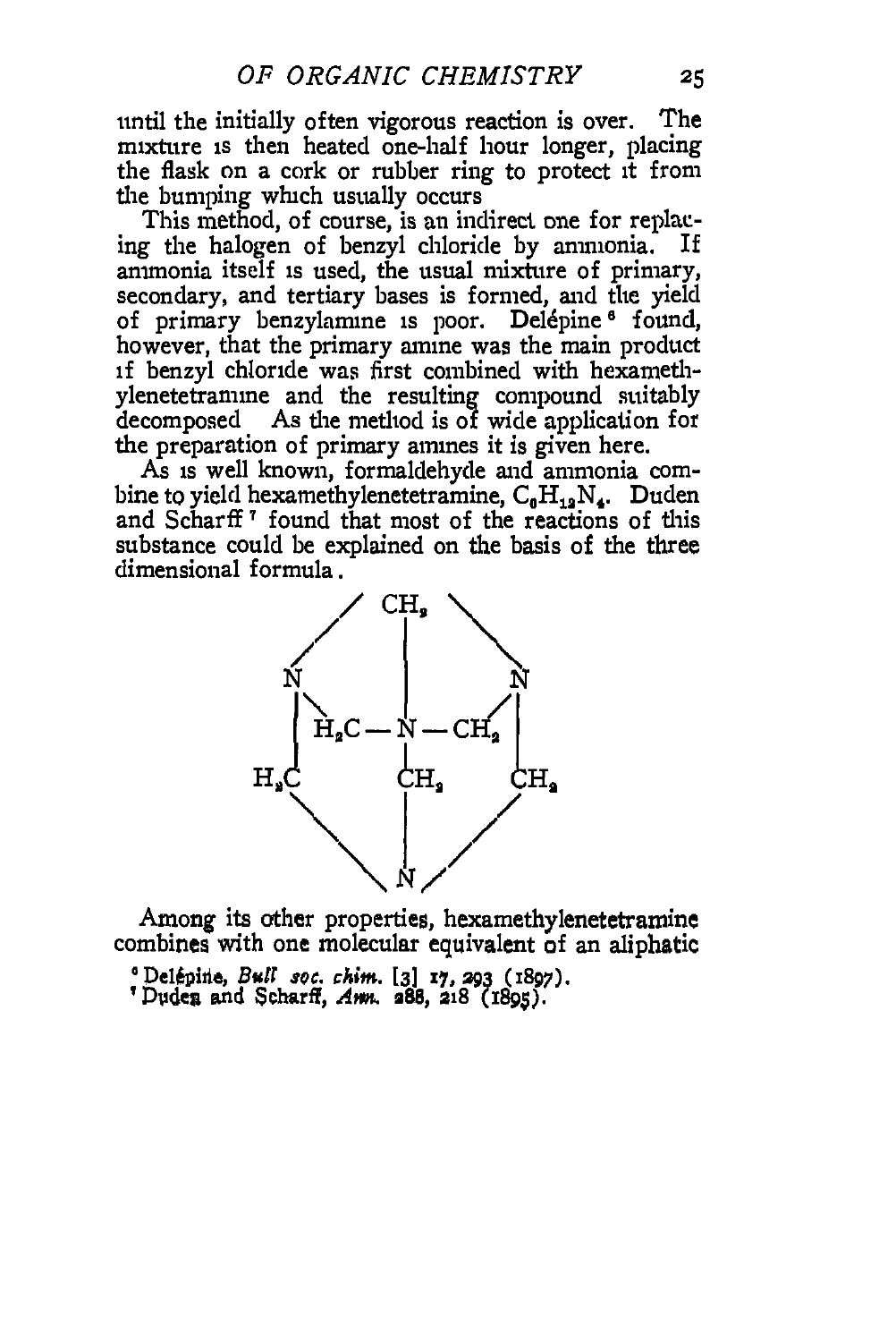halide, RX, such as methyl iodide or benzyl chloride, to yield quaternary ammonium salts of the type  $C_6H_{12}N_4$ . RX,<sup>8</sup> just as trimethylamine forms quaternary salts of the type  $(CH_3)$ , N.RX. The chief objection to the Duden and Scharff formula is that the reaction stops when *one* equivalent of halide has reacted, while according to the formula, which postulates four tertiary nitrogen atoms, four molecules of halide should combine with one of hexamethylenetetramme. However, only one enters into reaction, and for our present purpose the equation is:  $T_{\text{CIT}} \sim T$ 

 $\rm C_{6}H_{5}CH_{2}Cl + C_{6}H_{12}N_{4} \longrightarrow C_{6}H_{12}N_{4} <$ C 1

## Isolation of the Salt

The reaction mixture is cooled, filtered, and the salt washed with a little chloroform and sucked dry The yield should be 90 per cent of the theory. The salt darkens above 180° and melts at 192°

If some of the salt is dissolved in a little water and boiled, formaldehyde is evolved, and the solution suddenly becomes turbid, owing to the decomposition of the quaternary salt to yield methylene-benzylamine,  $C_6H_6CH_3N$  CH<sub>a</sub>, and as this product is fairly stable, vigorous treatment is necessary for its hydrolysis, as will be seen below.

#### Decomposition.

The salt is transferred to a distilling flask provided with a condenser and treated with the theoretical amounts of 95 per cent alcohol and concentrated hydrochloric acid according to the equation:

 $C_{\alpha}H_{\alpha}N_{\alpha}$ ,  $C_{\alpha}H_{\alpha}CH_{\alpha}CH_{\alpha}$  + 3HCl +  $12C_{\alpha}H_{\alpha}OH \longrightarrow$  $6\overline{CH}_8(\overline{OC}_9H_8)_8 + 3\overline{NH}_4Cl + C_8H_8CH_8NH_8$ .HCl,

"An indication of the extent to which RX may be varied may be obtained by glancing through *J Biol Chem*, 20, 659, 685; *ax,* 103, 145, 439, 455, 4^5 (1915).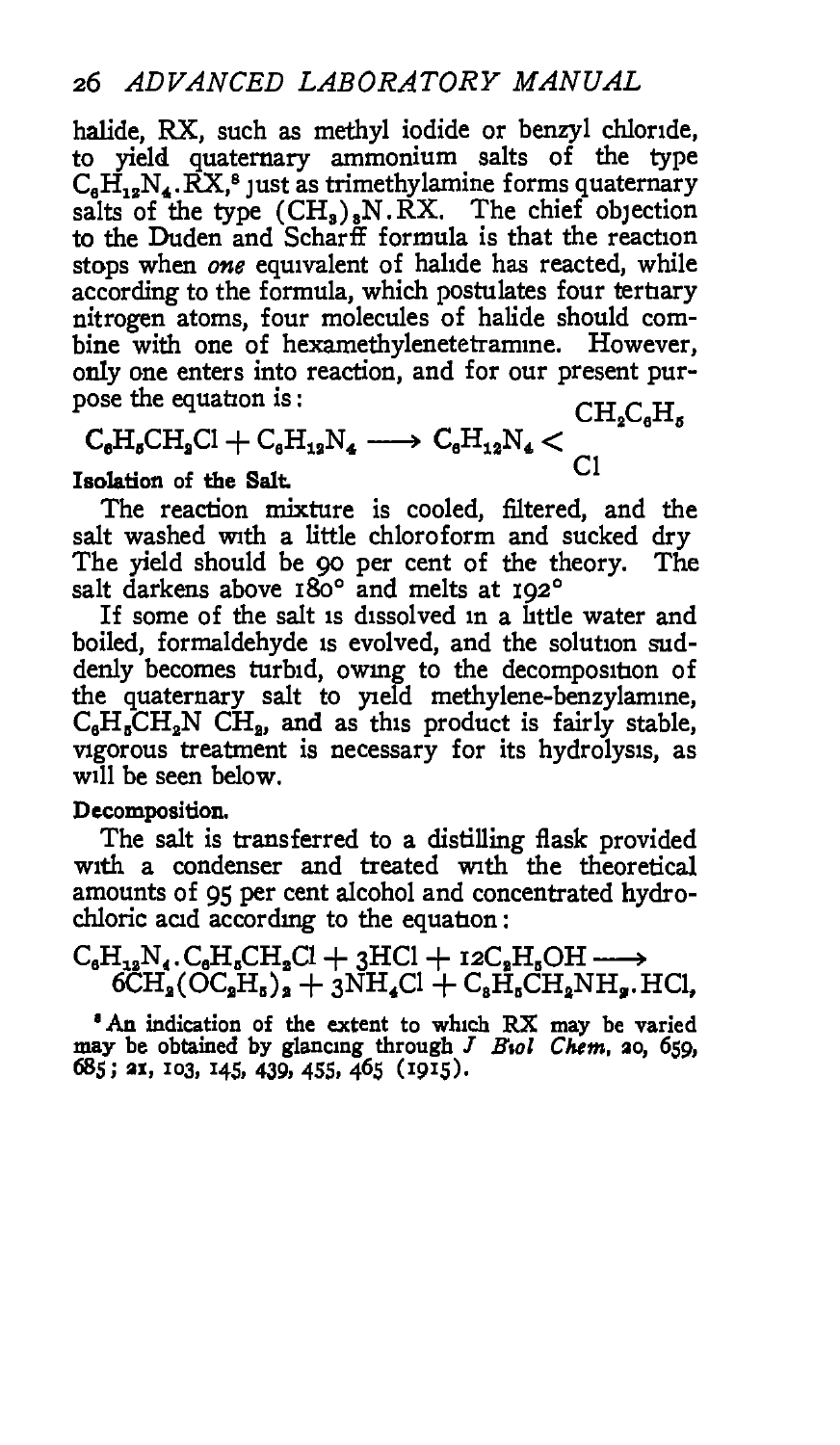the formaldehyde split off combining at once with the alcohol to form "methylal." The flask is rotated gently until the salt is dissolved and then warmed carefully until crystals of ammonium chloride begin to separate, removing the source of heat until certain that the reaction does not become violent. The liquid separates into two layers, of which the upper is mainly methylal. When this no longer increases it is distilled off, and the residue in the flask cooled and filtered. The mixture of ammonium chloride and benzylamine hydrochloride on the filter is washed with some of the hydrochloric acid-alcohol mixture, the filtrate returned to the flask, and treated with one-third of the original amount of acid-alcohol mixture. A volume of liquid equal to that added is now distilled off, and the process again repeated, by which time the distillate should be free from methylal. As stated above, a methylene compound is initially formed, the equation being:

 $\rm C_sH_{13}N_4$ . $\rm C_sH_sCH_2Cl + 3HCl + 10C_sH_sOH \longrightarrow$  $\rm 5CH_2({\rm OC}_2H_5)_2+3NH_4Cl+C_6H_5CH_2N:CH_2.HCI_3$ 

and the prolonged treatment described is necessary in order to decompose this completely.

#### Benzylaminc.

The final residue in the flask and the crystals already filtered off are dissolved in water, chilled, and the solution made alkaline with strong sodium hydroxide solution or solid sodium carbonate. The amine layer is separated, dried over a few sticks of sodium hydroxide, and distilled.

A representative run started with 70 g. of hexamethylenetetramine and 70 g. of benzyl chloride gave 129 g. of the quaternary salt, which in turn yielded 45 g. of pure benzylamine, boiling at 184°.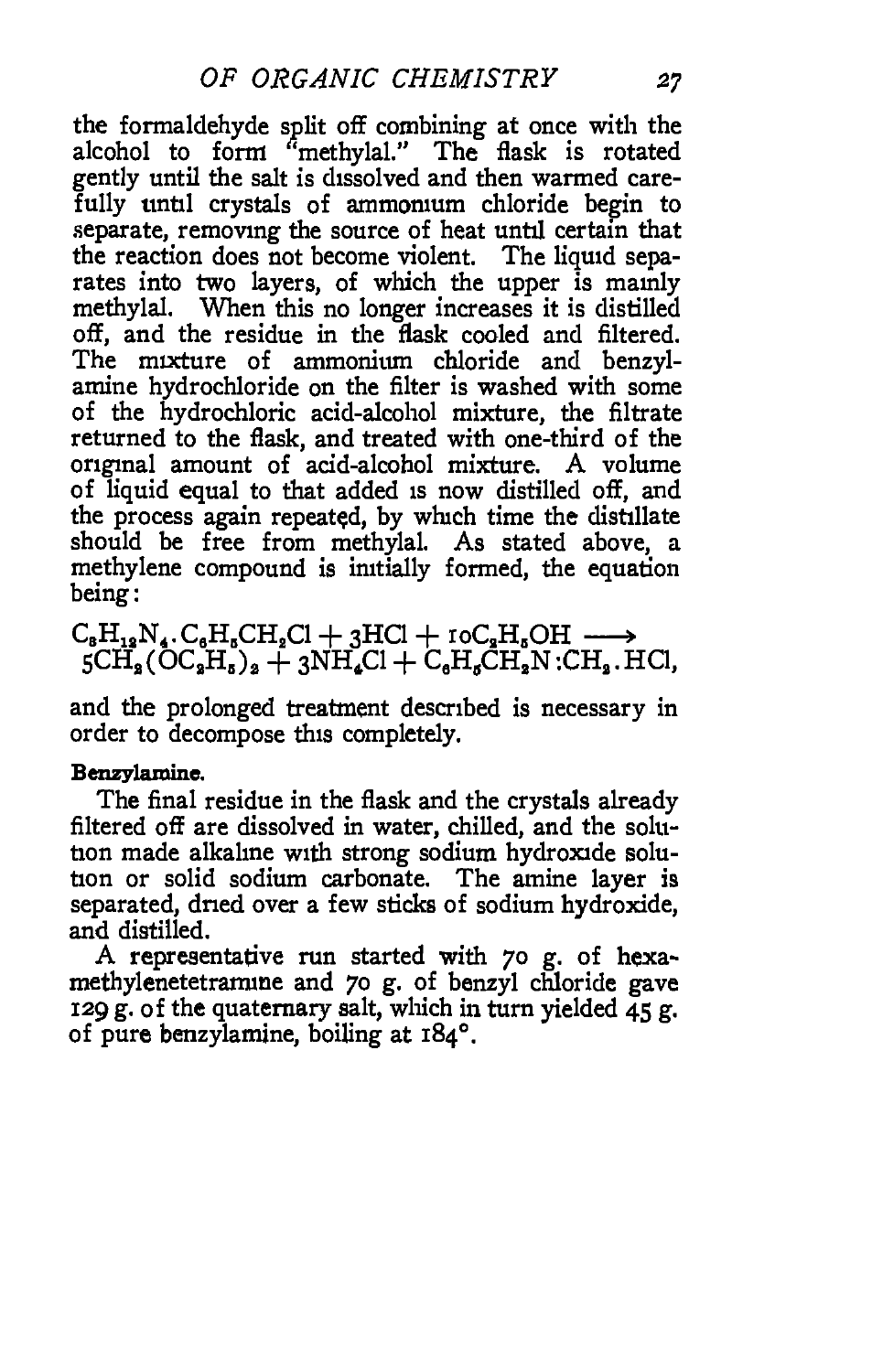

Of the methods for the preparation of this substance<br>to would seem best suited for laboratory use. In two would seem best suited for laboratory use the first place, one can start with w-nitranilme, diazotize this, and decompose the diazo compound by boiling with dilute acid, forming m-nitrophenol, but as the yield is not very good and the nitrophenol must subsequently be reduced to the amino compound, the method is scarcely suited for the preparation of considerable amounts of this material. On the other hand, the method involving the direct replacement of one of the hydroxyl groups of resorcinol,  $m-C<sub>a</sub>H<sub>4</sub>(OH)$ <sub>a</sub> by ammonia, was found to be very satisfactory.

The direct replacement of a phenolic hydroxyl group by the ammo group is relatively difficult in the benzene series, requiring high temperatures, although it takes place somewhat more readily m the case of the naphthols. If, for example, resorcinol and ammonia alone are heated under pressure, a high reaction temperature is required, and the yield of m-ammophenol is poor. If, however, ammonium chloride is present,<sup>9</sup> the reaction may be carried out at a lower temperature and the yield is more satisfactory.

200 g. of resorcinol, 120 g. of ammonium chloride, and 400 cc of 10 per cent aqueous ammonia are heated in an autoclave in a bath the temperature of which is 220°, the heating being continued for 14 hours after the pressure reaches a constant value The yields are smaller if the heating is carried out at a lower temperature or for a shorter period and are not improved

"Ger pat 49,060.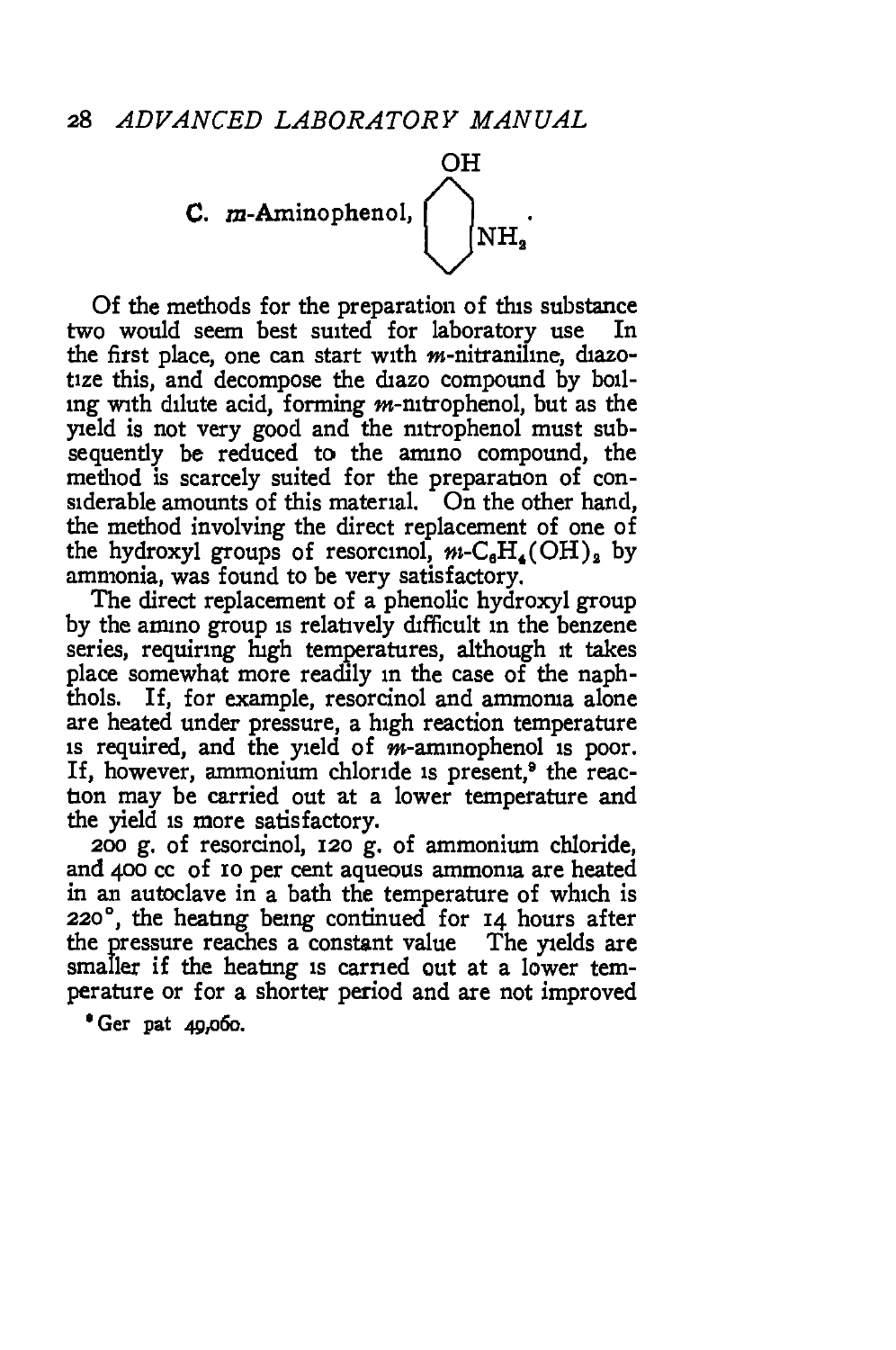by longer heating. After the autoclave and contents have cooled, the mixture is concentrated to dryness *in vacuo,* taken up in 650-750 cc. of hot water, and allowed to cool. 90-100 g. of crude m-aminophenol separate on standing in the cold. The filtrate is acidified strongly with concentrated hydrochloric acid and shaken out several times with ether to remove unchanged resorcinol. The aqueous liquor is then treated with an excess of ammonia and again shaken out with ether, an additional 30-35 g. of aminophenol being recovered. The crude product is recrystallized from 2-3 parts of water, about 115 g. separating as sandy crystals melting at  $123^\circ$ .

# D. o-Nitrophenylarsonic Acid,

 $\rm AsO_{\rm a}H_{\rm a}$ 

The student is already familiar with the replacement of the aromatic ammo group by the cyano- and halogen residues by means of the Sandmeyer reaction, and its conversion into the phenol group through the diazo reaction has been touched upon in the discussion accompanying the preceding preparation. With these examples the usefulness of the diazo group as an intermediary between the amino and other groups is by no means exhausted, and the so-called Bart reaction.<sup>10</sup> given here, affords a typical example of the extensive application of the fundamental reaction in question. One of the examples in Bart's patent is o-nitrophenylarsonic acid, but his description of the substance is inaccurate and the variation of the method here given is believed to be more convenient.<sup>11</sup>

<sup>30</sup> Ger pat 250,264.

*n* Jacobs, Heidelberger and Rolf, /. *Am. Chem. Soc* 40, 1582 (1918)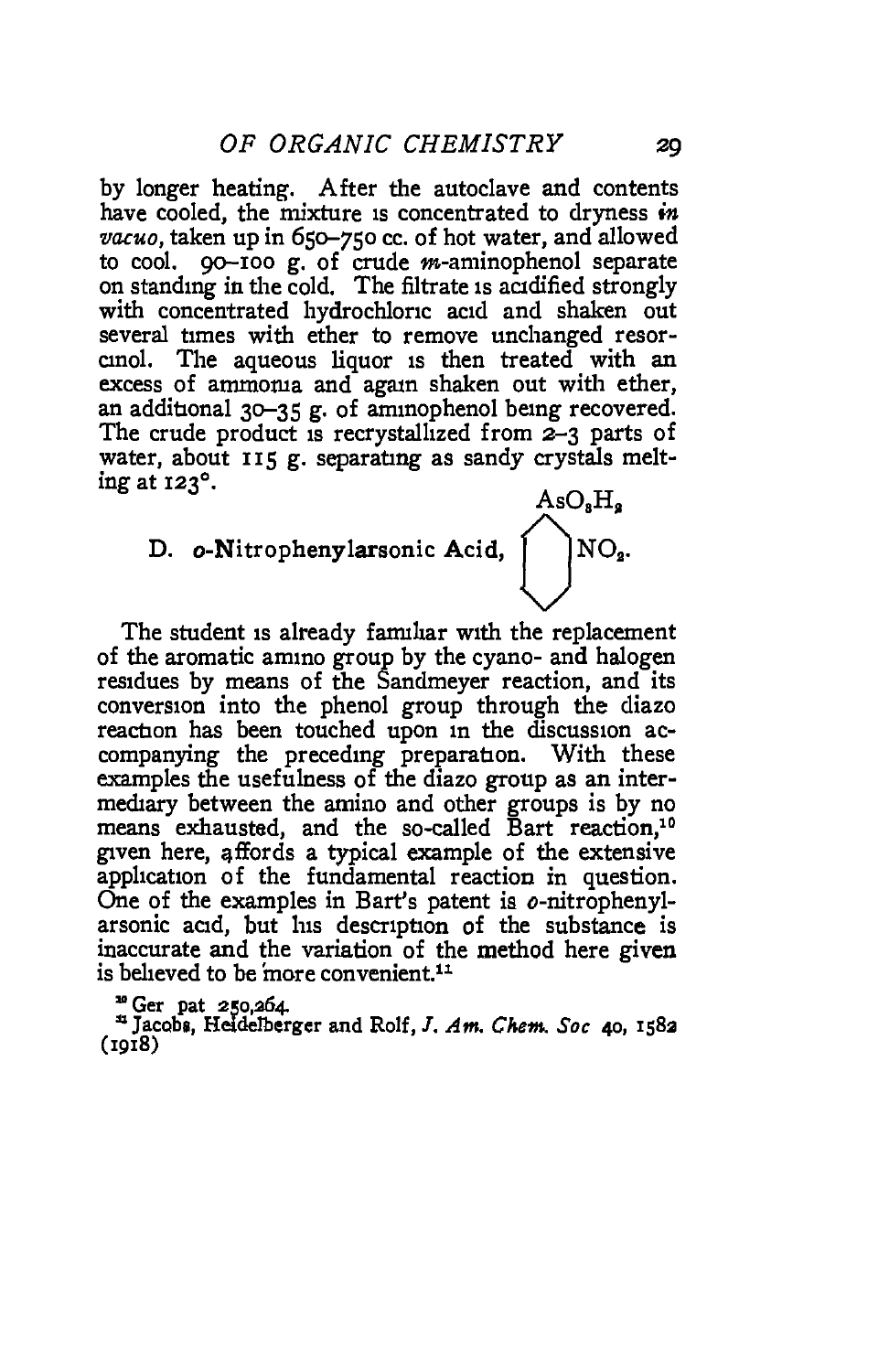50 g. of o-nitraniline (p. 13) are ground finely under 250 cc. of 1:1 hydrochloric acid, and the mixture is chilled to io° and slowly diazotized with a strong solution of  $275$  g. of sodium nitrite. After 10 to 15 minutes' stirring the solution is filtered from traces of undissolved nitraniline and poured slowly with vigorous rotation into 275 cc. of thoroughly chilled 25 per cent sodium hydroxide solution, keeping the temperature below o° by immersion in a freezing mixture. The resulting alkaline solution is added to a cold solution of 67.5 g. of sodium arsemte in 625 cc. of water, using a sufficiently large flask to allow for the frothing which occurs during the subsequent decomposition of the diazo compound. The mixture is then heated on the water bath to  $60-70^\circ$  for 1.5 to 2 hours, during which a slow but steady nitrogen evolution occurs. Overheating is particularly to be avoided. The reaction may be considered to take place according to the following equa- $\begin{array}{ccc} \text{tion:} & \begin{array}{ccc} \end{array} & \begin{array}{ccc} \end{array} & \begin{array}{ccc} \end{array} & \begin{array}{ccc} \end{array} & \begin{array}{ccc} \end{array} & \begin{array}{ccc} \end{array} & \begin{array}{ccc} \end{array} & \begin{array}{ccc} \end{array} & \begin{array}{ccc} \end{array} & \begin{array}{ccc} \end{array} & \begin{array}{ccc} \end{array} & \begin{array}{ccc} \end{array} & \begin{array}{ccc} \end{array} & \begin{array}{ccc} \end{array} & \begin{array}{ccc} \end{array} & \begin{array}{ccc} \end{array$ 

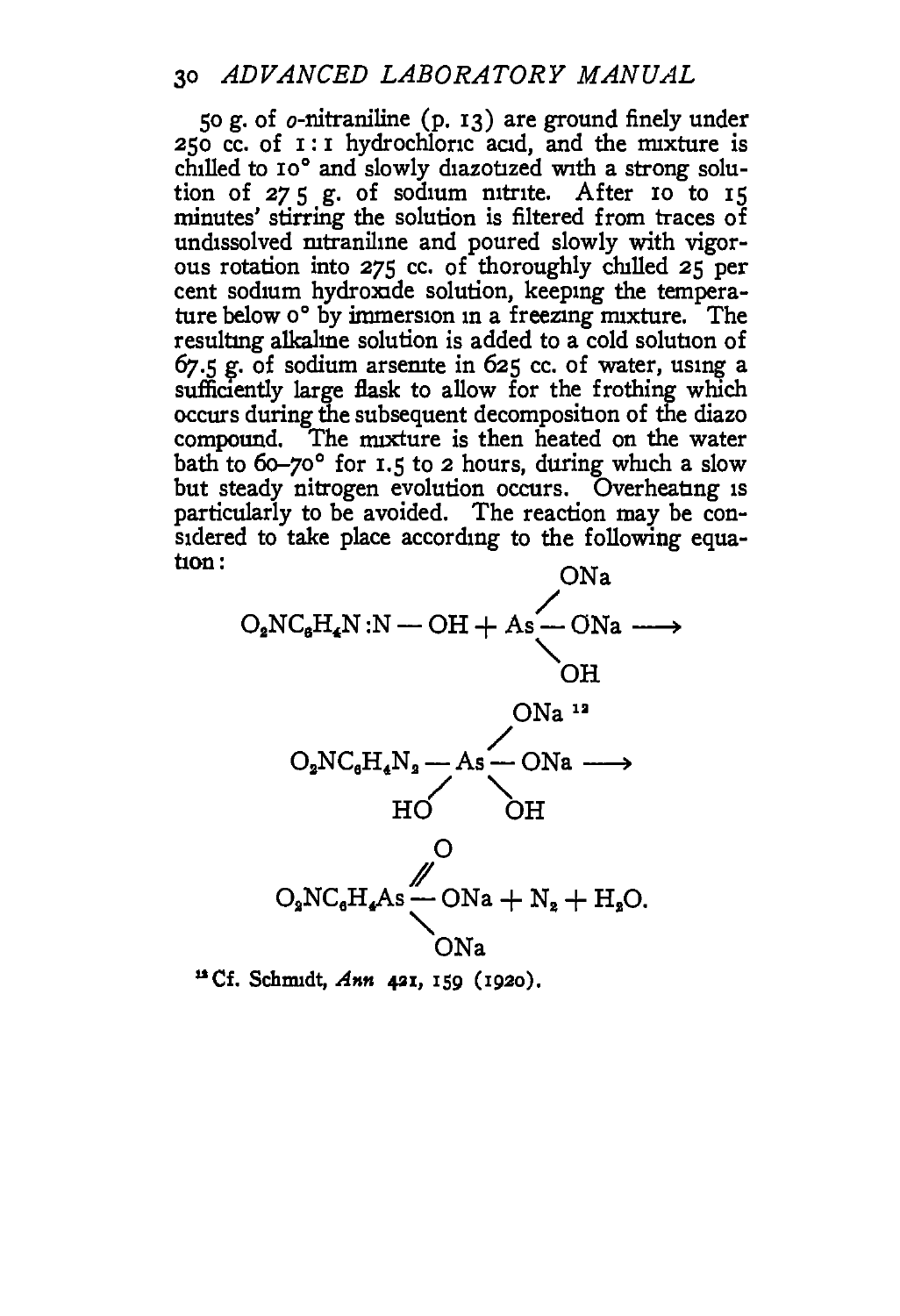Owing to the fact that sodium arsenite is a reducing agent, the reaction does not proceed quantitatively, some of the diazo compound being reduced with formation of nitrobenzene:



#### Purification.

After the evolution of nitrogen ceases the hot mixture is made faintly acid with acetic acid, shaken with boneblack to remove the tarry by-products, and filtered. 0-Nitrophenylarsonic acid is a strong acid, and is not liberated by a slight excess of acetic acid, so that in order to obtain the free acid the deep yellow filtrate must be treated with hydrochloric or sulfuric acid until strongly acid to Congo red. After chilling thoroughly and letting stand 55 g. of o-nitrophenylarsonic acid are obtained as a heavy, pale yellow powder. Recrystallized'from water it forms pale yellow, glistening, hexagonal plates containing one molecule of water of crystallization. After this is driven off in vacuo at ioo° the acid melts and decomposes at 235-40°, with preliminary softening.<sup>18</sup>

M Instead of Expt, V B the nitro acid may be reduced with ferrous sulfate and alkali according to *I. Am. Chem. Soc.* 40, 1583 *(191S),* yielding o-arsanilic acid.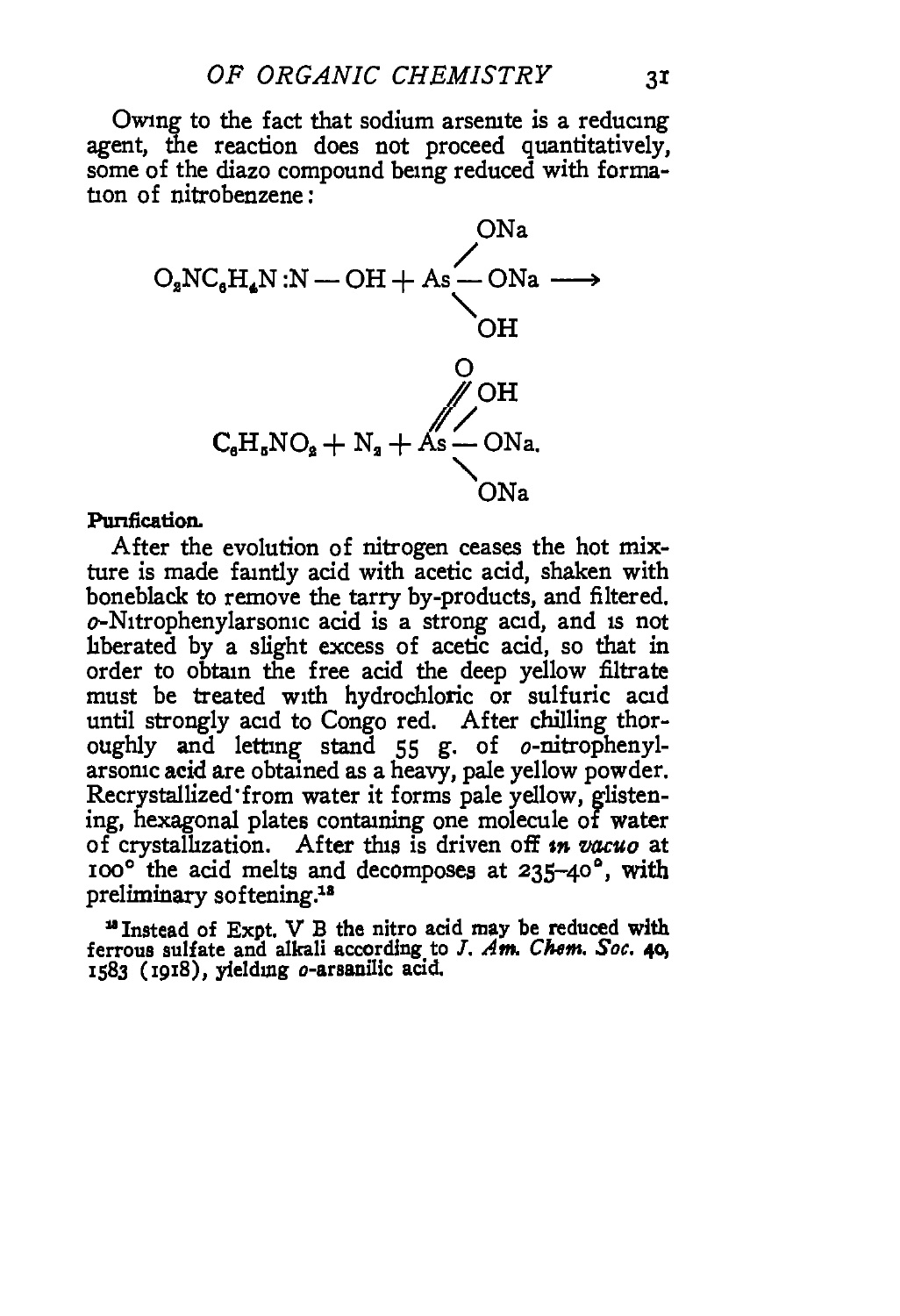## IV. ESTERIFICATION, ETHERIFICATION, DE-ALKYLATION, AND RELATED REACTIONS.

A. Esterification; Preparation of the Perfume, Methyl Anthranilate.<sup>1</sup>



Either anthranilic acid itself, or acetanthranilic acid, the intermediate product in the preparation of anthranihc acid from. o-acet-toluidide, may be used for the esterification, since alcoholic hydrochloric acid hydrolyzes, or rather alcoholyzes, the acetamino group.

7 g of anthranilic acid or 9 g. of the acetyl derivative are dissolved or suspended in 50 cc of methyl alcohol which has previously been dried over potassium carbonate. Dry hydrochloric acid is passed m until the solution, which becomes hot, is saturated. It is then boiled for one hour under a reflux condenser surmounted by a calcium chloride tube. When the solution is cooled methyl anthranilate hydrochloride crys-

<sup>1</sup>Cf Erdmann, Ger. pats 110,386, 113,942.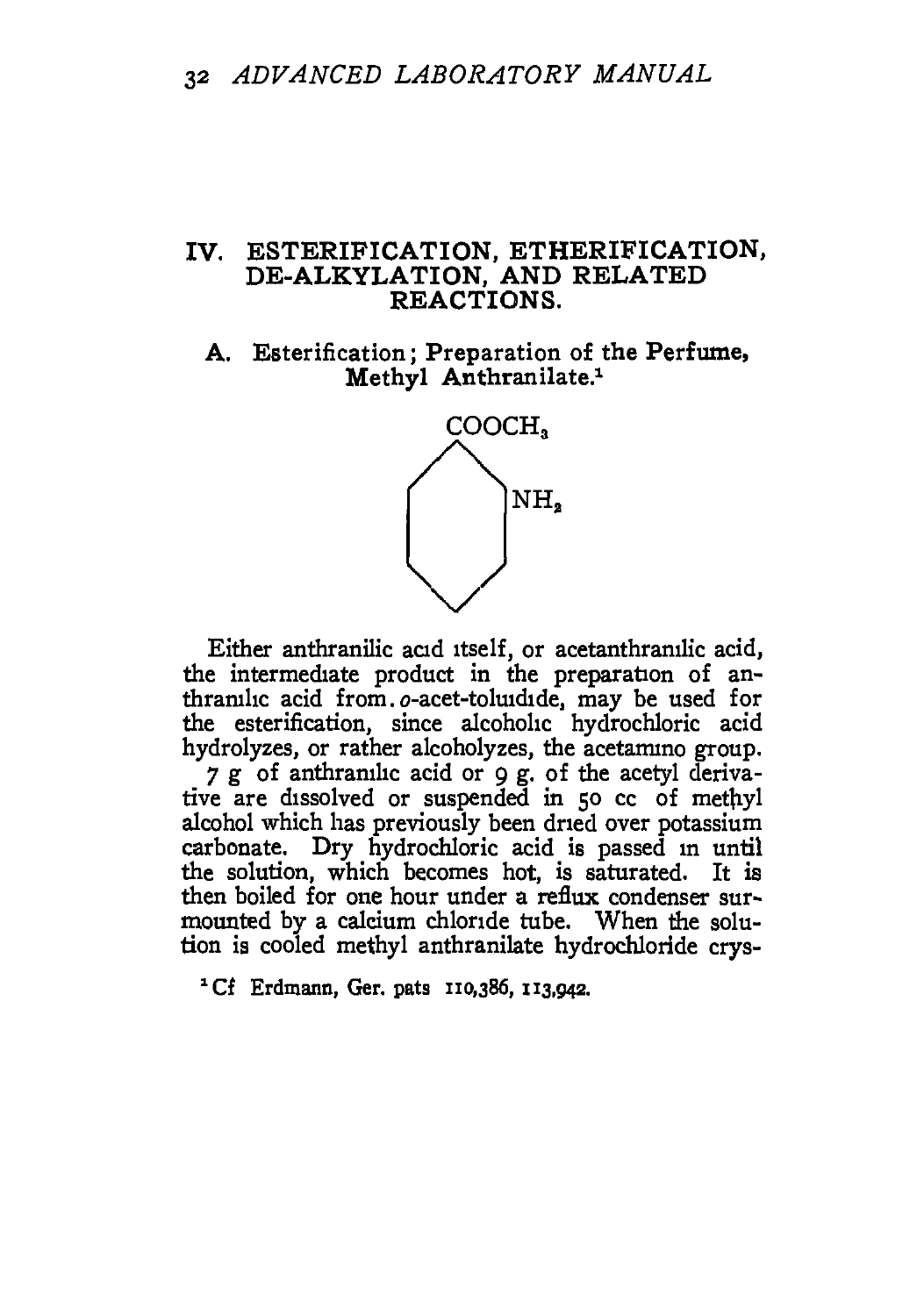talhzes. The mixture is diluted with about 200 cc. of water and made alkaline with sodium carbonate. The oily ester is shaken out with ether and the ethereal solution washed first with 5 per cent sodium carbonate solution, and finally with water. The ethereal layer is dried over sodium sulfate and evaporated to small bulk, after which the ester is distilled in vacuo. boils at 135° under a pressure of 15 mm of mercury, and forms a crystalline mass when cooled and rubbed, melting at 24.5°.

Methyl anthranilate occurs in oil of orange blossoms (neroh oil), oil of orange peel, and in the essential oil of jasmine flowers, and is extensively used in perfumery.

# OCH.COOH **B. p-Nitrophenoxyacetic Acid,**

The reaction of phenols with alkyl halides or dimethyl sulfate in the presence of alkali to combine with the acid liberated is, of course, well known. The following preparation<sup>2</sup> is selected as an example of the variety of alkyl compounds that enter into this reaction, it being, of course, possible to consider chloroacetic acid,  $CICH<sub>a</sub>CO<sub>a</sub>H$ , as a methyl halide in which one of the hydrogens has been replaced by a carboxyl group.

35 g. of p-nitrophenol, 40 g. of 50 per cent sodium hydroxide solution (the additional molecular equivalent being to neutralize the chloroacetic acid), 24 g. of chloroacetic acid, and 200 cc. of water **are** boiled gently

"Jacobs and Heidelberger, /. *Am Chem, Soc.* 39, 1437 (1917).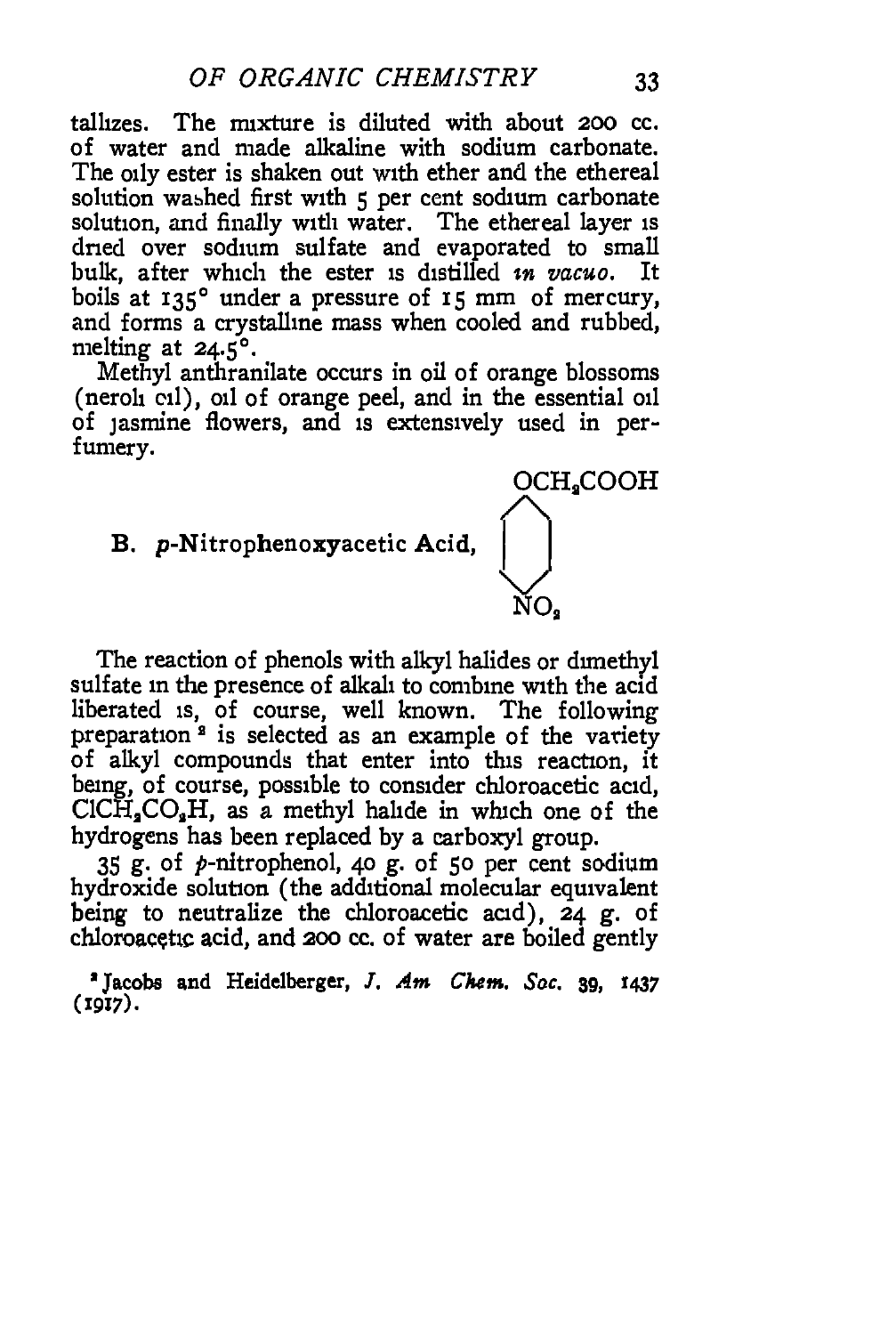# 34 *ADVANCED LABORATORY MANUAL*

in an open flask until the solution is no longer alkaline to litmus. As the ethenfication is not quantitative owing to the action of free hydroxyl ions on the chloroacetic acid according to the equation:

 $CICH<sub>a</sub>COONa + OH<sup>-</sup> \longrightarrow HOCH<sub>a</sub>COONa + Cl<sup>-</sup>,$ 

one-half of the above quantities of alkali and chloroacetic acid and 50 cc. of water are added, and the solution is boiled again until neutral. It is then acidified strongly with hydrochloric acid and cooled, precipitating the nitrophenoxyacetic acid The crude product may be purified either by recrystallization from alcohol, or by dissolving it m dilute sodium hydroxide solution and reprecipitating with hydrochloric acid. The yield should be 25-30 g. The acid forms glistening platelets which melt at 183°, as recorded in the literature



#### Acetylation.

w-Aminophenol may be conveniently acetylated by dissolving it in a little more than the minimum amount of warm 50 per cent acetic acid, cooling quickly to room temperature, and adding 1.1 molecular equivalents of acetic anhydride. After one-half hour the solution is diluted with an equal volume of water and chilled, rubbing the walls of the vessel to complete the crystallization. The product so obtained is filtered off. washed with ice water, and dried. It should melt at  $148-9^\circ$  and is then sufficiently pure for preparative purposes.

•Ikuta, *Am. Chem. J.* 15, 41 (1893)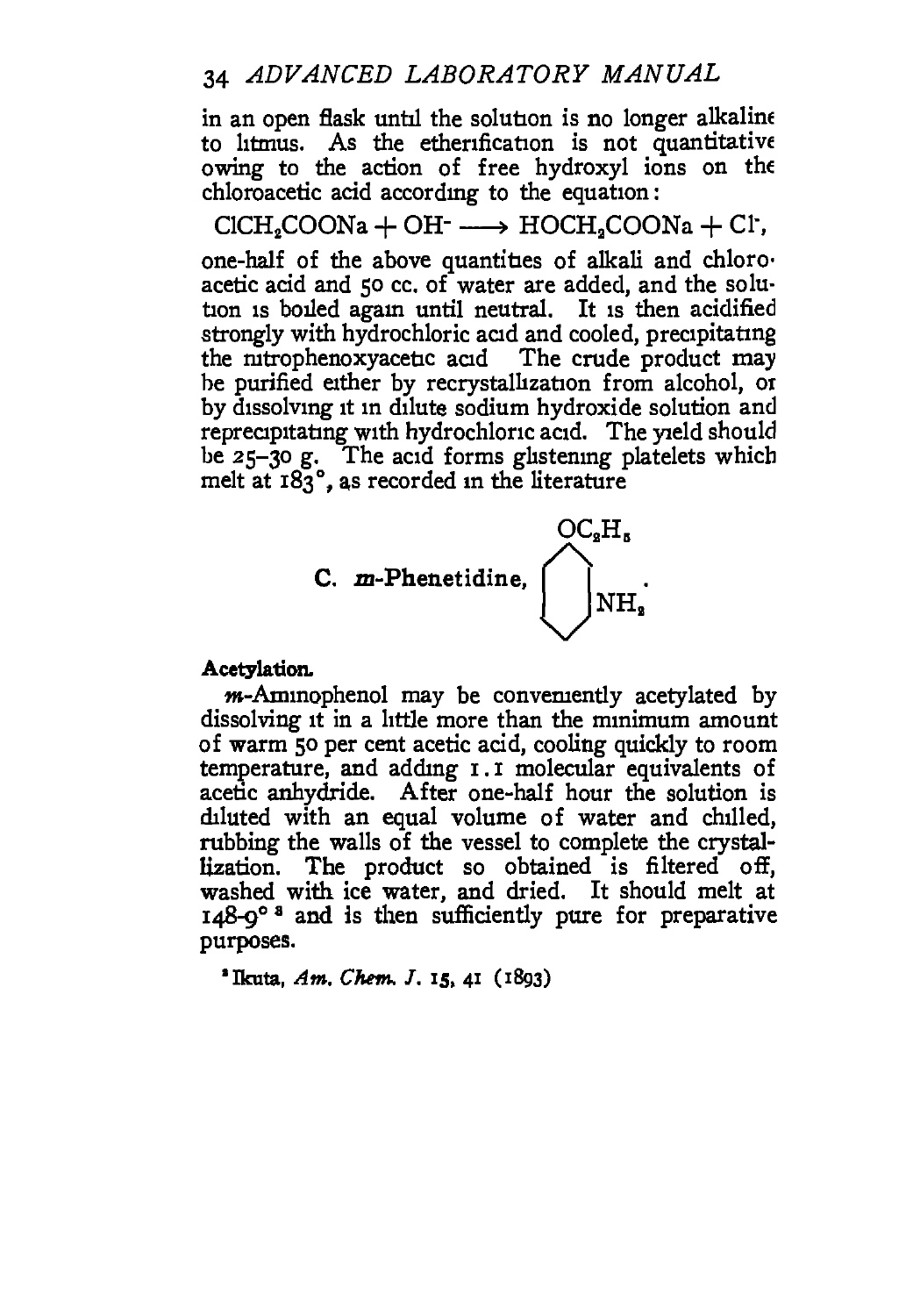#### Ethylation.

27 g. of m-acetaminophenol are dissolved in 180 cc. of normal potassium hydroxide solution, warmed to 50-60<sup>0</sup> , and shaken with 23 cc of diethyl sulfate,\* added in small portions, keeping the temperature within the limits indicated. It is of course necessary to protect the ammo group, otherwise this, too, will be alkylated, and acetylation is a very convenient method for this purpose, as the acetylamino group is unaffected by the conditions used in the reaction, and may be readily removed by saponification at a later stage. The temperature must be raised owing to the fact that diethyl sulfate is more inert than dimethyl sulfate, with which methylatjons can be carried out in the cold. It is thus also less sensitive than dimethyl sulfate to the hydroxyl ions present m the alkaline reaction mixture, and good yields of ethyl ethers may therefore be obtained with its aid in spite of the saponification of the reagent into alcohol and sulfuric acid, which does occur to an appreciable extent, as in the case of dimethyl sulfate

In order to allow for this side reaction the mixture, from which a portion of the acet-w-phenetidine has crystallized, is again subjected to similar treatment with one-half the initial quantities of alkali and diethyl sulfate. It is then allowed to stand overnight after adding 100 cc. of concentrated aqueous ammonia to assist m the decomposition of any remaining excess of diethyl sulfate, the ammonia being alkylated just as any other amine.

#### Saponification.

The crude acetyl product is filtered off, washed with a little ice-cold water, sucked dry, and boiled one-half hour with 150 cc. of 1: 1 hydrochloric acid, the acetyl-

\* Heidelberger and Jacobs, /. *Am. Chem. Soc.* 41, 1452 (1910).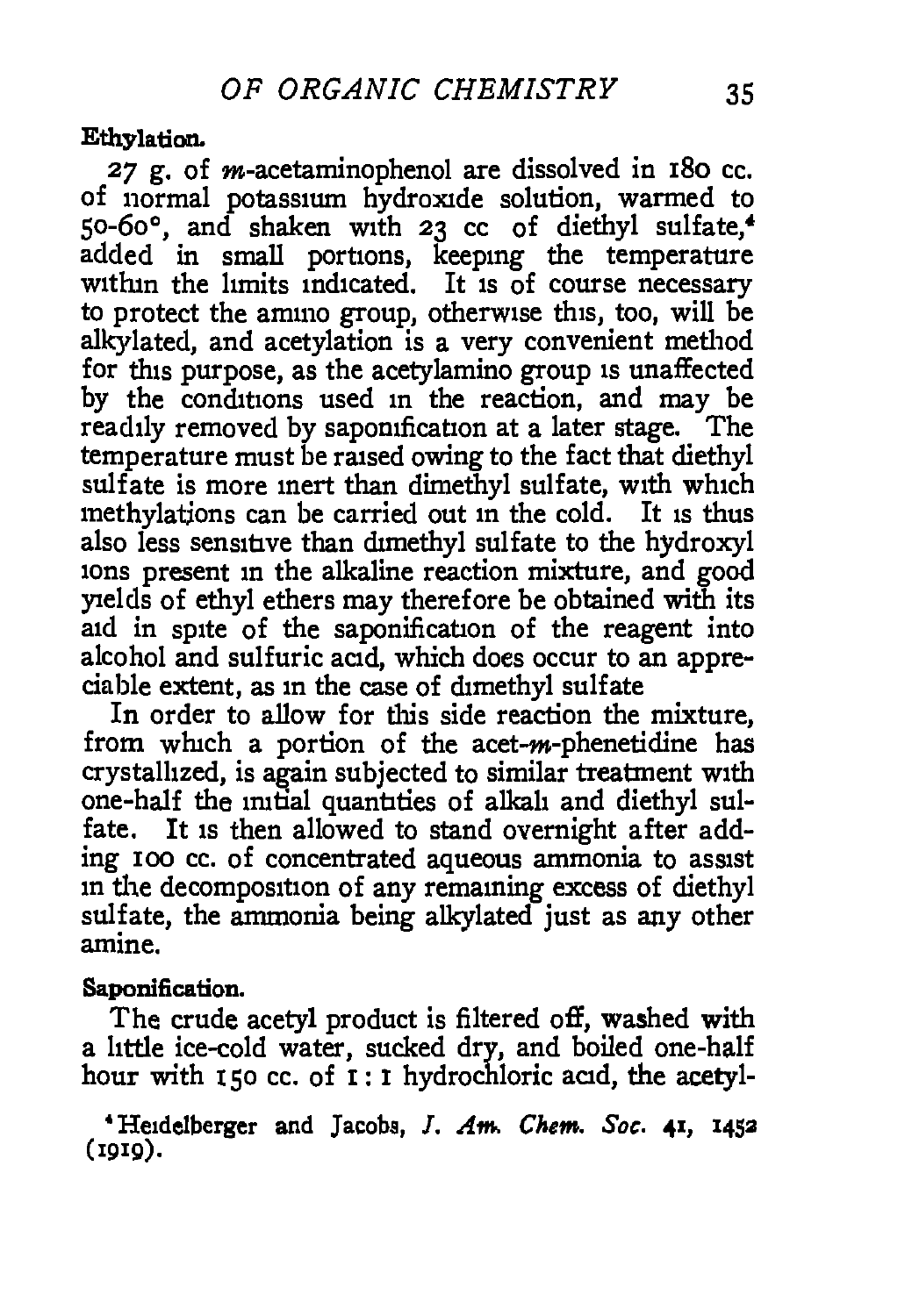# *S6 ADVANCED LABORATORY MANUAL*

amino group thus splitting into acetic acid and the amine hydrochloride, which separates on cooling. Enough water is added to dissolve this salt and the solution is then made strongly alkaline with sodium hydroxide and the liberated base is shaken out with ether. The ethereal layer is dried over sodium sulfate or crushed sodium hydroxide, concentrated, and the residue distilled *in vacuo.* 15 g. of m-phenetidine should be obtained, boiling at  $142-45^{\circ}$  under 20 mm. pressure. According to Reverdin and Lokietek<sup>5</sup> a somewhat better yield is obtained using ethyl bromide as the alkylatmg agent.

## **D. Allyl Phenyl Ether and its Molecular Rearrangements.**

## 1. Allyl Bromide, CH<sub>2</sub> : CHCH<sub>2</sub>Br.

The method is essentially that of Merling and Jacobi.<sup>6</sup> 140 g of allyl alcohol,  $\overrightarrow{CH}_3$ . CHCH<sub>3</sub>OH, are cooled in ice-water. A stream of hydrobromic acid, which may be conveniently generated by dropping bromine on naphthalene and passing the vapors through several bottles containing naphthalene, is then passed in until the liquid is saturated, after which it is boiled under a reflux condenser for one hour, the reaction being:

#### $CH<sub>a</sub>$  : CHCH<sub>a</sub>OH + HBr  $\longrightarrow$  $CH. : CHCH.Br + H.$ O.

Under the conditions given very little addition of hydrobromic acid takes place at the double bond, although this would undoubtedly occur on long standing of the saturated solution in the cold.

The mixture is then poured into water and the crude bromide separated and washed first with normal sodium

'Reverdin and Lokietek, *Bull soc chim* [4] 17, 407 (1915).

•Merlmg and Jacobi, *Ann.* 278, 11 (1894)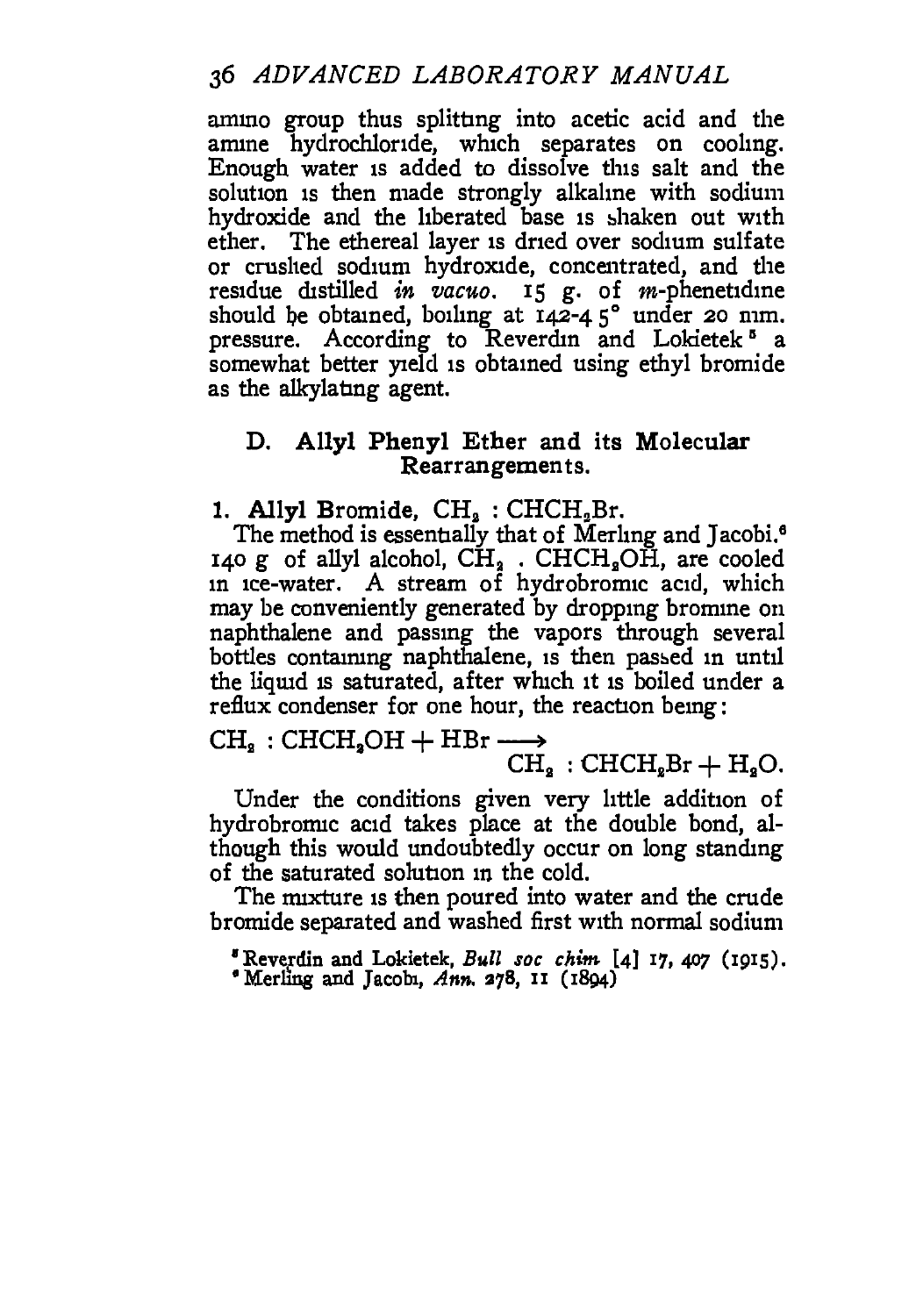hydroxide solution and then with water. After drying over calcium chloride and distilling, the yield should be 85 per cent of the theory, boiling at  $70-1$ °.

2. Allyl Phenyl Ether,  $C_0H_5OCH_2CH$ .  $CH_2$ .

94 g of phenol, 121 g. of allyl bromide, 140 g. of dry potassium carbonate, and 150 g of acetone are boiled for eight hours on the water bath under a reflux condenser In this case potassium carbonate is used to combine with the acid liberated in the alkylation, and the reaction is carried on in a non-aqueous solvent Potassium bromide soon separates and the mixture thickens to a paste After cooling, water is added and then ether to take up the allyl phenyl ether. The ethereal layer is shaken out twice with 10 per cent sodium hydroxide solution to remove unchanged phenol, washed with a little water, and then dried over potassium carbonate and distilled *in vacua* The yield should be 115-30 g., boiling at  $85^\circ$  under a pressure of 19 mm. The purification must be earned out under diminished pressure, as will be seen from the next experiment.

3. o-Allylphenol (o-Chavicol).



Allyl phenyl ether is boiled under an air condenser until the temperature no longer rises, a process requiring four to six hours. From an initial temperature of about 190° the thermometer finally rises to about 220°. The gradual increase m boiling point is due to a re-

<sup>T</sup>Claisen and Eisleb, *Ann* 401, 21 (1913); 418, 78 (1918). 'Claisen, *loc. cit;* Jacobs and Heidelberger, /. *Am Ckem. Soc,* 39, 3202 (1917).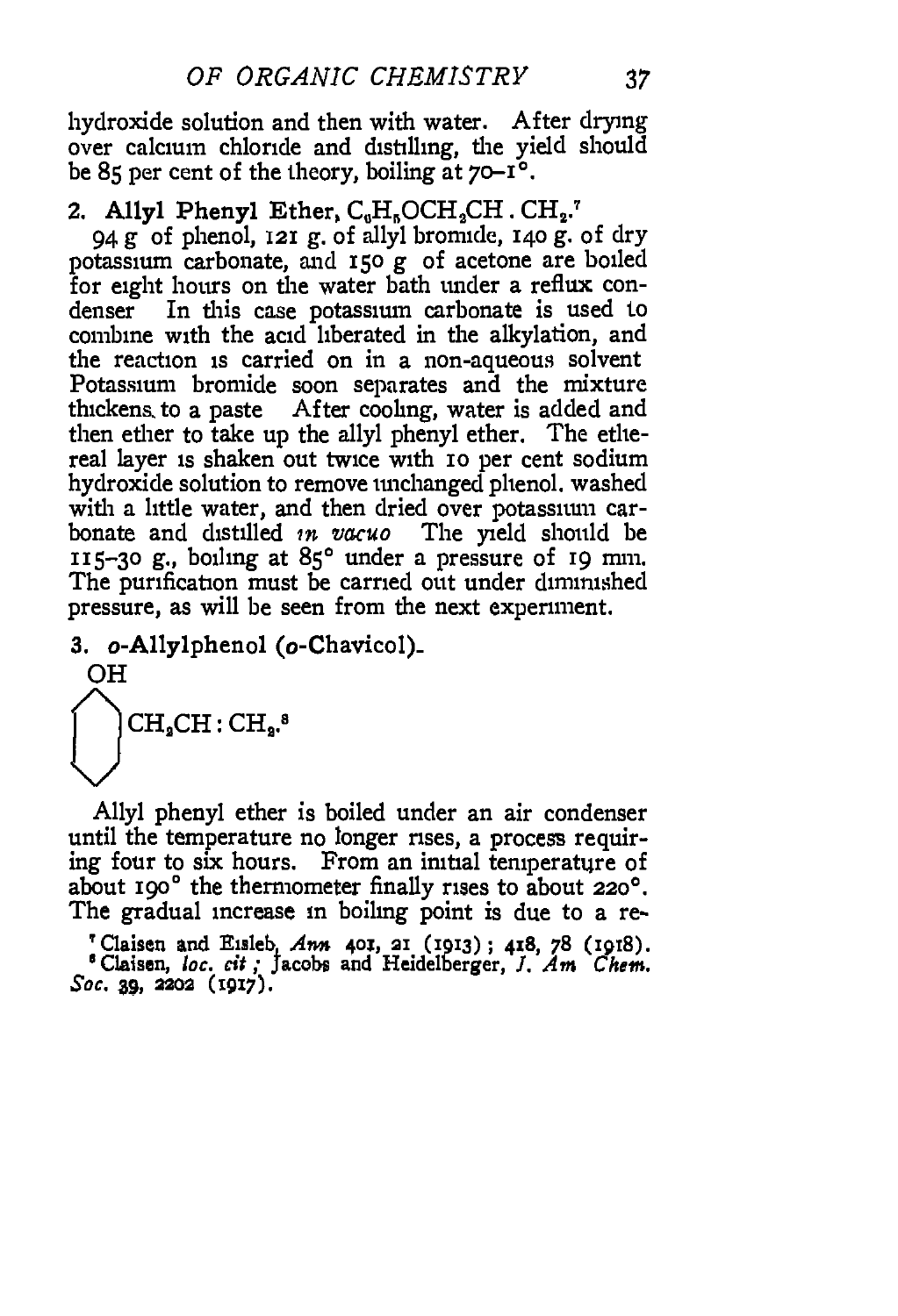markable rearrangement, somewhat analogous to that taking place when the alkyl anilines (in the form of salts) are heated to high temperatures, and consisting in the wandering of the allyl group to the o-position in the nucleus. While this reaction takes place comparatively readily in the case of the alkyl aniline salts, the alkyl phenol ethers exhibit no such phenomenon. Apparently the allyl group is the only one possessing such lability in the phenol series.

#### Purification.

After the boiling has been completed the product is cooled, dissolved in 20 per cent aqueous sodium hydroxide, and the solution shaken with petroleum ether to remove traces of unchanged allyl phenyl ether and small amounts of methylcoumarane, formed according to the following scheme •



The *o*-allylphenol is then liberated from the alkaline solution by acidification with sulfuric acid, and is taken up in ether, dried over sodium sulfate, and concentrated. 'Distillation *in vacuo* yields an oil with a guaiacol-like odor, boiling at 109-10° under a pressure of 22 mm and solidifying in a freezing mixture to a mass of crystals which melt at  $-6^{\circ}$ . The yield is almost quantitative

An interesting property of  $o$ -allylphenol is that, by repetition of the ethenfication and heating, it can be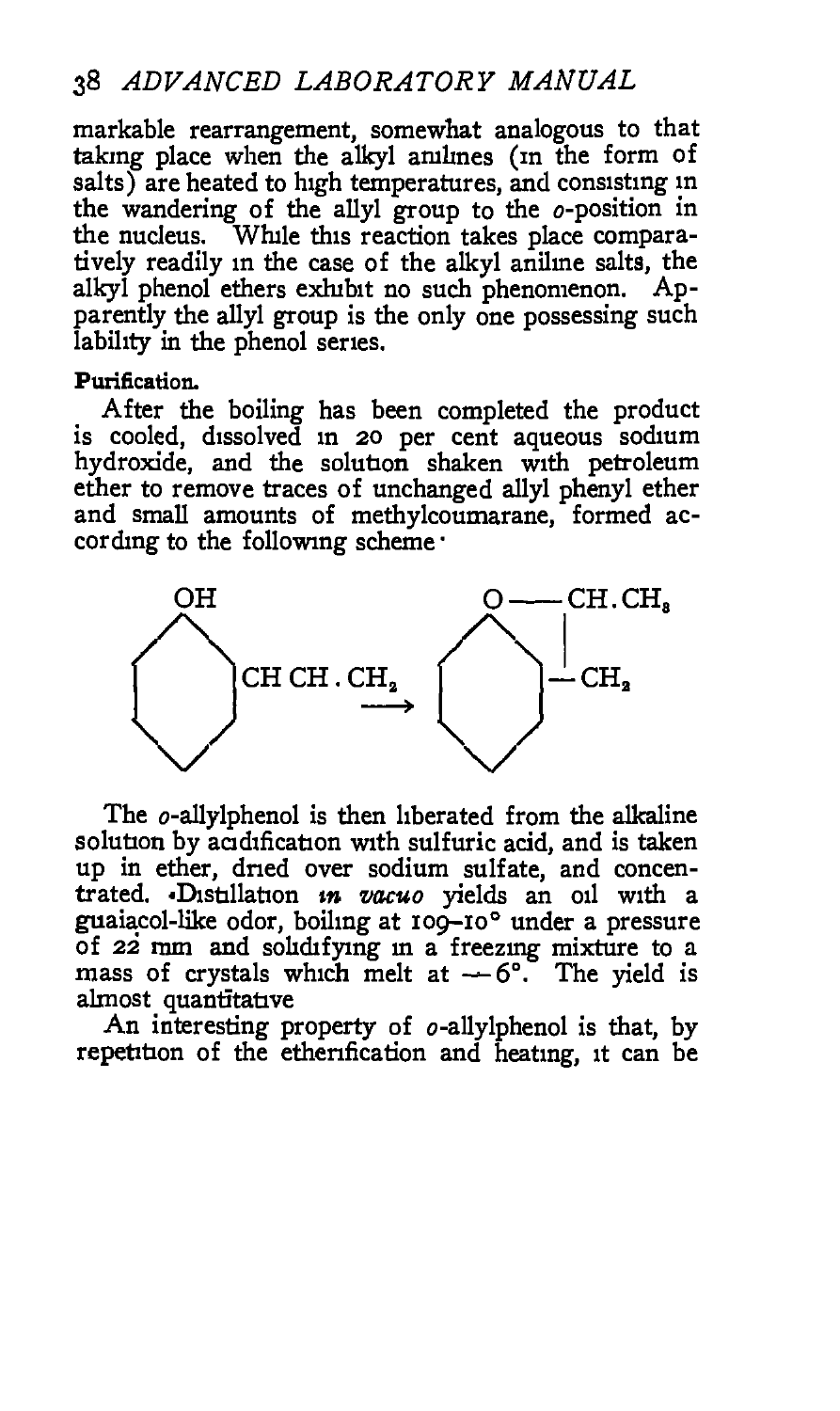converted successively into *0,* o'-diallylphenol, and *o. o', b*-triallylphenol.

# OH 4. **o-Propenylphenol** (**o-Anol**),  $\begin{bmatrix} \begin{bmatrix} \begin{bmatrix} \mathbf{CH} \cdot \mathbf{CH} \cdot \mathbf{CH}_{\mathbf{S}} \end{bmatrix} \end{bmatrix} \end{bmatrix}$

o-Allylphenol is dissolved in three parts of the strongest possible methyl alcoholic potassium hydroxide and the solution boiled until one part of the methyl alcohol has boiled off, after which a reflux condenser is attached and the mixture boiled in an oil bath for two hours. A similar shifting of the double bond under the influence of alkali is observed in many other cases, and reactions of this type must be carefully avoided in determining the constitution of an unknown substance if the position of any unsaturated linking present is to be fixed with certainty.

The mixture is diluted with water, acidified, and the phenol isolated as in the preceding case. It boils at 230-1<sup>°</sup> under atmospheric pressure, while according to Pauly and Buttlar<sup>o</sup> it boils at 112-3° under a pressure of 12 mm, solidifying when chilled and rubbed It may then be recrystallized from ligroin, when it melts at 34.5°.



The formation of traces of this substance from  $o$ -allylphenol was encountered in the preparation of the

9 Pauly and Buttlar, *Ann.* **383,** 380 (1911).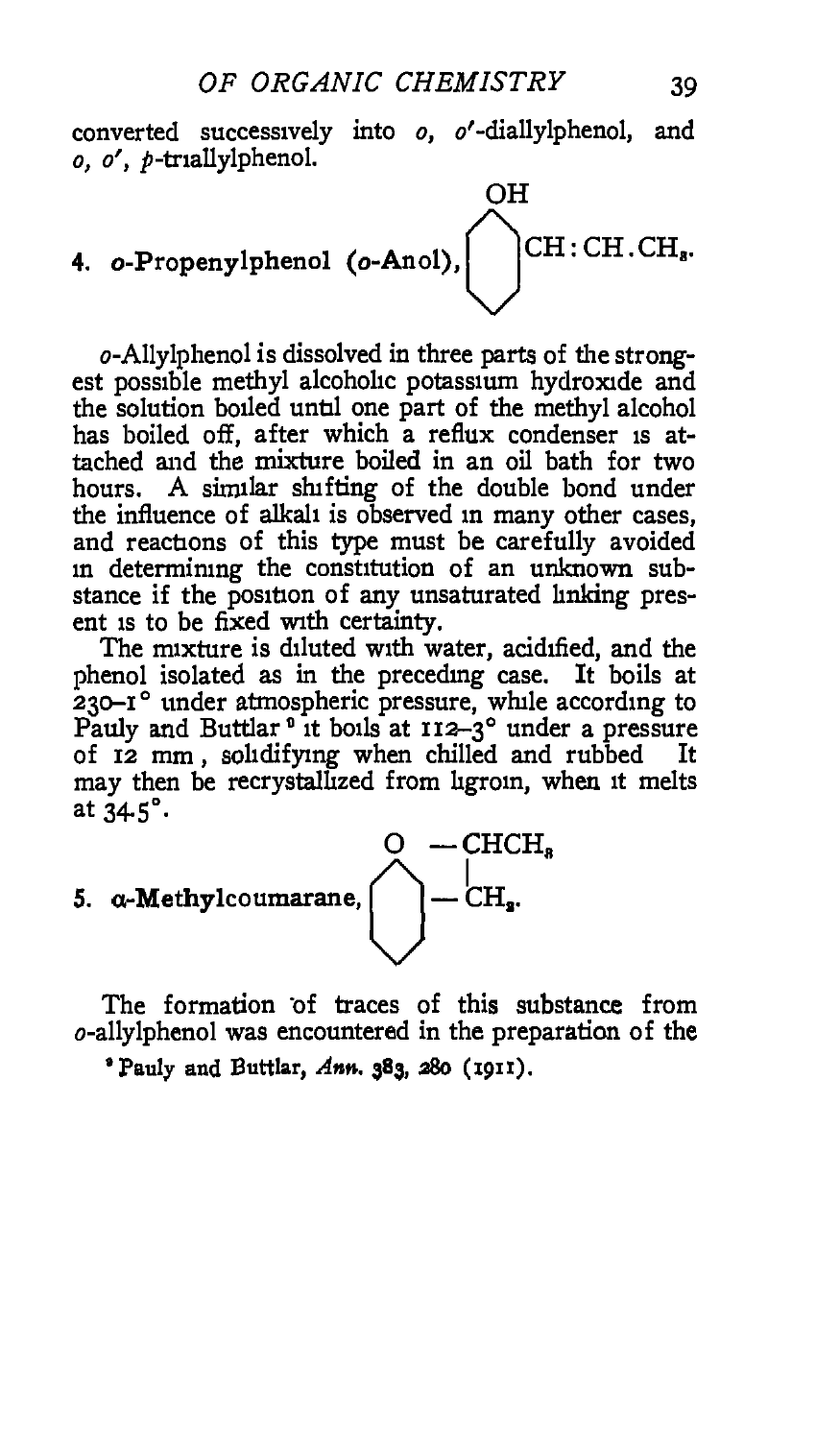# 40 *ADVANCED LABORATORY MANUAL*

latter, and this remarkable intramolecular reairangement may be made the chief reaction by using a catalyst, such as pyndine hydrochlonde. This salt may readily be obtained by passing dry hydrochloric acid gas through a wide tube into a chilled solution of pyridme in several volumes of benzene.

20 g of  $o$ -allylphenol are boiled with 2 g. of dry pyridine hydrochlonde until the boiling point sinks to a *minimum*<sup>10</sup> The solution is diluted with ether and washed with dilute acid to remove the pyridine salt, with dilute sodium hydroxide to remove any unchanged allylphenol, and then with water. After the ethereal layer is dried over sodium sulfate and concentrated the residue is distilled, the  $\alpha$ -methylcoumarane boiling at 197–8°.

The following scheme will serve to summarize the group of reactions occurring between phenol and **ally]** bromide



Cf, Ger. pat. 279,864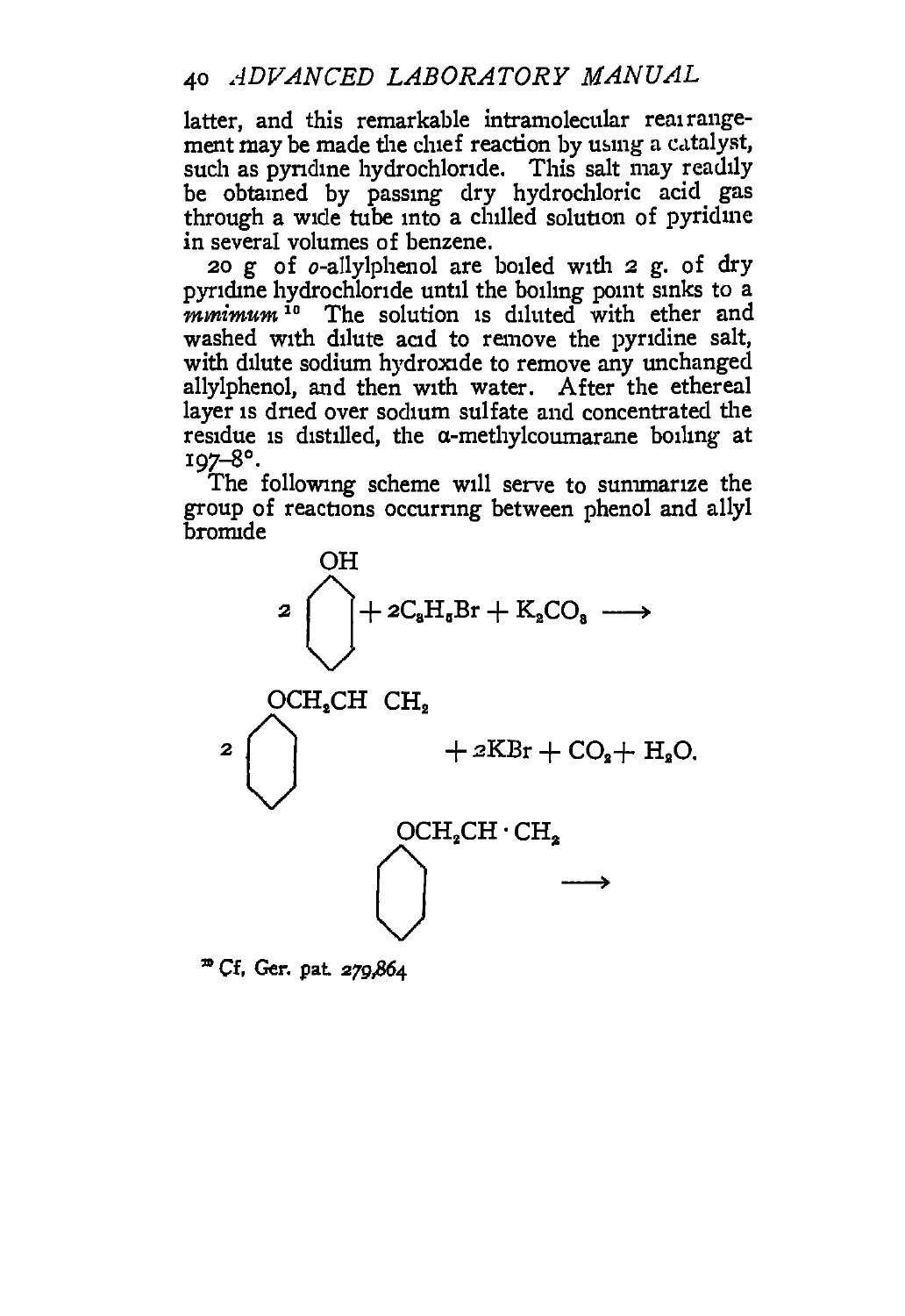

 $A$  summary of the classic researches leading to the determination of the constitution of the cinchona alkaloids may be found m Schmidt and Grafe's book on "Alkaloide" in Abderhalden's collection "Handbuch der biologischen Arbeitsmethoden" (Part I, Section IX), or better, the original articles of Koenigs, *Ann.* 347, 143 (1906); and Rabe, *Ann.* 365, 353 (1909), 373, 85 (1910). These and Rabe's later articles are only one of the many fascinating and inspiring records afforded by organic chemistry of year-long patient and brilliant investigation, overcoming obstacles one by one, revising ideas originally thought correct, and finally arriving at the true solution.

<sup>23</sup> Heidelberger and Jacobs, *J. Am, Chem, Soc.* 41, 821(1919).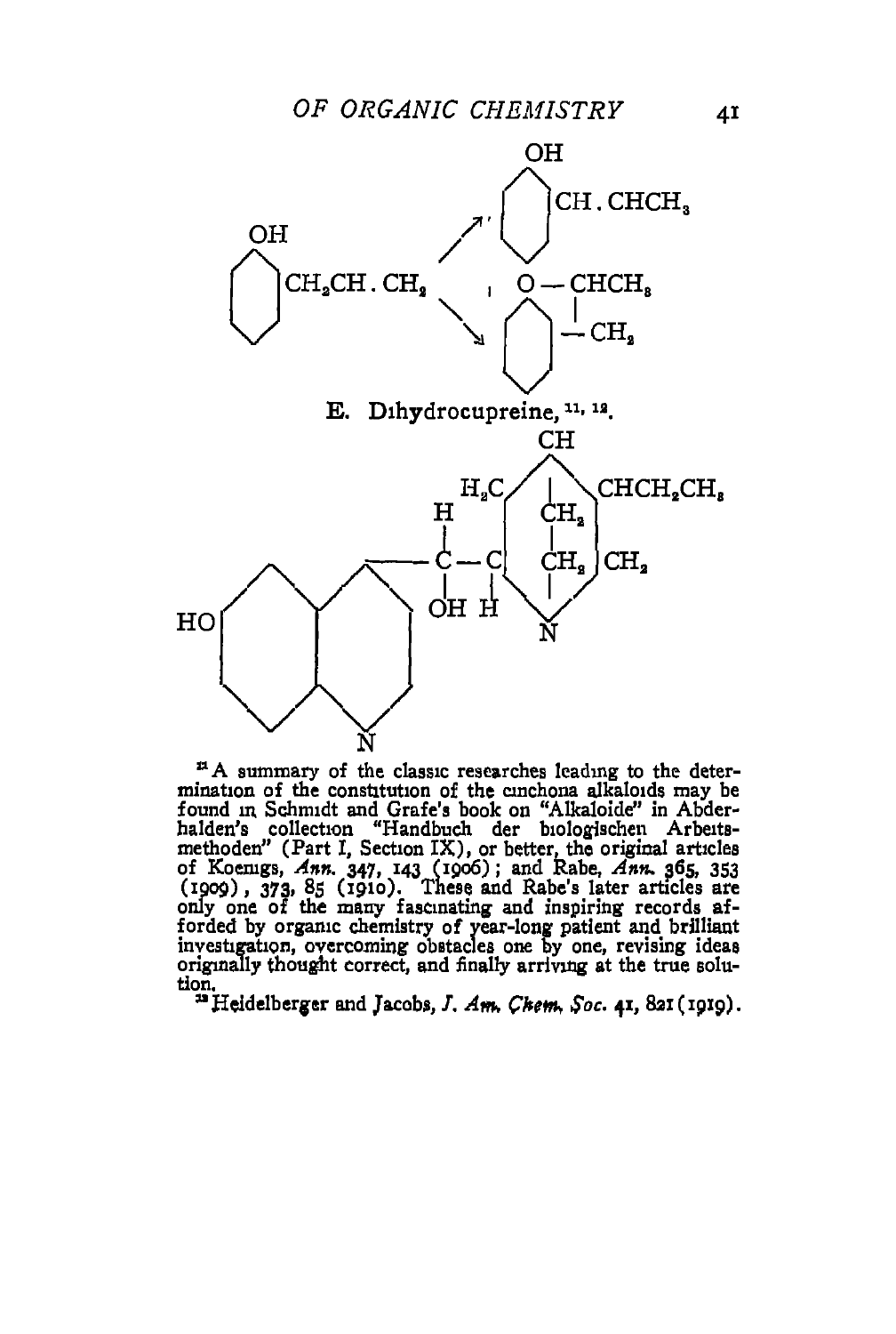#### Demethylation.

50 g of dihydroquinine (p. 50) are boiled with 200 cc. of aqueous hydrobromic acid (d. 1.49), allowing the water boiling off to escape until the temperature has again reached that of the constant-boiling hydrate, when an air-condenser is attached and the boiling continued for four hours The methyl bromide liberated may be collected if desired by leading tubes from the air-condenser into a test tube immersed in a freezing mixture.

Phenolic ethers, of which dihydroquinine is an example, may be dealkylated by heating with acids Hydrochloric aad is often used, but the reaction rarely takes place at the boiling point of the constant-boiling hydrate and is therefore generally carried out in sealed tubes The pressure developed by the methyl chloride liberated often results in the breakage of tubes, but can be avoided to some extent by frequently opening and resealing the tubes Concentrated hydriodic acid is also a useful dealkylating agent, but is relatively expensive, and hydrobromic aad may therefore be used to advantage in many cases especially when large amounts of material are in question. While a solution of the acid in glaaal acetic acid is often used, the constant-boiling hydrate  $(d_1 49)$  which boils at  $126^\circ$  at 760 mm. pressure, and contains 47.8 per cent of hydrobromic aad, has been found very satisfactory for cases such as the present one.

#### Filtration of the Dihydrobromide.

The dark brown solution is cooled and allowed to stand overnight m the ice box The heavy, crystalline dihydrocupreine dihydrobromide which separates is filtered off on cloth on a Buchner funnel and washed with a little of the hydrobromic acid. The filtrate is then distilled to about one-third of its original volume, which, besides concentrating the mother liquors, effects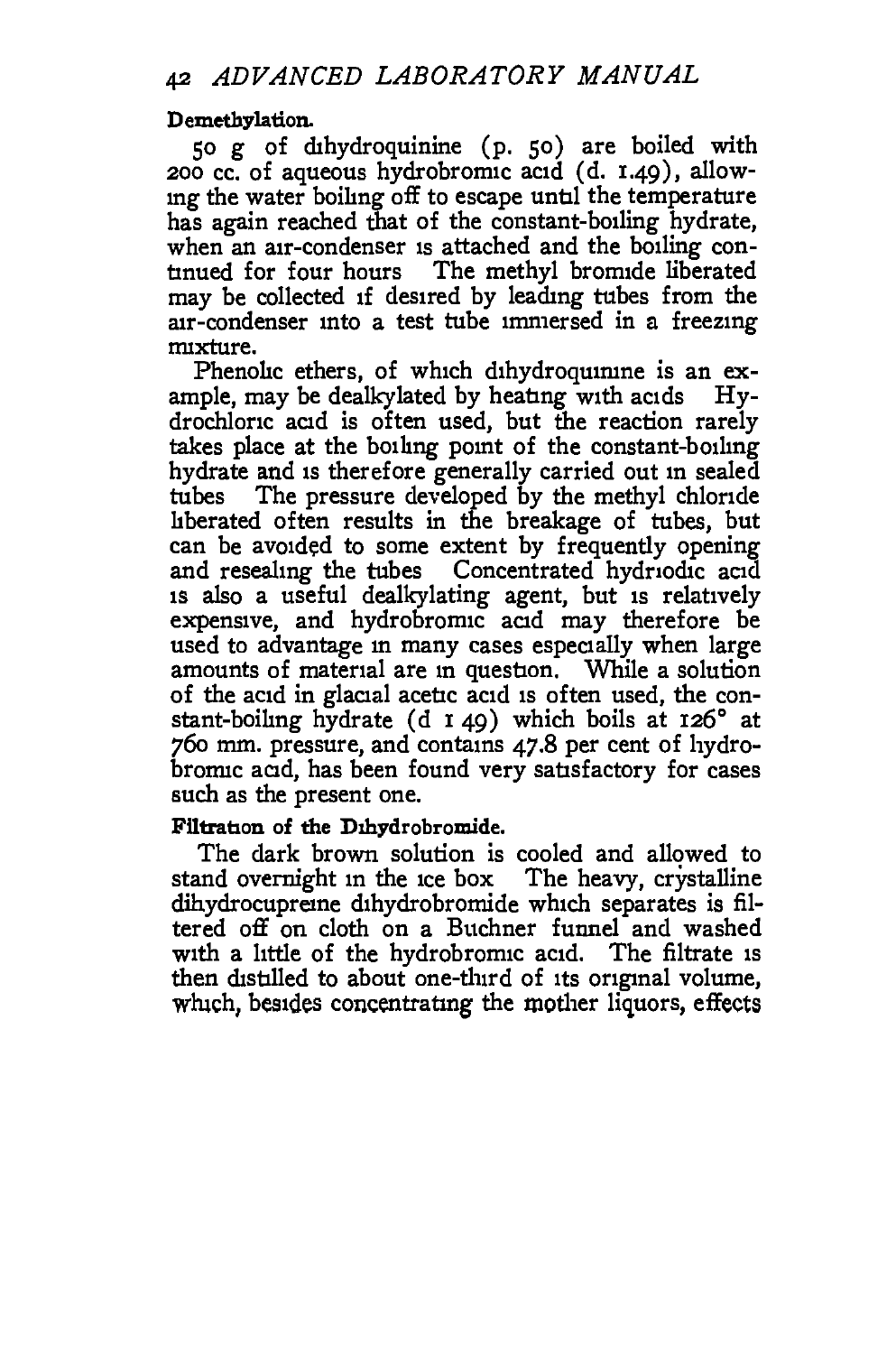the conversion of any unchanged dihydroquinine present. The crop of crystals collected after cooling the concentrated liquid is filtered off as above and added to the first fraction, while the filtrate may be added to the hydrobromic acid used for another preparation of the same substance, in case this is undertaken.

#### Conversion to Base.

The combined fractions of the dihydrobromide are dissolved in about 2 liters of warm water, cooled, and cautiously treated with 10 per cent sodium hydroxide solution, with vigorous stirring, until the localized precipitate first formed begins to dissolve slowly. Addition of sodium hydroxide is then continued rapidly with vigorous stirring until the copious precipitate of the base just redissolves m the excess of alkali, solution taking place, of course, by virtue of the phenolic group exposed by the demethylation. In this way the separation of the dihydrocupreine as a gum may be avoided, as this dissolves in excess alkali only with the greatest difficulty. In case any gummy material is formed in spite of all precautions, it may be removed, dissolved in dilute hydrochloric acid, and the above process repeated, adding the alkaline solution to the mam portion. Bone black is next added to collect a trace of gelatinous material, and the solution is filtered through large folded filters, for if the manipulations have been properly carried out the alkalinity of the solution should not be so great as to attack the paper. Since alkaline phenolic solutions are subject to oxidation, this part of the preparation should be carried out as rapidly as possible. The base is precipitated from the clear yellow filtrate by the addition of not too large an excess of saturated ammonium chloride solution. The amorphous base is filtered off on a large Buchner funnel, washed with water, sucked as dry as possible,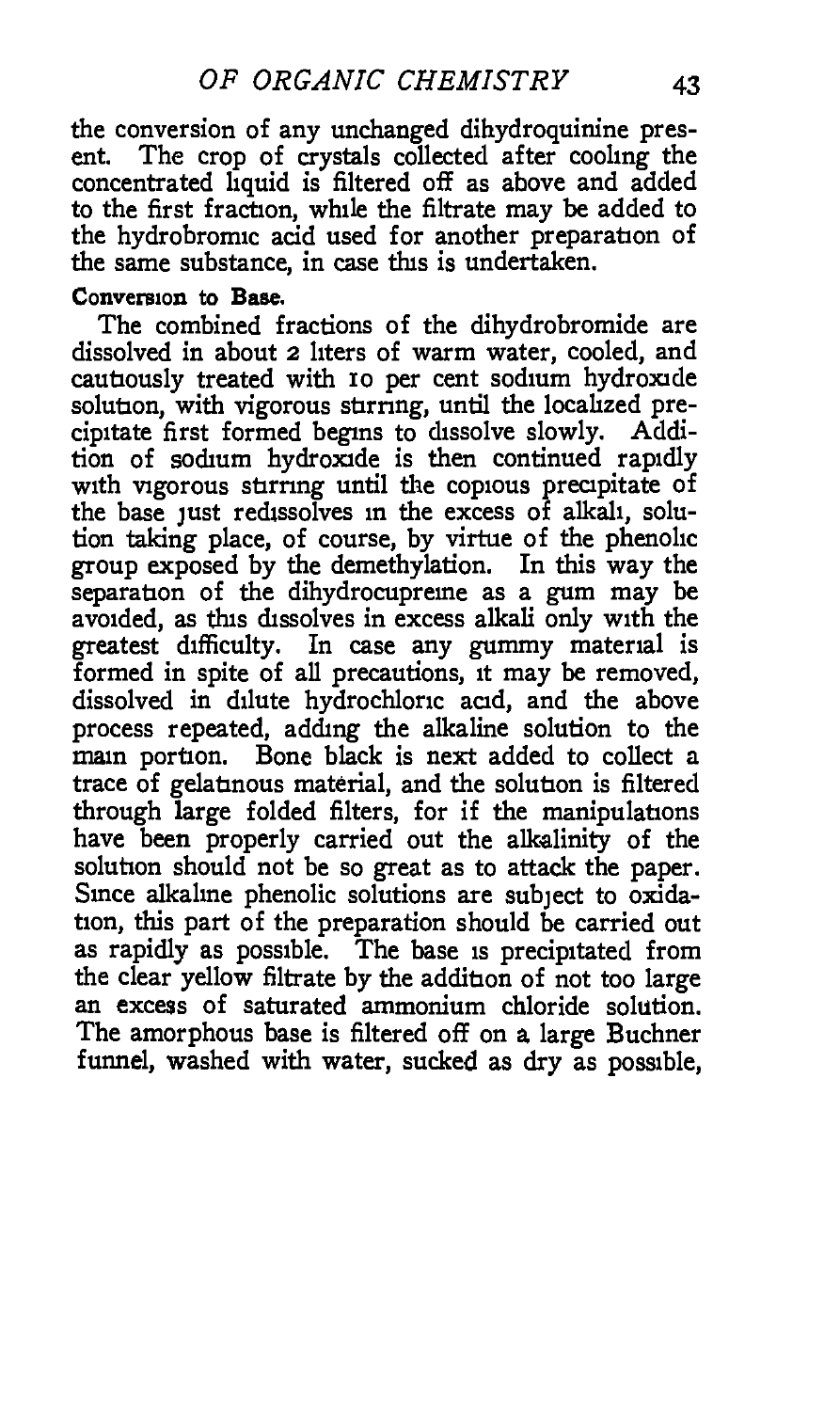and added to 190 cc. of boiling 95 per cent alcohol Most of the material dissolves before crystals begin to separate At this point the solution is rapidly decanted from the undissolved substance, which is then dissolved in the minimum amount of boiling alcohol and added to the rest of the solution 25 cc. of water are added and the solution is allowed to cool and stand over night m the ice box, when 23 g. of quite pure dihydrocupreme are obtained On concentration of the mother liquors and washings to about one-half volume and addition of about one-quarter volume of warm water, a further crop of  $5$  g, of slightly less pure alkaloid is obtained, while about 2 g additional may be recovered by shaking out the ammoniacal filtrate from the crude amorphous base with chloroform

The main fraction, recrystallized from 85 per cent alcohol, yields the pure alkaloid as compact aggregates of thick, minute plates which swell and evolve gas at 185-90°, with preliminary softening, forming a glassy mass which adheres to the walls of the capillary tube and only liquefies completely at 230°, with simultaneous darkening.  $[\alpha]_D^{\geq 3}$  in absolute alcohol is -- 148.7°,  $c = 113$ 

The interest attached to this alkaloid lies in the fact that its ethyl ether, the so-called "optochin," is a remarkable and specific bactericide for the pneumococcus, while its homologous ethers are highly bactericidal for other micro-organisms<sup>18</sup>

<sup>18</sup> Morgenroth and Levy, Berl klin. Wochschr. 48, 1560 (1911), and later articles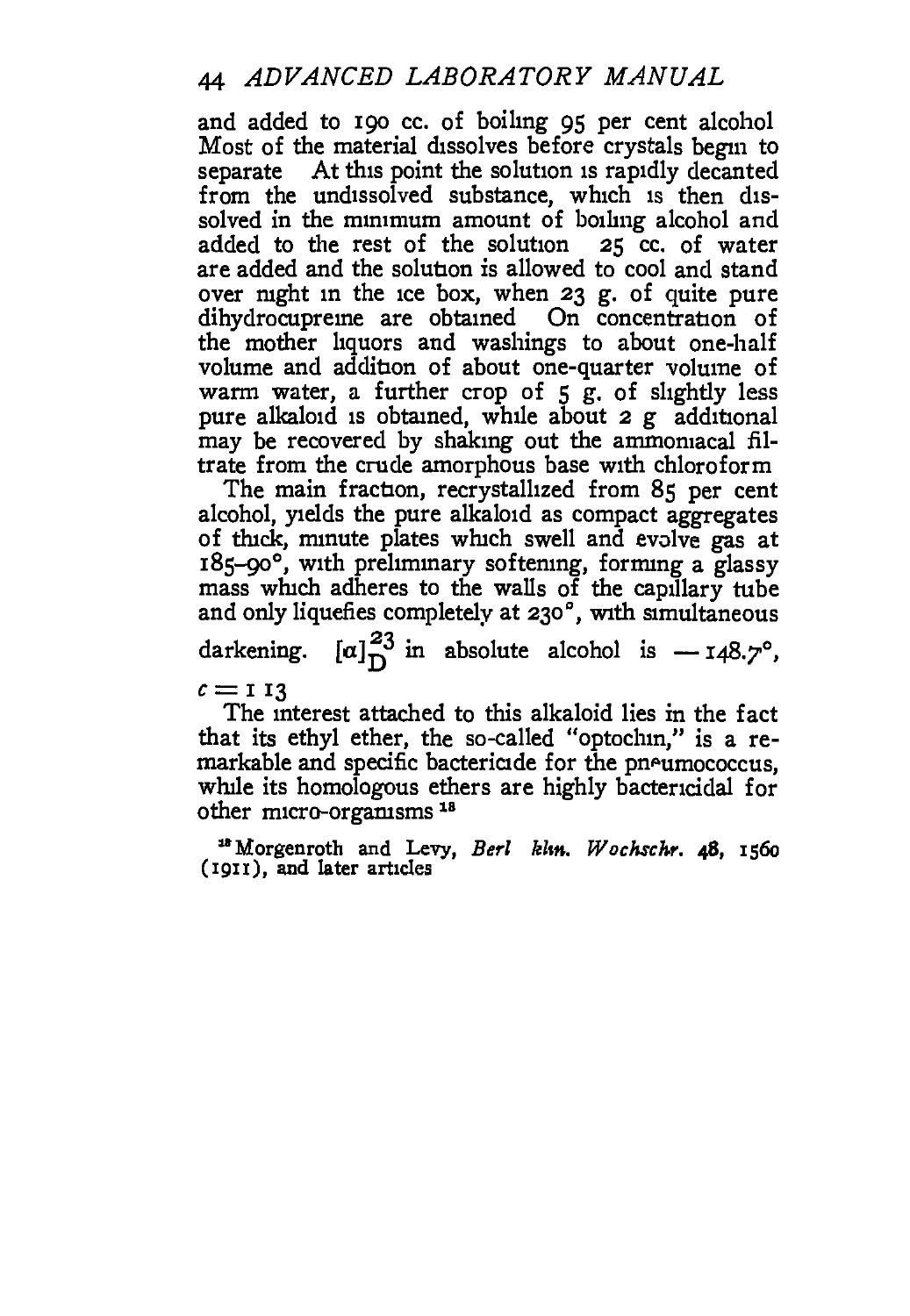# **V. REDUCTION.** *(See also p. 93)*

## **A. Reduction with Stannous Chloride.**

**p-Aminodimethylaniline,**



This technically important intermediate may be prepared as follows <sup>1</sup> 50 g. of p-nitrosodimethylanilme or a corresponding amount of its hydrochloride, prepared according to the directions in any elementary laboratory manual, are added in small amounts to a warm solution of 225 g. of stannous chloride in 450 cc of concentrated hydrochloric acid, cooling occasionally to prevent the mixture from getting hot during the addition of the amine The reduction is completed by warming for one-half hour on the water bath, after which the mixture is cooled Part of the double tin salt of the aminodimethylaniline is deposited at this point, and the precipitation is completed by saturating the mixture at o° with hydrochloric acid gas. The salt is then sucked off through a cloth filter and dissolved in water. As the base is readily oxidized by the air

<sup>2</sup> Jacobs and Heidelberger, *J. Biol. Chem.* 21, 113 (1915).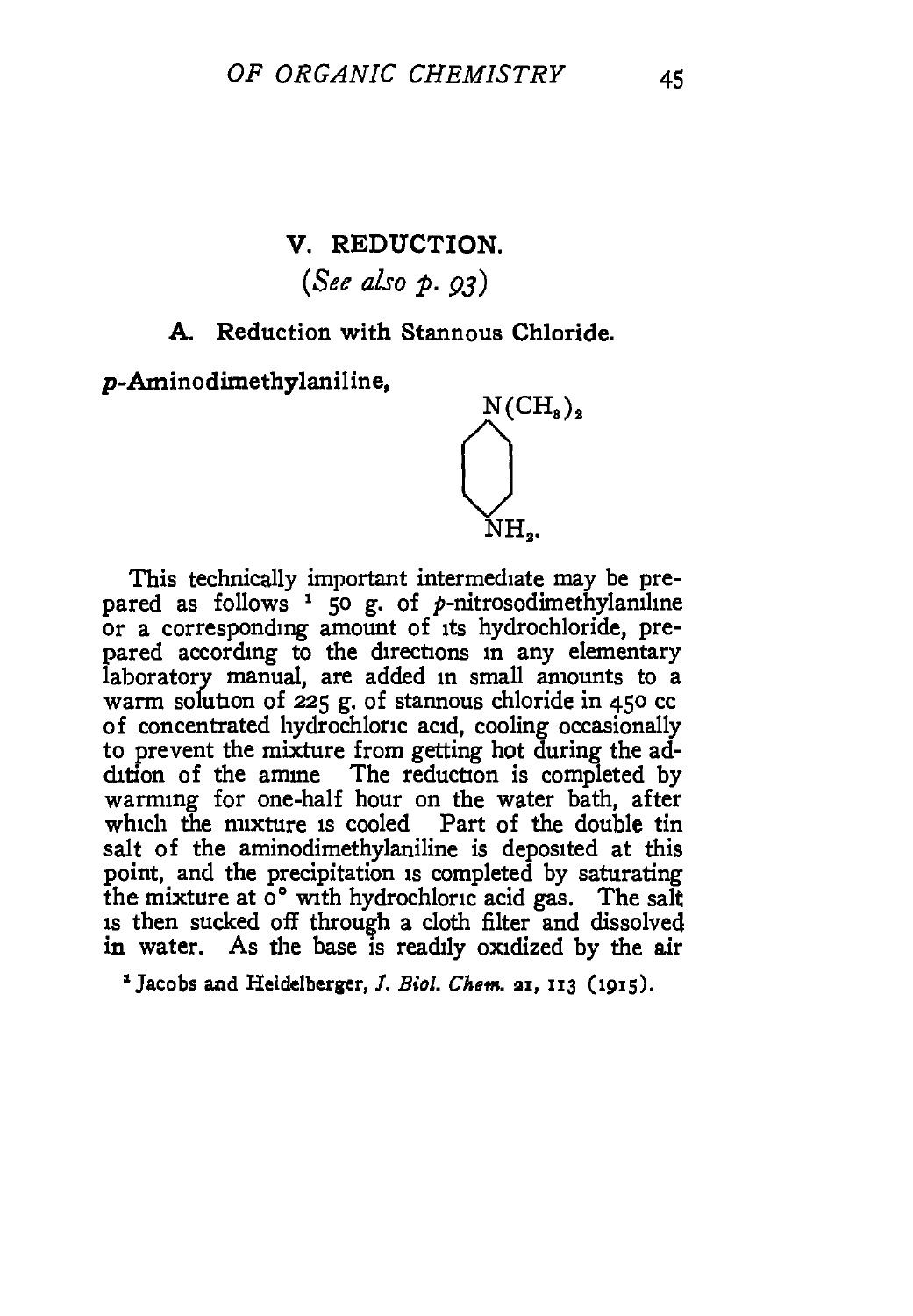the acid solution is covered by a layer of ether, ice is added, and the compound only then liberated by making very strongly alkaline with 50 per cent sodium hydroxide, being sure that enough ice is present to keep the mixture cold. After shaking cautiously the ether is removed and the alkaline solution again shaken out several times with ether. The combined ethereal extracts are dried over sodium sulfate and sodium hydroxide and concentrated, and the residue is distilled *in vacuo*. The yield of aminodimethylaniline should be  $36$  g., boiling at  $146-8^\circ$  under a pressure of  $24$  mm. and solidifying in the receiver to a crystalline mass which melts at 38-41°. Owing to its sensitiveness to the oxygen of the air the base is best preserved in vacuum ampoules (which may be made of thick-walled test tubes), or in glass-stoppered bottles.

**B. Reduction with Ferrous Sulfate and Ammonia.**



20 g. of  $p$ -nitrophenoxyacetic acid (p. 33) are dissolved in a slight excess of dilute ammonia and the solution is poured in a thin stream into a vigorously rotated, boiling solution of 7 molecular equivalents (one in excess) of ferrous sulfate (FeSO<sub>4</sub>.7H<sub>a</sub>O) in 2 to 2.5 parts of water. Small portions of concentrated aqueous ammonia are then immediately added, rotating aqueous ammonia are then immediately added, rotating<br>the solution vigorously after each addition and continu-

 Jacobs and Heidelberger, 7. *Am. Chetn. Soc.* 39, 1436 (1917).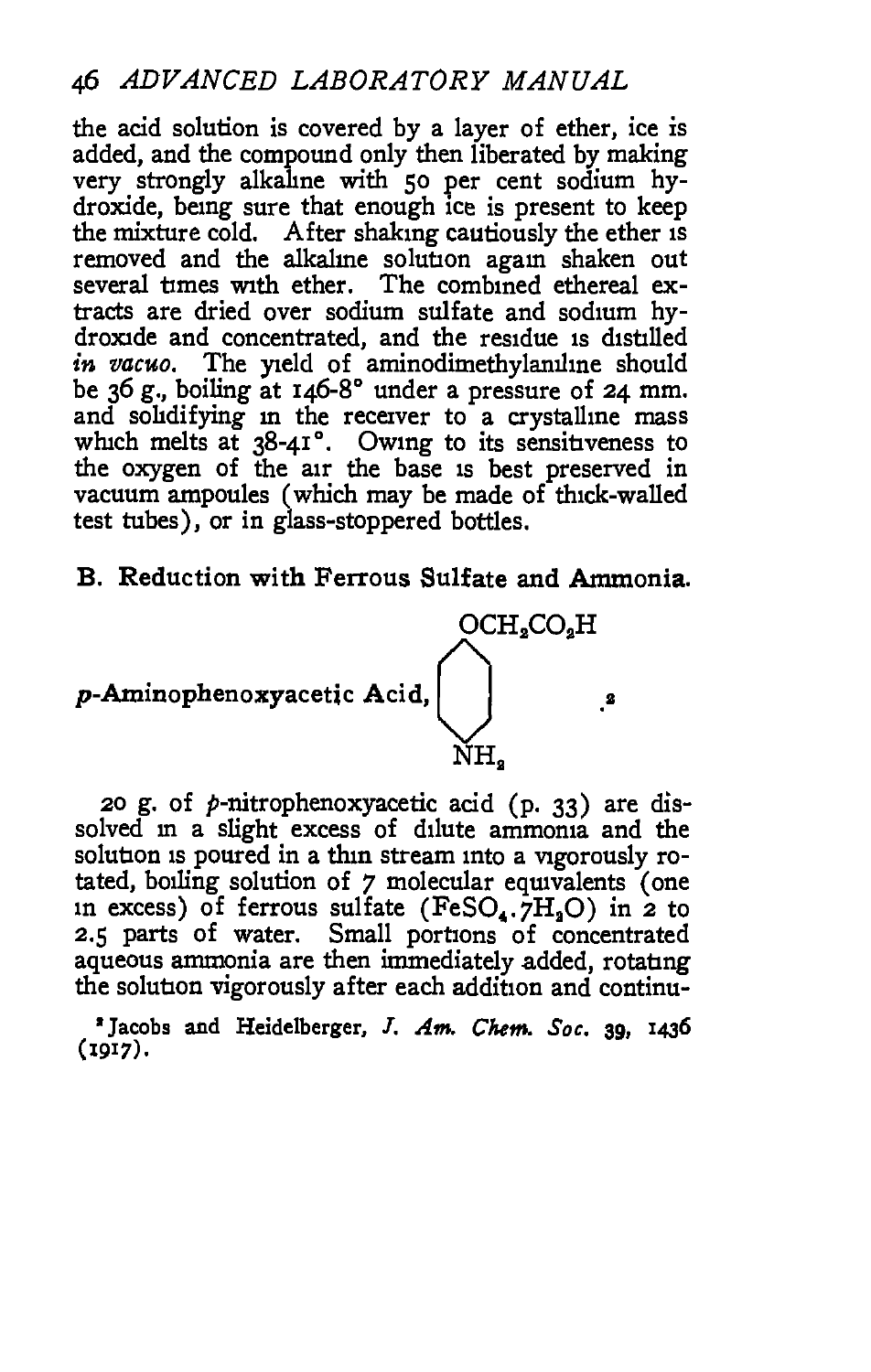ing the addition of ammonia until the solution remains definitely alkaline to litmus after shaking and boiling. The mixture is boiled 5 minutes, making certain that the reaction remains alkaline, and is filtered hot through a large Buchner funnel which, with the suction flask, has previously been warmed to prevent cracking. The precipitate of iron hydroxides is washed with a little hot dilute ammonia solution and the filtrate concentrated *in vacuo* until the ammonium salt filtrate of the amino acid begins to separate owing to the salting-out action of the ammonium sulfate present. The mixture is then heated until the salt dissolves and treated with an excess of acetic acid, whereupon 15 7 g. of p-aminophenoxyacetic acid precipitate almost at once. The acid crystallizes with one molecule of water of crystallization. Contrary to the statements of others<sup>8</sup> both the air-dry and anhydrous acids melt with gas evolution and resolidification at about 220°, leaving a residue which does not melt below 285°.

The reduction with ferrous sulfate and ammonia takes place according to the equation:

 $\rm O_2NC_sH_4OCH_2CO_2NH_4 + 6FeSO_4 + 12NH_4OH +$  $6\mathrm{H_{2}O} \longrightarrow \mathrm{H_{2}NC_{6}H_{4}OCH_{2}CO_{2}NH_{4}} +$  $6(NH_{\rm \bullet})_{\rm \scriptscriptstyle 2} {\rm SO}_{\rm \bullet} + 6{\rm Fe}({\rm OH})_{\rm \scriptscriptstyle 3} + 2{\rm H}_{\rm \scriptscriptstyle 2} {\rm O}_{\rm \circ}$ 

The method is of great value in dealing, with substances which are sensitive fo strong acids or bases, such as o-nitro- and ammo-benzaldehydes, nitro- and aminobenzamides and benzoylureas, and is also of service in the preparation of other amino acids.

In the reduction of  $\rho$ -nitrophenylarsonic acid with the aid of ferrous sulfate, ammonia is not a strong enough base to decompose the iron salt of the amino arsonic acid, and sodium hydroxide must be used.

"Howard, *Bar.* 30, 547 (1897); Kyra, *J. prakt. Cham,* [2] 55, 113 (1897).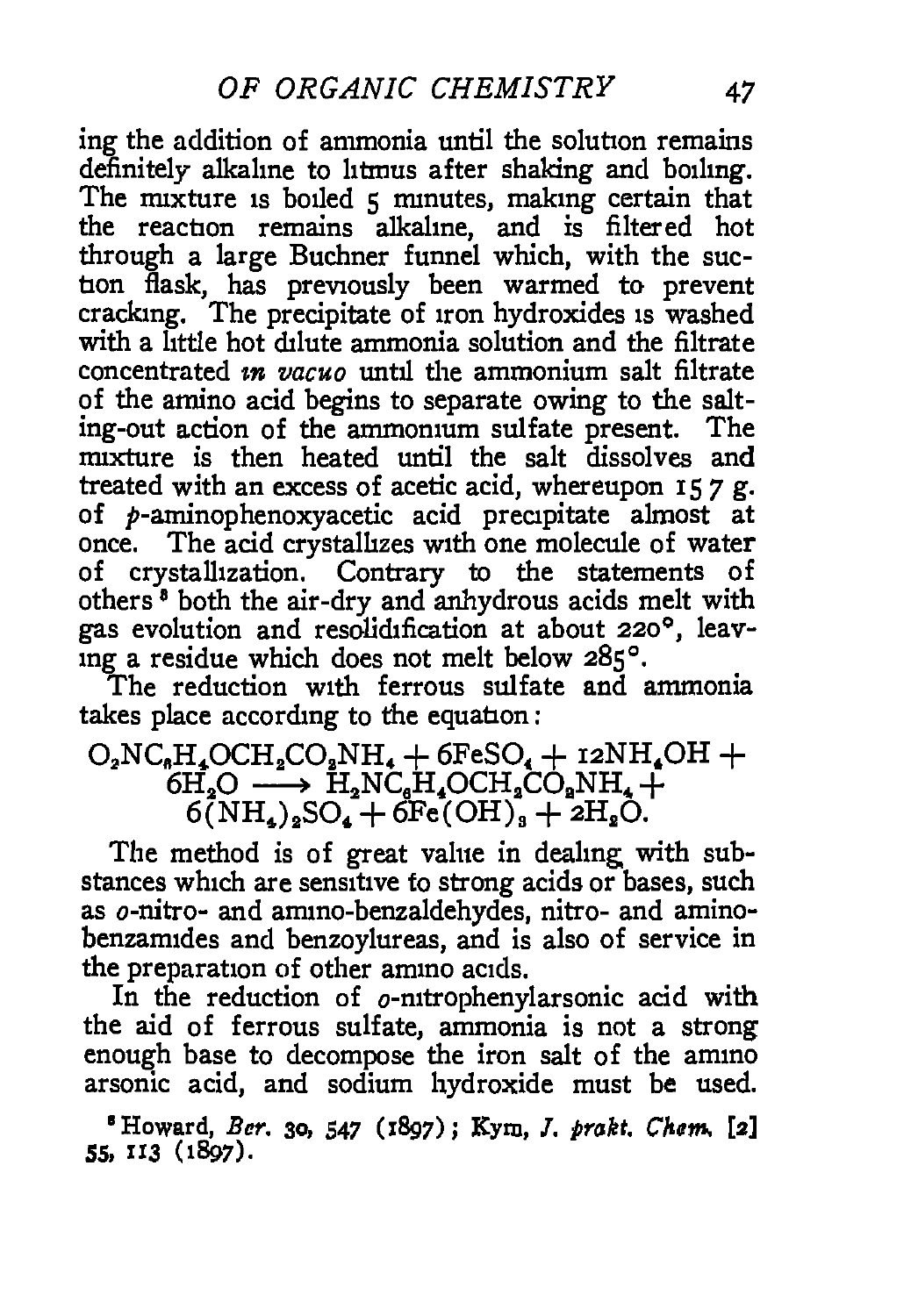After preparing the  $o$ -nitrophenylarsonic acid (p 29) this modification may be tried instead of, or in addition to, the above preparation. In the case of arsonic acids the method is of particular utility in that it results only in the reduction of the nitro group, while stronger reducing agents reduce the arsonic acid group as well.

**C. Reduction with Sodium Amalgam.**

**<i/-Phenylethanolamine? l-phenyl-l-hydroxy-2 aminoethane,** OH



The benzaldehyde cyanohydrin required for this preparation is very conveniently made according to Ger pat 85,230 as follows Benzaldehyde is thoroughly shaken, best m a shaking machine for one-half hour, with an excess of concentrated sodium bisulfite solution The crystalline bisulfite addition product,

OH  $\rm C_{0}H_{s}CH<$  , is filtered off, washed with al- $\mathsf{OSO}_\mathbf{2}\mathsf{Na}$ 

cohol, and stirred to a thin paste with water. A concentrated solution of 1 1 molecular equivalents of potassium cyanide is then added all at once, with vigorous stirring The bisulfite compound quickly dissolves, and

OH

the oily cyanohydrin,  $C_6H_5CH<$ , precipitates in al-CN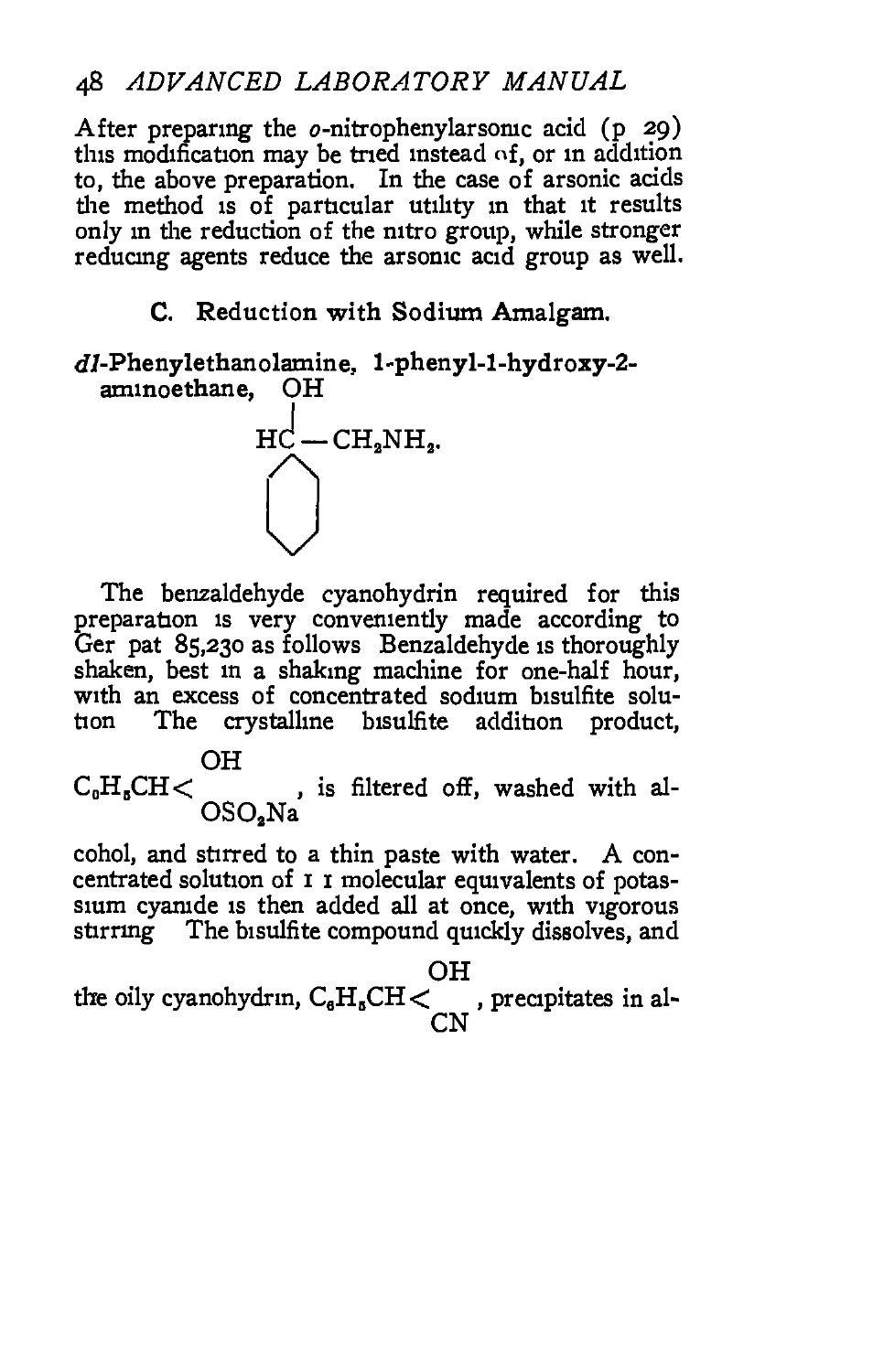most quantitative vield. It is separated from the solution as quickly as possible and used directly for the reduction.

35 g. of the cyanohydrm are dissolved in 550 cc. of 50 per cent alcohol, chilled in a freezing mixture, and reduced with continual chilling and mechanical stirring, with 1400 g. of 4 per cent sodium amalgam, on to all of which the solution should be poured.\* During the reduction, which requires several hours and proceeds according to the equation:



the reaction is kept just acid to litmus by slowly dripping in first 50 per cent acetic acid, then the glacial acid, regulating the speed of addition by careful tests with litmus paper, as the reaction should neither be allowed to remain alkaline nor become strongly acid. When all of the sodium has been used up the solution is poured from the mercury and concentrated to about one-half volume. The solid mass of salts obtained on cooling is ground up in a mortar, thinned with a little dilute hydrochloric acid, filtered off, and washed with more of the dilute acid The filtrate is shaken out with ether to remove non-basic impurities and is then covered with a layer of ether, made very strongly alkaline with sodium hydroxide, shaken out, and the extraction with ether repeated several times. The ethereal solution is dried over crushed sodium hydroxide and concentrated to small bulk.

The resulting oily base does not crystallize, but *\** Cf. Ger. pat 183,634.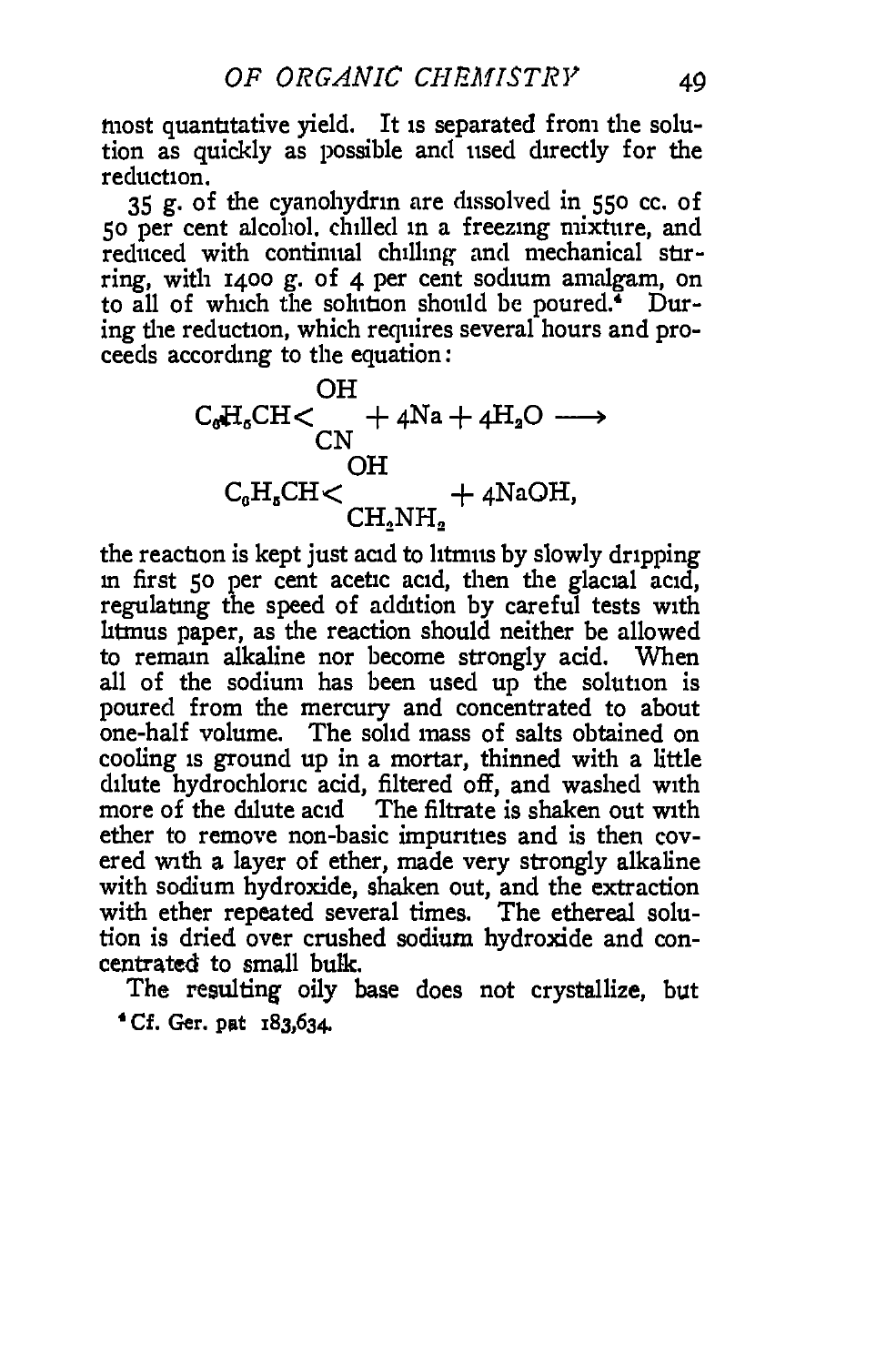# SO *ADVANCED LABORATORY MANUAL*

forms a characteristic N-benzoyl derivative It is dissolved m a mixture of 5 parts each (calculating cc per g of base) of glacial acetic acid and saturated sodium acetate solution and shaken in the cold with 1 1 molecular equivalents of benzoyl chloride.<sup>5</sup> The benzoyl derivative separates as an oil which crystallizes after being rubbed Recrystallized from the minimum amount of alcohol it forms nacreous scales which melt at  $148.5 - 9.0$ <sup>o</sup>.<sup>6</sup>

#### **D. Reduction with Palladium Black.**

**Dihydroquinine,**



One of the most important methods for the identification of unsaturated linkages, and a method which has had important consequences in the study of ring systems in general and alkaloids in particular, is the Paal-Skita method of reduction with colloidal metals, in which finely divided palladium or platinum acts as

*1* For this general method of acylation see Jacobs and Heidelberger, /. *Am. Chem. Soc* 39, 1439 (1917)

"Kolshorn, *Ber.* 37, 2483 (1904), and Rosenmund, *Ber.* 46, 1046 (1913), give 147°.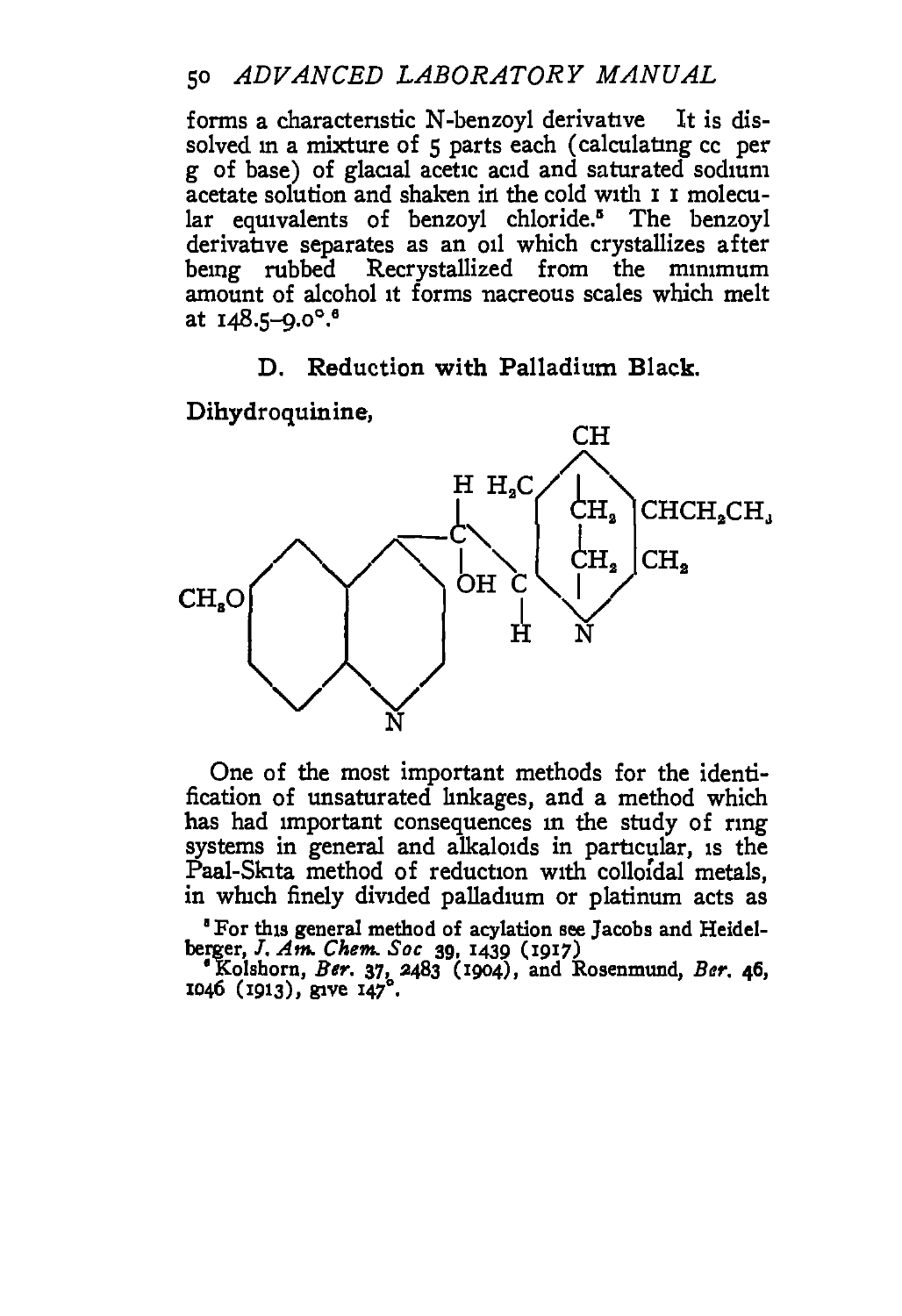carrier for the hydrogen either in the presence or absence of a "protective colloid."<sup>7</sup> Many of the modifications of the method have been applied on an enormous scale industrially, as in the hardening of fats with the aid of reduced nickel.

In the cinchona series<sup>8</sup> the method is particularly easy of application and has been used for the production of the dihydro alkaloids, whose biological properties were first extensively studied by Morgenroth and his collaborators.<sup>9</sup>

40 g. of quinine



are dissolved in 180 g. of 10 per cent aqueous sulfuric acid, filtered, and treated with 8 to 10 cc. of a 2 per cent solution of palladious chloride<sup>10</sup> prepared by dissolving the salt in a little hot  $i : I$  hydrochloric acid, concentrating as far as possible on the water bath, and diluting to volume with water. The precipitate which forms in the quinine solution dissolves readily on stir-

7 For a detailed discussion see Skita's monograph.

See footnote, p. 41.

<sup>o</sup> Loc. cit.

 *Loc. cit.* <sup>10</sup>Ger. pat 252,136; Heidelberger and Jacobs, 7. *Am. Chem. Soc.* 41, 819 (1919).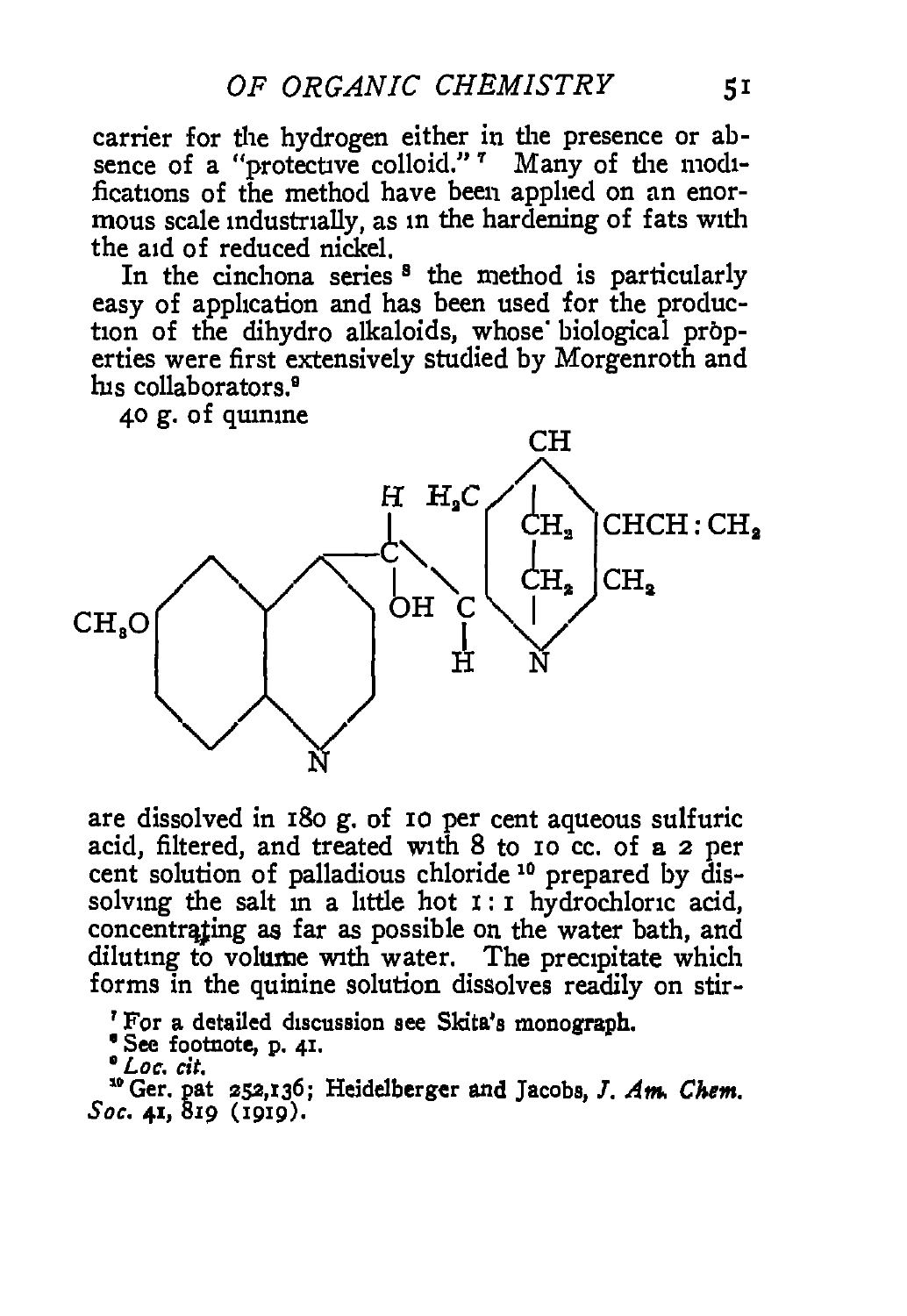ring, and the clear solution is then rinsed into a shaking apparatus (that shown in the cut is a convenient form), the air is displaced by hydrogen, and the whole shaken with free access of hydrogen under pressure of a column of water varying from about  $25$  to 60 cm. The reaction proceeds slowly until the palladium is



entirely reduced, after which the absorption of hydrogen takes place rapidly until almost the calculated amount has been absorbed, slowing down towards the end. The mixture is poured out of the shaker and either centrifuged or allowed to stand until the palladium has settled, after which the liquid is carefully poured off and the palladium washed either by centrifugation or decantation, after which it may be used for four or five additional reductions The solution and washings are diluted with a large volume of water and rapidly made alkaline with 10 per cent aqueous sodium hydroxide, for if the addition of alkali is too slow the sparingly soluble neutral sulfate of dihydroquinine,  $(\overline{C}_{20}H_{26}O_2N_2)_2$ .  $H_2SO_4$ , may crystallize out and contaminate the base The amorphous precipitate is filtered off on a large Buchner funnel, washed well with water, pressed out and sucked as dry as possible, and then spread out to dry in the air. It is recrystallized by adding to hot dry acetone or toluene, and when dried melts at 171-2° as recorded in the literature for the natural alkaloid which occurs in small amounts associated with quinine.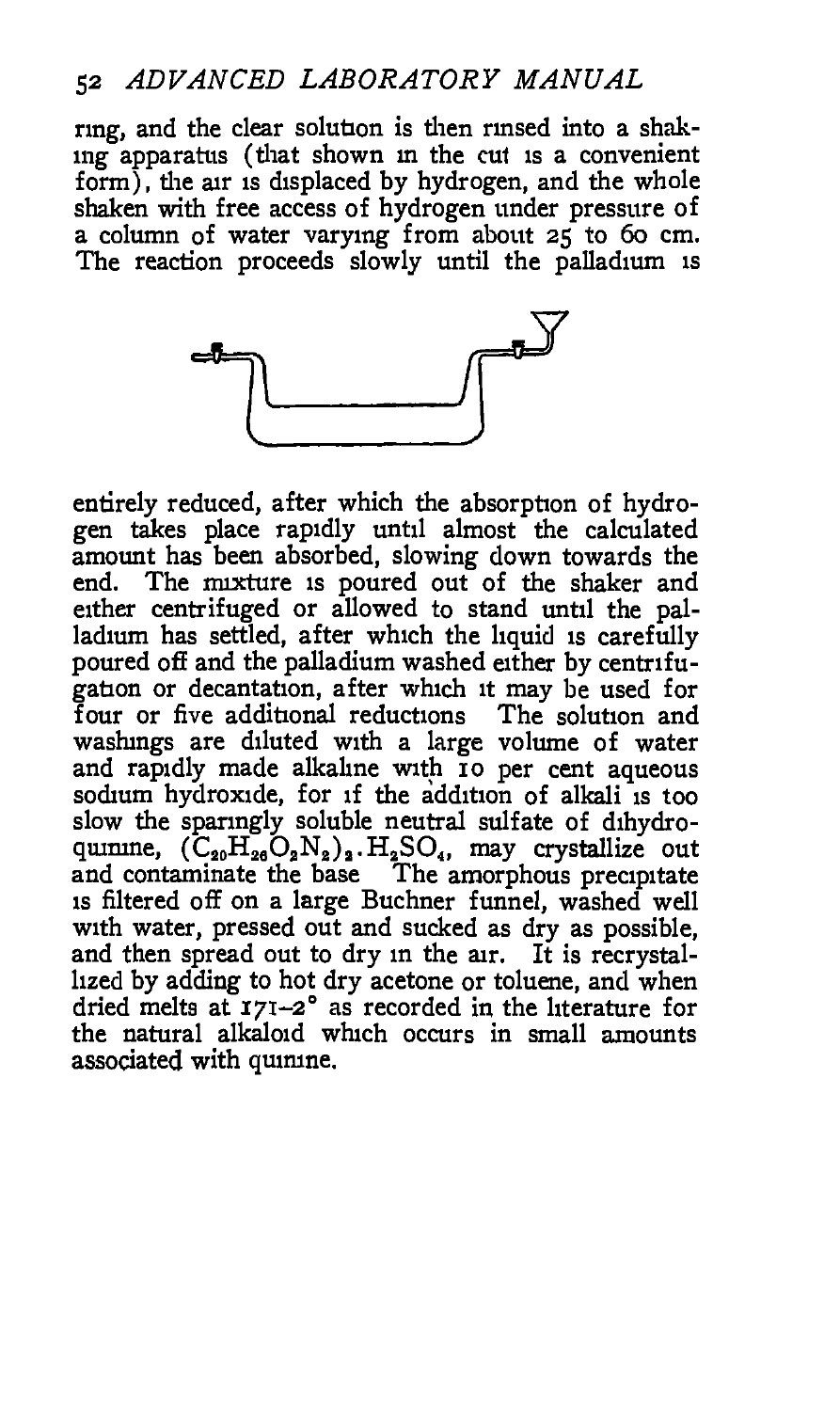While quinine in dilute sulfuric acid immediately reduces a one per cent solution of potassium permanganate, the permanganate color persists for some moments in a similar solution of pure dihydroquinine, and this test should be performed as a control of the purity of the product obtained.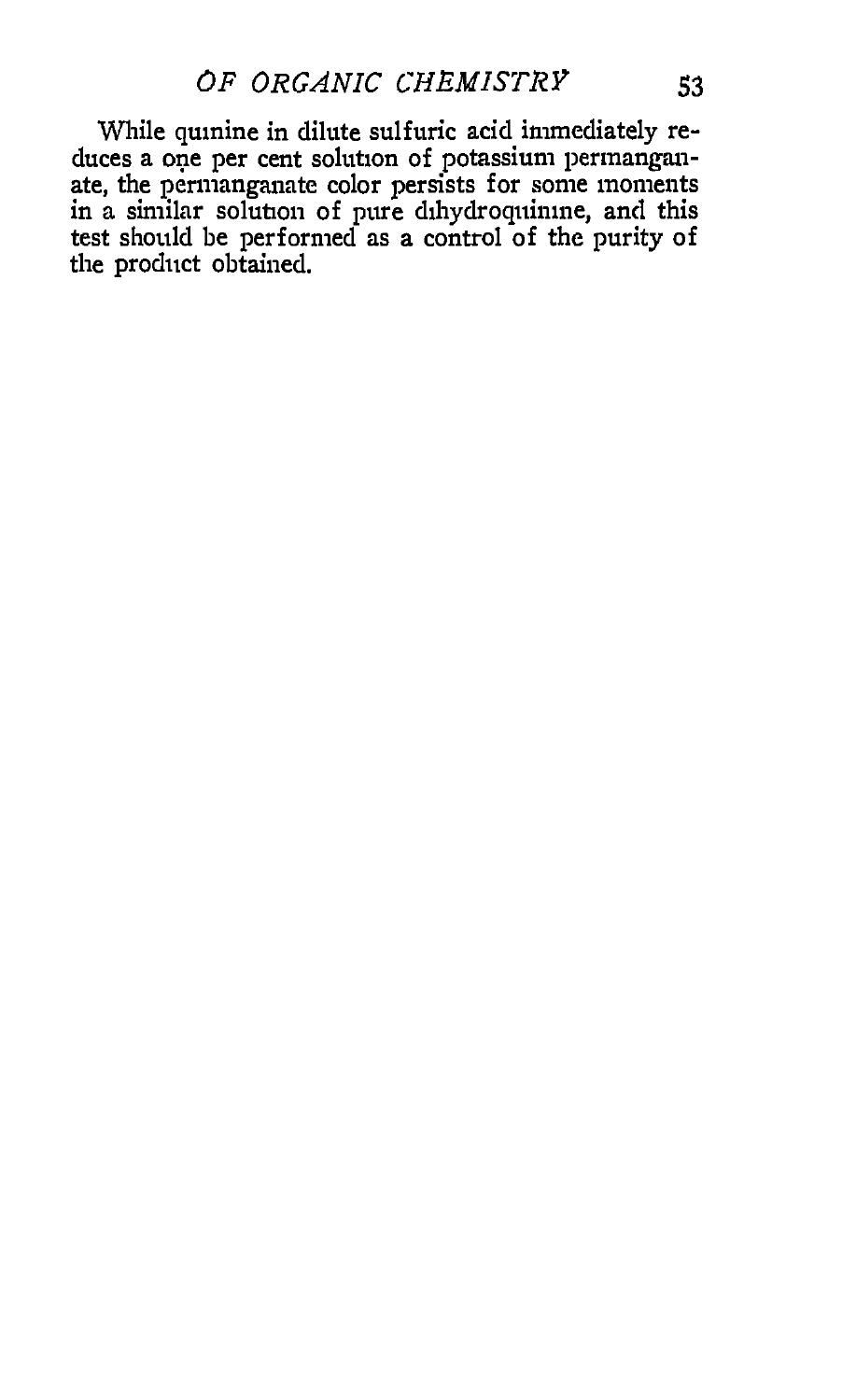# **VI. OXIDATION.**

**A. Oxidation with Potassium Ferricyanide.**



In the direct nitration of *o*-cresol a mixture of the *p-* and *o~* derivatives is formed, from which relatively little of the para- isomer can be isolated.<sup>1</sup> Better methods for the preparation of the *para*-compound are by diazotization of 5-nitro-o-toluidine and replacement of the diazo group by hydroxyl, or by simply boiling the nitrotoluidine with strong aqueous alkali.<sup>3</sup>

Another very convenient method which gives a homogeneous product in good yield involves the oxidation of  $p$ -nitroso-o-cresol to the  $p$ -nitro derivative, as given by Borsche and Berkhout,<sup>8</sup> except that almost quantitative yields are obtained in the cold instead of on boiling as recommended by these authors

15 g. of  $p$ -nitroso-o-cresol (p 16) are dissolved in a solution of 150 g. of sodium hydroxide and 150 g. of potassium ferricyanide in 3 liters of water, and allowed

<sup>1</sup> Hirsch, *Ber* 18, 1512 (1885)

a Neville and Winther, *Ber* 15, 2978 (1882) 'Borsche and Berkhout, *Ann* 330, 95 (1904).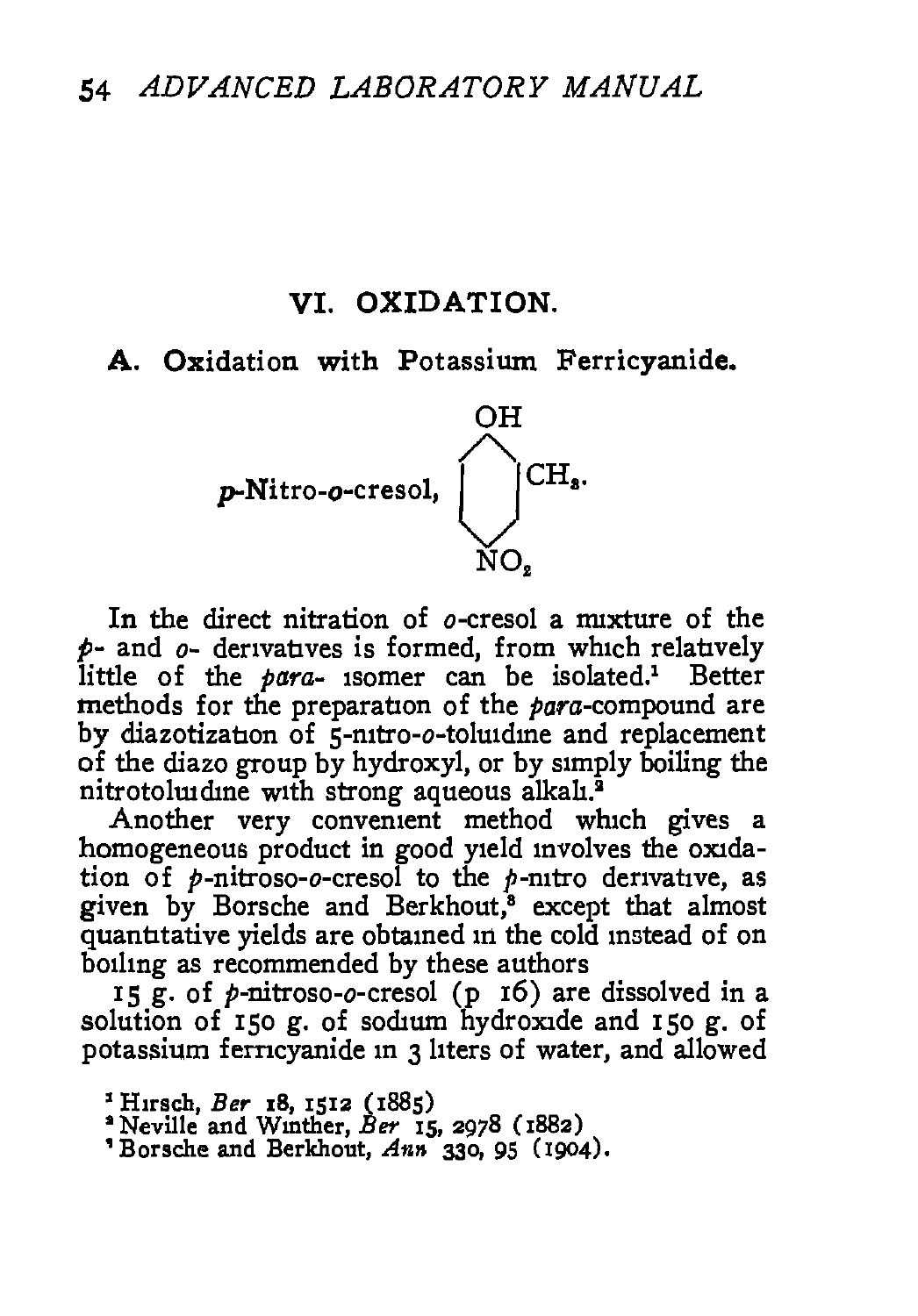to stand at room temperature for two days. The oxidation may be considered to take place as follows:

$$
RNO + 2K8Fe(CN)6 + 2NaOH \longrightarrow RNO2 + 2K3NaFe(CN)6 + H2O,
$$

the ferricyanide being reduced to ferrocyanide. The large excess of ferncyanide is necessary in order to insure the completion of the reaction.

The solution is finally acidified with sulfuric acid and extracted several times with ether. The ethereal layer is in turn shaken out with 5 per cent sodium hydroxide solution and this warmed on the water bath to drive out the dissolved ether. On cooling and acidifying with sulfuric acid the nitrocresol separates as faintly yellow needles melting at 93-5 ° after drying *in vacuo* over sulfuric acid. The yield should be 15 g.

# **B. Oxidation with Nitrites: Isonitrosocamphor and Camphorquinone.<sup>4</sup>**



56 g. *Of* camphor (natural) are dissolved in 250 cc. of dry ether in a large flask and *7.6* g. of sodium wire added. The mixture is cooled with ice water, after which 39 g. of isoamyl nitrite are added in small portions with shaking and continued cooling, the addition

\*Cf. Gaisen and M&nasse, *Ann.* 974, 73 (1893),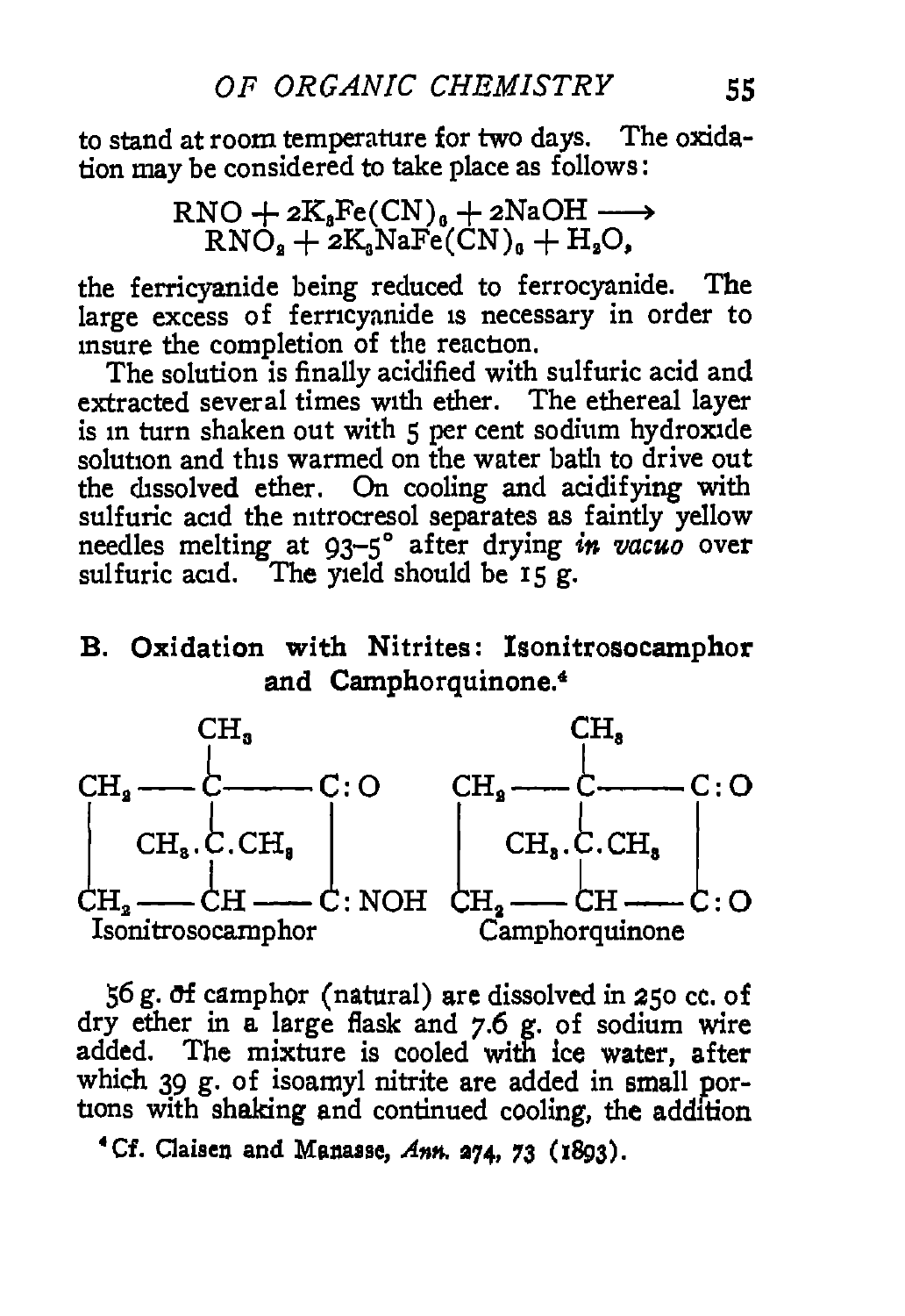# 56 *ADVANCED LABORATORY MANUAL*

of the nitrite taking 10-15 minutes It should also be remembered that isoamyl nitrite is quite volatile and extremely toxic The reaction may be considered to take place as follows

$$
\begin{matrix} & CO \\ 2C_8H_{14} < \vert & + Na_2 + C_6H_{11}ONO \longrightarrow \\ & CH_2 & \text{CHOH} \\ & C_8H_{14} < \vert & + C_8H_{14} < \vert & + C_8H_{11}ONA \vert \\ & C: NONA & CH_8 & \text{CH}_9 \end{matrix}
$$

Punfication.

After several hours ice water is added (if there is no sodium left), giving a reddish solution of the sodium salt of the isonitroso compound Unchanged camphor and borneol,



formed by reduction are removed by shaking out cautiously several times with benzene, and the aqueous layer is filtered through a wet paper to remove traces of solvent. Dilute acetic acid is then added until no further precipitation occurs The yield of crude product, which is, of course, a mixture of isomers, should be about 22 g.

<sup>5</sup> Cf Baubigny, Ann chim phys. [4] 19, 221 (1870), Beckmann, *Ber* aa, 912 (1889), for a discussion of the action of sodium on camphor,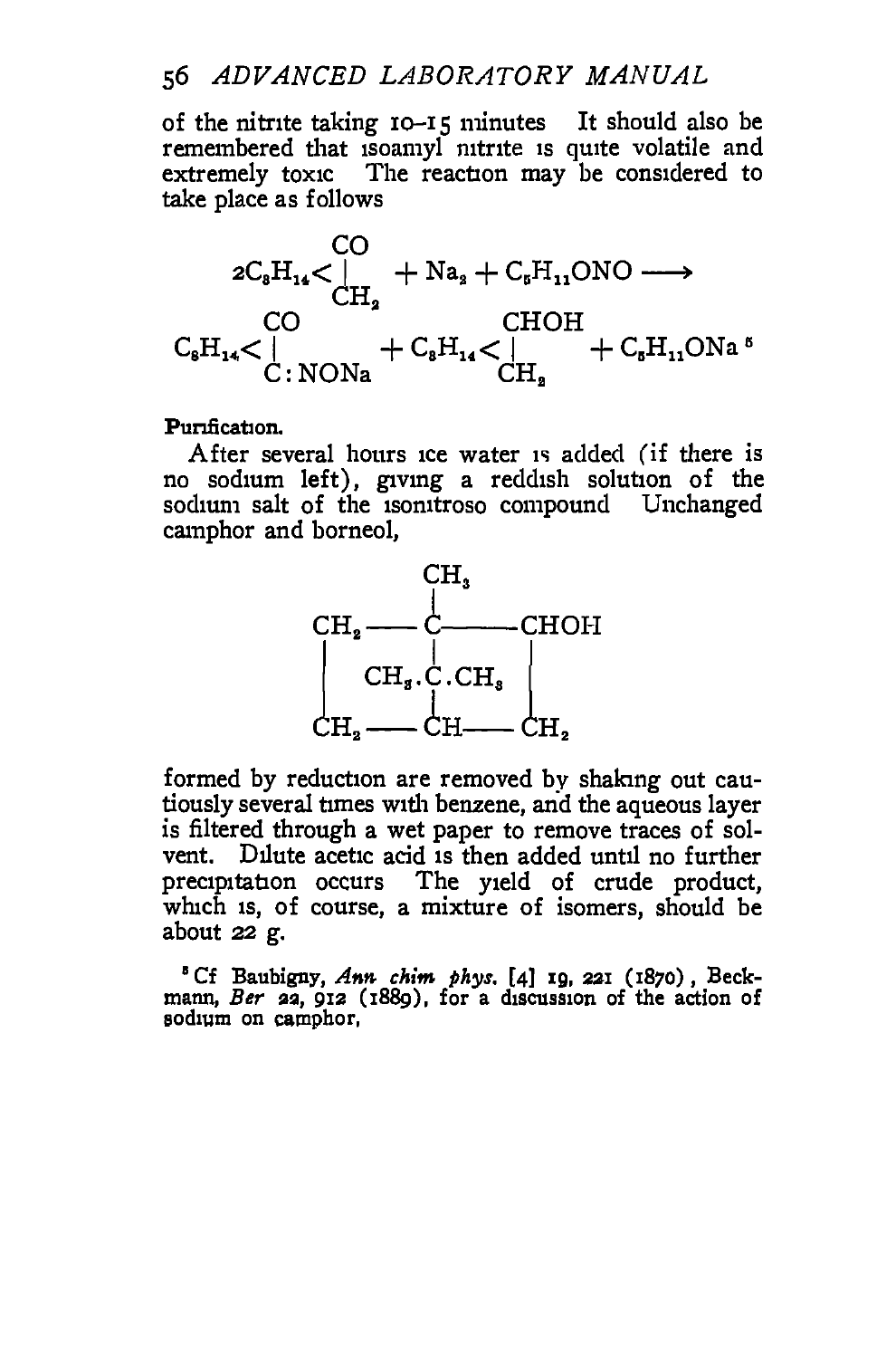Isomerization.

Owing to the presence of a low-melting isomer, Claisen and Manasse had much difficulty recrystalhzing the compound to constant melting point, but Forster<sup>a</sup> found that the low-melting isomer is converted into the high-melting form when the dried mixture is heated at 150° for a few minutes After recrystallizing the melt from boibng ligrom the isonitroso $camphor$  melts at  $152-3^\circ$ .

#### Fission.

12  $\leq$  g of isonitrosocamphor are dissolved in 22  $\leq$  cc. of glacial acetic acid and treated slowly with 50 g. of finely powdered, hydrated sodium sulfite, while the solution is shaken vigorously and heated over a free flame<sup> $\tau$ </sup> When all of the sulfite has been added the mixture is boiled for one hour under a reflux condenser, using a sand bath. According to von Pechmann<sup>8</sup> the sodium bisulfite initially formed reacts with the isonitroso compound as follows:

R.CO.C. NOH + NaHSO<sub>a</sub> 
$$
\longrightarrow
$$
  
\nR  
\nR.CO.C·N.OSO<sub>a</sub>Na + H<sub>a</sub>O.  
\nR  
\nR

50 cc. of concentrated hydrochloric acid are then run into the boiling solution, and the boiling is continued for one-half hour, von Pechmann formulates the reaction as:

<sup>a</sup> Forster, *J. Chem. Soc.* 83, 535 (1903).<br>' Lapworth and Chapman, *J. Chem. Soc. 7*9, 380 (1901).<br>' von Pechmann, *Ber*, 20, 2904 (1887).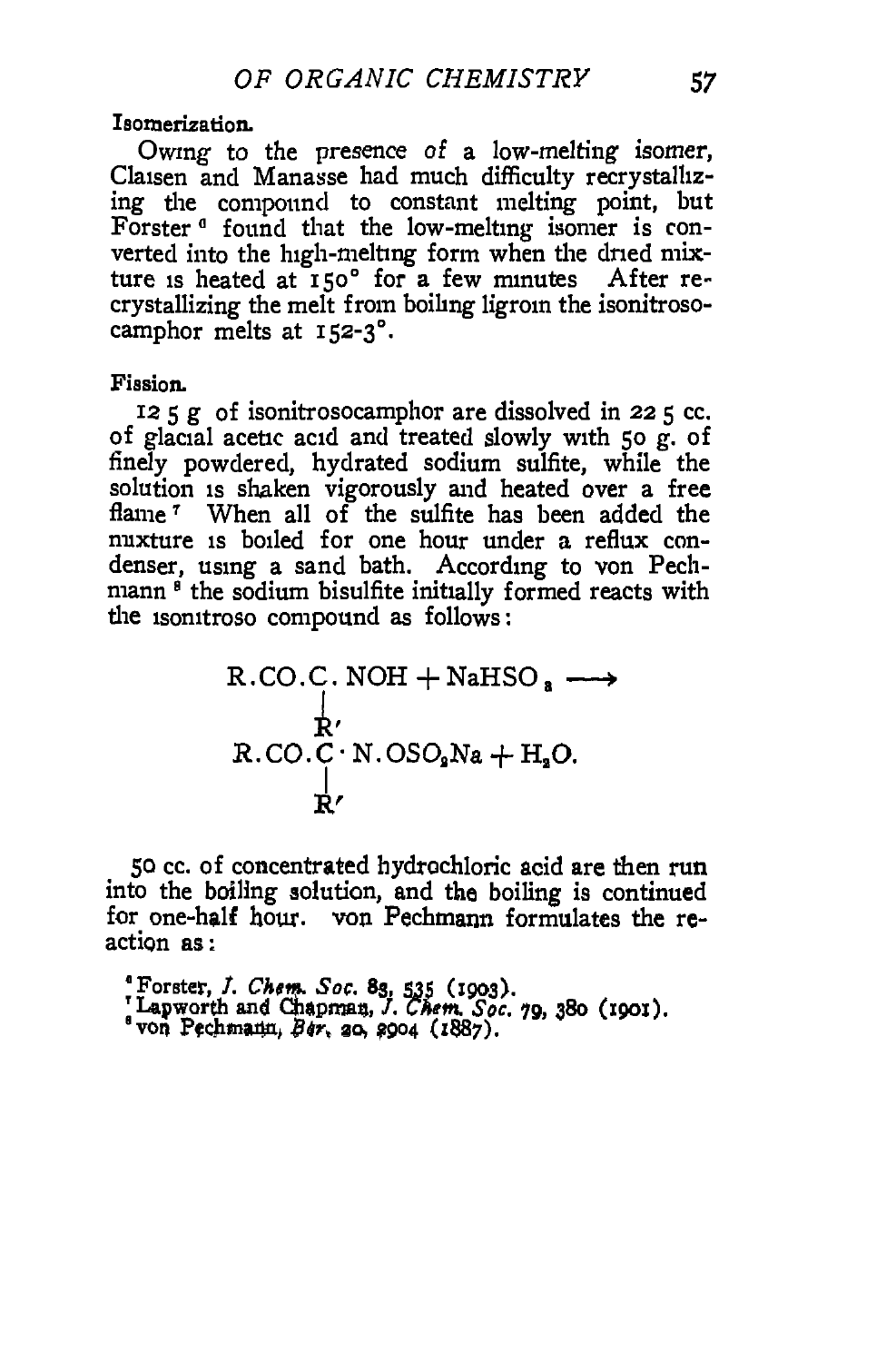# 58 *ADVANCED LABORATORY MANUAL*  $R.CO.C: NOSO<sub>2</sub>Na + 2H<sub>2</sub>O \longrightarrow$ R'  $R. CO. CO. R' + NH<sub>4</sub>NaSO<sub>4</sub>$

The solution is finally diluted with water, cooled, and the crude camphorquinone filtered off and purified by distillation with steam. The yield should be about 7 g. The qumone forms yellow prisms and needles which melt at 198°. It sublimes rapidly above 100°, and, like camphor itself, is quite volatile at room temperature

#### **C. Oxidation with Atmospheric Oxygen: Camphoric Acid.**



Camphorquinone is extremely sensitive to oxidizing agents and yields camphoric acid when merely boiled in alkaline solution in the presence of air<sup>9</sup> The diketone is boiled during one day with 3-4 molecular equivalents of alcoholic potassium hydroxide The alcohol is then evaporated off, and the residue taken up m water. After filtering, the camphoric acid is precipitated with dilute sulfuric acid and recrystallized from water, melting at 176–8° and giving  $\left[\alpha\right]_D^{20} + 46^\circ$ in absolute alcohol  $(c = 1)$ .

<sup>o</sup> Claisen and Manasse, loc. cit.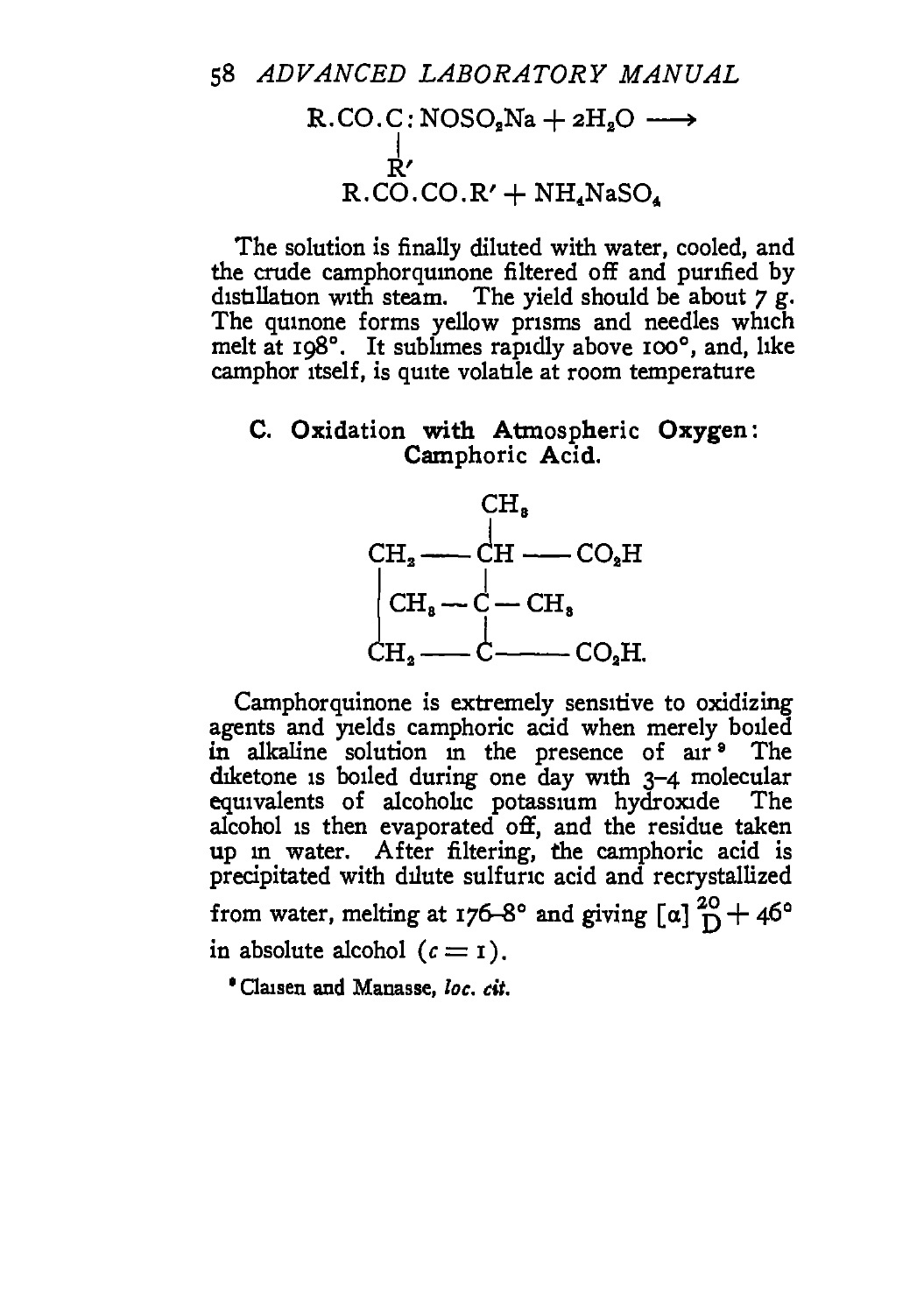



To a solution of 200 g. of anhydrous glucose in one liter of water add gradually 200 g. of bromine, with frequent shaking. About 50 *g.* of the bromine may be added at once and then the rest in 25-50 g. portions as the fluid bromine disappears into solution. Kiliani's original method calls for double the amount of bromine, but Ruff<sup>11</sup> found that an equal weight was sufficient. It is well, however, to control the progress of the oxidation by the gradual diminution in reducing power (Fehhng's solution) of the solution, and to use a little more bromine if the reducing powder has not fallen to a minimum after an equal weight of bromine has reacted. The oxidation may be considered to take place according to the equation:

 $RCHO + Br<sub>2</sub> + H<sub>2</sub>O \longrightarrow RCOOH + 2HBr.$ 

After the reaction is over the excess of bromine is boiled off, stirring to prevent local overheating, and the golden yellow solution is cooled and the volume measured. Bromine ion is then determined in an aliquot portion, after which the calculated amount of lead carbonate, ground to a thin paste with water, is added in small portions, with stirring. An appreciable excess *of* lead carbonate is to be avoided, as lead gluconate is

"Kiliatii, *Ber* 17, 1298 (1884). <sup>u</sup>Ruff, *Ber.* 39, 2273 (1899).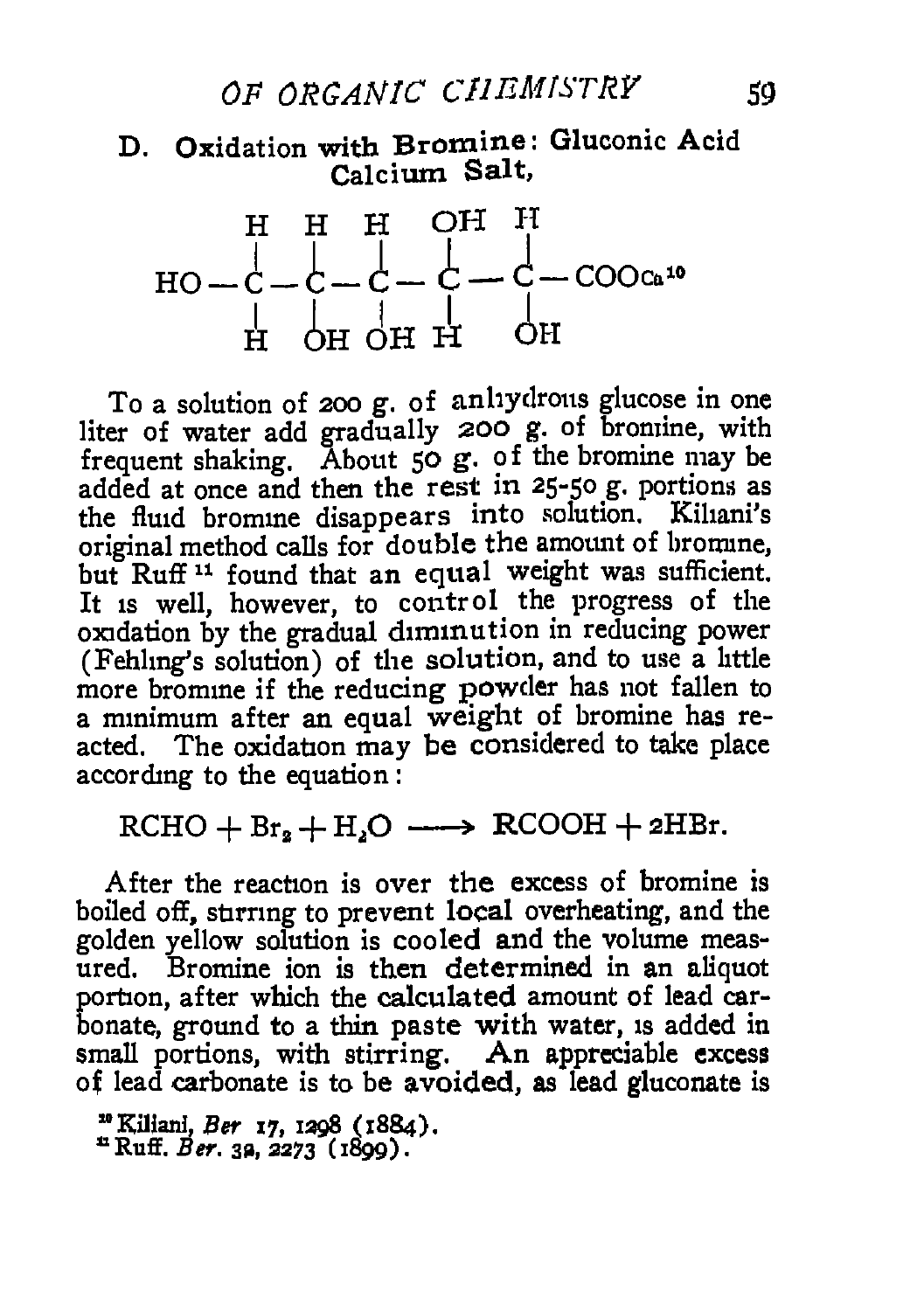then formed and this prevents the lead bromide from crystallizing out, presumably owing to the formation of a double salt. The resulting mixture is concentrated, best *in vacuo,* to SCO cc , chilled, and allowed to stand in the ice box for 24 hours, after which the lead bromide is filtered off and washed with a little ice-cold water. Traces of bromine ion in the filtrate are removed by adding a little freshly precipitated silver oxide or a suspension of silver carbonate, and after filtration hydrogen sulfide is passed in to remove minute amounts of lead and silver ions in solution. Any sulfides formed are filtered off and the filtrate, which now consists of a solution of glucomc acid, is boiled with an excess of calcium carbonate After cooling, and filtering off the excess of carbonate, the filtrate is concentrated *in vacuo* to a thin syrup. The calcium salt of gluconic acid separates on cooling and letting stand, with occasional rubbing, and is filtered off and recrystallized from the minimum amount of boiling water or dilute alcohol. The yield of crude calcium salt should be 140-50 g.

The free gluconic acid is a syrup and passes over



from which crystals have been obtained on long stand  $ine<sup>12</sup>$ 

"Kiliani, *loc. at.,* footnote, p 1300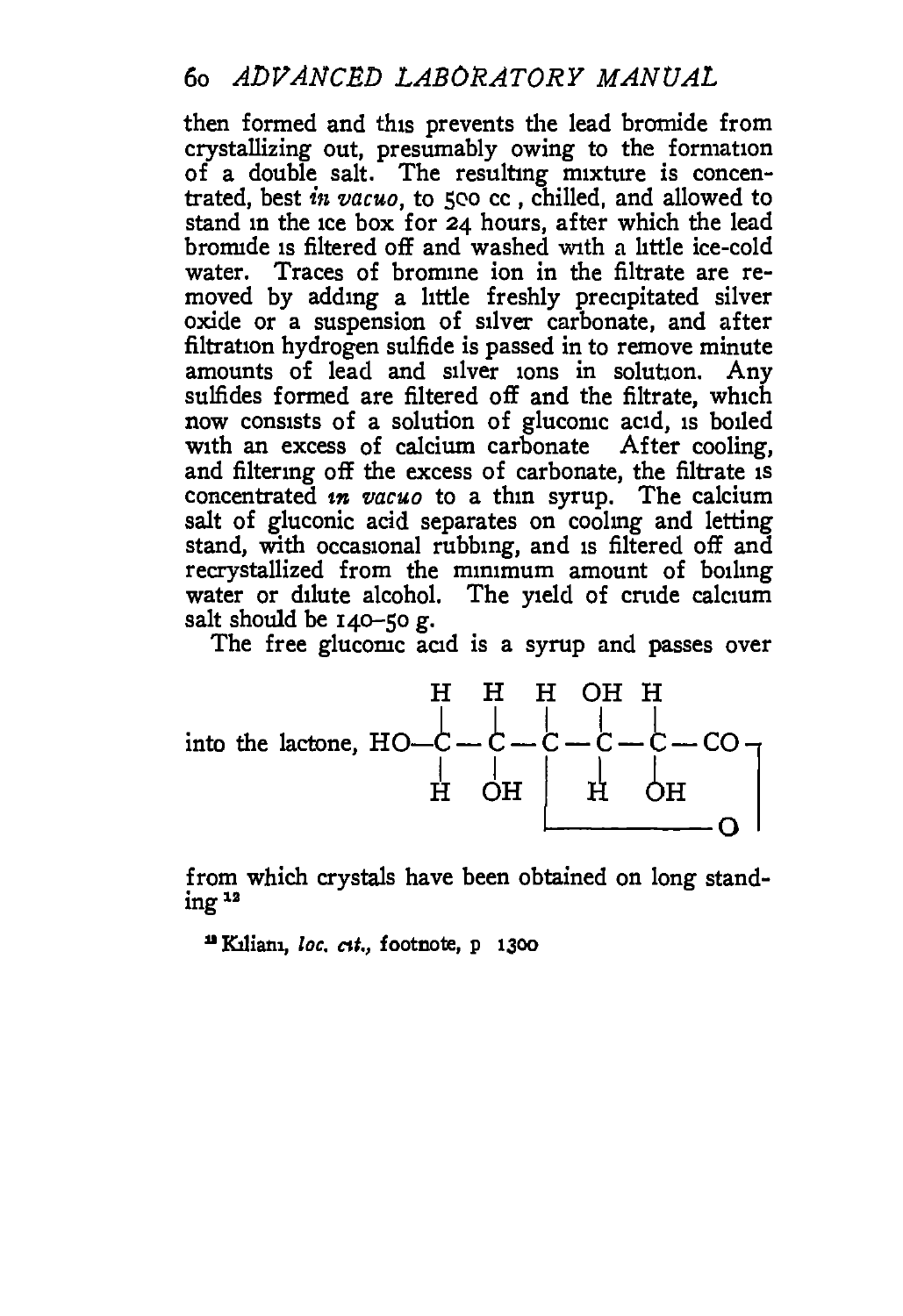**E. Oxidation with Hydrogen Peroxide: d-Arabinose,<sup>18</sup>**



125 g. of calcium gluconate are dissolved in 375 cc. of hot water, cooled to 35 °, and treated with an amount of hydrogen peroxide solution corresponding to 1.5 atoms of active oxygen, and 25 cc. of a basic ferric acetate solution containing 5 per cent of iron (prepared by adding with vigorous stirring, a solution of 18 g. of ferric sulfate in 500 cc. of water to 42.5 cc of concentrated aqueous ammonia diluted with 150 cc. of water. After allowing to settle, sucking off and washing free from ammonia (Nessler test) with hot water, the precipitate, which should be pressed down on the funnel until it weighs less than 35 g., is added to 13 g. of acetic acid, stirred until dissolved, and diluted to 50 cc ). The evolution of carbon dioxide which accompanies the reaction, according to the equation:



<sup>35</sup> Ruff, *Ber.* 32, 553 (1899); 35, 2360 (1902).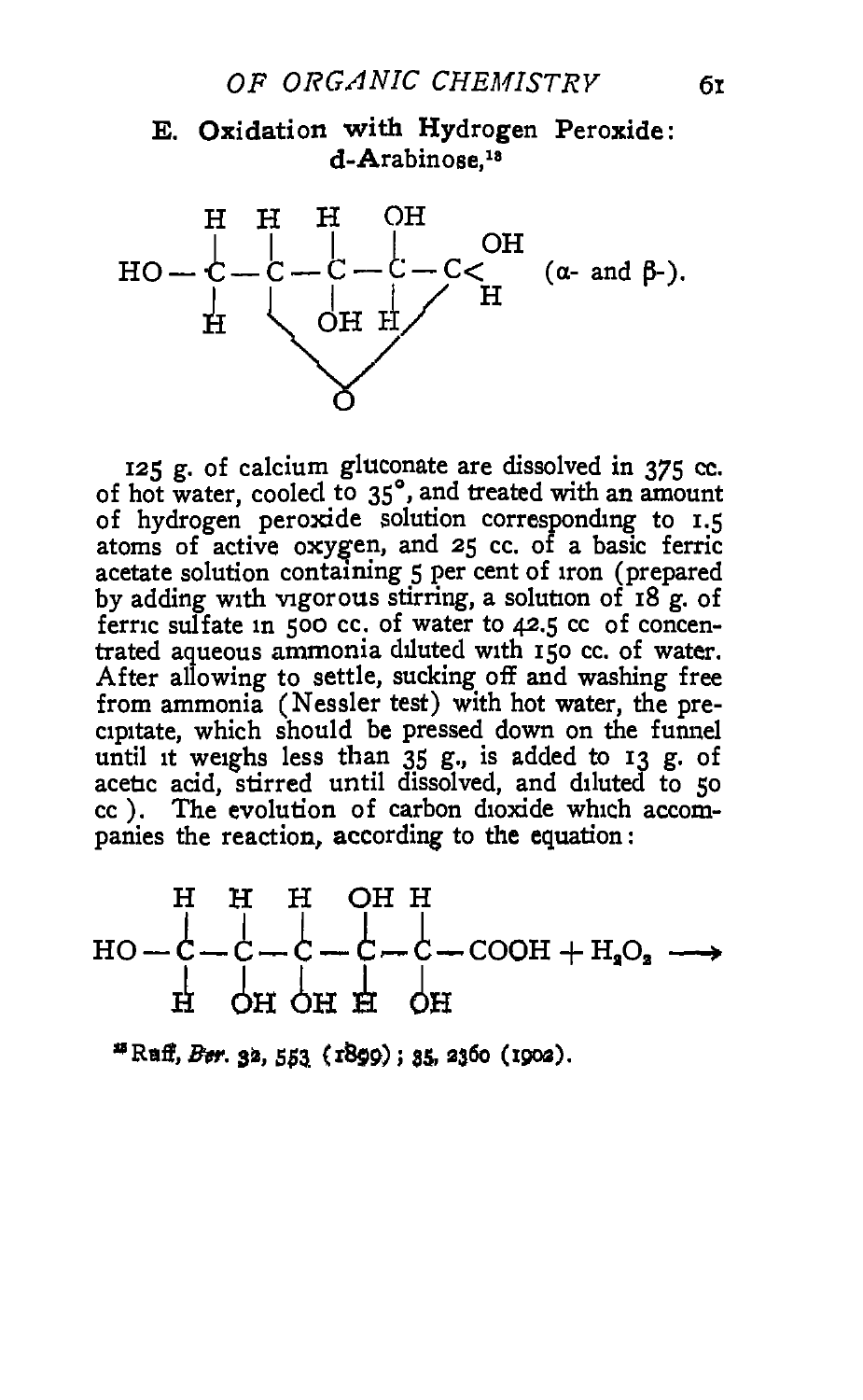

is over in about 6 hours, and all the hydrogen peroxide is then used up The calcium acetate and ferric hydroxide are filtered off and the solution is concentrated to a thick syrup *w vacuo* This is kneaded thoroughly with 500 cc. of alcohol until the undissolved calcium salts form a crumbly mass. The solution is poured off and the salts, which occlude appreciable amounts of arabinose, are dissolved in the minimum amount of hot water and again kneaded with a smaller amount of alcohol, repeating the solution and reprecipitation of the salts until a test portion of the alcoholic solution, when concentrated, no longer appreciably reduces Fehlmg's solution. The alcoholic extracts are combined and concentrated again *in vacuo* to a thick syrup. This is boiled out repeatedly with 90 per cent alcohol, seeding the chilled filtrates with arabinose if necessary in order to start crystallization The yield of fairly pure sugar so obtained should be  $18-21$  g. An additional 5 g. may be recovered by taking the calcium salts remaimng from the alcoholic extraction, which contain unchanged calcium gluconate, and putting them through the entire process again, using one-fourth of the initial amount of hydrogen peroxide and ferric acetate  $2 \leq g$ . more may also be isolated from the mother liquors of the crystalline arabinose by concentrating as far as

"A ketonic acid is possibly the intermediate stage Ruff, *£er* 31, 1574 (1898)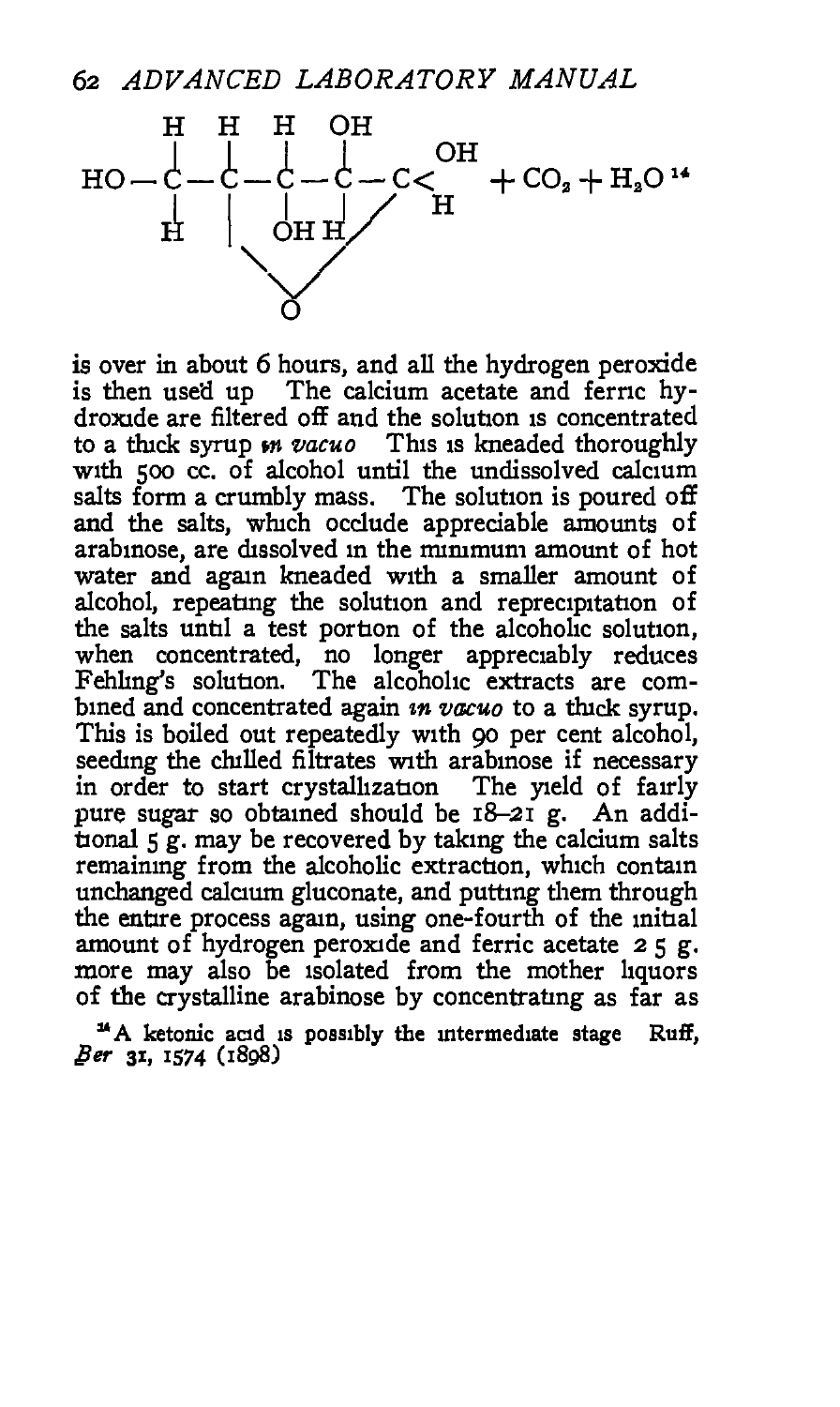possible *in vacuo,* taking up in 95 per cent alcohol, adding one-quarter volume of ether, and filtering off the precipitated calcium salts quickly with the aid of boneblack before the arabinose begins to separate.

The sugar may be freed from traces of ash by recrystallization from one-half its weight of water, with the aid of bone-black. It should then form rhombic prisms which melt at 158.5-9.5° when anhydrous and show  $[\alpha]_D^{20} = -105.1^\circ$  on coming to equilibrium  $(c = 9.4253)$ .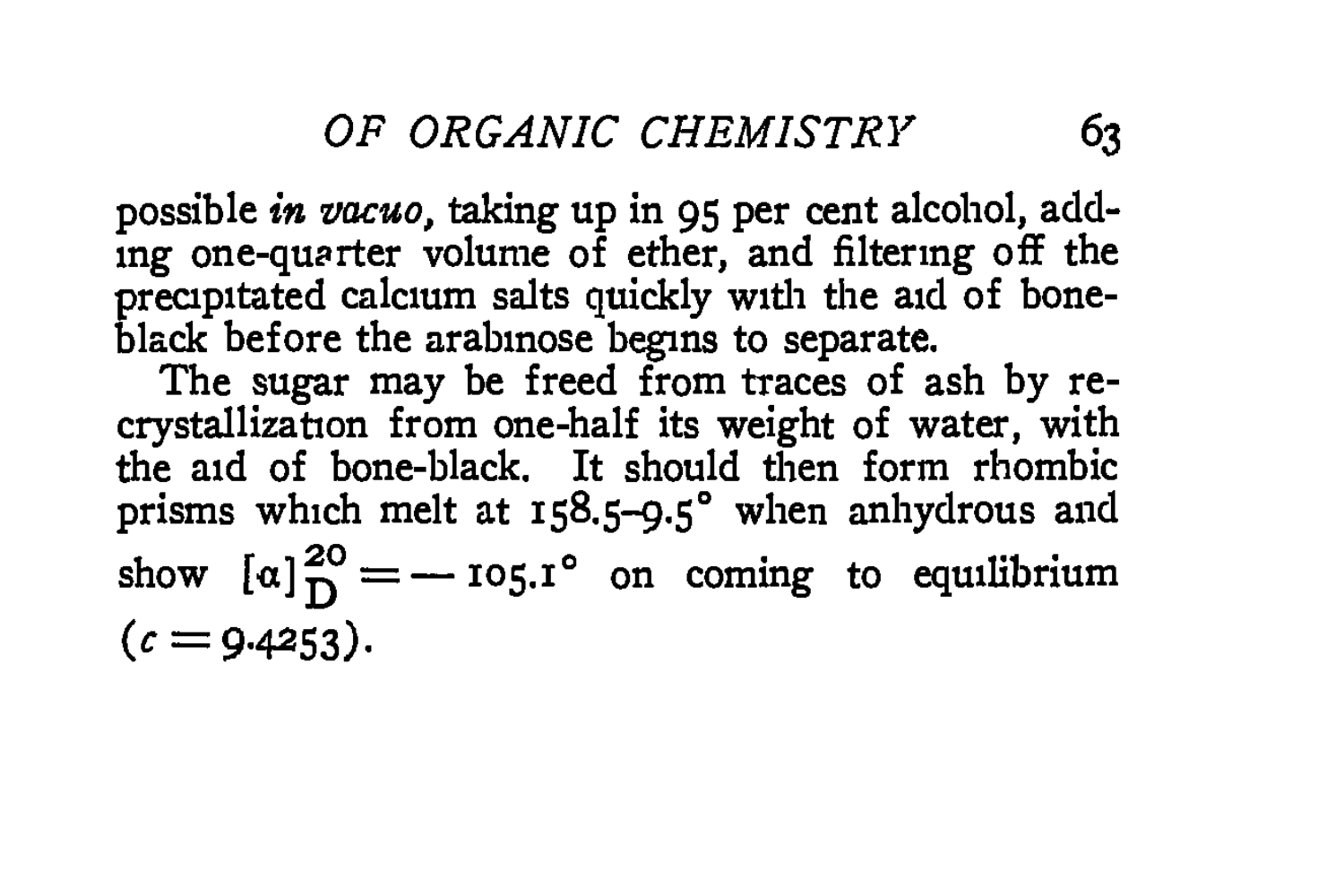# VII. FORMATION OF HETEROCYCLES AND DYES.

A. Diethylbarbituric Acid, "Veronal," "Barbital,"

$$
\begin{array}{c}\n\text{HN} - \text{C} = \text{O}^1 \\
\text{I} & \text{C}_s\text{H}_s \\
\text{O} = \text{C} & \text{C}_c \\
\text{IN} - \text{C} = \text{O}\n\end{array}
$$

1. Diethylmalonic Ester,  $(C_2H_5)_2C(CO_2C_2H_5)_2$ .

The essential requirement in the preparation of diethylmalonic ester and "veronal" is that all reagents must be absolutely anhydrous, otherwise the yields will be vanishingly small. All reagents and solutions must therefore be protected from the moisture of the air after drying.

Required are ioo g. of carefully dried and freshly distilled malomc ester, prepared according to the directions in the elementary text books, 288 g. of sodium (2 molecular equivalents), 380 cc of absolute alcohol (dried by adding to ordinary absolute alcohol enough sodium to combine with I per cent of water and distilling), and 195 g of carefully dried and freshly distilled ethyl iodide (2 molecular equivalents). One-half of the sodium is dissolved m one-half of the alcohol under a reflux condenser surmounted by a calcium chloride tube, the malonic ester added *with stirring,* and then

<sup>1</sup> The writer is indebted to Dr F A. Taylor of the Rockefeller Institute for Medical Research for placing at his disposal the results of working over the method of Fischer and Dilthey, *Ann.* 335, 338 (1904)-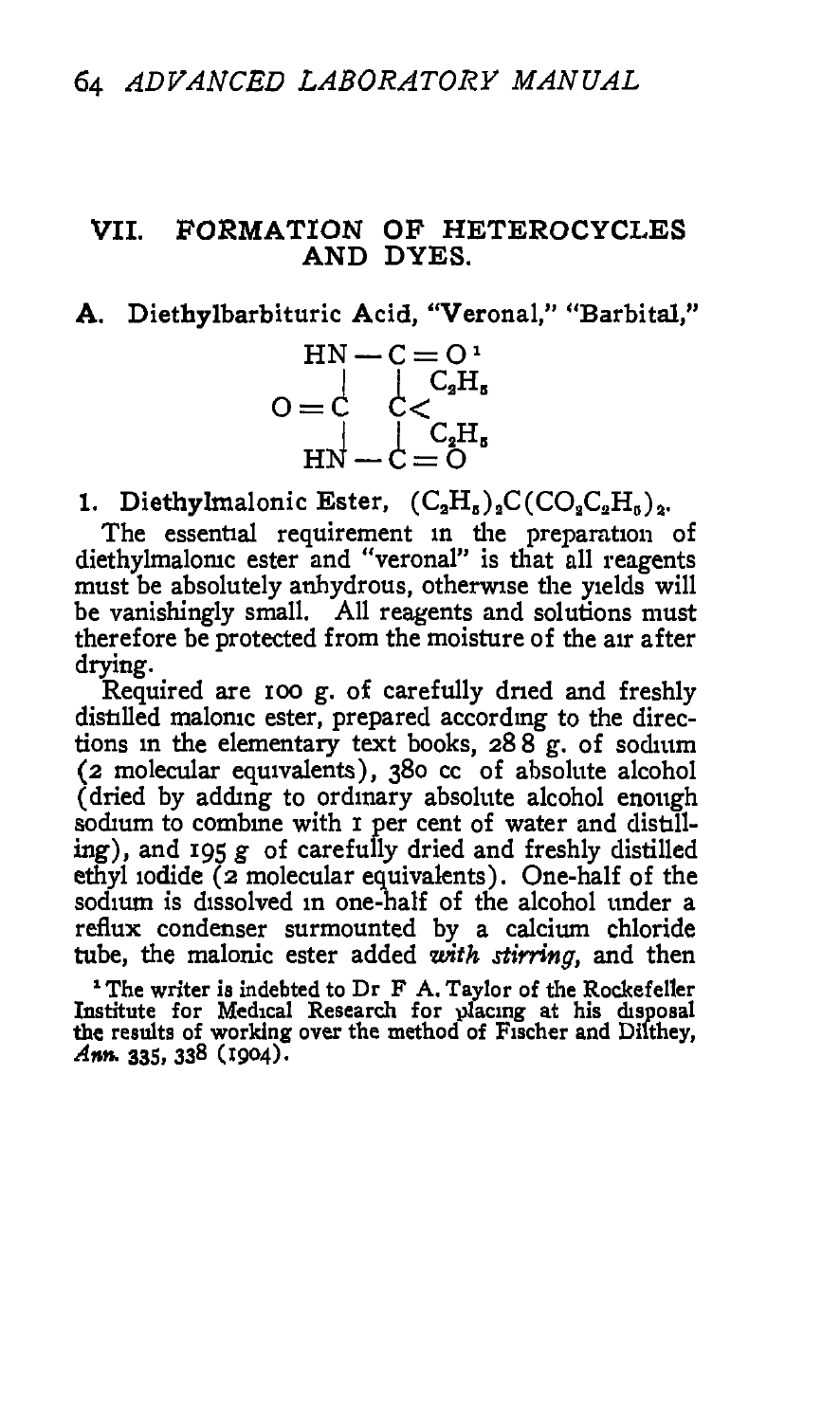slowly through a dropping funnel 1 equivalent of the ethyl iodide. The mixture is finally boiled, and when neutral to moistened red litmus the second half of the sodium is dissolved in the remainder of the alcohol, the neutral reaction mixture added, and the balance of the ethyl iodide slowly dripped in, after which the mixture is boiled over night, when it should again be neutral. As much alcohol as possible is distilled off, ether and water are added, the two layers separated, and the ethereal solution is dried over the sodium sulfate. 112 g. of ester boiling at 220-2° should be obtained, or 83 per cent of the theory, and on redistillation, 102.5 g. boiling at  $221 - 2$ °.

**2. Diethylbarbituric acid,**

16 g. of sodium are dissolved in 300 g. of absolute alcohol (dried as in  $I$ ), the solution cooled to room temperature, and 50 g of diethylmalonic ester added. 20 g. of pulverized and carefully dried urea are then dissolved in the mixture by gentle warming and the whole is heated in an autoclave at 108° for 5 hours (internal temperature) The precipitated sodium salt of diethylbarbituric acid,

Na CO —N < (CaH<sup>6</sup> ) <sup>9</sup>C< CO, CO —N < H

is filtered off, washed with alcohol, dissolved in **water,** and converted into the free aad by adding concentrated hydrochloric acid. After recrystallization from water the yield is  $27.5$  g. melting at  $183-5^\circ$ , while Fischer and Dilthey give 191° (corr.) for the pure product.

The acid so obtained is not quite pure, and is recrystallized from 95 per cent alcohol. About one-half of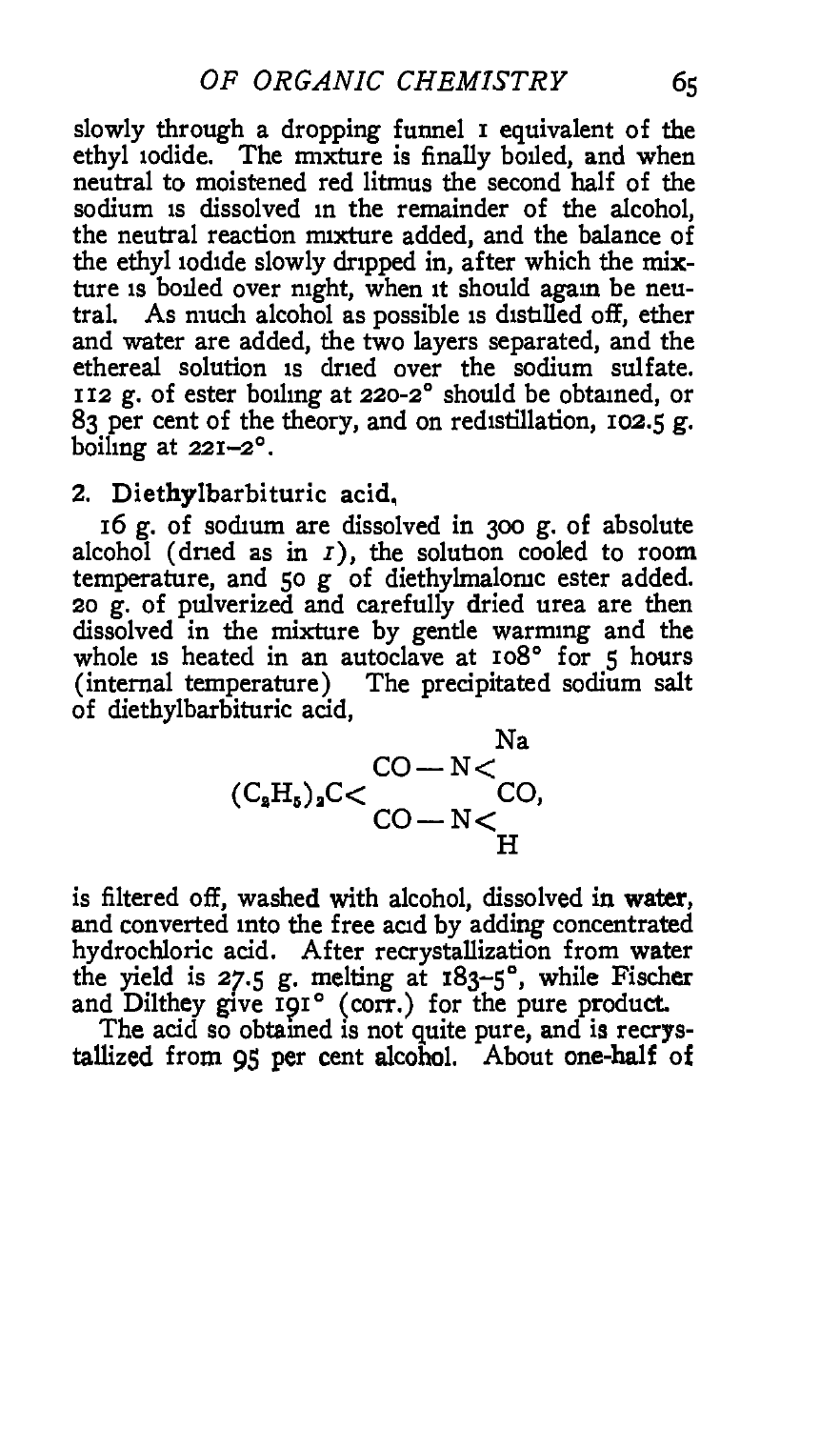the quantity recrystallized is obtained in the first crop, and the purity of this should be controlled by meltingpoint determinations and analyses for carbon, hydrogen, and nitrogen (Kjeldahl). The fractions obtained by concentrating the mother liquors do not give such satisfactory analyses

B. 9-Methylacridine,



50 g. of diphenylamine, 30 cc. of glacial acetic acid, and 85 g of anhydrous zinc chloride are slowly heated to 100° in an oil bath and kept at that temperature for about one hour, in order to insure maximum conversion into N-acetyldiphenylamme The melt is then gradually heated to 220° and kept at that temperature for 14 hours, with occasional stirring This results in dehydration of the acetyl derivative with formation of the acridine ring, but the reaction does not proceed quantitatively in the desired sense, and considerable amounts of tarry by-products are formed When the melt has cooled to about ioo° it is dissolved in 50 per cent sulphuric acid, keeping the mixture hot until dissolved, and poured into a rapidly rotated flask containing water. The fluorescent greenish-yellow solution is poured into

'Cf Bernthsen, *Ann.* 224, 34 (1884).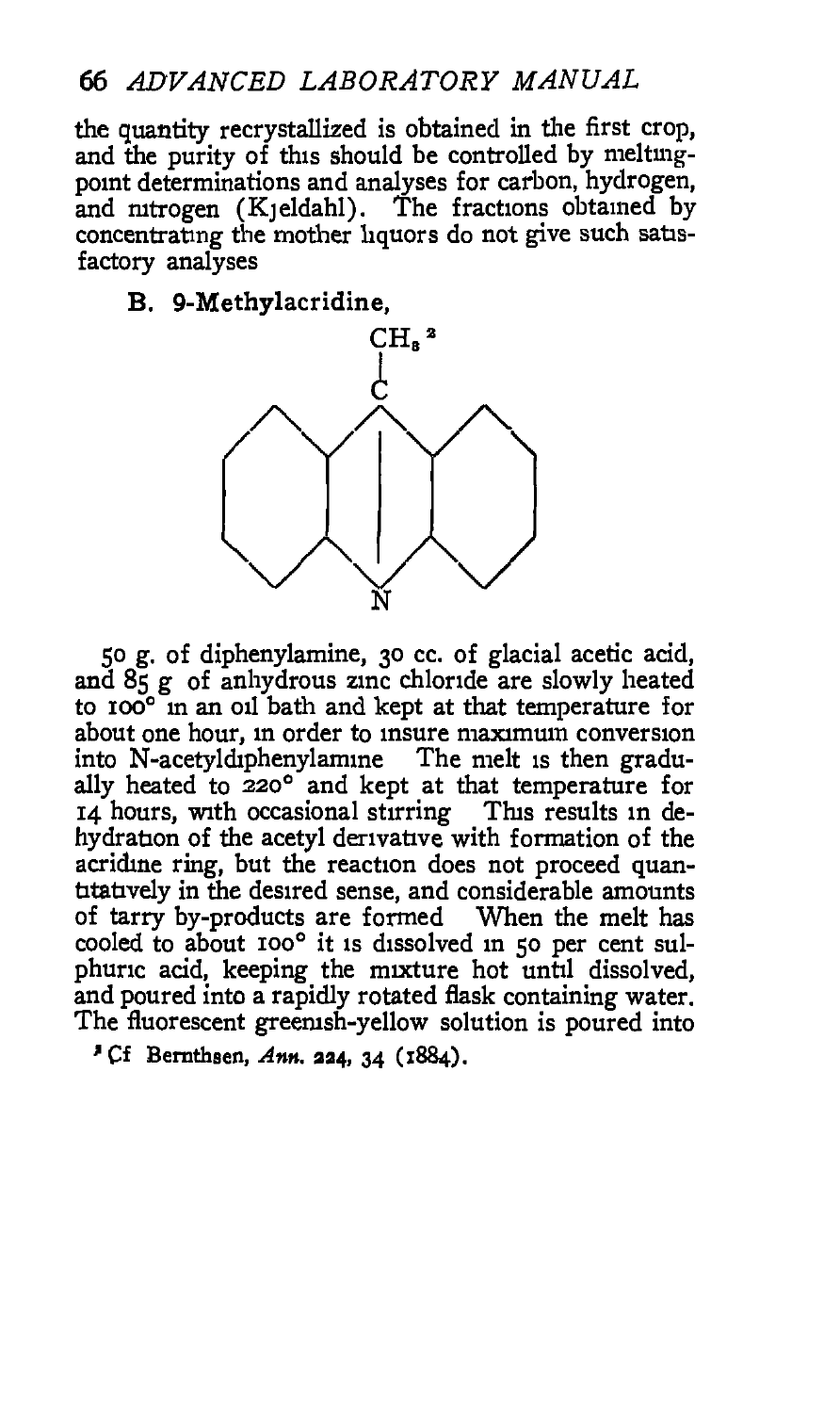a large vessel and the resinous residue extracted 4-6 times with hot, very dilute sulphuric acid, adding the solution to the original aqueous extract. The cold acid solution is finally filtered with the aid of boneblack and the 9-methylacndine precipitated by adding ammonia. It is apt to separate amorphous at first, but crystallizes on standing, and is then filtered off, washed with water, and recrystallized from 85 per cent alcohol. It forms greenish brown needles which melt at 114°, and the yield should be about 25-30 g Further amounts may be obtained by diluting the alcoholic mother liquors and recrystallizing the impure product which separates.

In order to obtain the base in a state of absolute purity Koenigs <sup>8</sup> dissolves 10 g. in 50 cc. of alcohol and adds a solution of 10 g of tartaric acid in 100 cc. of alcohol. The tartrate which separates is washed with alcohol, dissolved in water, and converted into the base with ammonia. The acridine should then form greenish yellow needles which melt at 117-8°.

**C. Quinicine (Quinotoxine) Hydrochloride,**

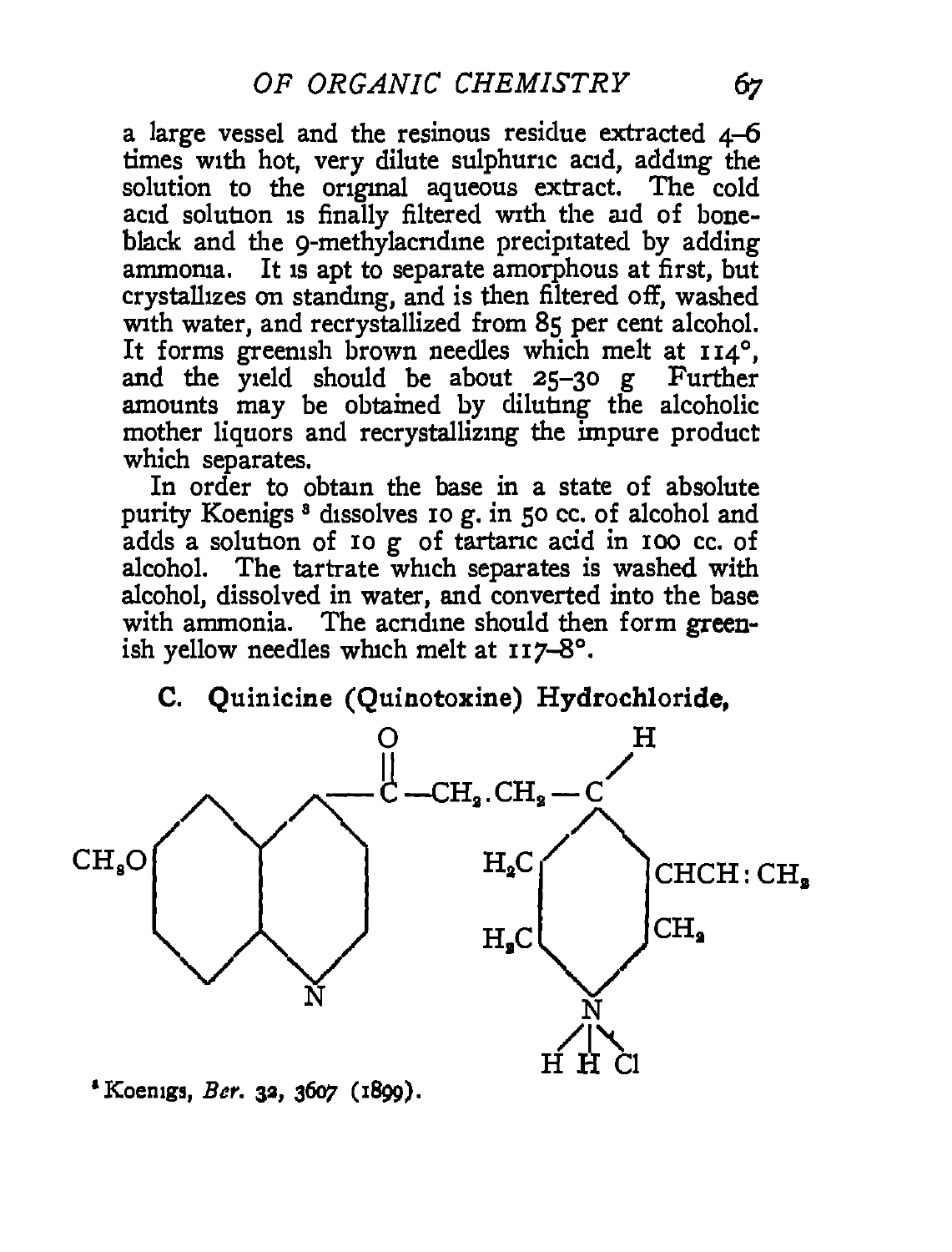50 g. of quinine or quinidine (calculated to the anhydrous basis) are dissolved in ioo cc. of 50 per cent acetic acid and 600 cc of water and boiled for 32 hours under a reflux condenser.

Rabe \* has found that quinine and quinidine



are stereoisomers differing in the spatial relationships about the asymmetric carbon atom (3) and identical as far as asymmetric carbon atoms  $(1)$  and  $(2)$  are concerned.<sup>6</sup> Therefore, in the remarkable intramolecular change into quinicine effected as above by boiling with weak acids, or by heating the acid sulfate of the base, it would be expected that both quinine and quinidine would yield the same quinicine, as the asymmetry about carbon atoms  $(3)$  and  $(4)$  disappears. This is actually found to be the case; and it is accordingly a matter of indifference whether quinine or quinidine be used as starting material.

\*Rabe, Ann. 373, 91 (1910).

"For a possible elucidation of the asymmetry at (4), see King and Palmer, /. *Chem. Soc. tax,* 4577 (ipes).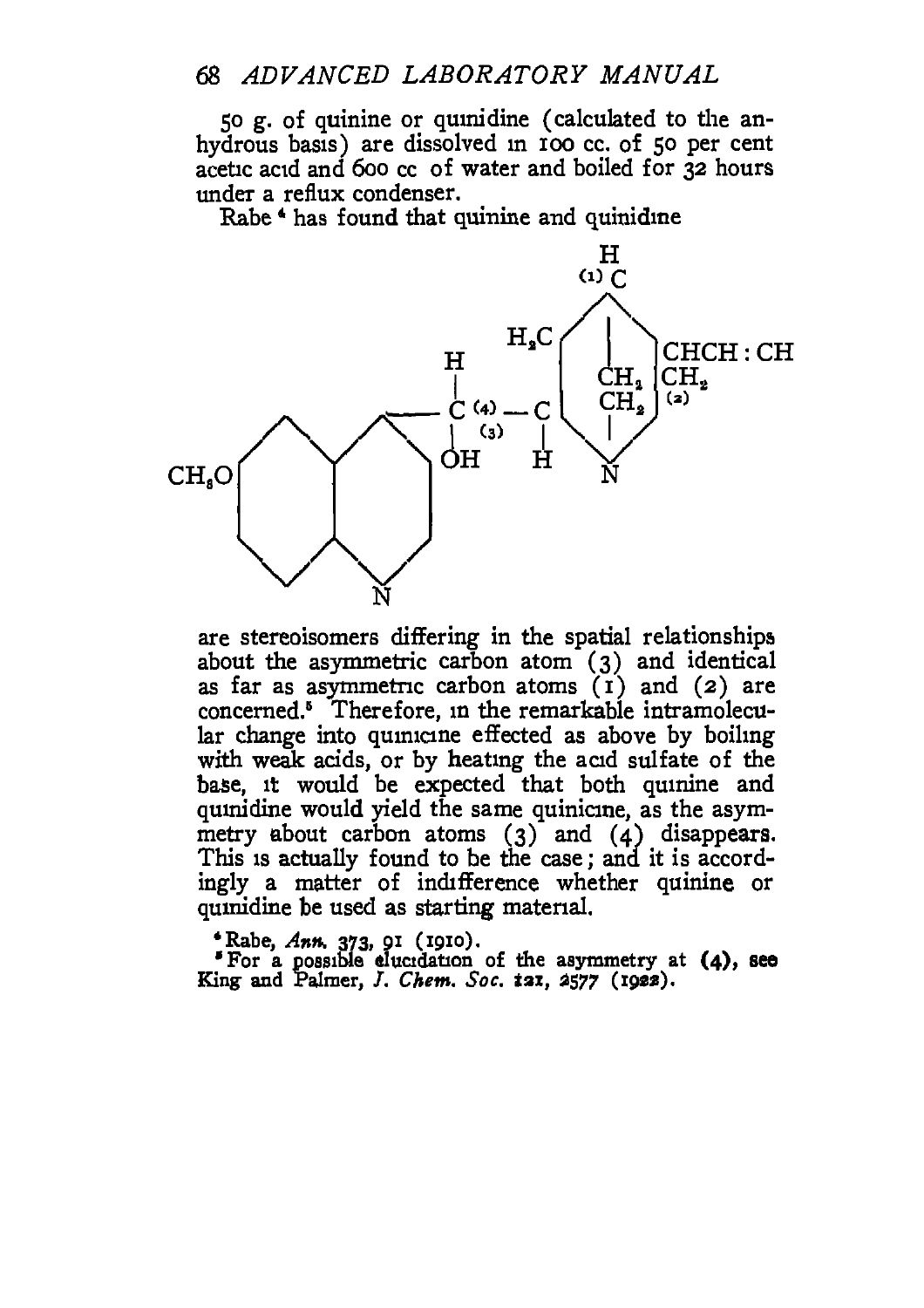The solution, which is now colored a deep brownish orange, is chilled, made alkaline with sodium hydroxide, and the base extracted with ether. As quinicine itself has never been obtained crystalline it is isolated as the hydrochloride.<sup>6</sup> The ethereal solution is accordingly. carefully dried over crushed sodium hydroxide, concentrated, and the viscous residue taken up in about 3 volumes of absolute alcohol. It is then neutralized, with cooling, by carefully adding absolute alcohol saturated at o° with dry hydrochloric acid gas, until a test drop proves neutral to wet litmus paper. It is a good plan to keep about one-tenth of the solution separate, and if the endpoint is accidentally slightly overrun, an excess of the base can be restored by adding the portion withdrawn. The neutral solution should be protected from the moisture of the air and allowed to stand in the ice-box with occasional rubbing. In case the salt does not crystallize under these conditions crystals for seeding may be obtained by adding dry ether to a little of the solution until just turbid, and letting stand in a well-stoppered test tube.

The yield should be 37 g. Recrystallized from absolute alcohol the hydrochloride forms aggregates of minute leaflets which melt with decomposition at 180-2° and give  $\left[\alpha\right]_D^{20} = + 13.7^\circ$  in water,  $c = 1.86$ 1, while anhydrous quinine hydrochloride has a specific rotation of — 149 8° and anhydrous quinidine hydrochloride one of  $+2008$ ° in water.

<sup>a</sup> Heidelberger and Jacobs, *J. Am. Chem. Soc.* 41, 832 (1919).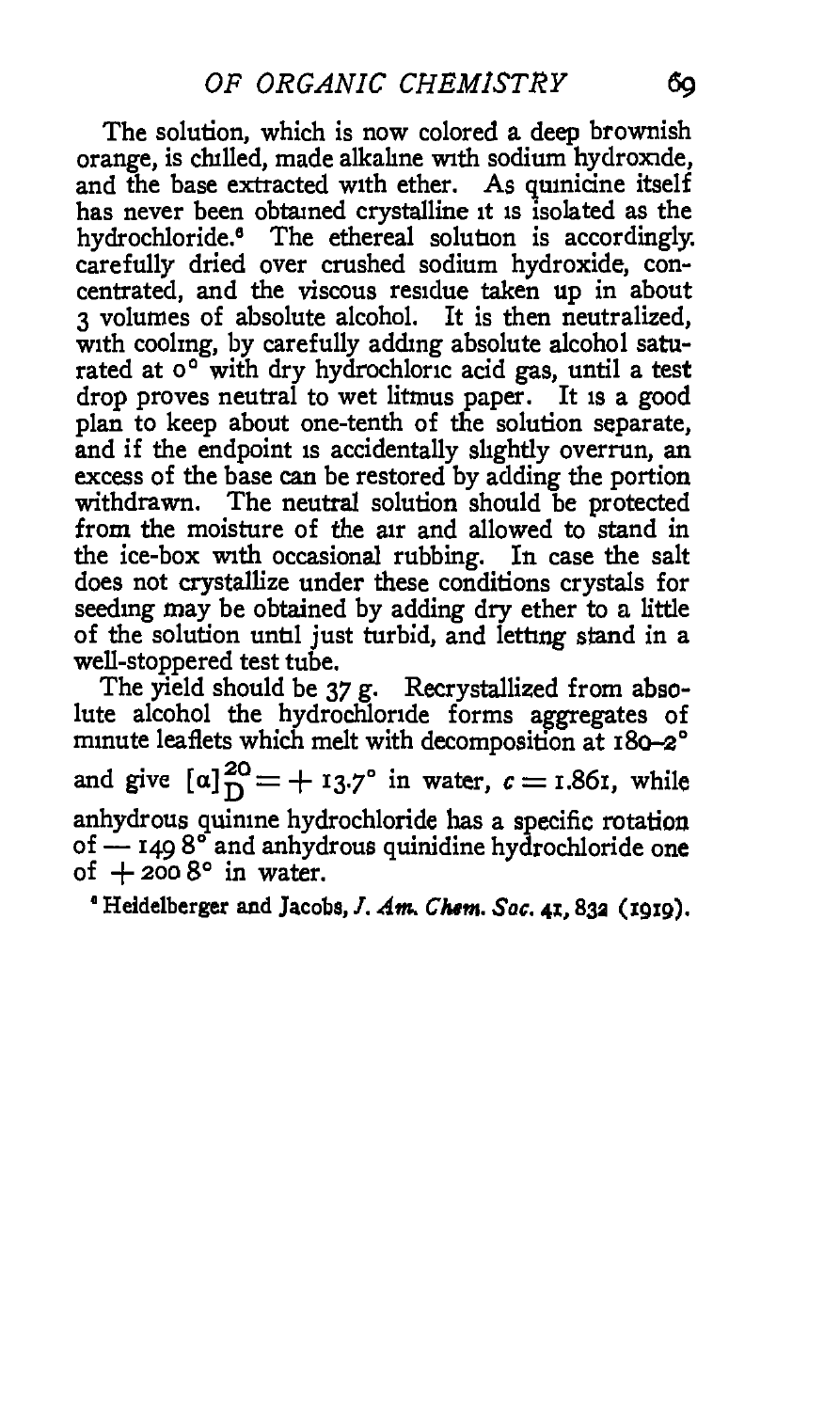**D. Meldola's Blue,**



This representative of the oxazine dyes is prepared as follows:  $\overline{15}$  g. of  $\beta$ -naphthol are dissolved on the water bath under a reflux condenser in 50 *g.* of 95 per cent alcohol. To the boiling solution is gradually added a solution of  $15$  g. of  $\overline{p}$ -nitroso-dimethylaniline hydrochloride in 100 g. of hot 50 per cent alcohol, care being taken that boiling does not cease. As soon as the mixture becomes a pure violet in color (about 20 minutes) it is removed from the bath and allowed to stand over night at room temperature Longer heating does not improve the yield. The oxazonium chloride separates as black needles with a brassy reflex, and is sucked off and washed with a little alcohol. To the  $7 g$  of impure dye so obtained  $3 g$ . may be added by cautious addition of an equal volume of ether to the filtrate. The dye is analytically pure only after two recrystallizations from alcohol, and then forms narrow, black platelets with a greenish metallic luster. It then sinters slightly, but does not melt,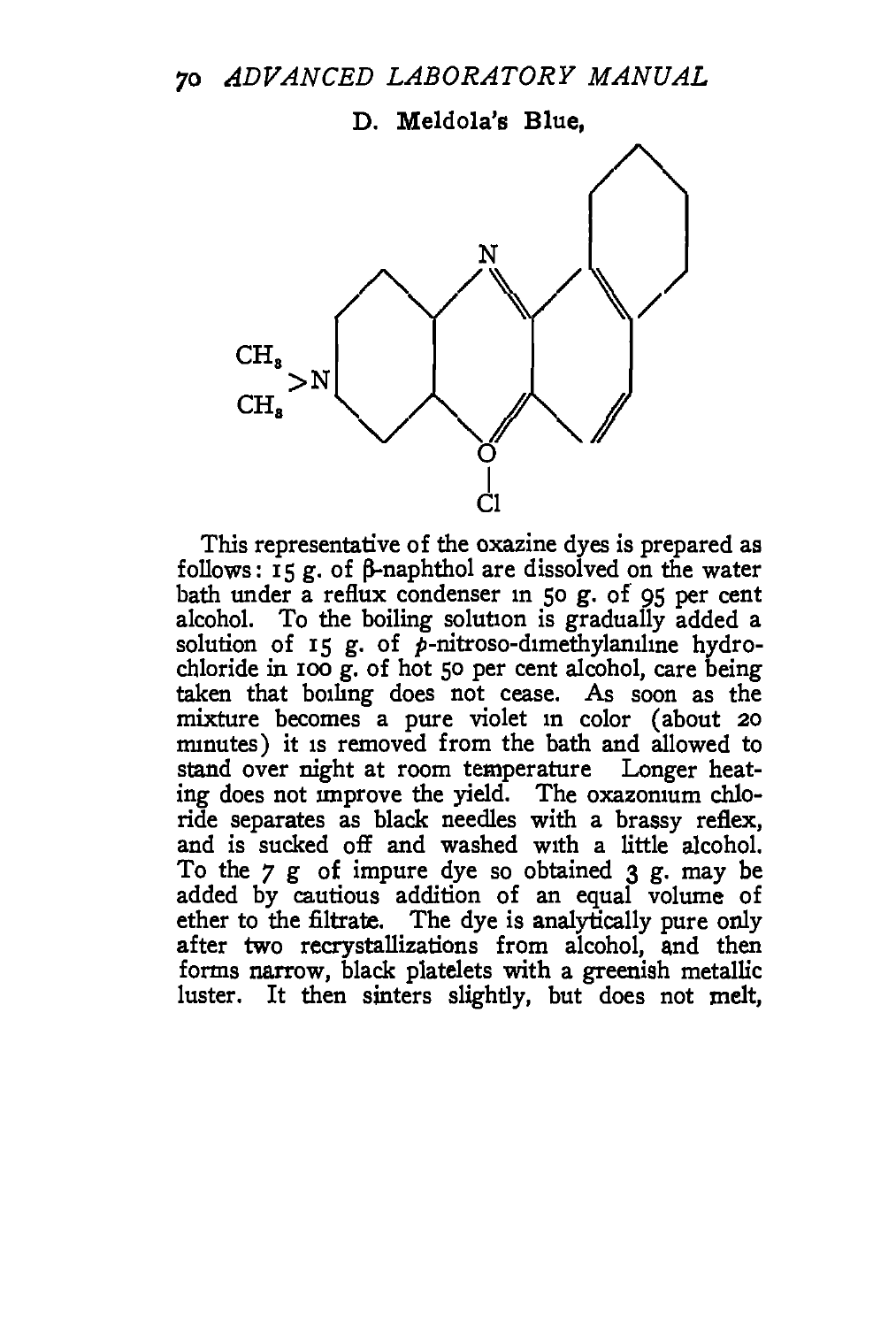*OF ORGANIC CHEMISTRY* 71<br>
when heated to 265°. The aqueous solution is violet<br>
in color. **E.** Rosinduline,

*/* **/\ N NH<sup>a</sup> X**<br>+<br>+

**This representative of the large group of phenazine**<br>dyes is prepared essentially according to Fischer and<br>Hepp<sup>7</sup> as follows:<br>28 g, of aniline are diazotized in the cold with 75 cc. Li<br>he large group of phenazine<br>y according to Fischer and dyes is prepared essentially according to Fischer and **Hepp**<sup>7</sup> as follows:

28<br>10 of w<br>21 g<br>15 ad **f**<br>28<br>of w<br>21 g of v<br>21 g<br>is a<br>of 4 28<br>f wa<br>**1** g (<br>add **p** <sup>*r*</sup> as follows<br> **B** g. of anilme<br>
vater, 75 cc. c<br>
c of sodium n<br>
dded slowly,<br> **B** g of a-nap line<br>c.c<br>n n<br>.v. **slowledge 35 source 35 solution**<br> **c** concentrated hydrochloric acid, a<br> **p** nitrite in a little water, and the solution, with stirring, to a lukewarm solution<br>
aphthylamine in 500 cc, of 90 per co 28 g. of anilune are diazotized in the cold with 75 cc.<br>of water, 75 cc. of concentrated hydrochloric acid, and<br>21 g of sodium nitrite in a little water, and the solution 75 cc.<br>l, and<br>lution<br>lution **cc.**<br>nd<br>on<br>on<br>ent 21 g of sodium nitrite in a little water, and the solution<br>is added slowly, with stirring, to a lukewarm solution<br>of 43 g of  $\alpha$ -naphthylamine in 500 cc. of 90 per cent<br>alcohol. In order to insure complete conversion of

200 cc. of **i**: **i** hydrochloric acid are added and the stirring continued for one-half hour.<br>One part of the dried phenylazo- $\alpha$ -naphthylamine<br>hydrochloride, 2 parts of aniline, and 4 of alcohol are<br>heated for 6–8 hours **stirring continued** for one-half hour.<br>
One part of the dried phenylazo-α-naphthylamine<br>
hydrochloride, 2 parts of aniline, and 4 of alcohol are<br>
heated for 6-8 hours at 160-70° in sealed tubes, the<br>
condensation probabl  **Hence 1 Figure 2018** in sealed tubes, the ensation probably taking place as follows:<br>scher and Hepp, *Ann.* **256**, 236 (1890).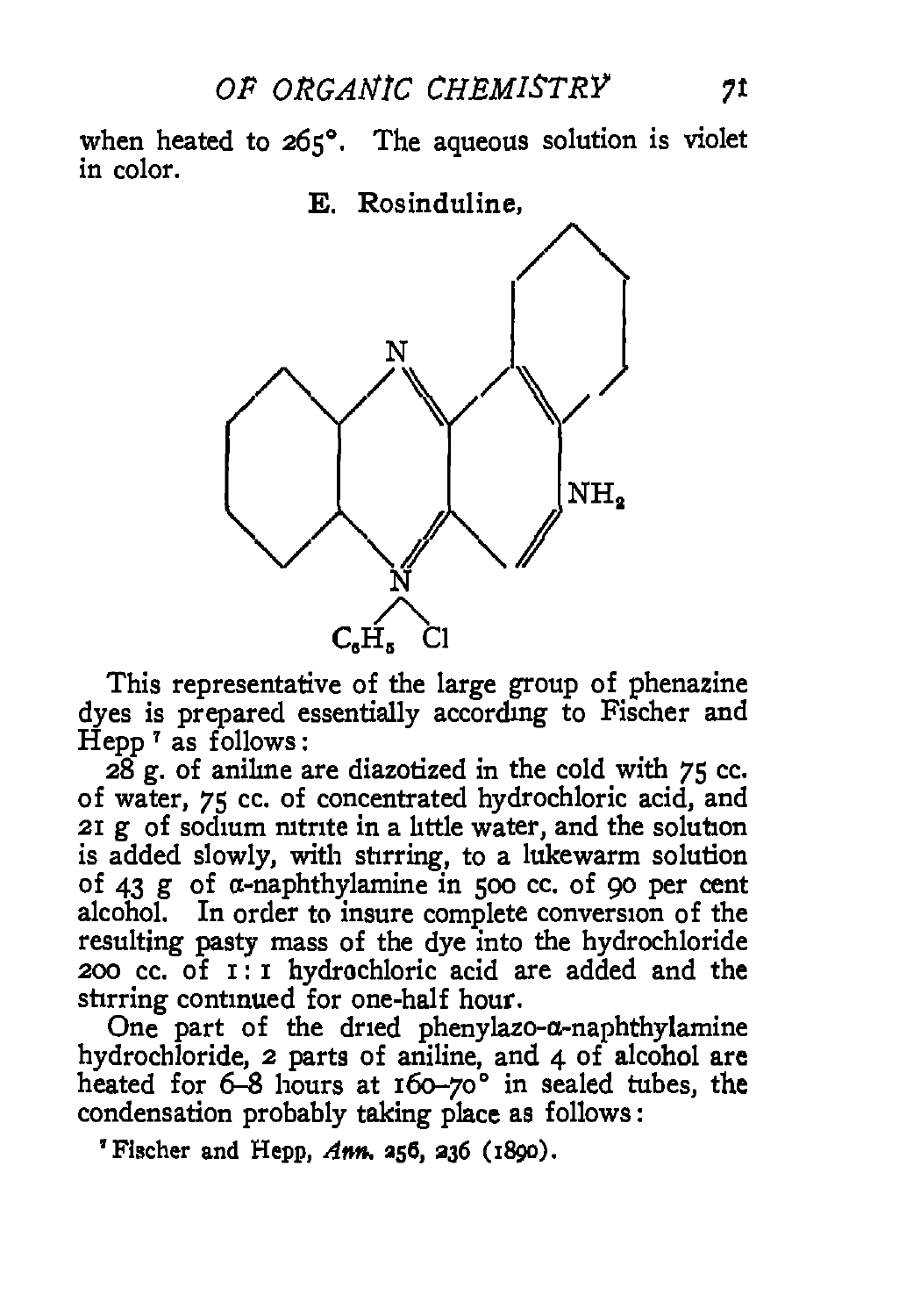*ADVANCED LABORATORY MANUAL*



the hydrogen not appearing as such, but instead reducing a portion of the azo dye.

The contents of the tubes are distilled with steam to remove aniline and alcohol, and the residue is boiled out repeatedly with water. The intensely colored solution so obtained is allowed to stand for several days, poured off from the tar which settles, acidified with hydrochloric acid, and the dye precipitated by the careful addition of salt. It forms long red needles with a green reflex, and contains 3 5 molecules of water of crystallization. To be obtained analytically pure it must be repeatedly purified by solution in hot water, and crystallized by carefully adding saturated salt solution to incipient turbidity, and seeding, washing the crystals so obtained with small amounts of ice-cold water.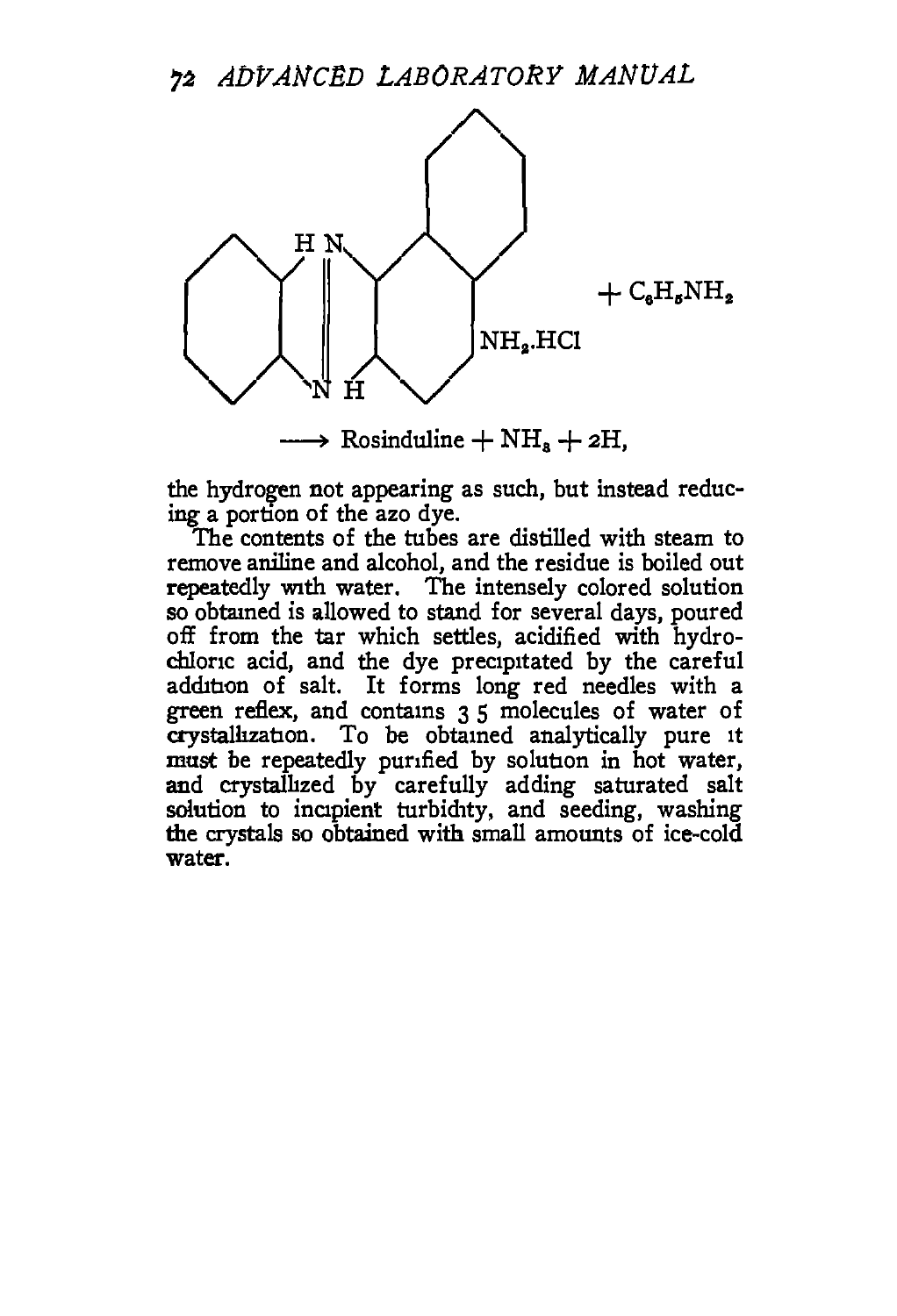A by-product, **rosindone,**



which is also formed in the reaction and is insoluble in water may be isolated from the insoluble tarry residue by extracting with alcohol and recrystallizmg the product from a mixture of alcohol and toluene. It forms red hexagonal plates with a slight green reflex, melting at 259 °.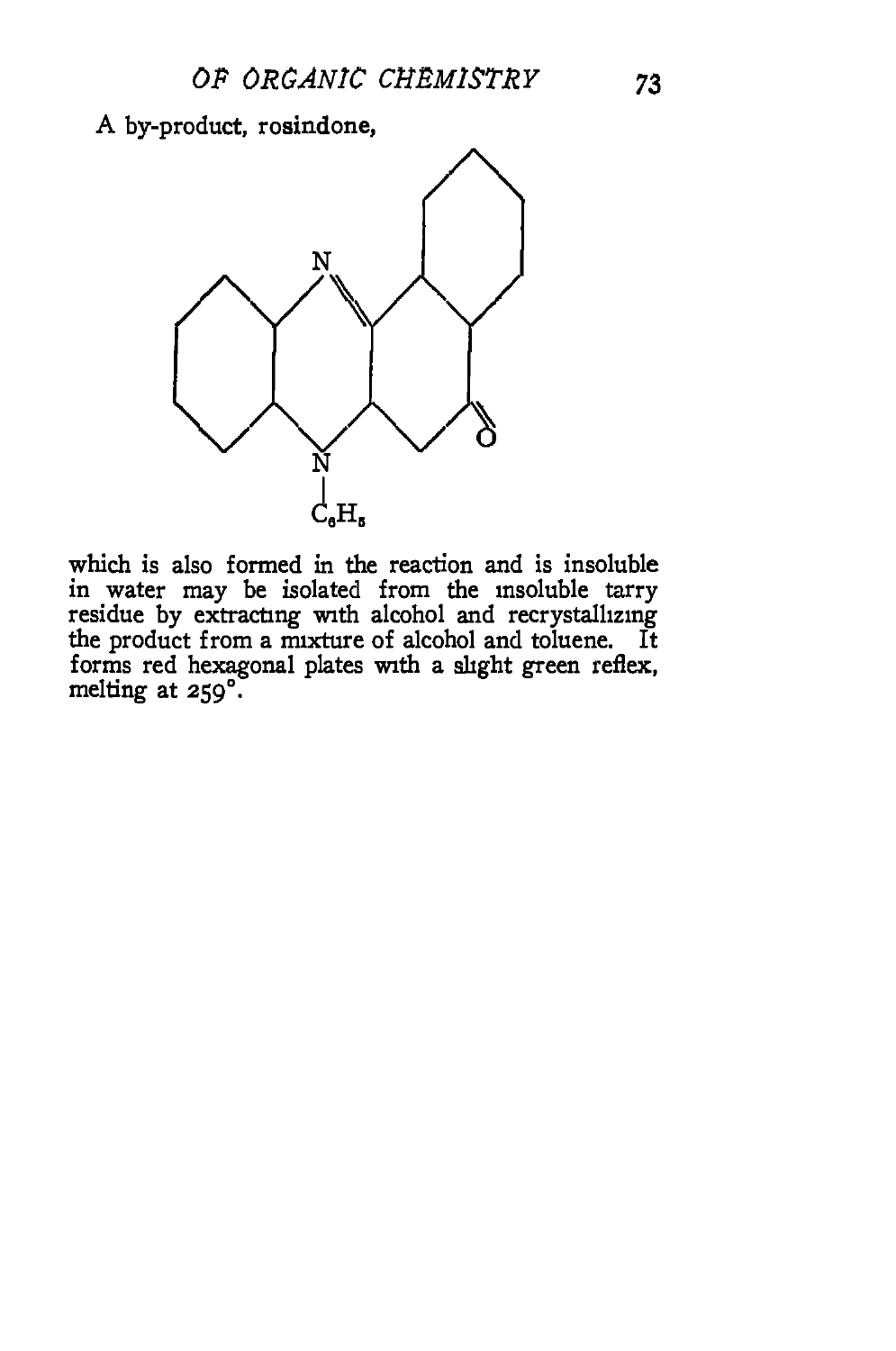### **VIII. SUGARS, PROTEINS, AND AMINO ACIDS.**

#### A. Separation of Stereoisomers- **6-Glucose from Glucose.<sup>1</sup>**

The pyridine required for this preparation must be absolutely anhydrous, and may be obtained by boiling pyridine with an excess of calcium oxide for 5 or 6 hours and distilling immediately before use

12 g. of anhydrous, crystalline glucose, which consists of an equilibrium mixture of the  $\alpha$ - and  $\beta$ - forms,



<sup>1</sup> Cf. Behrend, *Ann* 353, 106 (1907). Thanks are due Dr.<br>G. M Meyer of the Rockefeller Institute for Medical Research for several improvements on the original methods in this and section B.

'Cf. Boeseken, *Ber* 46, 2622 (1913); Pictet, *Helvetica Chim. Ada* 3, 649 (1920).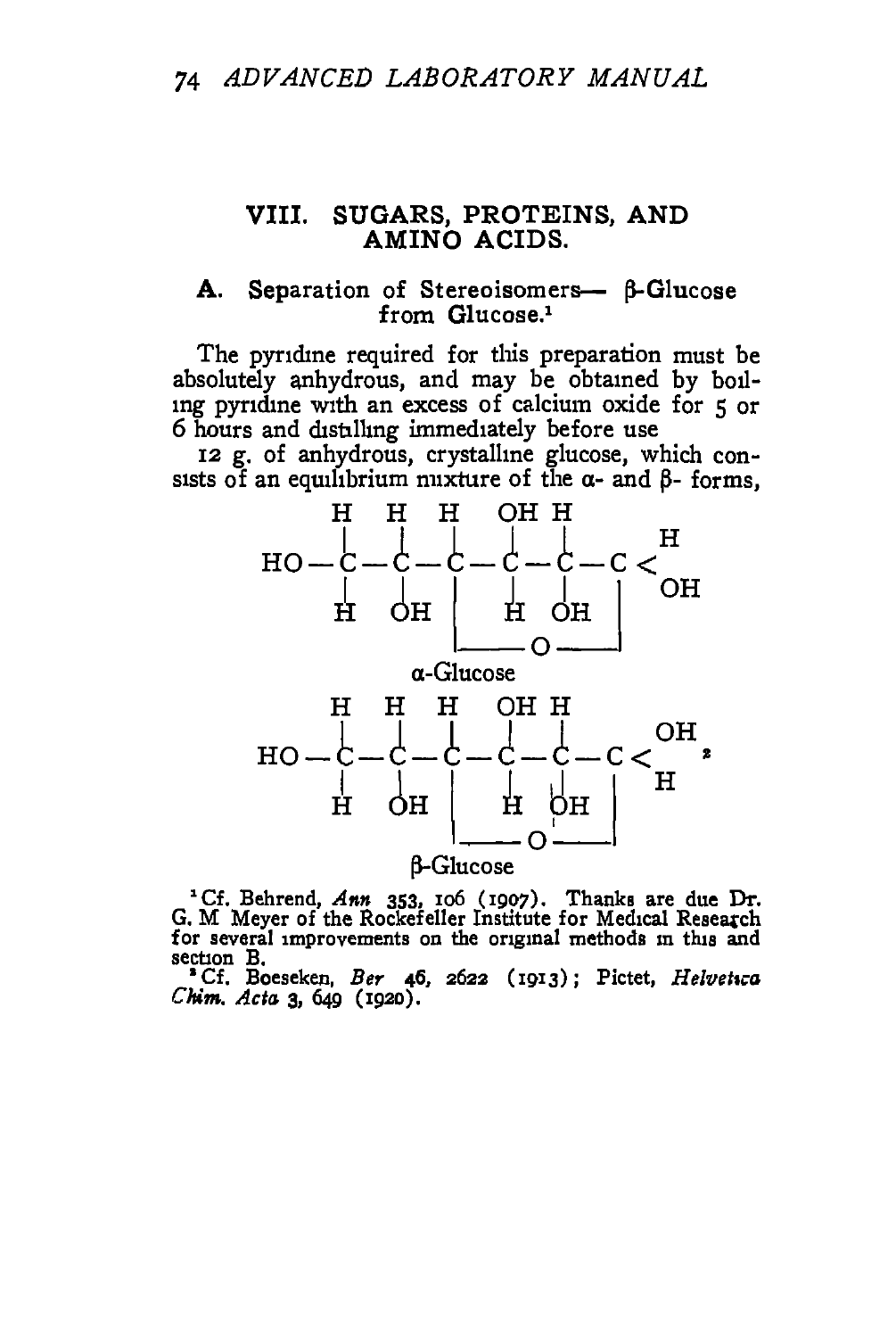are dissolved in 30 g. of hot, dry pyridine, boiled for 10 minutes under a reflux condenser surmounted by a tube containing calcium oxide, cooled to body temperature, and shaken in a shaking machine in a cool room until crystallization has taken place. After having stood over night the crystalline deposit of  $\beta$ -glucose is filtered off and washed first with a little dry pyridme, then with absolute alcohol, and finally with dry ether. After drying in a desiccator to remove the pyridine of crystallization, the yield should be about 4 g. of sugar melting at  $148-50^\circ$ . When dissolved in water,  $\beta$ -glucose exhibits mutarotation, that is, it slowly reverts to the original equilibrium mixture, and this change may be followed by observing the optical rotation of an aqueous (for example, 4 per cent) solution from time to time until the constant equilibrium value has been attained. For instance, Behrend read the rotation after 8, 18, 28, 38, etc., minutes, and found that equilibrium was attained within 23 hours at a value of  $[a]_D = +52.7^\circ$ . From the curve plotted from his observations, the value of pure  $\beta$ -glucose by extrapolation to o time was found to be  $+$  20.7°. The student should repeat these observations and check up the values so obtained with those given in Behrend's article.

**^-Glucose Penta-acetate.<sup>8</sup>**



•Cf. Behrend, *he. cit.*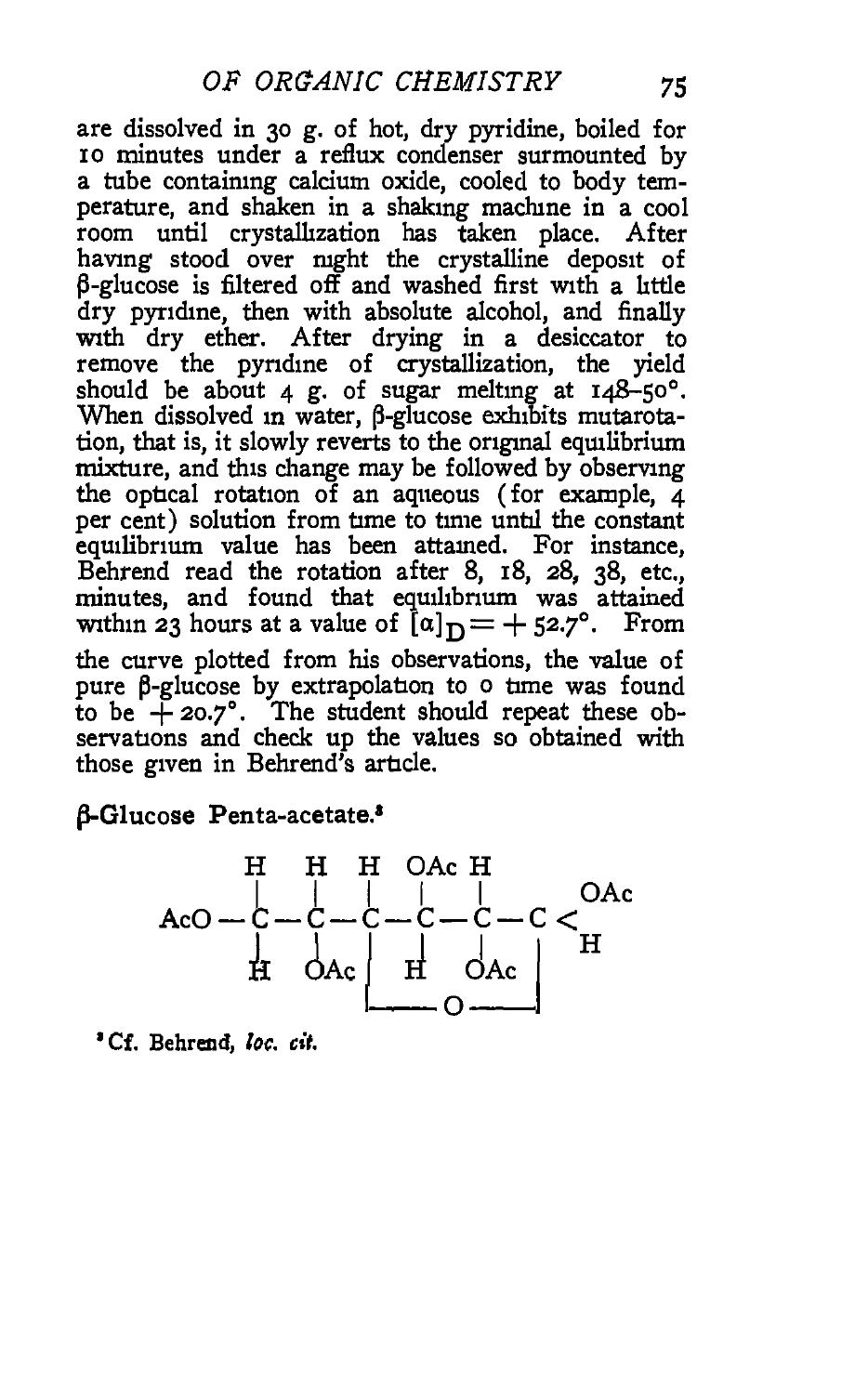$1.8$  g. of finely powdered  $\beta$ -glucose are added to an ice-cold mixture of *7* g. of acetic anhydride and io g. of dry pyndine The mixture is frequently shaken with occasional cooling until all the sugar is dissolved, after which it is allowed to stand at .room temperature for 2 days. It is then poured into ioo g. of a mixture of ice and water and stirred vigorously until the gummy precipitate crystallizes The acetate is sucked off after 2 hours, dried in a desiccator, and recrystallized from 40 cc. of 95 per cent alcohol. The yield should be about 2.9  $g$ , melting at 130-1°. According 20 to Hudson and Date  $\lceil \alpha \rceil D$  or a  $\gamma$  per cent solution in chloroform is  $+3.8^{\circ}$ .

The corresponding  $\alpha$ - compound obtained similarly from  $\alpha$ -glucose<sup>5</sup> melts at  $111^{\circ}$ , and gives a value of  $+$  101.6° for  $\left[\alpha\right]_D^{20}$  in chloroform.

### **B. Hydrolysis of a Biose— Galactose from Lactose.**

200 g. of milk sugar are dissolved in 500 cc. of warm water. 5.5 cc. of concentrated sulfuric acid are added, and the solution is boiled under a reflux condenser for 2 hours, hydrolysis occurring according to the scheme:

•Behrend and Roth, *Ann* 331, 379 (1904).

<sup>4</sup> Hudson and Dale, / *Am. Chem Soc.* 37, 1265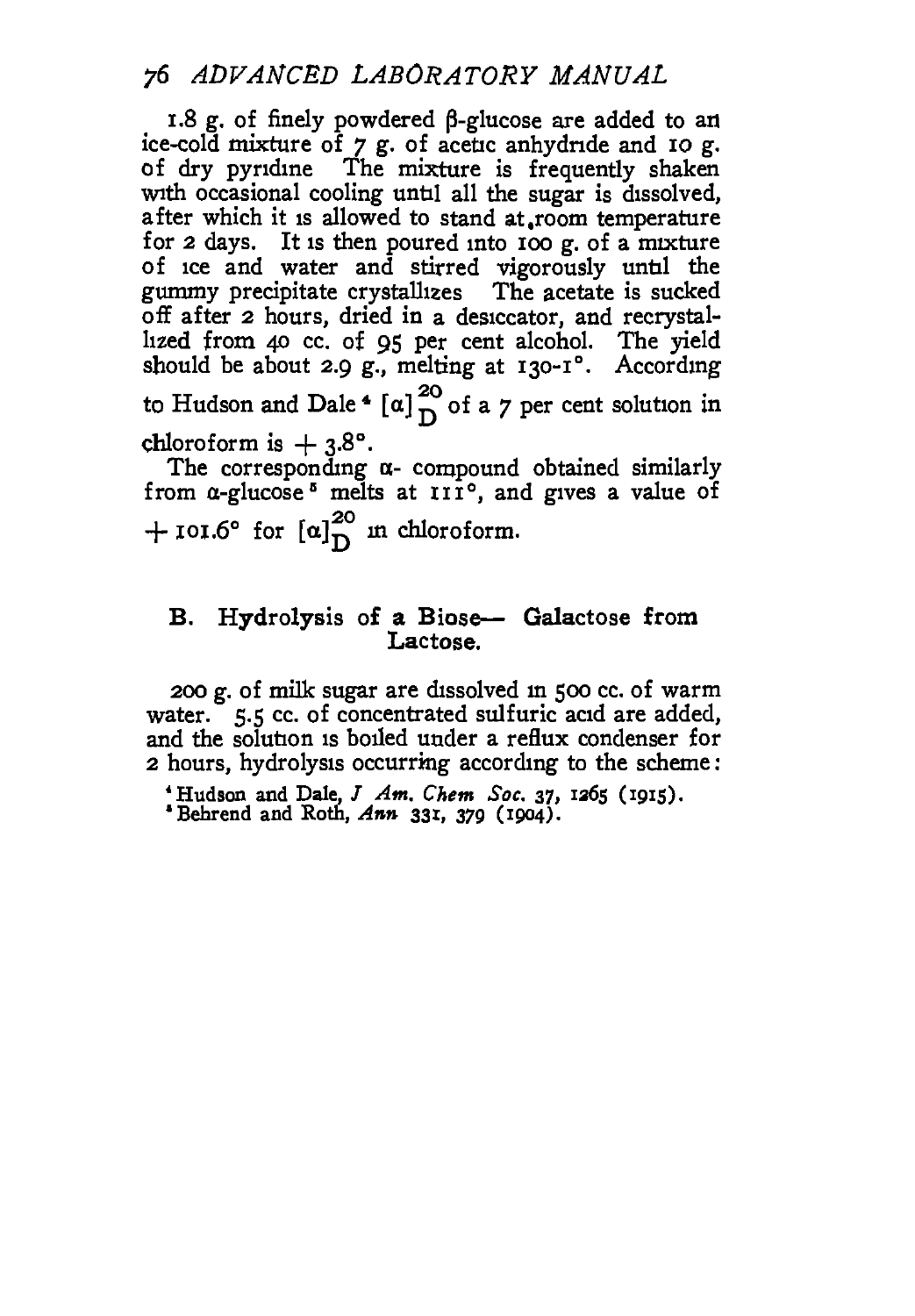

Lactose

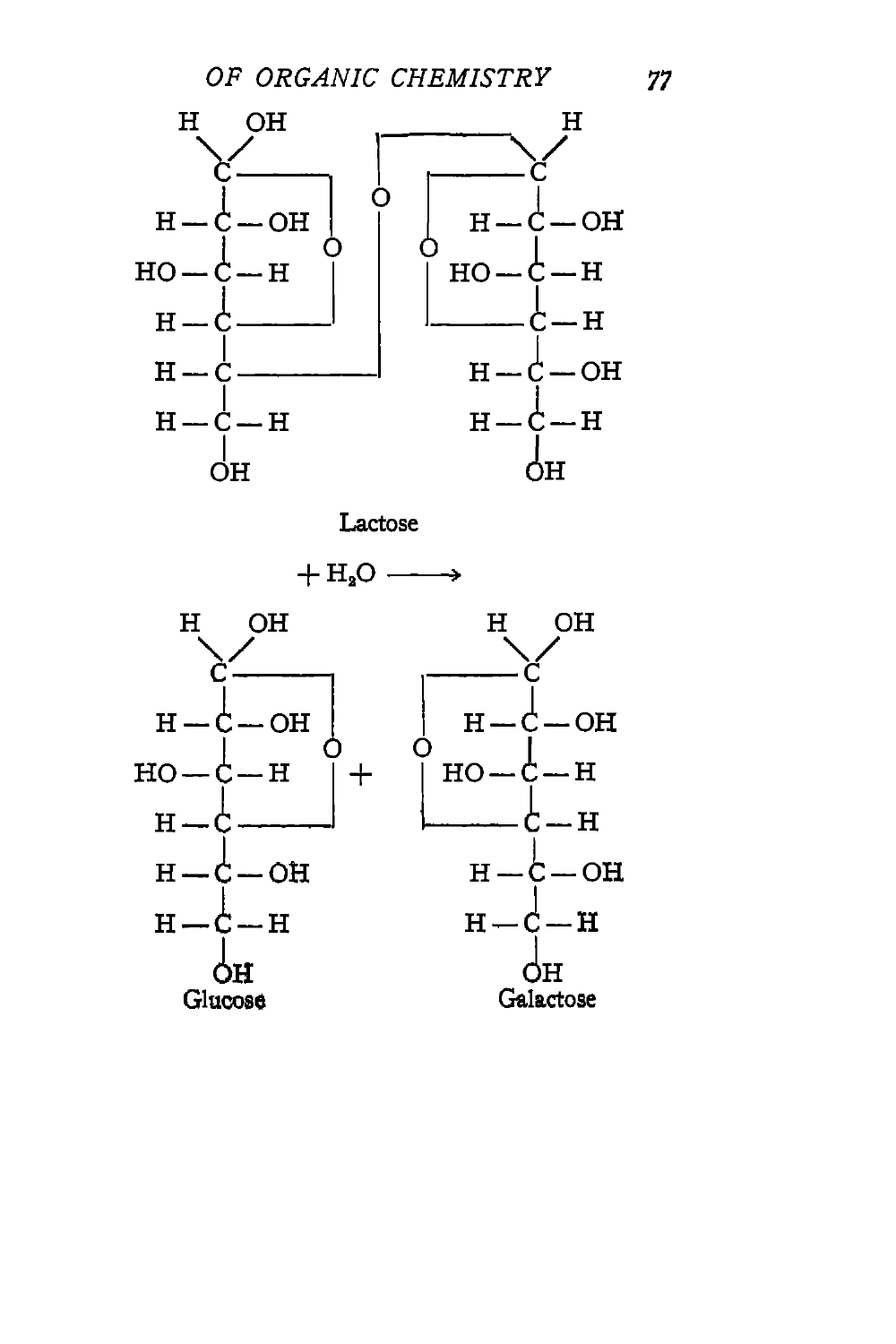# 78 *ADVANCED LABORATORY MANUAL*

The mixture is boiled a few moments longer with bone black to remove most of the color developed, and filtered hot. The sulfunc acid is then *quantitatively* removed by means of barium hydroxide, of which about 30 g. of the dried base are necessary. The solid compound can be added in the beginning, finishing with a hot, concentrated solution and avoiding an excess of alkali, to which the hexoses are very sensitive. 6 cc. of glacial acetic acid are then added, the mixture is again decolorized with bone black, filtered, and concentrated *in vacua* to a thick syrup, of about 120 cc. in volume, immersing the flask in a water bath, the temperature of which does not exceed 60-70°. Before the syrup cools, one to one and one-half volumes of glacial acetic aad are added, and the mixture is stirred well, cooled, and rubbed, or better, seeded with a crystal of galactose. After three hours the sugar is sucked off on a Buchner funnel and washed with a little cold acetic acid, then with a very little alcohol, and finally with ether. The yield should be 50 g.

The purity of the galactose obtained should be controlled by a determination of the optical rotatory power.  $\left[\alpha\right]^{20}_{\Omega}$  of a 10 per cent solution of the pure sugar at equilibrium in water is  $+8$ 1.5°.

## C. Preparation of dl-Alanine, CH<sub>2</sub>CHNH<sub>2</sub>CO<sub>a</sub>H<sub>2</sub><sup>e</sup>

While the alanine obtained by hydrolysis of proteins is the *dextro-* isomer, synthetic methods, of course, yield the *dl-* mixture, from which the *d-* isomer may be separated as given below.

50 g. of  $\alpha$ -bromopropionic acid (p. 20) are slowly •Acknowledgment is due Dr L. A. Mikeska of the Rockefeller Institute for Medical Research for details of this method and of slight modifications of Fischer's procedure in the following preparations.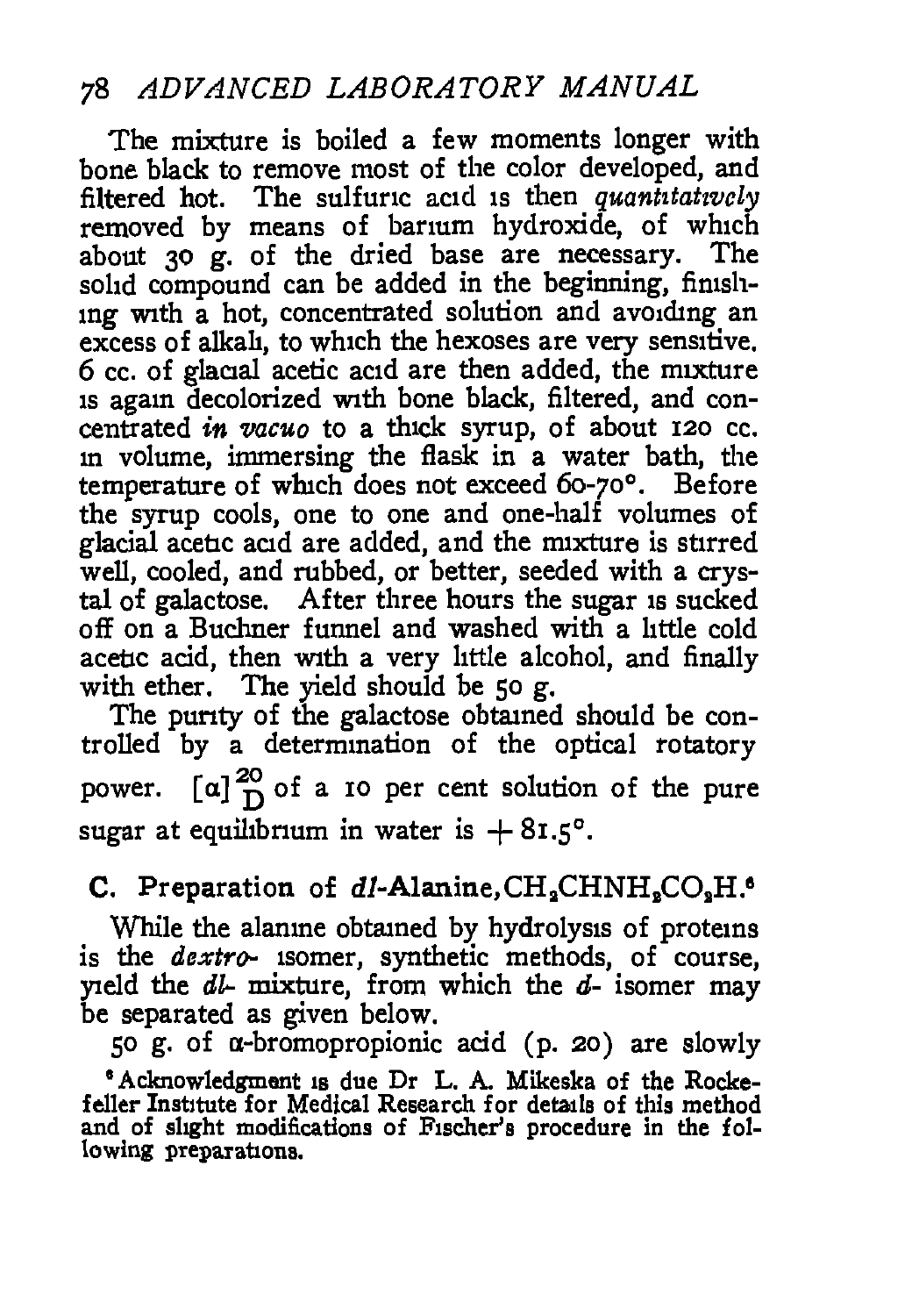stirred into two volumes of concentrated aqueous ammonia cooled by means of a freezing mixture. The solution is then transferred to an autoclave and heated at ioo° for three hours, after which it is concentrated to dryness *in vacua.* The ammonium bromide m the iesidue is extracted by heating repeatedly with small portions of 95 per cent alcohol and decanting the hot solution, until a test shows that very little more is being removed. The residue of crude alanine is dissolved m the minimum amount of hot water and about five volumes of alcohol are then stirred in, causing the alanine to crystallize quickly. The product is filtered off, dried, and the purity controlled by a nitrogen determination (Kjeldahl) and a test for bromine ion, as well as a determination of amino nitrogen by the Van Slyke or Soerensen method The yield should Van Slyke or Soerensen method be about 50 per cent of the theory.

#### D. Separation of *d1*-Alanine into its Optical Isomers.<sup>7</sup>

Of the methods for the separation of racemic mixtures into their components one of the most useful is the formation of salts with optically active acids or bases. Early attempts to apply this method to the amino acids failed, since these compounds are not only weak acids, and therefore form rather unstable salts with bases, but are also weak bases, and form unstable salts with acids. Fischer overcame this difficulty by converting the amino acids into their benzoyl derivatives, which he found to be stronger acids and so formed stable salts with optically active bases such as the alkaloids strychnine and brucme. Ordinary methods of benzoylation failed in this instance, but good yields were obtained in the presence of sodium bicarbonate.

<sup>T</sup>E, Fischer, *Ber.* 3a, 2451 (1899).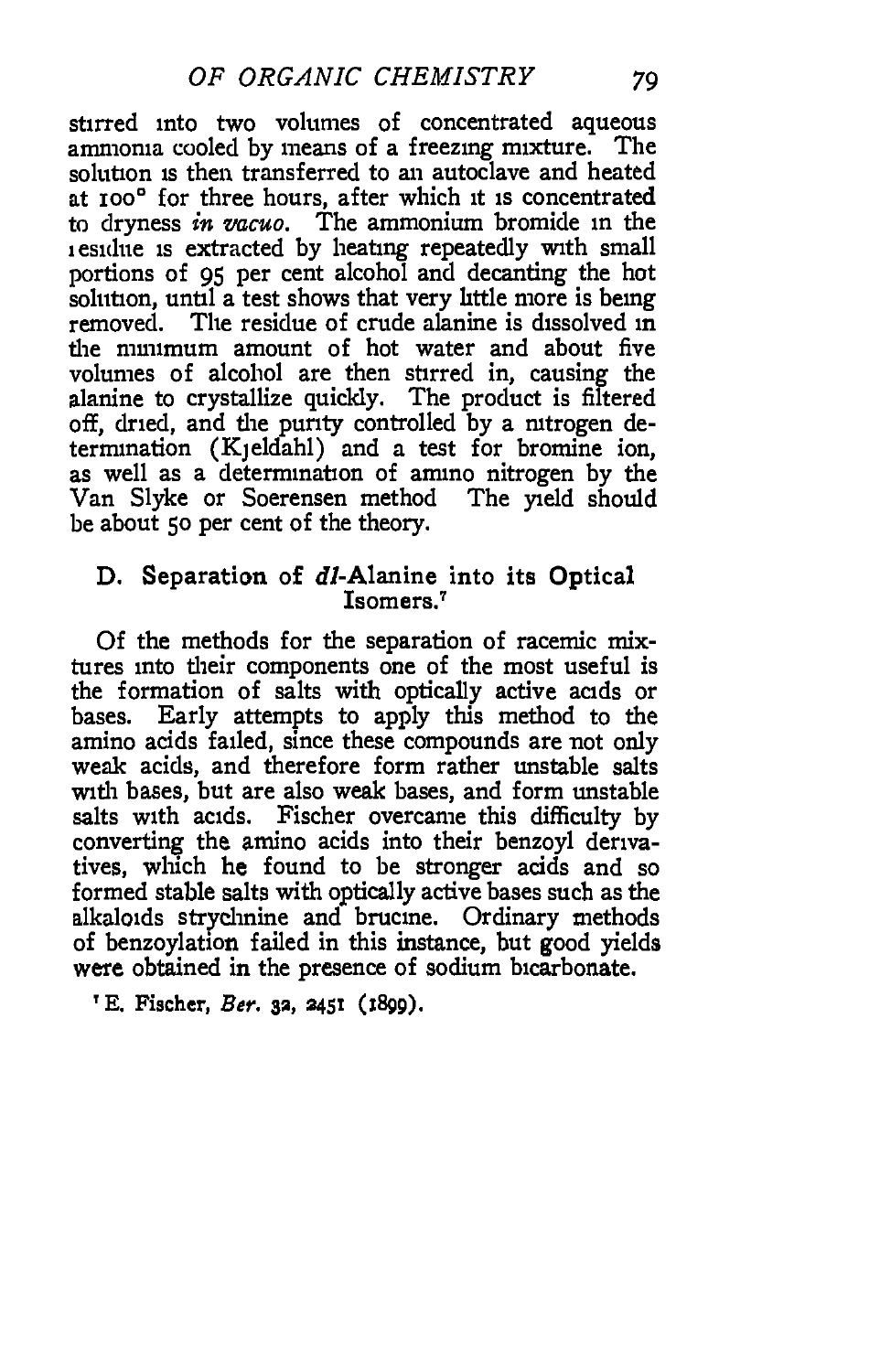## 1. Benzoylation of Alanine.

To a solution of  $45$  g. of dl-alanine in  $450$  cc. of water 330 g. of sodium bicarbonate are added, and then  $2\tilde{18}$   $g''(3)$  mols ) of benzoyl chloride in about ten portions The reaction mixture is shaken vigorously and frequently cooled with ice-water. When all of the chloride has been added the mixture is allowed to stand at room temperature for 4 to 5 hours, with frequent shaking, and is then filtered Any benzoyl chloride in the nitrate is shaken out with ether, after which the aqueous layer is acidified to Congo red with 1.1 hydrochloric acid, causing the separation of a mixture of benzoic acid and benzovlalanine. After letting stand over night in the cold the crystals are collected, dried, and boiled out repeatedly with ligroin to remove the benzoic acid. The yield of crude product should be over 90 g. After recrystallization from water, 70 g. of pure benzoylalanine, melting at 165-6° (corr.), are obtained.

## 2. /-Benzoylalanine.

65 g. of the d/-benzoyl compound and 157 g of brucine (hydrate) are dissolved in 240 cc. of hot water After 15 hours at 0° the brucine salt which has separated is filtered off and purified by recrystallizing twice from 100 cc. of water, filtering each crop of crystals only after 12 hours in the ice box. The purified salt forms radiating masses of long, pointed plates, and should be obtained in a yield of about 87 g.

## Recovery of Brucine.

80 g. of the brucine salt are converted into *l*-benzoylalanine by dissolving in 240 cc of hot water and stirring in 140 cc. of normal sodium hydroxide solution. The mixture is cooled to o° in order that the brucine may be as completely removed as possible, and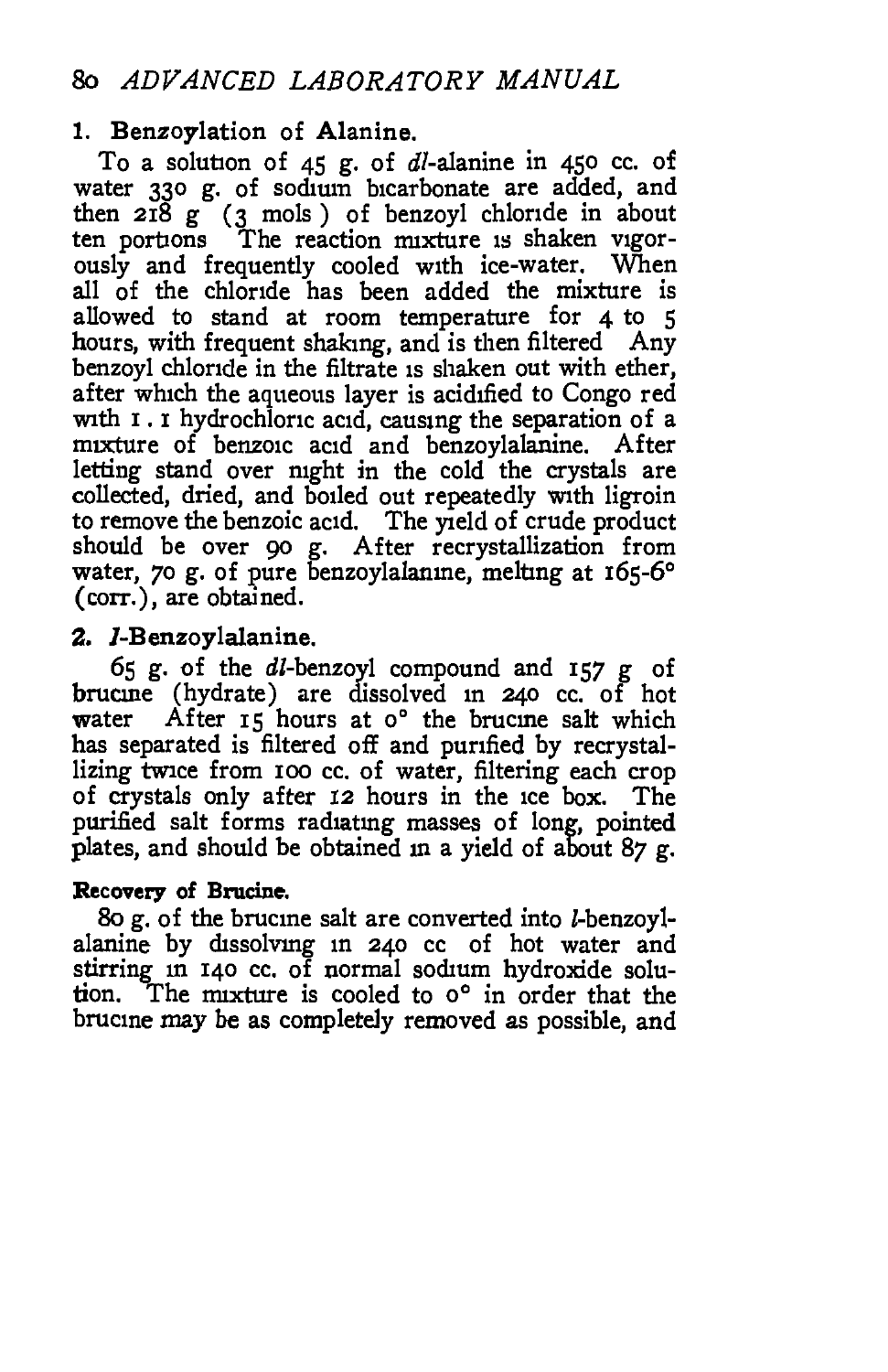the alkaloid is filtered off and washed with a little icecold water. The filtrate is then acidified with 140 cc. of normal hydrochloric acid solution, concentrated to small volume *in vacuo* at 40-50°, and cooled. 19 g. of J-benzoyl derivative should separate as an oil which soon crystallizes. Recrystallized from 5 parts of water it forms glistening plates which melt at 150-1° (corr.), considerably lower than the racemic compound. If the crystallizations have been carefully carried out and the benzoyl compound is free from the  $d$ -isomer,  $\left[\alpha\right]_D^{20}$  of a solution of 0.75 g. in 3.9 cc. of normal potassium hydroxide solution and 2.9 cc. of water should be — *37-3°-*

## 3. /-Alanine.

5 g of the benzoyl derivative are hydrolyzed by heating with 25 cc. of 20 per cent aqueous hydrochloric acid in a boiling water bath for 5 hours. The benzoic acid and unchanged benzoylalanine which crystallize pn cooling are shaken out with ether, after which 1 g. of benzoylalanine may be rocevered from the ethereal residue as in the original preparation of this substance. The aqueous acid solution containing the hydrolyzed ammo acid is evaporated dry, leaving a crystalline residue of /-alanine hydrochlonde. This is purified by solution in a small amount of warm absolute alcohol, addition of a few drops of alcoholic hydrochloric acid, and gradual addition of ether. The resulting delicate needles are dissolved in 30 parts of water and boiled 15 minutes with an excess of lead oxide prepared by pouring lead acetate solution into warm barium hydroxide solution in excess, filtering, and washing. After the alanine salt-lead oxide mixture has been boiled and a filtered test portion shows only traces of chlorine ion the mixture is cooled and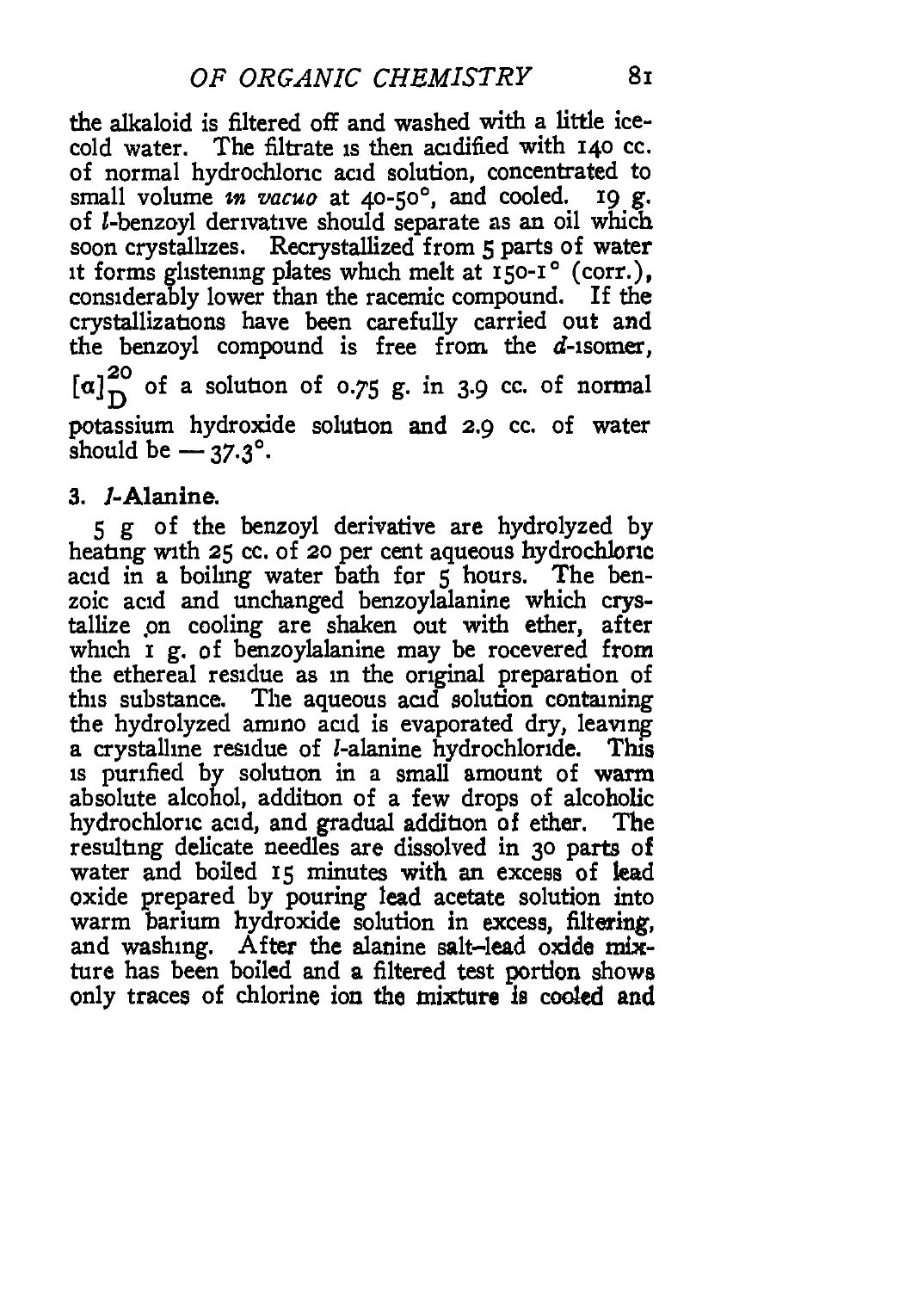filtered. The filtrate is freed from lead salts with hydrogen sulfide, and evaporated to dryness The almost pure *l*-alanine so obtained is dissolved in  $\epsilon$ parts of water, warmed on the water bath, and treated with alcohol until crystallization begins. The ammo acid separates as rods or prisms on cooling. When rapidly heated it melts at 297° with vigorous gas evolution. An 8 8 per cent solution in water rotates the plane of polarized light  $0.21^\circ$  to the left.

## 4. d-Alanine.

The mother-liquor from the first crop of the crude brucine salts of  $l$ -benzoylalanine contains the  $d$ -compound together with smaller amounts of the *l*-compound which render purification as the brucine salt extremely difficult The following procedure is accordingly adopted: The original mother-liquor is diluted with two volumes of water, made alkaline with 250 cc. of normal sodium hydroxide solution, and cooled. The alkaloid is filtered off and the filtrate again acidified with 250 cc. of normal hydrochloric acid solution. After one day  $9 g$  of dl-benzoylalanine separate, which are of no use as far as the preparation of the d-compound is concerned. The filtrate is concentrated to small volume *in vacuo*, yielding about 18 g of a crystalline mixture consisting of about 90 per cent of  $d$ -benzoylalanine and 10 per cent of the  $l$ -compound.

This is best separated by means of the strychnine salts. 13.3 g. of the crystals and  $23$  g of strychnine are dissolved in 300 cc. of hot water and allowed to stand over night in the ice box. The strychnine salt of d-benzoylalanine separates as thick platelets, but must be recrystallized four times from the same volume of water before the optical rotation reaches a constant value and all traces of the *l*-compound are eliminated. The yield should then be about 20 g.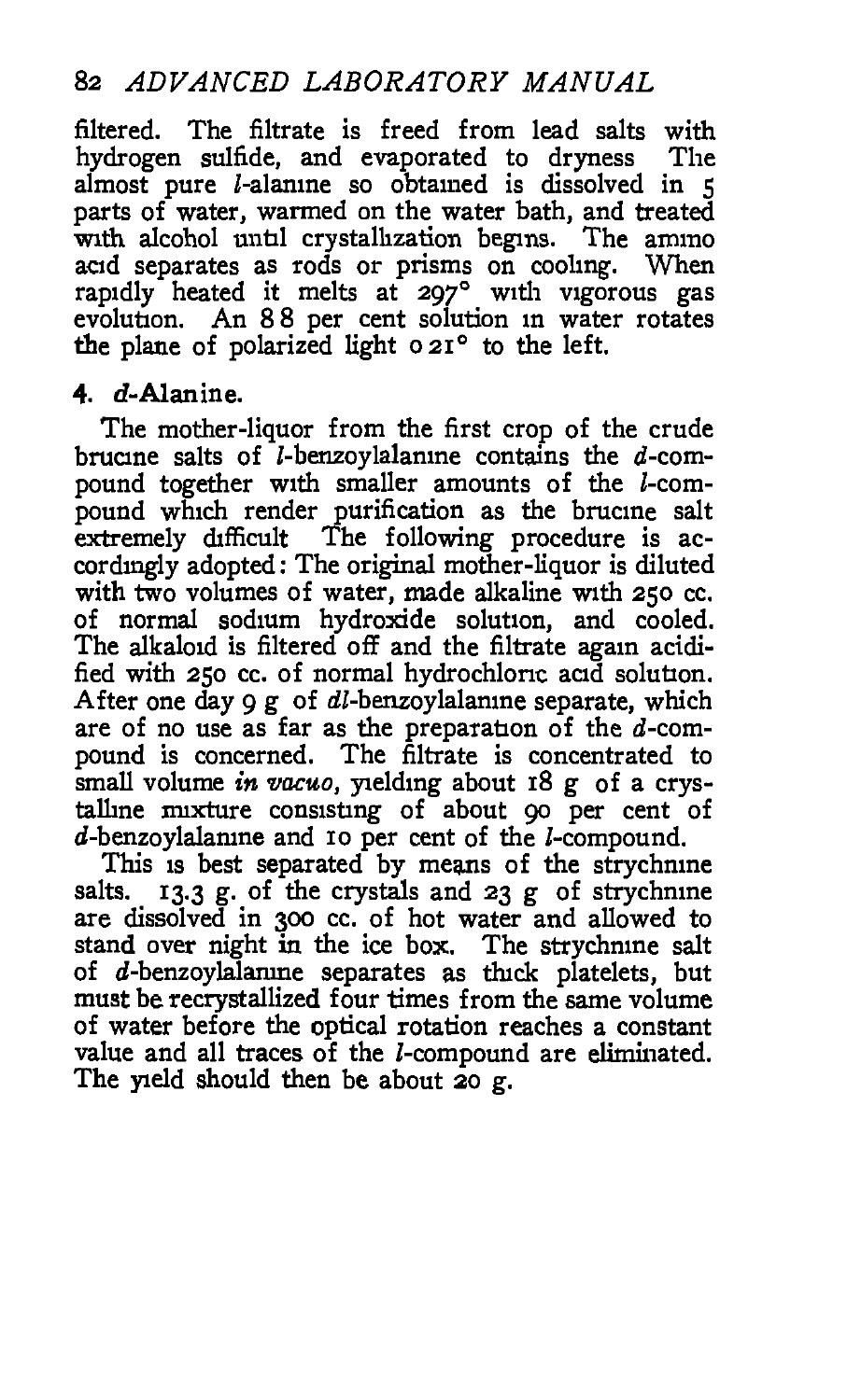### *d-B* enzoylalanine.

A solution of the pure strychnine salt in 600 cc. of water is made alkaline with 40 cc. of normal sodium hydroxide solution and chilled The strychnine is filtered off and the filtrate acidified with 40 cc. of normal acid and concentrated to small bulk *in vacuo.* 5 g. of pure  $d$ -benzoylalanine separate on cooling. The 30 melting point should be 150-1° (corr.), while  $[\alpha]_D^{\infty}$ of a 10 per cent solution containing one equivalent of potassium hydroxide is  $+37.1^{\circ}$ .

#### d-Alanine.

Hydrolysis of the  $d$ -benzoyl derivative is accomplished as in the case of the  $l$ -compound, and the  $d$ -alanine is isolated in the same way. It is very similar in its properties to the *l*-compound except that the slight rotation of polarized light is in the opposite direction. The synthetic  $d$ -alanine is identical in every respect with the  $d$ -alanne isolated from the hydrolytic products of silk and other proteins.

## E. Crystalline Egg Albumin.<sup>8</sup>

The initial requirement for the success of this preparation, which may, in any event, require several weeks for completion, is that the eggs used be not more than two or three days old. The albumin originally present in the *egg* rapidly undergoes a modification which soon

'Hopkins, 7. *Physxol,* 25, 306 (1809-1900). Soerensen, *Compt. rend. lab. Carlsberg,* 12 (1917) ; *Chem. Abstrs.* 12, 2575 (1918).

Acknowledgment is gratefully made to Dr. Lillian E. Baker of the Rockefeller Institute for Medical Research for the use of her notes on this preparation. Hopkins' original method, modified In several details, and made more precise, was found to give crystalline preparations more consistently than Soerensen's modification.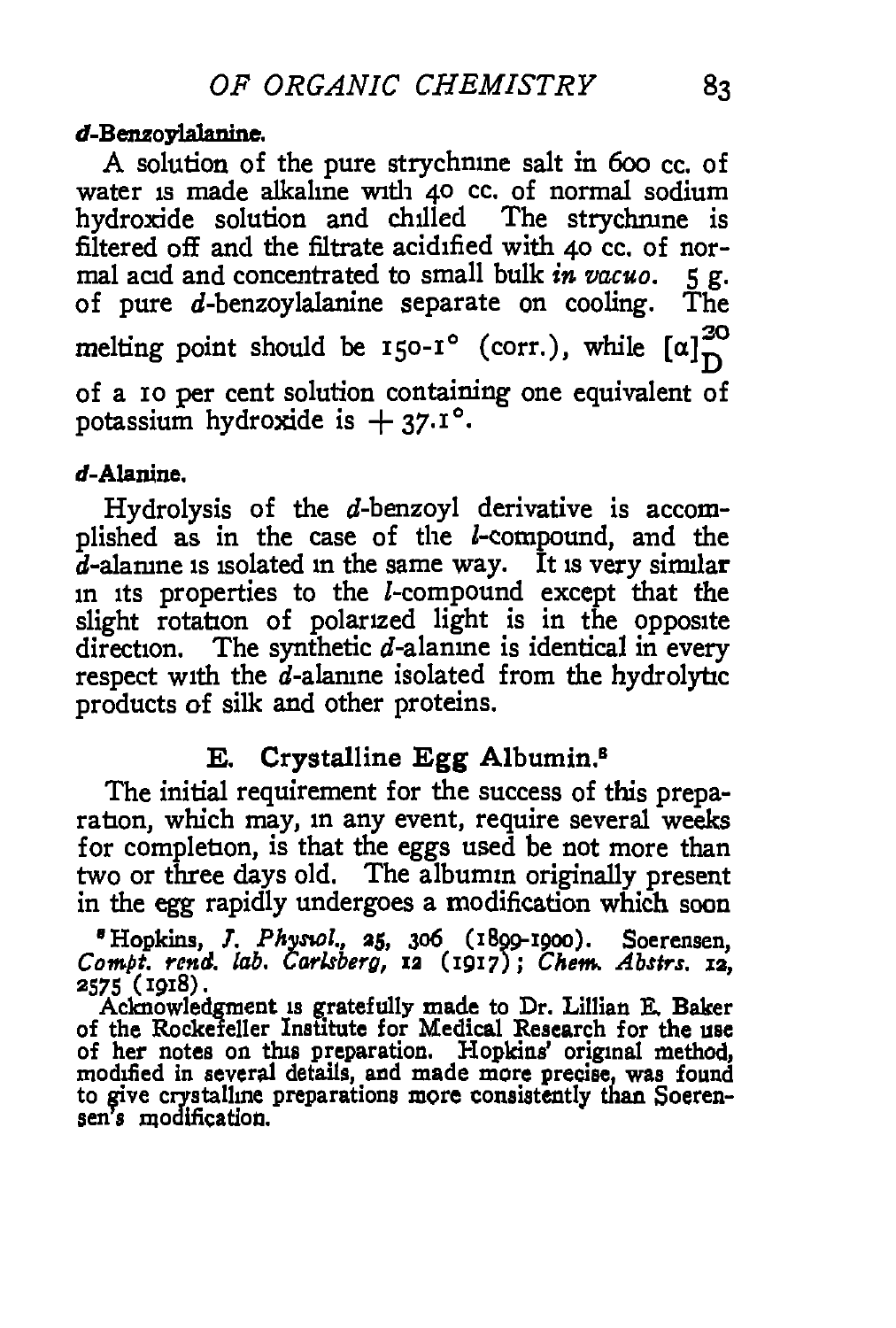## 84 *ADVANCED LABORATORY MANUAL*

makes it increasingly difficult and finally impossibl to obtain crystals of this sensitive protein. As few a four fresh eggs may be used, but the conditions c crystallization are somewhat more easily realized whe more are taken.

#### Removal of Globulins.

The whites of the eggs are carefully separated froi all traces of yolk and the volume is measured. equal amount of saturated ammonium sulfate solutio is slowly added while the mixture is beaten with a egg-beater in order to break up the membranes enclos ing the substance of the egg-white. To ensure con plete precipitation of the globulins the mixture i allowed to stand over night in the cold, and is the filtered through large folded filters, or better, cer trifuged, as the precipitated globulin rapidly clogs the filters. The volume of the clear yellowish filtrate measured and recorded.

#### Crystallization.

io per cent acetic acid is next added slowly froi a burette, with vigorous stirring, until a permanen well-defined precipitate fills the liquid in amount sui ficient to make it actually milky in appearance, nc merely opalescent. When this point has been reache i cc of io per cent acetic acid for each ioo cc. recorde above is slowly stirred in, giving rise to a heav amorphous precipitate of albumin which crystallize more or less rapidly. The process is accelerated b inoculation with a crystal of egg albumin if availab and letting the mixture stand in the ice-box wit occasional stirring.

If the eggs were very fresh and the conditions c precipitation just right, crystallization may be complet within a few hours, but several days may be required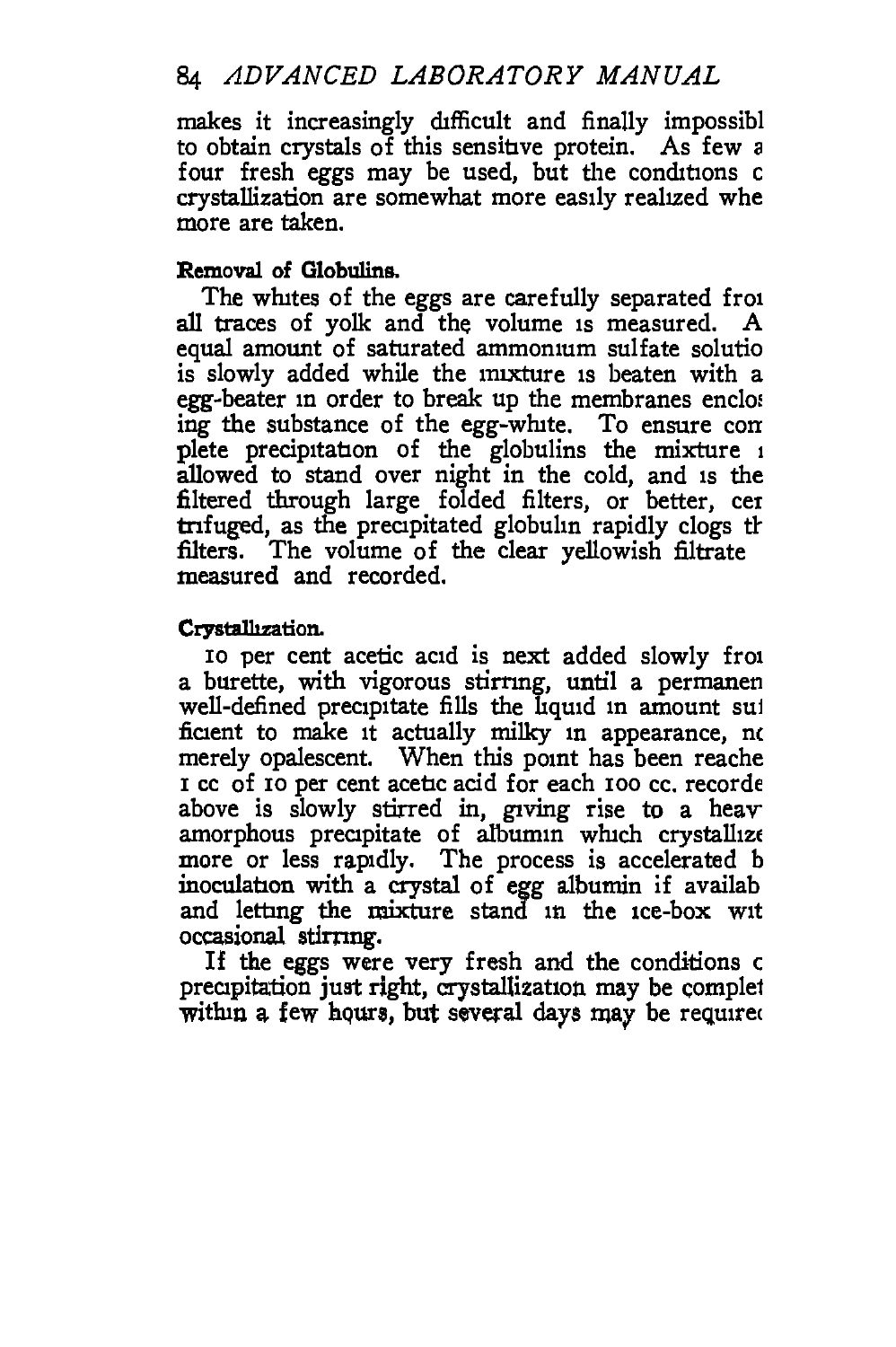In case microscopic examination fails to reveal crystals, aliquot portions of the mixture are removed, one of which is treated with a small measured amount of acid, and another with alkali in order to find more favorable conditions for crystallization if possible. If these are found, the acidity of the entire mixture is adjusted accordingly, otherwise it is better to begin again.

Theoretically, the precipitation of a protein, which is built up of amino-acids and functions as a typical amphotenc electrolyte, should best be accomplished at the isoelectric point, that is, at the hydrogen ion concentration at which the acidic and basic functions of the protein are equal and at a minimum.<sup>9</sup> According to Soerensen, the iso-electric point of egg albumin is at pH 4.8,<sup>10</sup> and while precipitation would undoubtedly be most complete at this point, it is not necessarily the most favorable for crystallization, as the *egg* albumin crystals are not isoelectric protein, but a compound of this with the sulfate ion, and perhaps the ammonium ion as well.<sup>11</sup>

The mixture should be allowed to stand at least 24 hours in the cold after all amorphous material has become crystalline, in order to ensure a maximum yield. A little toluene may also be added to retard putrefaction.

#### RecrystalUzation.

The crystals are finally filtered or centrifuged off, drained as well as possible from mother-liquor, and

0 For a full discussion of the consequences of this viewpoint see Loeb, *Protetns and the Theory of Colloidal Behavior,* McGraw-Hill, 1922; Michaelis, Wasserstoffionen-konsentration. Berlin, 1914.<br><sup>26</sup> It is assumed that the student is familiar with the meaning

of this expression. If not, he is referred to W. M. Clark's book, *The Determination of Hydrogen Ions,* Williams and Wilkins, 1920.

"This point is fully discussed by Soerensen.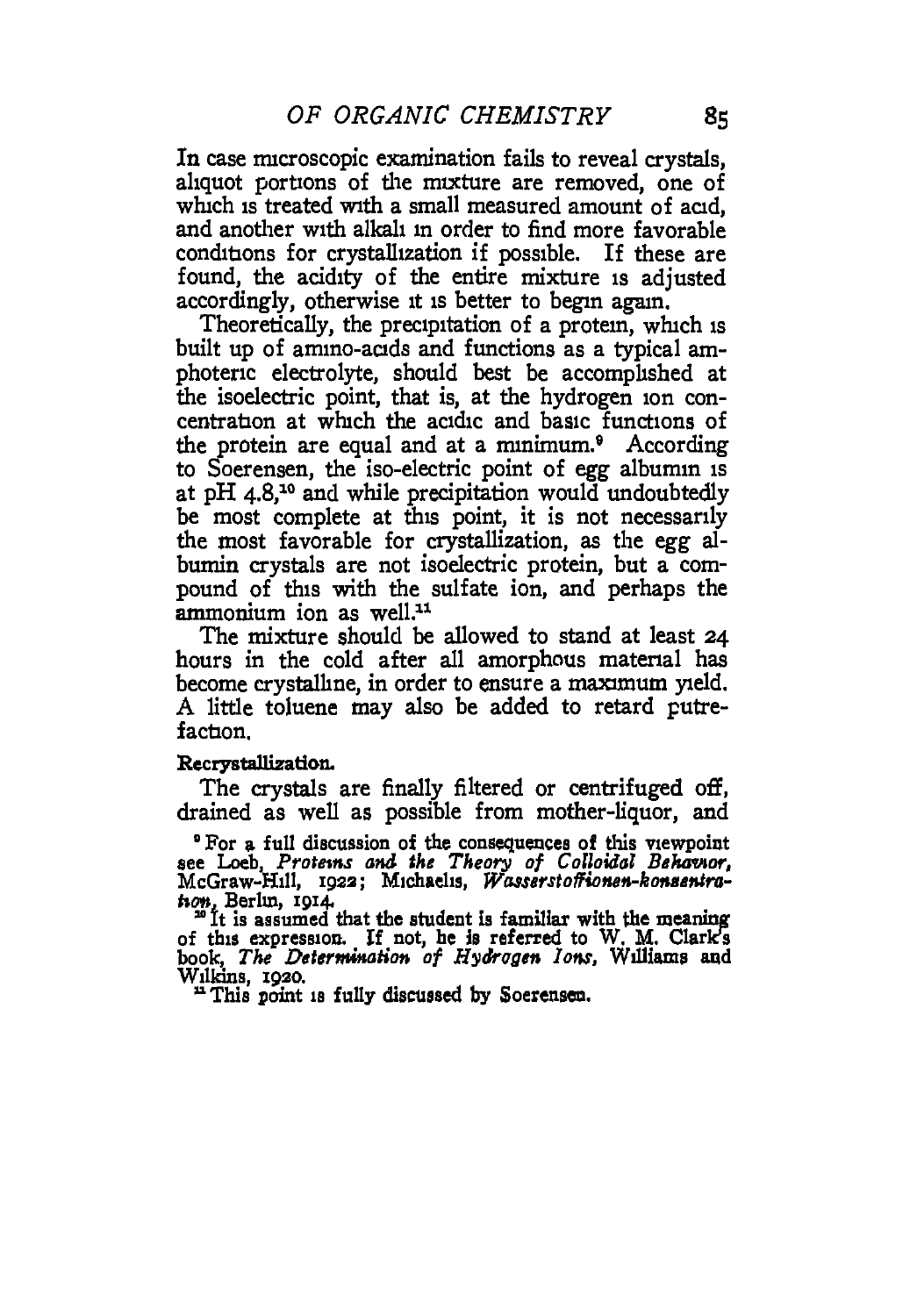dissolved in as small a volume of water as possibli The amount required is surprisingly small, so the only a little is added at a time to the crystals, wit constant stirring, and addition of water is stoppe before the solution is entirely clear It will be foun that a small portion of the albumin is usually "d< natured," or rendered insoluble by the crystallizatio process, and this must be filtered off The  $pH$  of the slightly opalescent filtrate should then be adjusted t 5.2 to 5.4<sup>12</sup> Success in recrystallization of the albumi depends entirely on the hydrogen ion concentratioi and if the reaction is too acid a gelatinous mass pr< cipitates from which it is impossible to obtain crystal If the reaction is too alkaline, on the other hand, ver little of the albumin comes out

After the acidity of the concentrated albumin soh tion has been adjusted, saturated ammonium sulfai solution is stirred in, drop by drop, until enough albi min remains precipitated to make the solution milk in appearance Again the amorphous albumin gradi ally changes over into the crystalline form, and tt precipitate increases in amount when the solution kept in the cold and stirred from time to time It best, at this point also, to have a little toluene presen

Three recrystallizations are sufficient to remove a but traces of the amorphous "conalbumin" and oth<

\*\* Young, *Proc Roy Soc* [B] 93, 15 (1921-2) gives 4 but good crystallization could not fee obtained at this pH. is possible, however, that eggs from different sources vai so that the student may have to determine the optimum com tions for himself.

A standard of pH 52 may be prepared by mixing 4.2 < of 0.2 *N* acetic acid with 158 cc. of 02 *N* sodium aceta while the 5.4 standard contains 29 cc. of the acid to 1;<br>cc of sodium acetate solution Bromo-cresol purple may used as indicator The range 5.2 to 5.4 was determined wit out correcting for the protein or salt error. For details pH determinations the student is referred to Clark's book.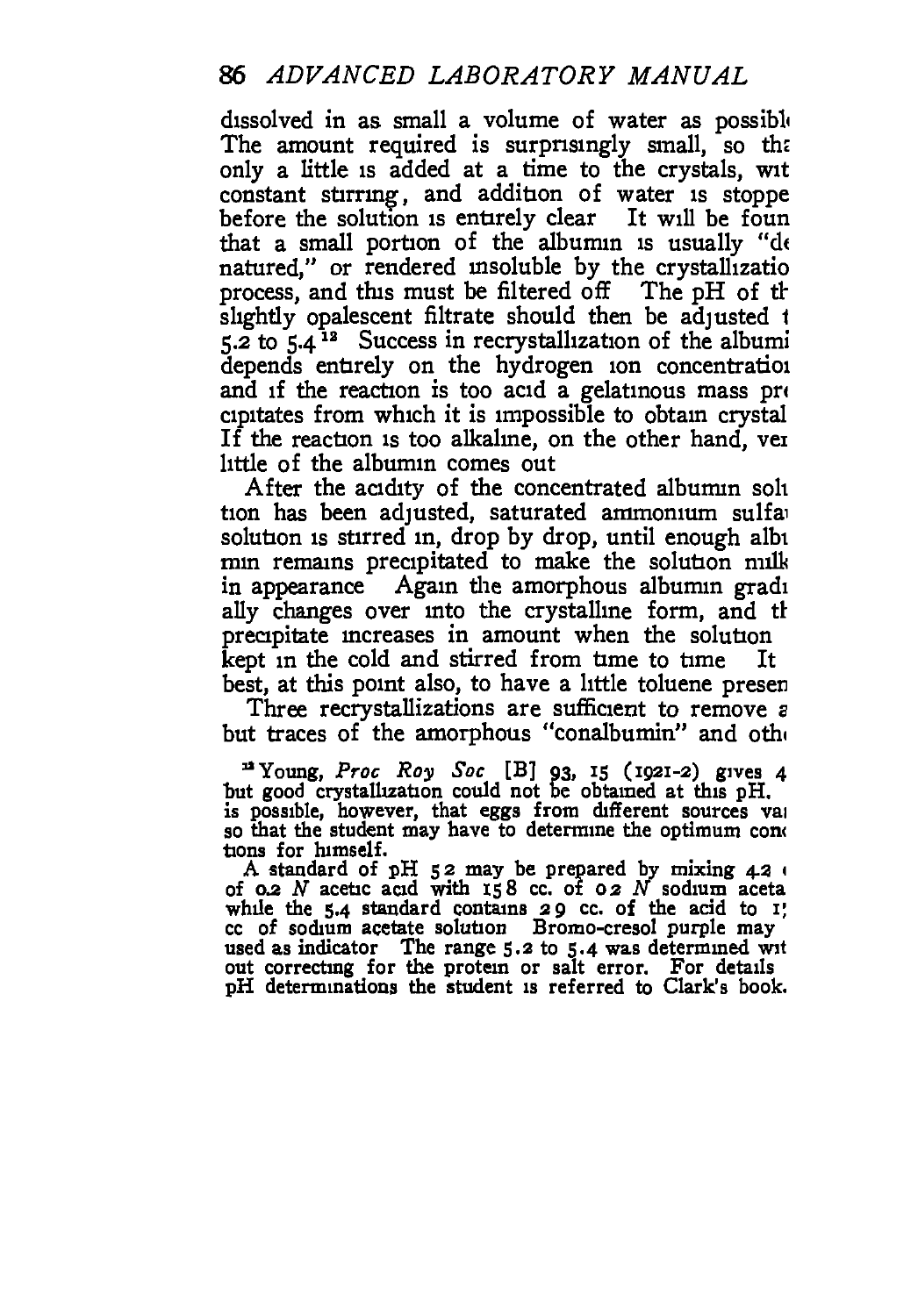impurities originally present, but each time a small amount of the crystalline albumin is usually transformed into an insoluble modification and must be removed. The crystals are stable only in the presence of the mother-liquor from which they are deposited, but an aqueous solution free from salts may be obtained by dialysis against water in the cold with the aid of a parchment or collodion membrane. Excellent collodion membranes for the dialysis of protein solutions may be prepared with the aid of one of the mixtures suggested by Eggerth,<sup>18</sup> e *g-, 7 g* of "Parlodion" to 60 cc. of ether, 30 cc. of alcohol, and 10 cc. of glacial acetic acid. This mixture yields very tough membranes which are easily removed, after the addition of water, from the vessel in which they are formed. If a concentrated salt-free albumin solution is desired, the bag may be prepared m a 50 cc. test-tube, loosely filled with the albumin solution, and clamped at the open end with a rubber-faced screw pmchcock.<sup>14</sup> The pressure developed when the solution is dialyzed in this way prevents undue dilution. Complete removal of the salts may be tested for in the dialysis water by the Nessler method At least 4 or 5 daily changes of water are necessary before the test becomes negative In winter the dialysis may be completed more rapidly by immersing the bag in running tap water and finishing after 48 hours with one or two changes of distilled water.

20  $[$ <sup> $\mu$ </sup> $]$  $\bar{D}$  of a 10 per cent aqueous solution of pure crystalline egg albumin is about - 30.5°.

<sup>18</sup> Eggertli, *J Biol. Chem.* 48, 203 (1921).

<sup>18</sup> Eggerth, *J Btol. Chem.* 48, 203 (1921).<br><sup>M</sup> This method of dialysis under pressure was suggested by Adair, Barcroft, and Bock, / *Physxol* 55, 333 (1921).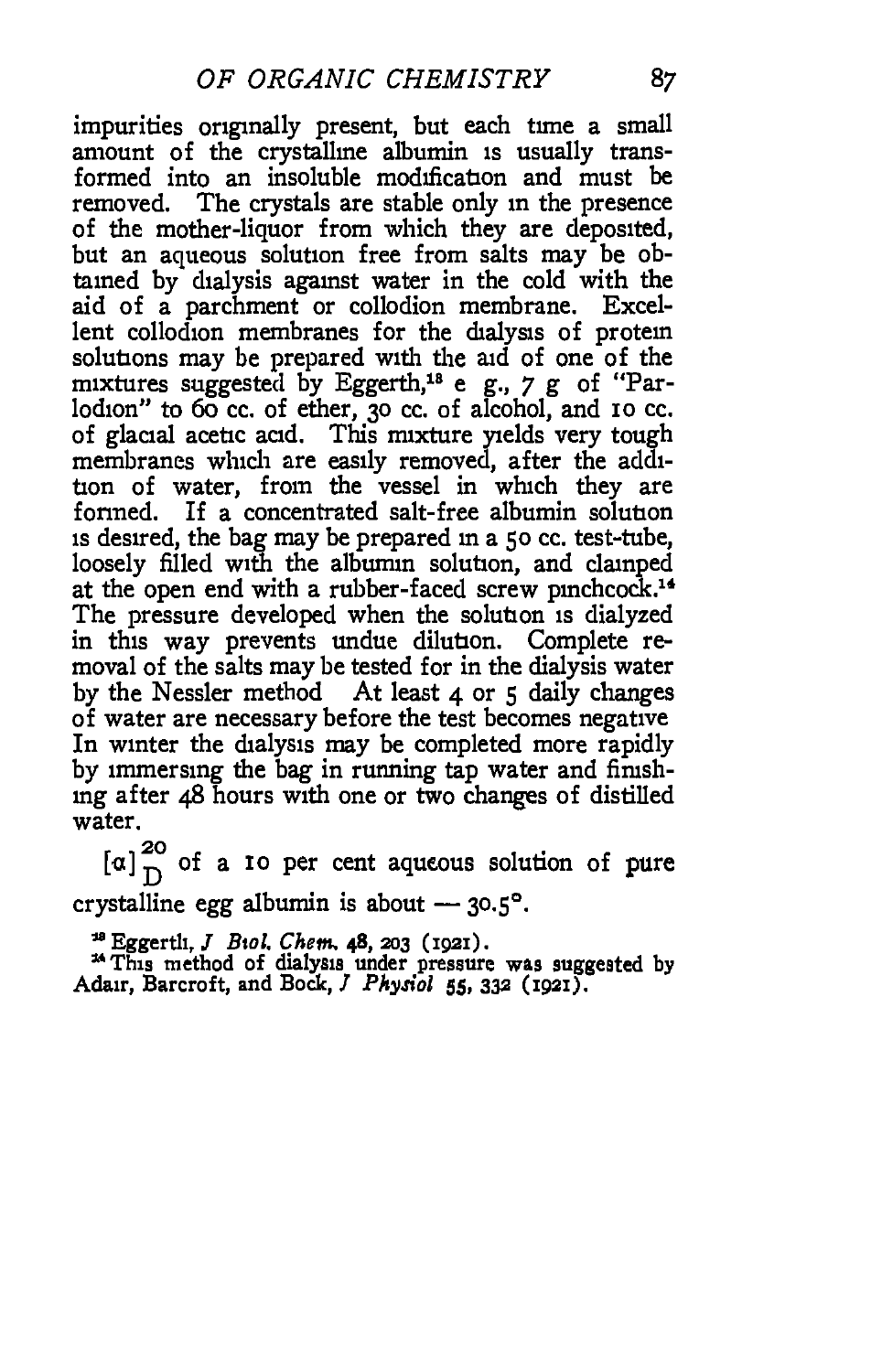## IX. PREPARATION AND REACTIONS OF ORGANOMETALLIC COMPOUNDS. *(See also p. 2gi)*

A. The Direct Arsenation of Phenol. p-Hydroxyphenylarsonic Acid.



Just as phenol can be nitrated or sulfonated, it is also possible to introduce the arsonic acid residue intc the molecule by treatment of phenol with arsenic acid The following conditions have been found very satis  $factory$  on a laboratory scale:

#### Arsenation.

480 g. of 80 per cent aqueous arsenic acid are boilec in an open flask, allowing the water to escape unti the temperature reaches 150°. 200 g. of molter phenol are then quickly poured in and an air-con denser is attached, after which the flask is placed ir an oil bath kept at 155-60°. The contents of the flasl

\*Ger. pat 205,616, Jacobs and Heidelberger, /. *Am. Chem Soc.* 41, 1440 (1917)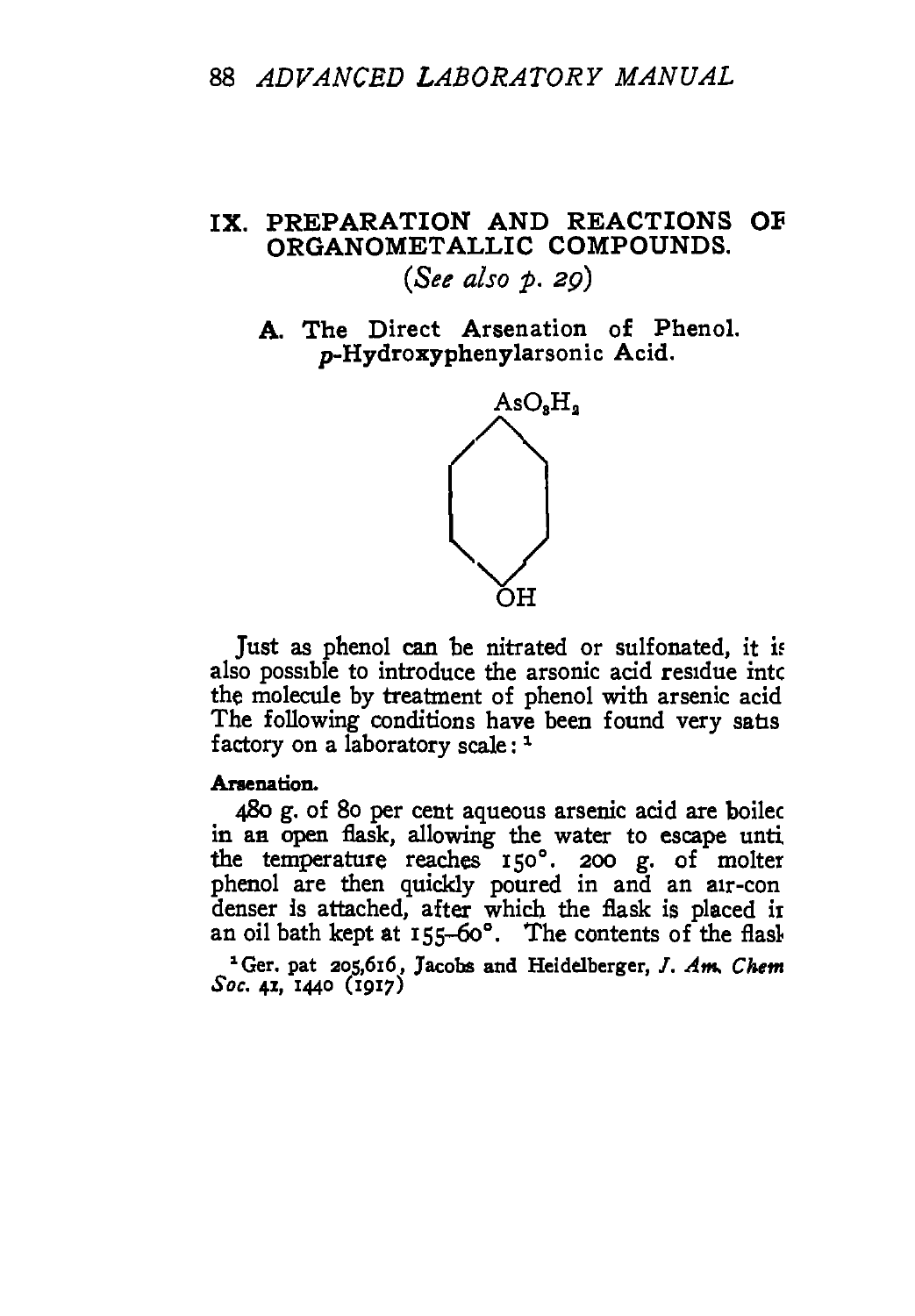boil steadily (a few fragments of porous tile should of course be added), rendering mechanical stirring unnecessary. The air condenser (a long glass tube of about *1%* cm. bore) acts as an efficient reflux, preventing undue loss of phenol. The mixture is boiled for 7 hours, taking care, of course, that it does not boil so hard as to escape from the top of the condenser. Initially two layers are formed, but the mixture finally becomes homogeneous and darkens somewhat.

#### Purification.

It is diluted with about 2 liters of water, resulting in the precipitation of a small amount of tar, and, without filtering, treated, with vigorous stirring, with a hot, strong solution of barium hydroxide until just neutral to litmus. It is important to avoid an unnecessary excess of barium hydroxide, for although the neutral barium salt of p-hydroxyphenylarsonic acid is soluble under these conditions, an excess may lead to the formation of basic salts which would be precipitated with the barium arsenate. The clear, almost colorless filtrate is then treated with just enough sulphuric acid to remove the barium ion present, a preliminary heating greatly facilitating the subsequent filtration of the barium sulfate. The precipitation should be followed during the addition of the sulfuric acid by tests on filtered samples, and it is a simple matter to strike the point at which the filtrate no longer reacts for either barium or sulfate ion.

The filtrate is next concentrated to about one liter, preferably *in vacuo,* and the further manipulations will depend on whether the student will proceed to the synthesis of "salvarsan (arsphenamine)," in which case two-thirds of the solution should be worked up for the sodium salt according to method 2, or whether he will stop at the isolation of the  $\nu$ -hydroxyphenylarsonic acid,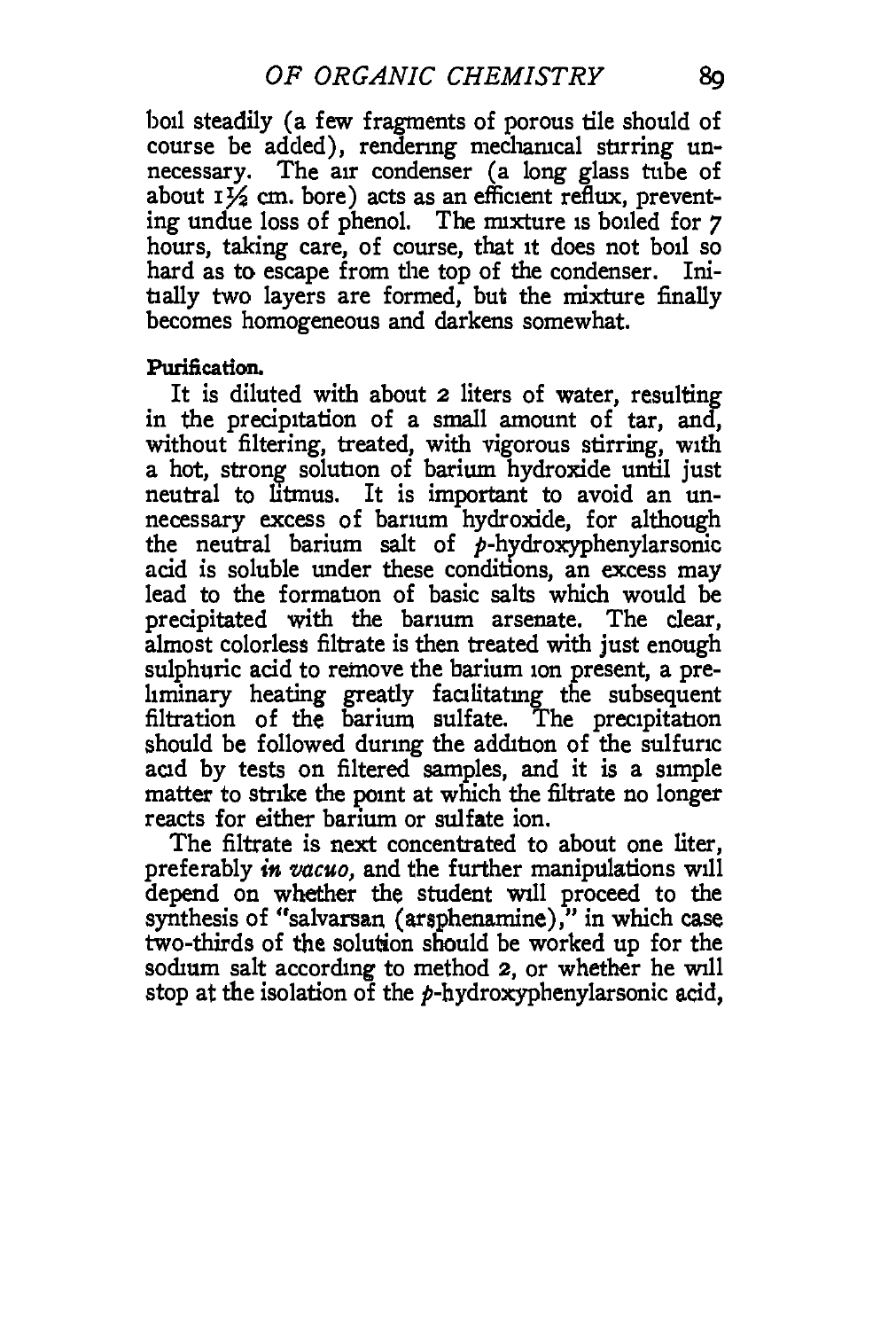in which case method I alone should be followed. Instead of going over the salvarsan synthesis the student may also isolate some of the by-products of the arsenation of phenol, in which case two-thirds of the solution should also be worked up by method *2.* Among the by-products are  $o$ -hydroxyphenylarsonic acid  $(I)$ , *p,* p'-dihydroxydiphenylarsonic acid (II), and *0, p'* ( ?) dihydroxydiphenylarsonic acid (III),



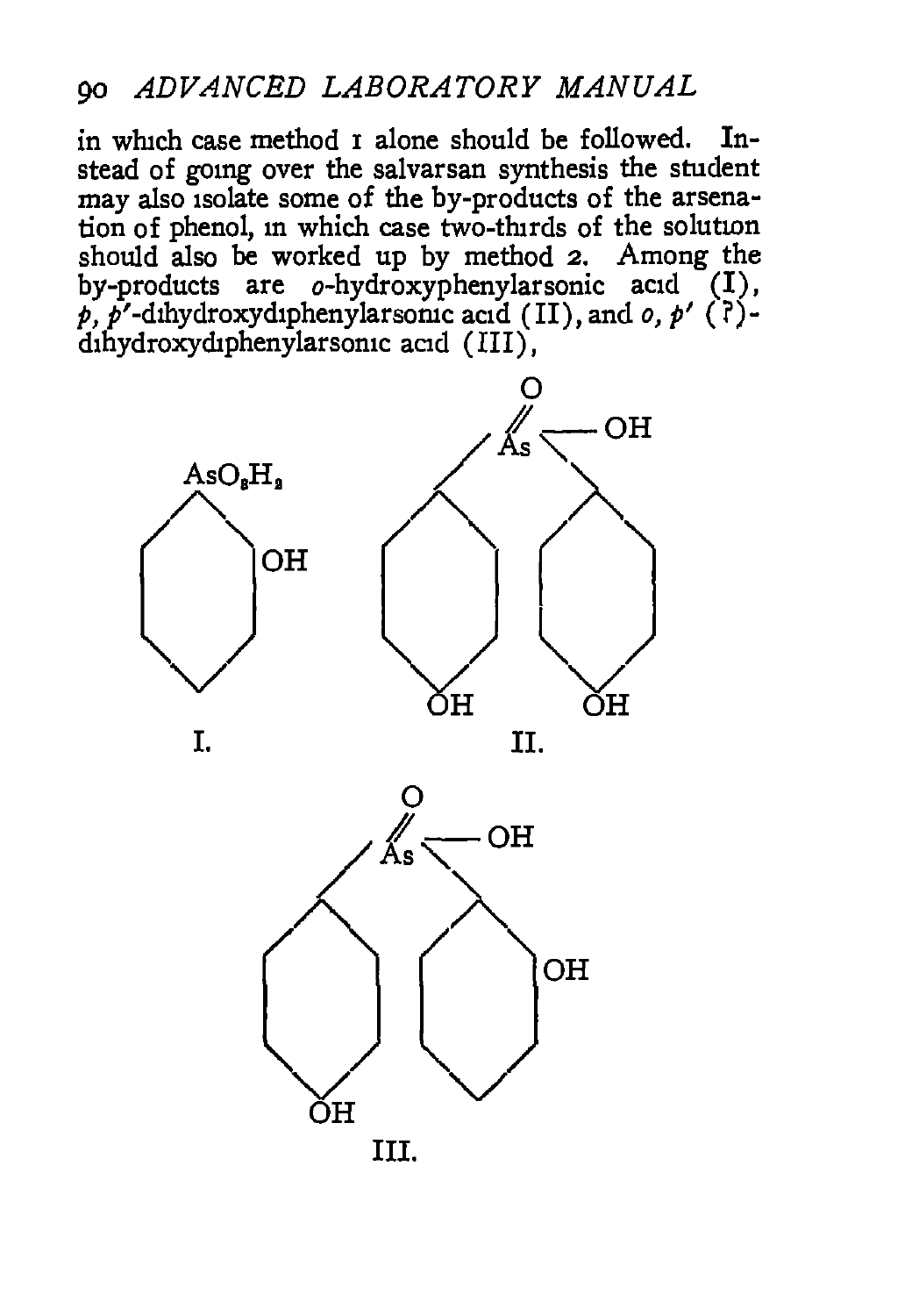and a full theoretical discussion of the subject and directions for isolating the by-products will be found in the original article referred to above.

#### Isolation.

1. The solution (or one-third of it if the alternatives given above are followed) is further concentrated *in vacuo* to a thick syrup consisting of a mixture of free arsonic acids. This is dissolved in about 3 volumes of hot glacial acetic acid, yielding a faintly colored solution which gradually sets to a thick paste of colorless crystals of  $p$ -hydroxyphenylarsonic acid on chilling and rubbing. After standing 24 hours in the ice-box the acid is filtered off and washed with small portions of cold glacial acetic acid. The vield from 200 g. of phenol averages 40 *g,* or considerably less than if the acid is isolated as the sodium salt. The free acid melts at  $170-3^\circ$ , with preliminary softening.

2 Two-thirds of the concentrated solution are neutralized to litmus with sodium hydroxide and the solution concentrated further *in vacuo* until partial crystallization of the sodium  $\phi$ -hydroxyphenylarsonate occurs The mixture is then heated on the water bath until the salt redissolves, with the addition of a very small amount of hot water if necessary, and then treated while still hot with several volumes of alcohol until a slight permanent turbidity is observed. The sodium slight permanent turbidity is observed. salt quickly separates, and after several hours of thorough chilling in a freezing mixture it is filtered off and washed with small portions of chilled 85 per cent alcohol. The yield from two-thirds of the original solution should be about 80 g., and if the manipulations have been carefully carried out the salt is pure, giving no test for barium, arsenate, or sulfate ions.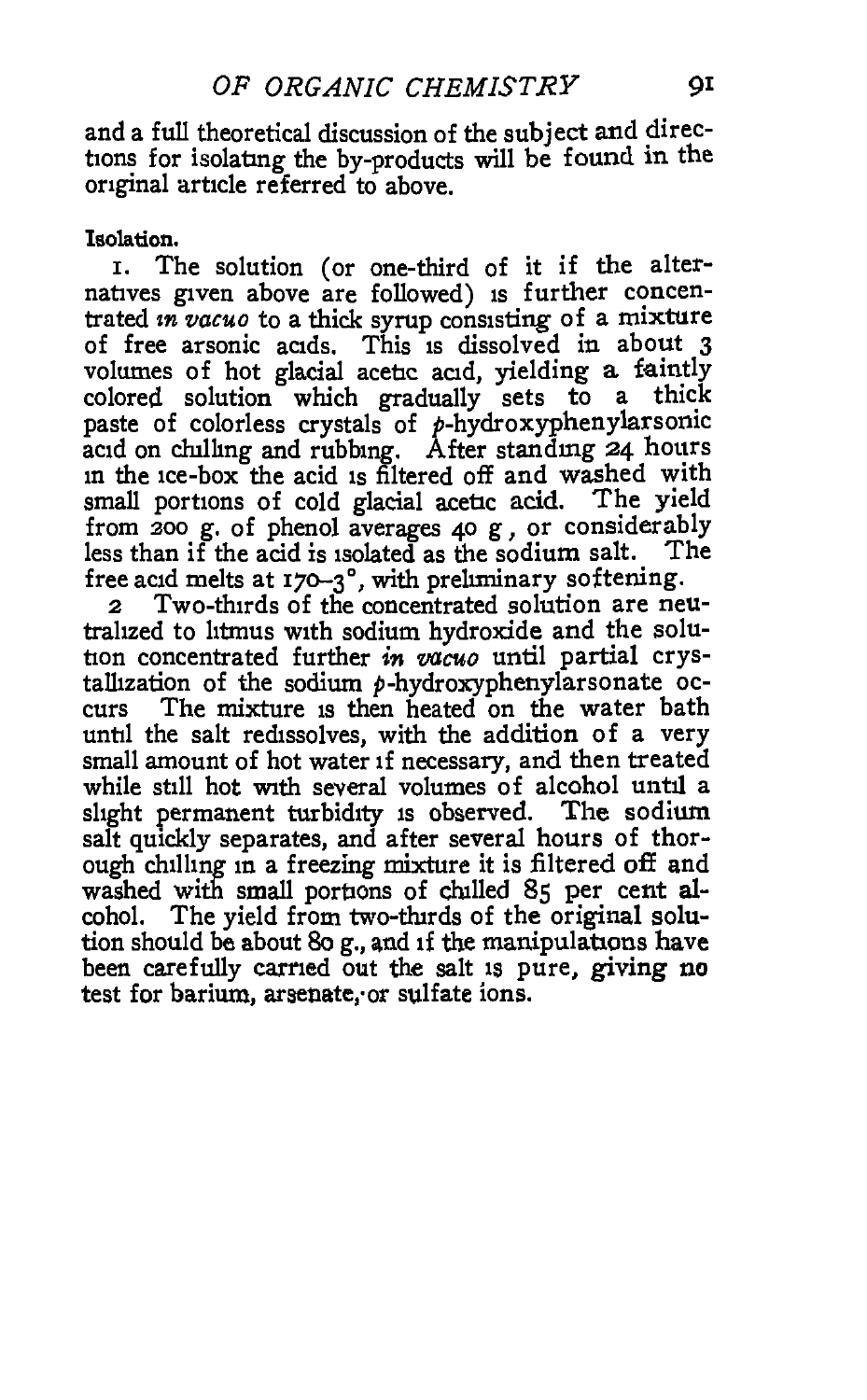**B. Synthesis of Salvarsan (Arsphenamine), 3,3'- Diamino-4,4/ -dihydroxyarsenobenzene Dihydrochloride.**



**1. 3-Nitro-4-hydroxyphenylarsonic Acid,<sup>2</sup>**



65 g. of carefully powdered and dried sodium  $p$ -hydroxyphenylarsonate are shaken into 230 cc. of concentrated sulfuric acid kept at o°, avoiding the formation of difficultly soluble lumps by scattering the powder as well as possible. After being stirred mechanically until all is dissolved, the solution is immefrsjed m a freezing mixture and a chilled mixture of 20 'cc each of concentrated nitric and sulfuric acid dripped in at a rate such that the temperature of the well-stirred mix-

<sup>1</sup> Cf Ger pat. 224,953.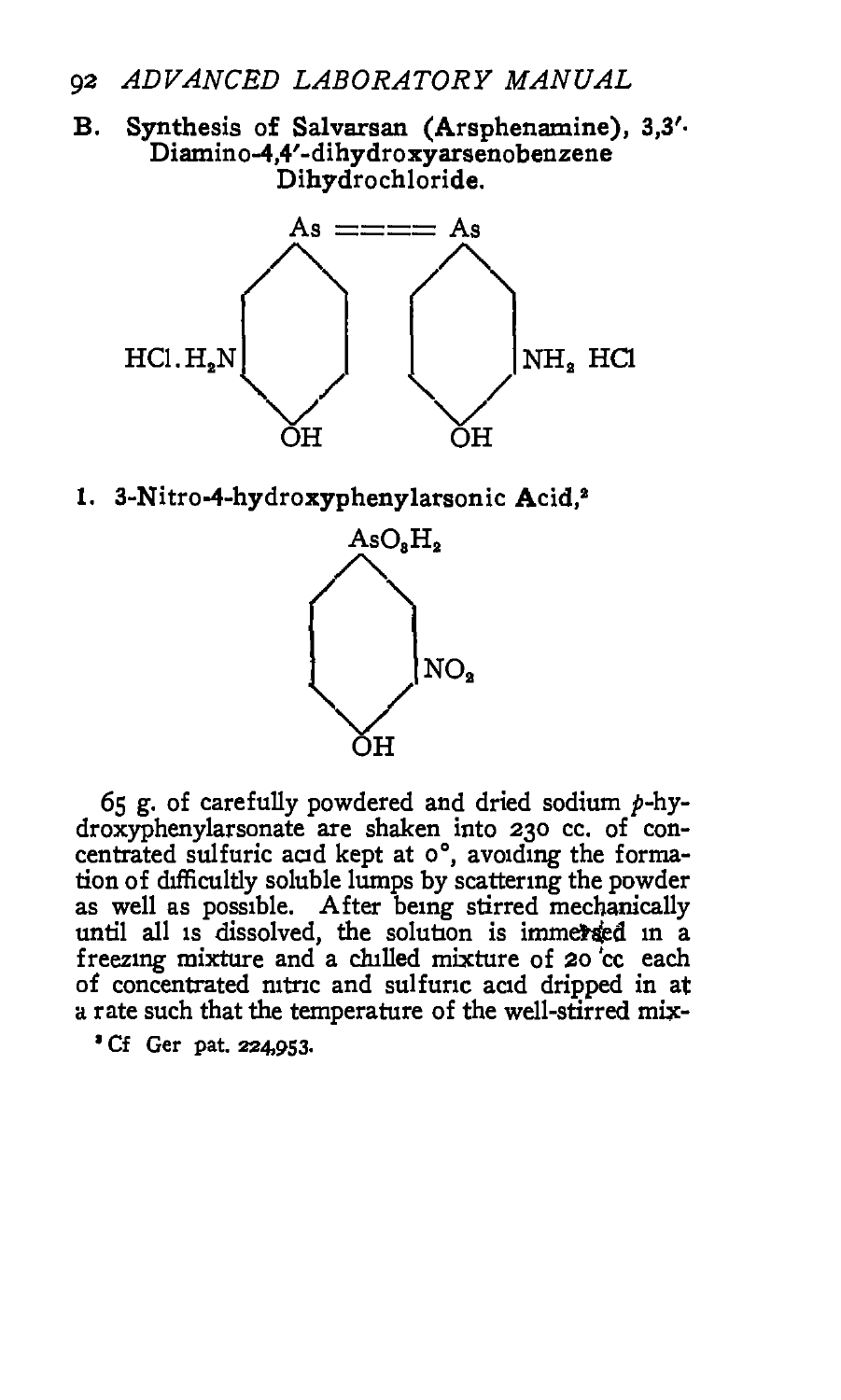ture varies between  $-5^{\circ}$  and  $0^{\circ}$  When the main reaction is over the vessel is removed from the freezing mixture and the stirring continued until the temperature reaches 10°. The solution is then poured into 700 g. of ice and water, stirred well, and allowed to stand over night in the ice-box The bright yellow arsonic acid is filtered off, washed with small portions of ice-cold water, and dried. The yield should be about 38 g

2. Reduction of 3-Nitro-4-hydroxyphenylarsdnic acid to 3,3'-Diamino-4,4'-dihydroxyarsenobenzene.

In the reduction of an arsonic acid, the end product depends largely on the reducing agent used. For instance, sulfur dioxide and hydriodic acid together convert the arsonic radical into the arsinoxide group,  $-$  As  $=$  O, while stronger reducing agents such as hypophosphorous acid (also in the presence of hydriodic acid) or sodium hyposulfite (hydrosulfite) effect reduction to a still lower stage, that of the arseno- compounds — As As—, in which two molecules of the arsonic acid are linked through the arsenic atoms after reduction. Zinc dust and hydrochloric acid reduce arsonic acids even more powerfully, giving arsines,  $RAsH<sub>2</sub>$ .

When the reduction of a nitrophenylarsonic acid is in question the state of affairs is still more complicated, for it becomes possible to reduce either the nitro- or the arsonic-aad group without affecting the other, or to reduce both simultaneously. For example, ferrous sulfate and alkali give ammophenylarsonic acids, while sulfur dioxide and hydriodic acid together permit the preparation of certain nitrophenylarsinoxides. Sodium hyposulfite (hydrosulfite) in excess, on the other hand, reduces the nitro- to the amino- group, with simultaneous formation of arseno compounds. This reagent was used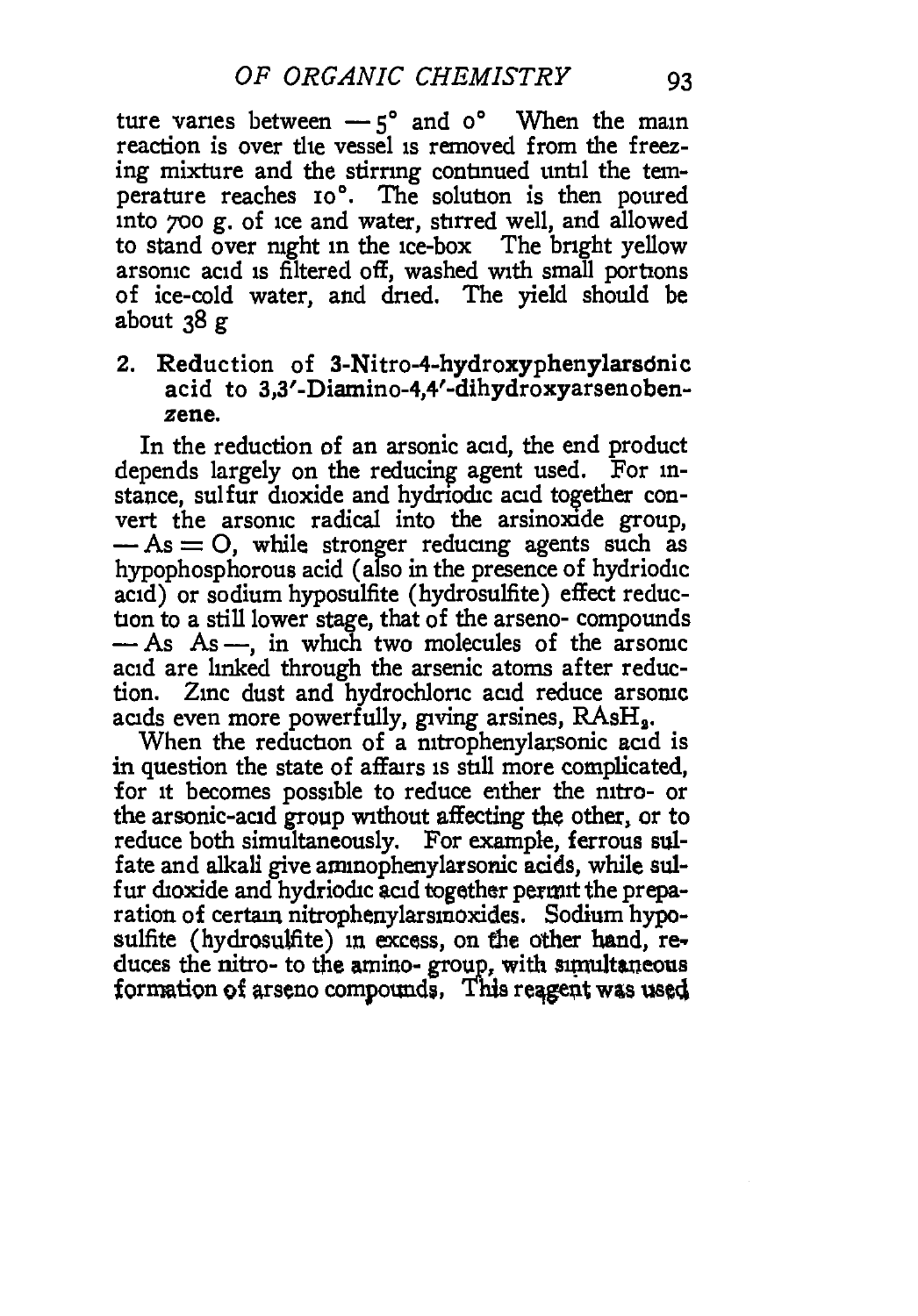# 94 *ADVANCED LABORATORY MANUAL*

by Ehrlich and Bertheim<sup>a</sup> for the direct preparation of "Salvarsan," and while other methods are said to yield a product of lower toxicity,<sup>4</sup> the method is given here as well for its historical interest as because it avoids the isolation of an intermediate product and gives satisfactory yields when carefully earned out.

#### Reduction.

A solution of 25 7 g. of magnesium chloride crystals <sup>B</sup> in 650 cc. of water is poured into a 1.5 liter beaker suspended in a water bath A thermometer and mechanical stirrer are adjusted in the beaker, after which 148 g. of commercial sodium hyposulfite (hydrosulfite) (80 per cent) are stirred in, avoiding the formation of lumps, and followed immediately by a cold solution of 9.9 g. of 3-nitro-4-hydroxyphenylarsonic acid (0.038 mols.) in 225 cc. of water and 6 8 cc. of 10 *N* sodium hydroxide The water bath is then heated until a temperature of 55-60° is maintained within the beaker A yellowish, amorphous (contrary to Ehrlich and Bertheim) precipitate soon begins to separate, and gradually increases in amount as the reaction proceeds After one and a half to two hours' stirring a filtered test portion should remain clear or give only a slight turbidity on heating to the boiling point. The mixture is then filtered on a Buchner funnel, washed well with water, and pressed down thoroughly.

#### Purification.

The crude, very impure, water-insoluble, easily oxidizable arseno-compound is then converted into its dihydrochlonde (Salvarsan, Arsphenamine). The

"Ehrlich and Bertheim, *Ber.* 45, 756 (1912).

\*Cf Christiansen, / *Am Chem Soc* 43,2402 (1920) 8 The presence of this salt in some way prevents the forma-

tion of undesirable by-products.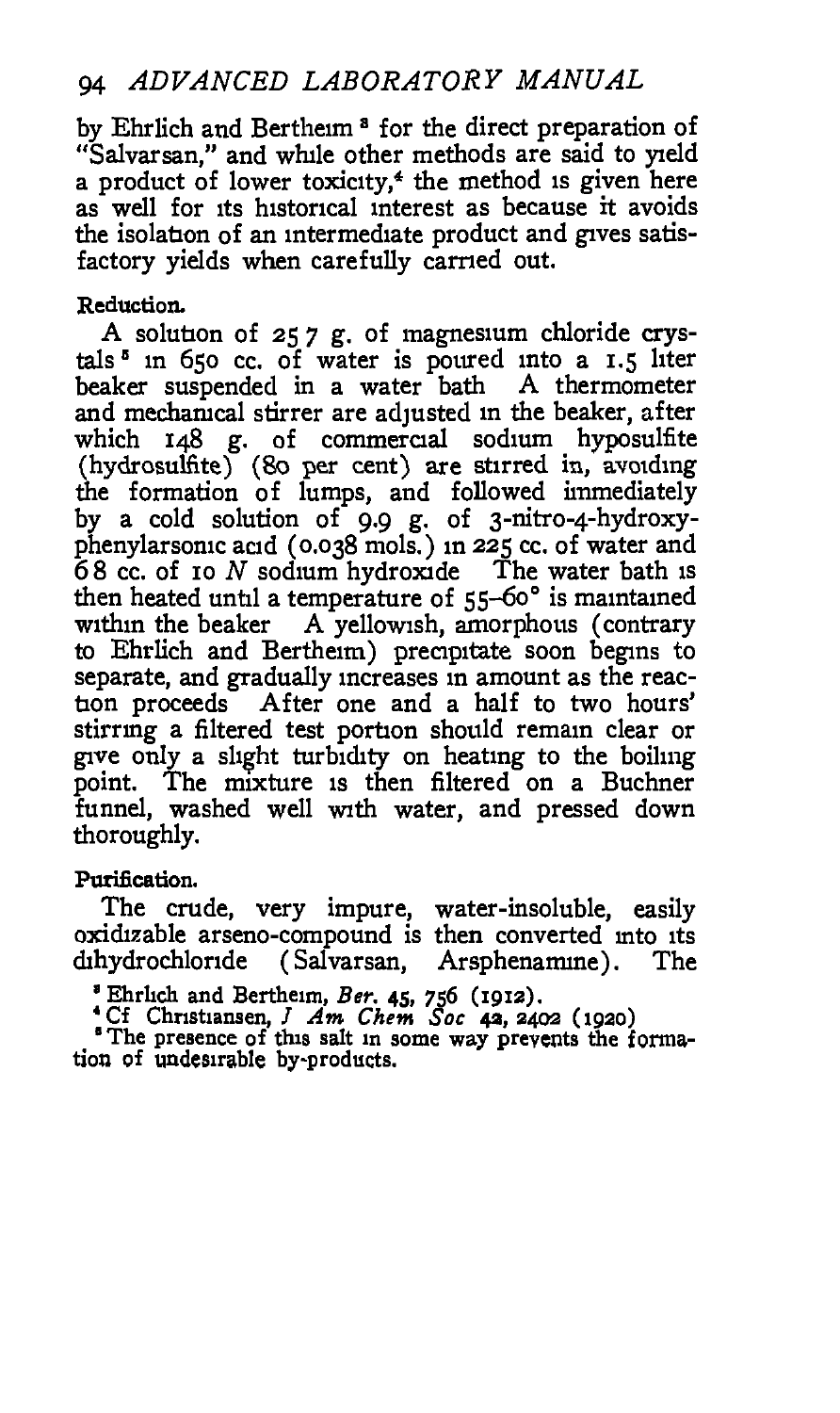calculated amount of strong methyl alcoholic hydrochloric acid (0 038 mols HC1) is added to 85 cc. of methyl alcohol and the crude product stirred with this until as much as possible dissolves The insoluble material is collected with the aid of decolorizing carbon and the mixture filtered The filtrate is added, with stirring, to one liter of chilled ether (Ehrhch and Bertheim) or acetone and the amorphous (contrary to Ehrlich and Bertheim) yellow precipitate is washed with acetone or ether and dried *m vacuo* over sulfuric acid and paraffin, after which it still retains solvent corresponding roughly to one molecule of methyl alcohol. The yield should be about 80 per cent of the theory, or 7 g.

The entire reduction and purification should be carried out in as short a time as possible, and with the minimum exposure of the product to the air, for not only is the arsenic of the arseno group easily oxidizable, but the *ortho-aminophenol* grouping in addition makes the compound extremely sensitive.

The product obtained in this way is not an absolutely pure chemical individual, and usually contains an appreciable amount of sulfur (2 to 3 per cent), at least a portion of which appears to be present as a sulfonic acid.<sup>6</sup> The purity of the product may be controlled by an arsenic determination, or better, by titration with iodine after dissolving in water and acidifying slightly with hydrochloric acid, one molecule of the arseno compound being oxidized to two of 3-amino-4-hydroxyphenylarsonic acid under these conditions according to the equation:

 $RAs: AsR + 4I<sub>a</sub> + 6H<sub>a</sub>O \longrightarrow 2RAsO<sub>a</sub>H<sub>a</sub> + 8HI$ 

If the arseno compound is to be preserved it must be kept in vacuum ampoules, for it undergoes oxida-

"King, 7. *Chem. Soc,* 1x9, 1416 (1921).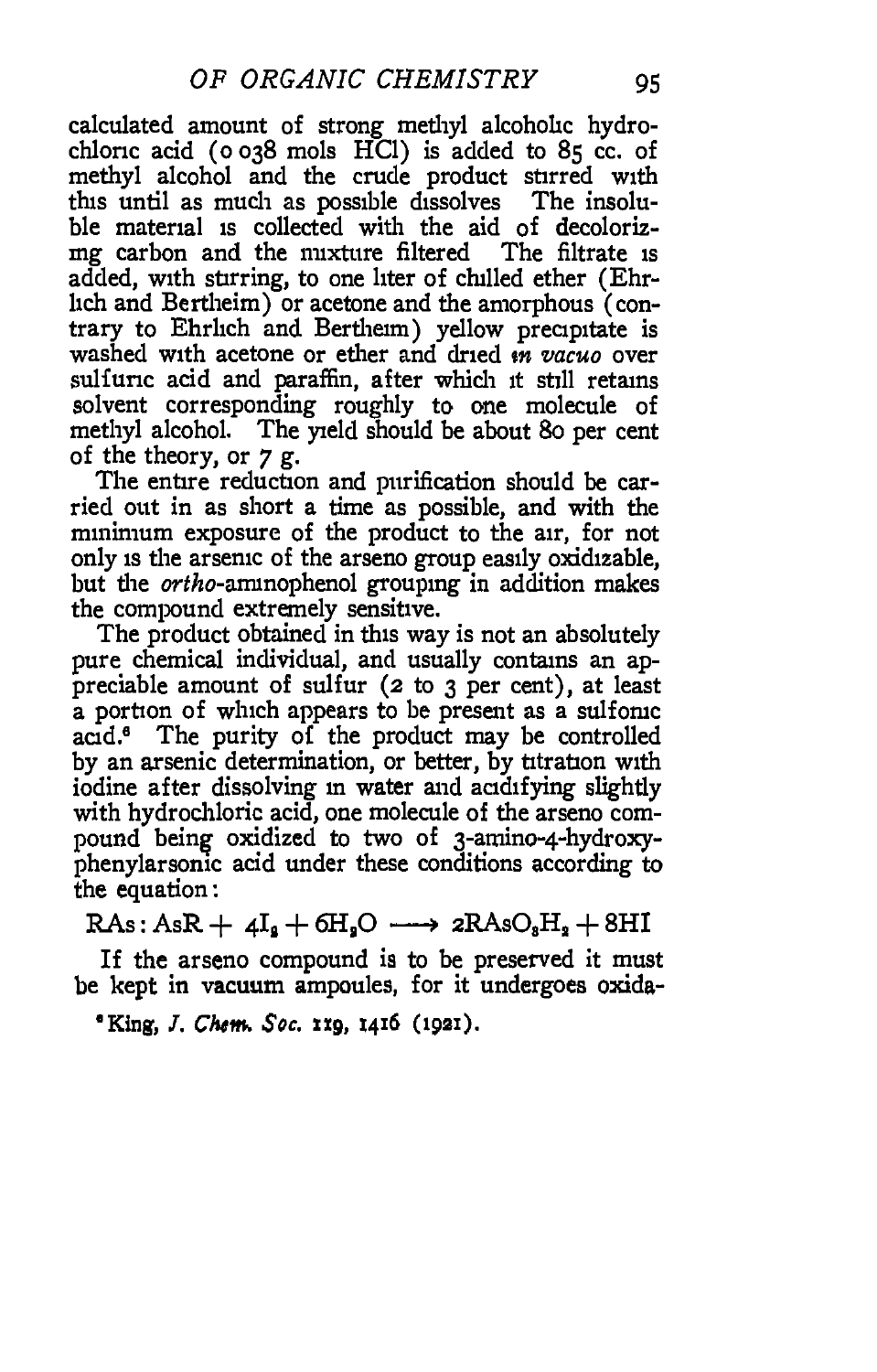tion even in the dry slate and as the hydrochloride. Practically, the resultant alteration involves serious dangers, as the toxicity of the drug is thereby greatly increased

- C. Mercuric Compounds of Aniline.
- 1. p-Aminophenylmercuric Acetate,



The "mercuration" of aromatic compounds is of sufficiently general applicability to be classed with such processes as bromination, nitration, and sulfonation, and is particularly easily carried out in the case of phenols and amines.

To a solution of 63.6 g. of pulverized mercuric acetate m 320 cc. of water containing a few drops of acetic acid to suppress hydrolysis, add 37.2 g. of aniline, shake until dissolved, and filter rapidly if the solution is not clear. Entrance of the mercury into the nucleus takes place with extreme ease, giving mainly the *p-* compound, which soon begins to crystallize. Since deposition of the isomeric  $o$ - acetate, which is formed in relatively small amount, also takes place after several hours, the crystals are filtered off after three hours, thus avoiding contamination, with the mixture of the

<sup>T</sup>Cf, Dimroth, *Ber.* 35, 2038 (190a),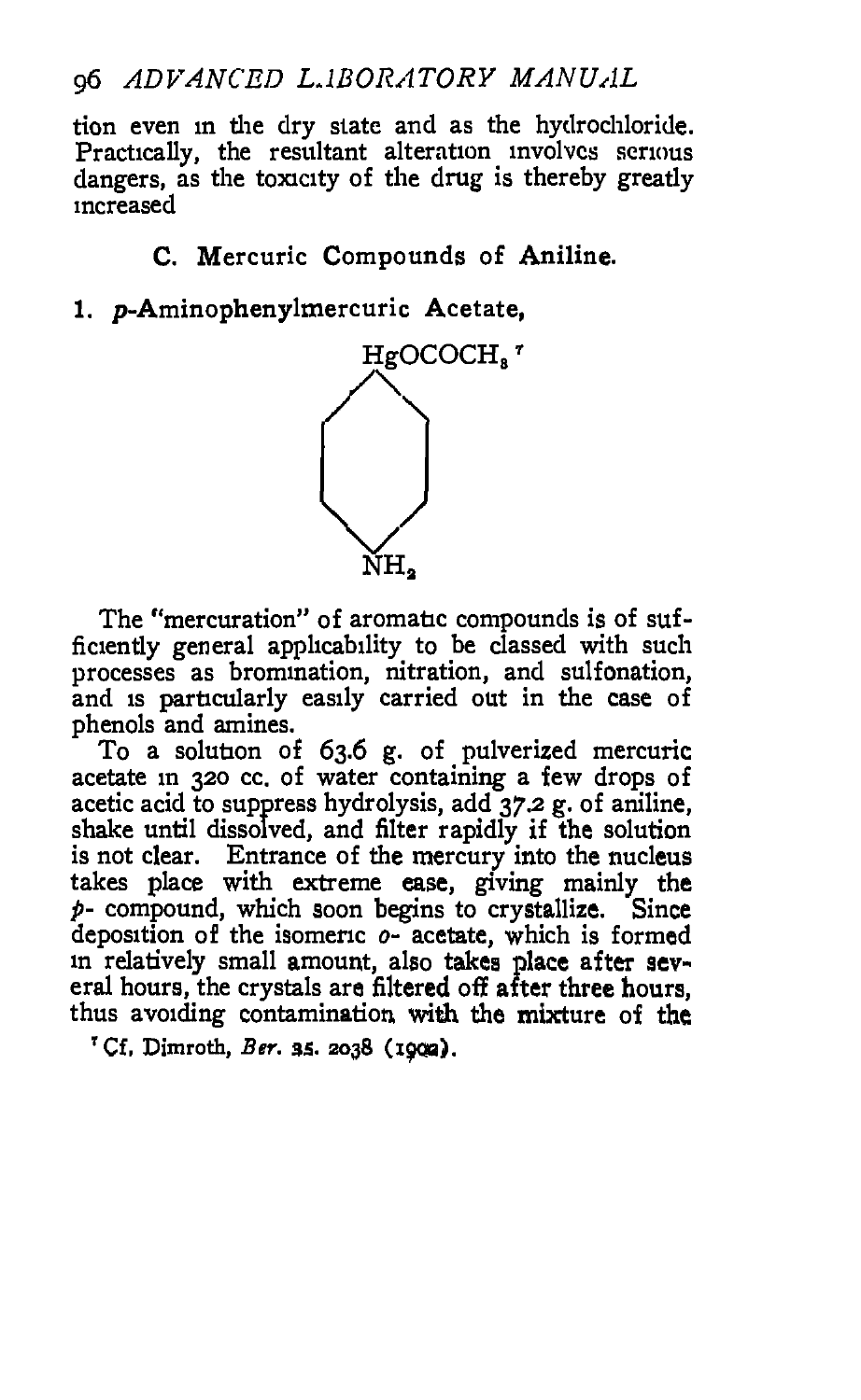two compounds which would separate later A small portion of the  $p$ -aminophenylmercuric acetate should be recrystallized from chloroform for analysis, the melting point being 166-7°. The remainder is sufficiently pure for the preparation of  $\nu$ -mercuri- $\delta$ is-aniline.

The isomeric *o*-aminophenylmercuric acetate is difficult to separate from the larger amount of the *p-* compound which would separate with it if the filtrate from the initial crop of the  $p$ - acetate were allowed to stand. Dimroth found, however, that there was a considerable difference in the solubilities of the chlorides, so the filtrate is treated with an excess of sodium chloride solution, precipitating  $p$ -aminophenylmercuric chloride in the amorphous state, while the  $\rho$ -amino chloride separates in crystalline form. The mixture is sucked off, dried, and the 0- derivative extracted with not too much warm alcohol, separating as leaflets after the solution is chilled and allowed to stand The amorphous residue of *p-* chloride may be boiled with alcohol or benzene, and separates from the cold solution as leaflets melting at 188°, with decomposition.

In all of these compounds the mercury retains its salt-forming character, and mercuric ions are split off with relative ease. For instance, boiling the salts with sodium or ammonium sulfide solution results in the deposition of mercuric sulfide, while alkaline stannous chloride solution immediately gives a dark gray precipitate of mercury. The latter test is, in fact, a very convenient one for identifying mercury compounds of this, the so-called "half complex" class, in which one valence of the mercury retains its salt-forming inorganic character, as distinguished from the "full complex" class, in which the mercury is fully bound between two organic radicals, and is more completely masked. The preparation of a typical member of the "full complex" group is given below.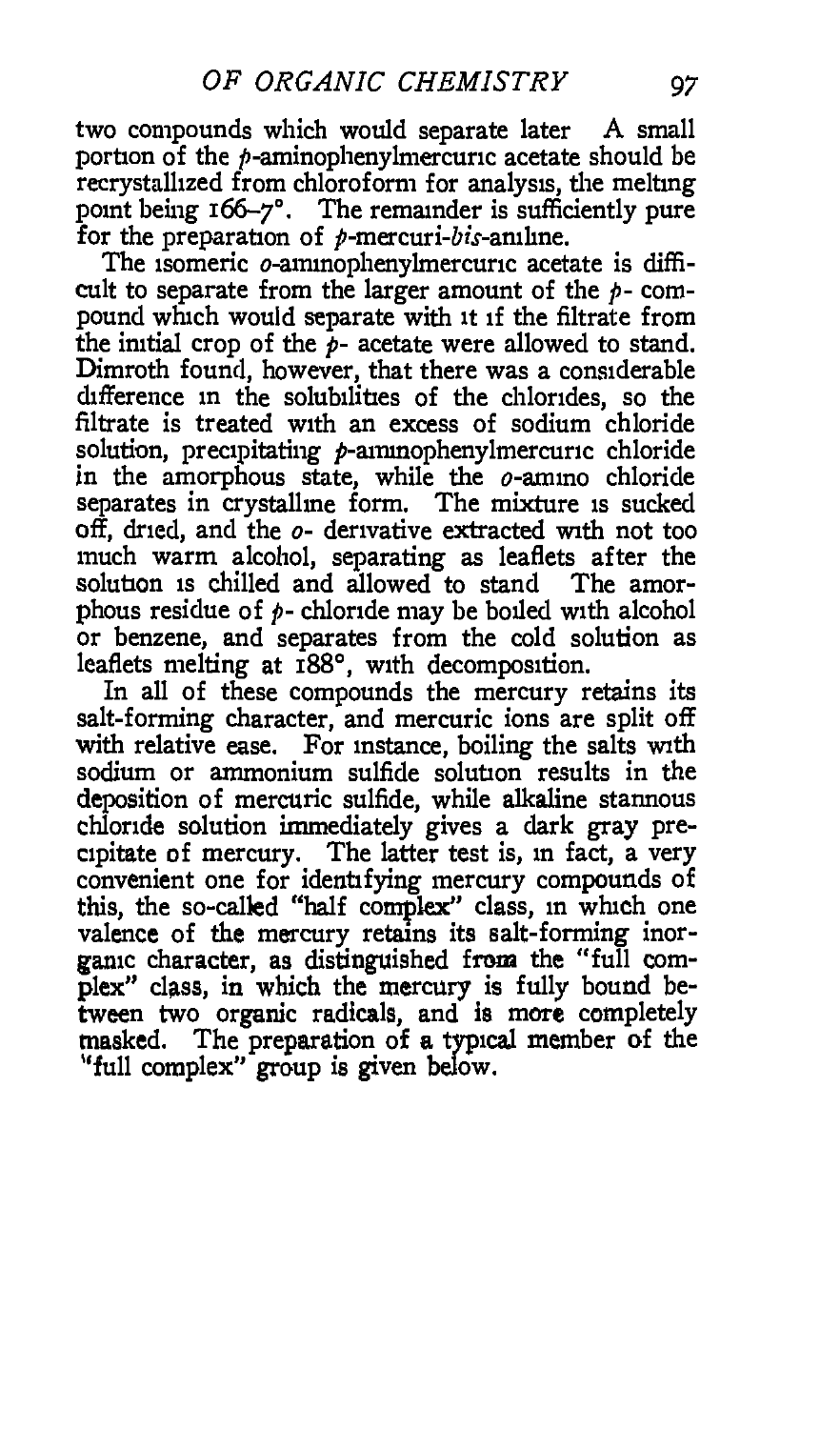2. *p*-Mercuri-bis-aniline.



 $18$  g. of  $\psi$ -aminophenylmercuric acetate are finely pulverized, suspended m 200 cc. of warm water, stirrec mechanically on the water bath, and treated with aque ous ammonia until the substance is entirely dissolved Just as inorganic mercuric salts form complex ions with ammonia, so do the aminophenylmercuric salts and in this case the ammonia compound is easily soluble.

A solution of 14 g. (1.1 equivalents) of crystalline sodium sulfide in a little water is next added, and the stirring and heating continued for two and one-half hours Mercuric sulfide and crystalline  $p$ -mercuri-bisaniline are precipitated apparently according to the scheme.



8 Prom unpublished' experiments of Dr. W. A. Jacobs and the writer.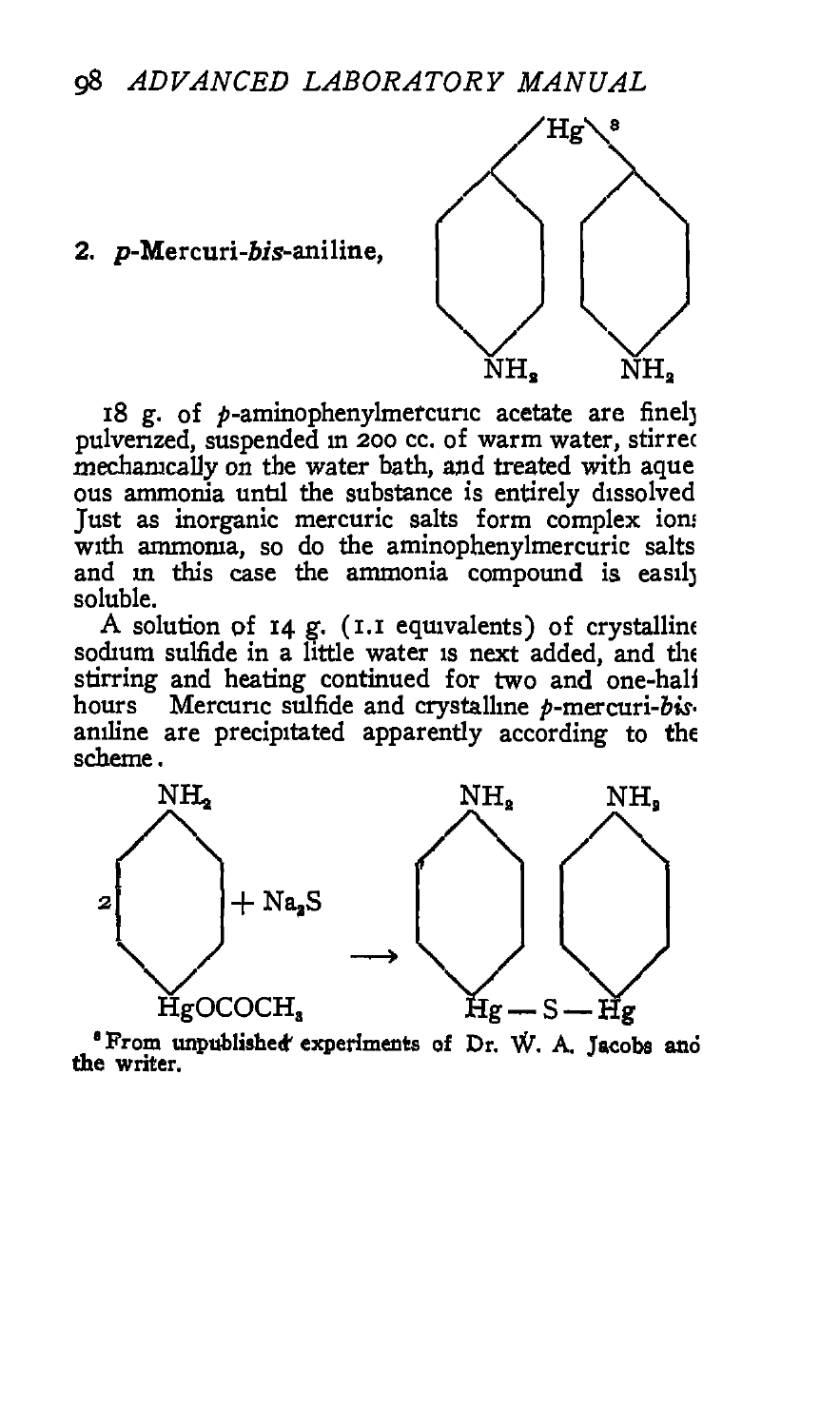

The precipitate is then filtered from the hot solution, washed with a little hot water, sucked dry, and extracted with pyndine on the water bath, as this solvent dissolves much larger quantities of the mercuri compound than chloroform, which is usually proposed. After concentrating to small bulk *in vacuo* the solution is carefully diluted with hot water and rubbed, whereupon the  $b$ is-compound gradually separates as glistening needles which melt at 174° with decomposition The yield should be *6-7* g. In contradistinction to the starting material, the  $\bar{b}$ *is*-compound does not blacken when treated m the cold with alkaline stannous chloride solution.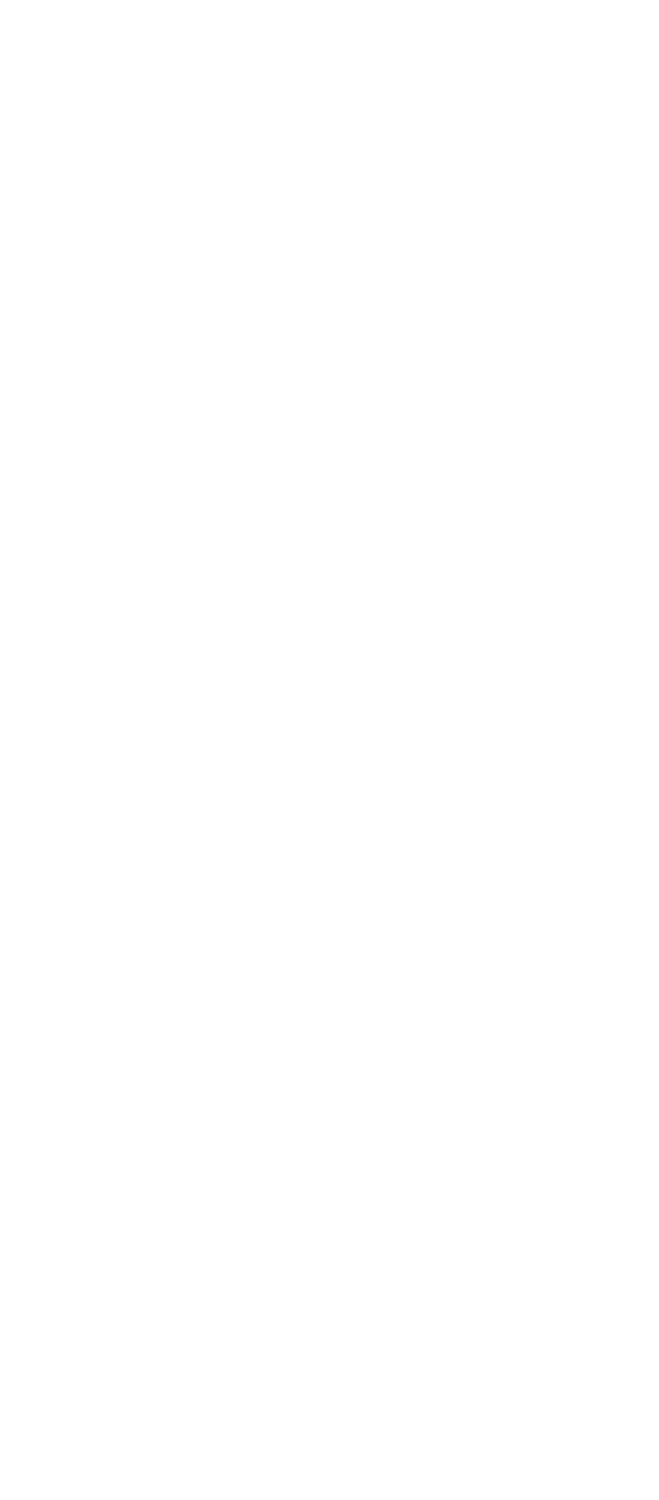# INDEX

| <b>PAGE</b>                                                                                                                                                                                                                                                                                                                                                           |                 |
|-----------------------------------------------------------------------------------------------------------------------------------------------------------------------------------------------------------------------------------------------------------------------------------------------------------------------------------------------------------------------|-----------------|
| Acylation<br><i>d</i> -Alanine<br><i>d</i> -Alanine<br><i>d</i> -Alanine<br><i>d</i> -Alanine<br><i>d</i> -Alanine<br><i>d</i> -Alanine<br><i>d</i> -Alanine<br><i>d</i> -Alanine<br><i>d</i> -Alanine<br><i>d</i> -Alanine<br><i>d</i> -Alanine<br><i>d</i> -Alanine<br><i>d</i> -Alanine<br><i>d</i> -Alanine<br><i>d</i> -Alanine<br><i>d</i> -Alanine<br><i>d</i> |                 |
|                                                                                                                                                                                                                                                                                                                                                                       |                 |
|                                                                                                                                                                                                                                                                                                                                                                       |                 |
|                                                                                                                                                                                                                                                                                                                                                                       |                 |
|                                                                                                                                                                                                                                                                                                                                                                       |                 |
|                                                                                                                                                                                                                                                                                                                                                                       |                 |
|                                                                                                                                                                                                                                                                                                                                                                       |                 |
| <i>o</i> -Allyiphenol     37<br>Allyi phenyl ether      36, 37<br>p-Aminodimethylaniline      45                                                                                                                                                                                                                                                                      |                 |
|                                                                                                                                                                                                                                                                                                                                                                       |                 |
|                                                                                                                                                                                                                                                                                                                                                                       |                 |
|                                                                                                                                                                                                                                                                                                                                                                       | $\frac{45}{28}$ |
| m-Ammophenol<br>m-Ammophenoxyacetic acid<br>o-Ammophenoxyacetic acid<br>o-AmmophenyImercuric acetate<br>p-AmmophenyImercuric acetate<br>intervalses and the contract of the contract of the contract of the contract of the contract of                                                                                                                               |                 |
|                                                                                                                                                                                                                                                                                                                                                                       |                 |
|                                                                                                                                                                                                                                                                                                                                                                       |                 |
|                                                                                                                                                                                                                                                                                                                                                                       | 32              |
|                                                                                                                                                                                                                                                                                                                                                                       | бī              |
|                                                                                                                                                                                                                                                                                                                                                                       | 88              |
|                                                                                                                                                                                                                                                                                                                                                                       | 92              |
|                                                                                                                                                                                                                                                                                                                                                                       |                 |
|                                                                                                                                                                                                                                                                                                                                                                       | 64              |
| d-Benzoylalanine                                                                                                                                                                                                                                                                                                                                                      | 83              |
| d-Benzoylalanine, strychnine salt                                                                                                                                                                                                                                                                                                                                     | 82              |
|                                                                                                                                                                                                                                                                                                                                                                       | 80              |
| dl-Benzoylalanine                                                                                                                                                                                                                                                                                                                                                     | 80              |
|                                                                                                                                                                                                                                                                                                                                                                       | 80              |
| l-Benzoylalanine, brucine salt  .                                                                                                                                                                                                                                                                                                                                     |                 |
|                                                                                                                                                                                                                                                                                                                                                                       | 27              |
|                                                                                                                                                                                                                                                                                                                                                                       | 24              |
|                                                                                                                                                                                                                                                                                                                                                                       | 20              |
|                                                                                                                                                                                                                                                                                                                                                                       | 20              |
| B-Bromopropionic acid                                                                                                                                                                                                                                                                                                                                                 | 24              |
|                                                                                                                                                                                                                                                                                                                                                                       |                 |
|                                                                                                                                                                                                                                                                                                                                                                       | 58              |
|                                                                                                                                                                                                                                                                                                                                                                       | 58              |
|                                                                                                                                                                                                                                                                                                                                                                       | ī8              |
|                                                                                                                                                                                                                                                                                                                                                                       | <b>18</b>       |
| $\beta$ -Chloropropionic acid                                                                                                                                                                                                                                                                                                                                         | 23              |
| IOI                                                                                                                                                                                                                                                                                                                                                                   |                 |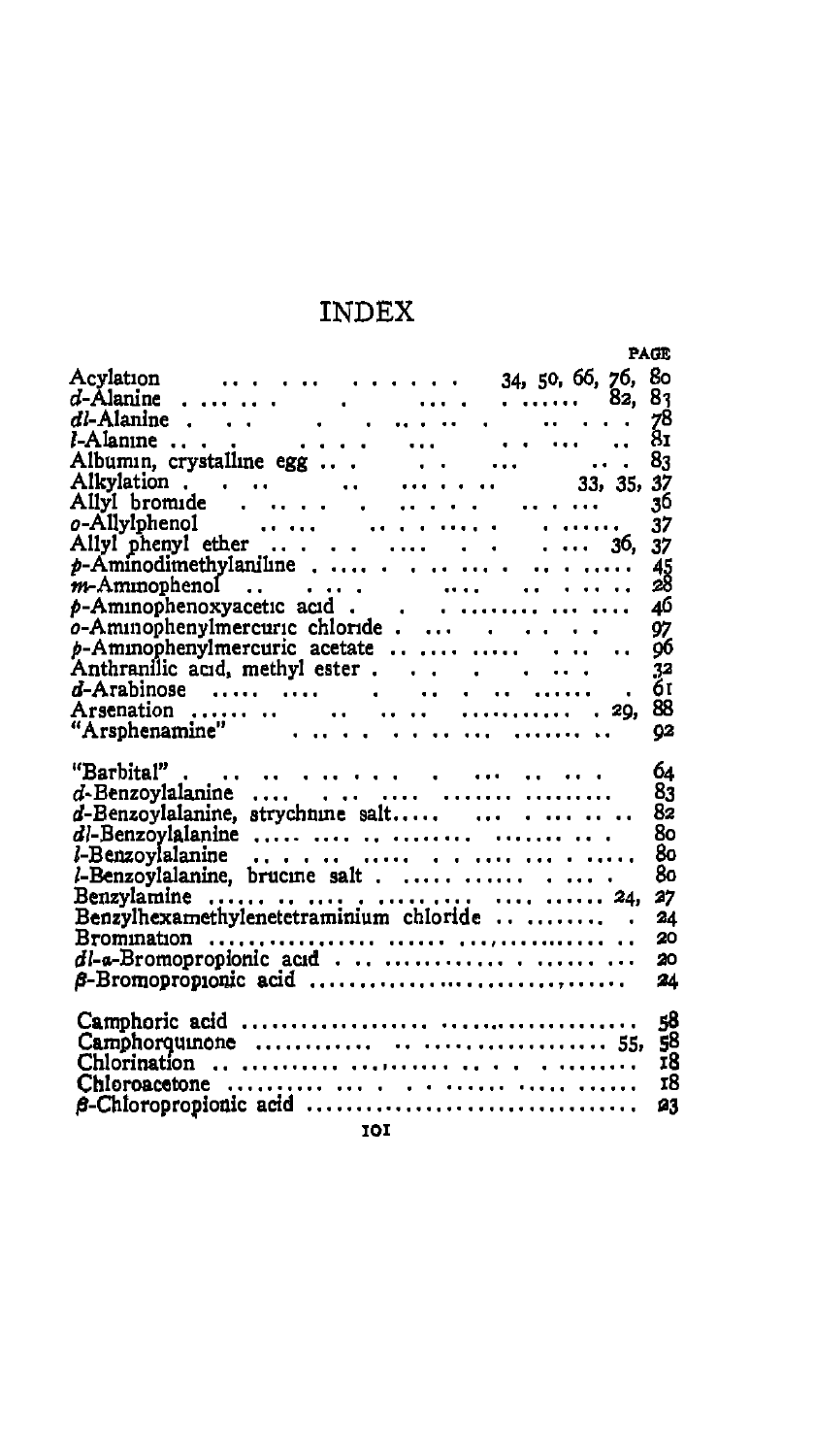# 102 *INDEX*

|                                                                                                                                                                                                                                                                                                                                                                                                                                                                                                                                                                                                                                                                                                     | PAGE                                         |
|-----------------------------------------------------------------------------------------------------------------------------------------------------------------------------------------------------------------------------------------------------------------------------------------------------------------------------------------------------------------------------------------------------------------------------------------------------------------------------------------------------------------------------------------------------------------------------------------------------------------------------------------------------------------------------------------------------|----------------------------------------------|
|                                                                                                                                                                                                                                                                                                                                                                                                                                                                                                                                                                                                                                                                                                     | 42                                           |
| ride<br>$\sim 100$ and $\sim 100$<br>$\cdots$ $\cdots$ $\cdots$ $\cdots$ $\cdots$ $\cdots$ $\cdots$ $\cdots$ $\cdots$ $\cdots$ $\cdots$ $\cdots$ $\cdots$ $\cdots$ $\cdots$ $\cdots$ $\cdots$ $\cdots$ $\cdots$ $\cdots$ $\cdots$ $\cdots$ $\cdots$ $\cdots$ $\cdots$ $\cdots$ $\cdots$ $\cdots$ $\cdots$ $\cdots$ $\cdots$ $\cdots$ $\cdots$ $\cdots$ $\cdots$ $\cdots$ $\cdots$<br>Diazotization<br>Diethylbarbituric acid<br>$\cdot$ 64,<br>Diethylmalonic ester<br>$\mathcal{L}^{\mathcal{A}}$ , and $\mathcal{L}^{\mathcal{A}}$ , and $\mathcal{L}^{\mathcal{A}}$ , and $\mathcal{L}^{\mathcal{A}}$ , and $\mathcal{L}^{\mathcal{A}}$<br>$\sim$ 100 $\pm$<br>Dihydrocupreine<br>Dihydroquinine | 92<br>71<br>65<br>64<br>41<br>50             |
| Ethylene cyanohydrin<br>Egg albumin, crystalline                                                                                                                                                                                                                                                                                                                                                                                                                                                                                                                                                                                                                                                    | 23<br>83                                     |
| Galactose                                                                                                                                                                                                                                                                                                                                                                                                                                                                                                                                                                                                                                                                                           | 76<br>59<br>74<br>75                         |
| $p$ -Hydroxyphenylarsonic acid                                                                                                                                                                                                                                                                                                                                                                                                                                                                                                                                                                                                                                                                      | 88                                           |
| $\mathcal{L}$ . $\ldots$ .<br>Iodination<br>$\sim$ 1000 m $^{-1}$ .<br>5-Iodo-2-toluidine<br>5-lodo-2-toluidine<br>Isonitrosocamphor                                                                                                                                                                                                                                                                                                                                                                                                                                                                                                                                                                | 21<br>21<br>55                               |
| Meldola's blue<br>ti () i () internetination<br>i () i () i () i () () i ()<br>Mercuration<br>.<br>$\n  b-Mercuri-bus-aniline\n$<br>$\langle\,\cdot\,,\,\cdot\,\rangle$ , $\langle\,\cdot\,\rangle$<br>o-Methvlacridine<br>$\sim$ $\sim$ $\sim$<br>.<br>$\ddot{\phantom{a}}$<br>Methyl anthranilate<br><br>a-Methylcoumarane                                                                                                                                                                                                                                                                                                                                                                        | 70<br>96<br>ο8<br>66<br>32<br>39             |
| o-Nitraniline     13,<br>Nitration<br>$p$ -Nıtroacetanilıde<br>p-Nitro-o-cresol<br>أواوا العقدية ووودونها الوارد المواردي                                                                                                                                                                                                                                                                                                                                                                                                                                                                                                                                                                           | 16<br>02<br>16<br>54<br>92<br>33<br>20<br>16 |
| $m$ -Phenetidine<br>Phenylazo-a-naphthylamine hydrochloride $\ldots \ldots$<br>r-Phenyl-1-benzoyloxy-2-aminoethane<br>r-Phenyl-1-hydroxy-2-aminoethane<br>o-Propenylphenol                                                                                                                                                                                                                                                                                                                                                                                                                                                                                                                          | 34<br>71<br>50<br>48<br>39                   |